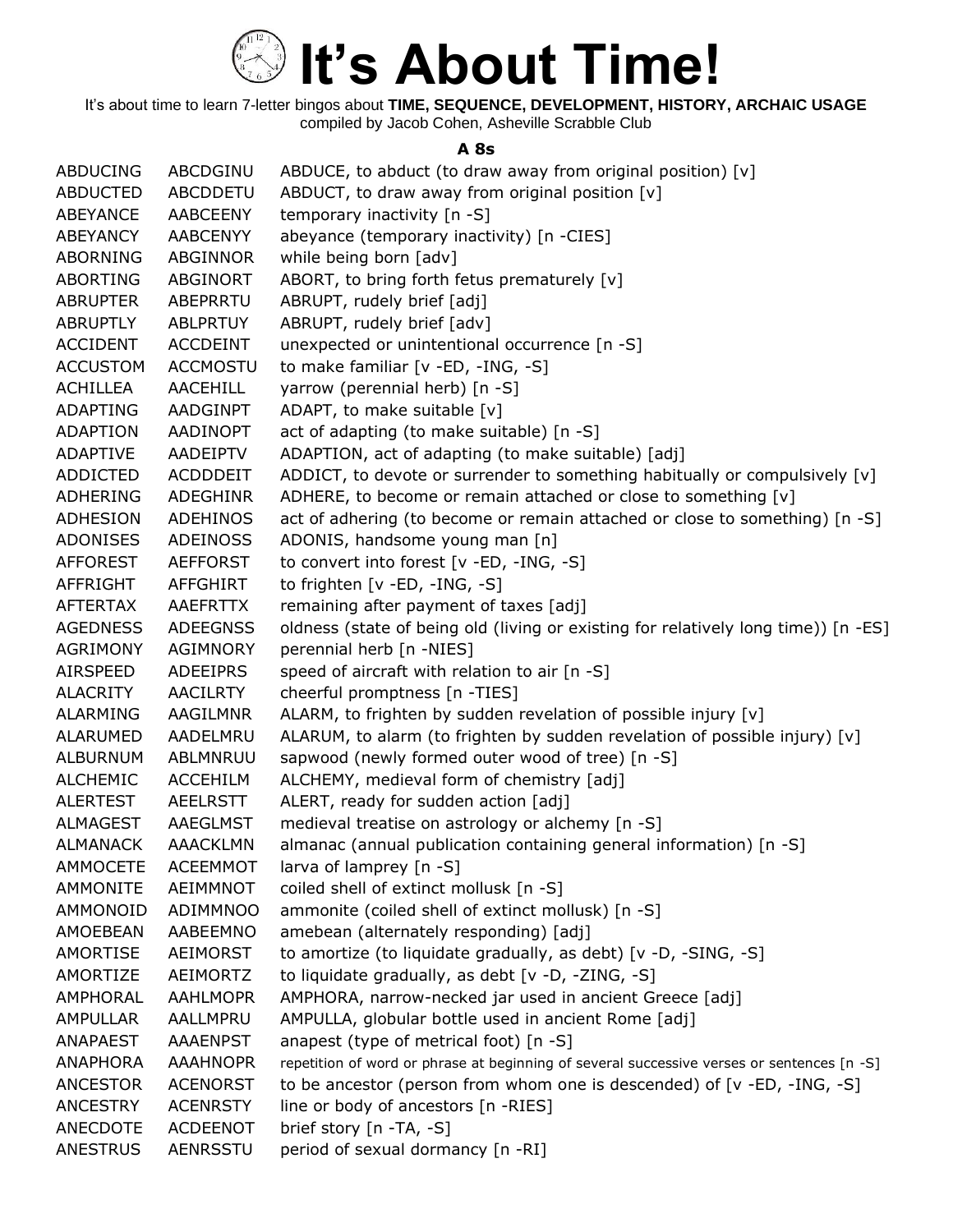It's about time to learn 7-letter bingos about **TIME, SEQUENCE, DEVELOPMENT, HISTORY, ARCHAIC USAGE**

compiled by Jacob Cohen, Asheville Scrabble Club

| ANNALIST        | <b>AAILNNST</b> | historian [n -S]                                                                              |
|-----------------|-----------------|-----------------------------------------------------------------------------------------------|
| <b>ANNUALLY</b> | <b>AALLNNUY</b> | once year [adv]                                                                               |
| <b>ANOVULAR</b> | AALNORUV        | not involving ovulation [adj]                                                                 |
| ANTECEDE        | <b>ACDEEENT</b> | to precede (to go before) [v -D, -DING, -S]                                                   |
| ANTEDATE        | <b>AADEENTT</b> | to be of earlier date than $[v -D, -TING, -S]$                                                |
| <b>ANTEPAST</b> | <b>AAENPSTT</b> | appetizer (food or drink to stimulate appetite, served before meal or as first course) [n -S] |
| <b>ANTEROOM</b> | <b>AEMNOORT</b> | waiting room [n -S]                                                                           |
| ANTETYPE        | <b>AEENPTTY</b> | earlier form [n -S]                                                                           |
| <b>ANTIMASK</b> | AAIKMNST        | comic performance between acts of masque [n -S]                                               |
| ANTIQUER        | AEINQRTU        | one that antiques (to give appearance of age to) [n -S]                                       |
| <b>APHORISM</b> | <b>AHIMOPRS</b> | brief statement of truth or principle [n -S]                                                  |
| <b>APOPLEXY</b> | <b>AELOPPXY</b> | sudden loss of sensation and muscular control [n -XIES]                                       |
| <b>APOTHEGM</b> | <b>AEGHMOPT</b> | maxim (brief statement of general truth or principle) [n -S]                                  |
| AQUARIAN        | AAAINQRU        | member of old sects that used water rather than wine in religious ceremonies [n -S]           |
| <b>ARCHAISE</b> | <b>AACEHIRS</b> | to archaize (to use archaisms (archaic word, idiom, or expression)) [v -D, -SING, -S]         |
| ARCHAISM        | <b>AACHIMRS</b> | archaic word, idiom, or expression [n -S]                                                     |
| <b>ARCHAIZE</b> | AACEHIRZ        | to use archaisms (archaic word, idiom, or expression) [v -D, -ZING, -S]                       |
| ARCHIVAL        | AACHILRV        | ARCHIVE, to file in archive (place where records are kept) [adj]                              |
| ARMORIAL        | AAILMORR        | treatise on heraldry [n -S]                                                                   |
| ARMYWORM        | <b>AMMORRWY</b> | destructive moth larva [n -S]                                                                 |
| <b>ARQUEBUS</b> | ABEQRSUU        | early portable firearm [n -ES]                                                                |
| ARRIVING        | AGIINRRV        | ARRIVE, to reach destination [v]                                                              |
| ARYTHMIA        | <b>AAHIMRTY</b> | irregularity in rhythm of heartbeat [n -S]                                                    |
| ARYTHMIC        | <b>ACHIMRTY</b> | ARYTHMIA, irregularity in rhythm of heartbeat [adj]                                           |
| <b>ASCORBIC</b> | <b>ABCCIORS</b> | relieving scurvy (disease resulting from vitamin C deficiency) [adj]                          |
| <b>ASTONIED</b> | <b>ADEINOST</b> | ASTONY, to astonish (to fill with sudden wonder or surprise) [v]                              |
| <b>ASTONIES</b> | AEINOSST        | ASTONY, to astonish (to fill with sudden wonder or surprise) [v]                              |
| <b>ASTONISH</b> | AHINOSST        | to fill with sudden wonder or surprise [v -ED, -ING, -ES]                                     |
| <b>ATTAINED</b> | <b>AADEINTT</b> | ATTAIN, to gain or achieve by mental or physical effort [v]                                   |
| <b>ATTAINER</b> | AAEINRTT        | one that attains (to gain or achieve by mental or physical effort) [n -S]                     |
| <b>ATTORNED</b> | <b>ADENORTT</b> | ATTORN, to acknowledge new owner as one's landlord [v]                                        |
| <b>AUGURIES</b> | AEGIRSUU        | AUGURY, practice of auguring [n]                                                              |
| <b>AUGURING</b> | AGGINRUU        | AUGUR to foretell from omens [v]                                                              |
| <b>AUROREAN</b> | <b>AAENORRU</b> | AURORA, rising light of morning [adj]                                                         |
| <b>AUSPICES</b> | ACEIPSSU        | AUSPEX, soothsayer of ancient Rome [n]                                                        |
| <b>AUTOSAVE</b> | AAEOSTUV        | to save periodically and automatically [v -D, -VING, S]                                       |
| AUTUMNAL        | AALMNTUU        | AUTUMN, season of year [adj]                                                                  |
| <b>AVELLANE</b> | AAEELLNV        | avellan (having four arms shaped like filberts -- used of heraldic cross) [adj]               |
| AVIANIZE        | AAEIINVZ        | to make less severe by repeated culture in chick embryo, as virus [v -D, -ZING, -S]           |
| AWAITING        | AAGIINTW        | AWAIT, to wait for $[v]$                                                                      |
| <b>AWAKENED</b> | <b>AADEEKNW</b> | AWAKEN, to awake (to wake up) [v]                                                             |
| <b>AWAKENER</b> | AAEEKNRW        | one that awakens (to awake (to wake up)) [n -S]                                               |
|                 |                 | <b>B</b> 8s                                                                                   |
| <b>BACCHIUS</b> | ABCCHISU        | type of metrical foot [n -II]                                                                 |
| <b>BACKBEAT</b> | AABBCEKT        | type of rhythm in music [n -S]                                                                |
| <b>BACKCHAT</b> | AABCCHKT        | repartee (quick, witty reply) [n -S]                                                          |
| <b>BACKDATE</b> | AABCDEKT        | to predate (to date before actual or specified time) [v -D, -TING, -S]                        |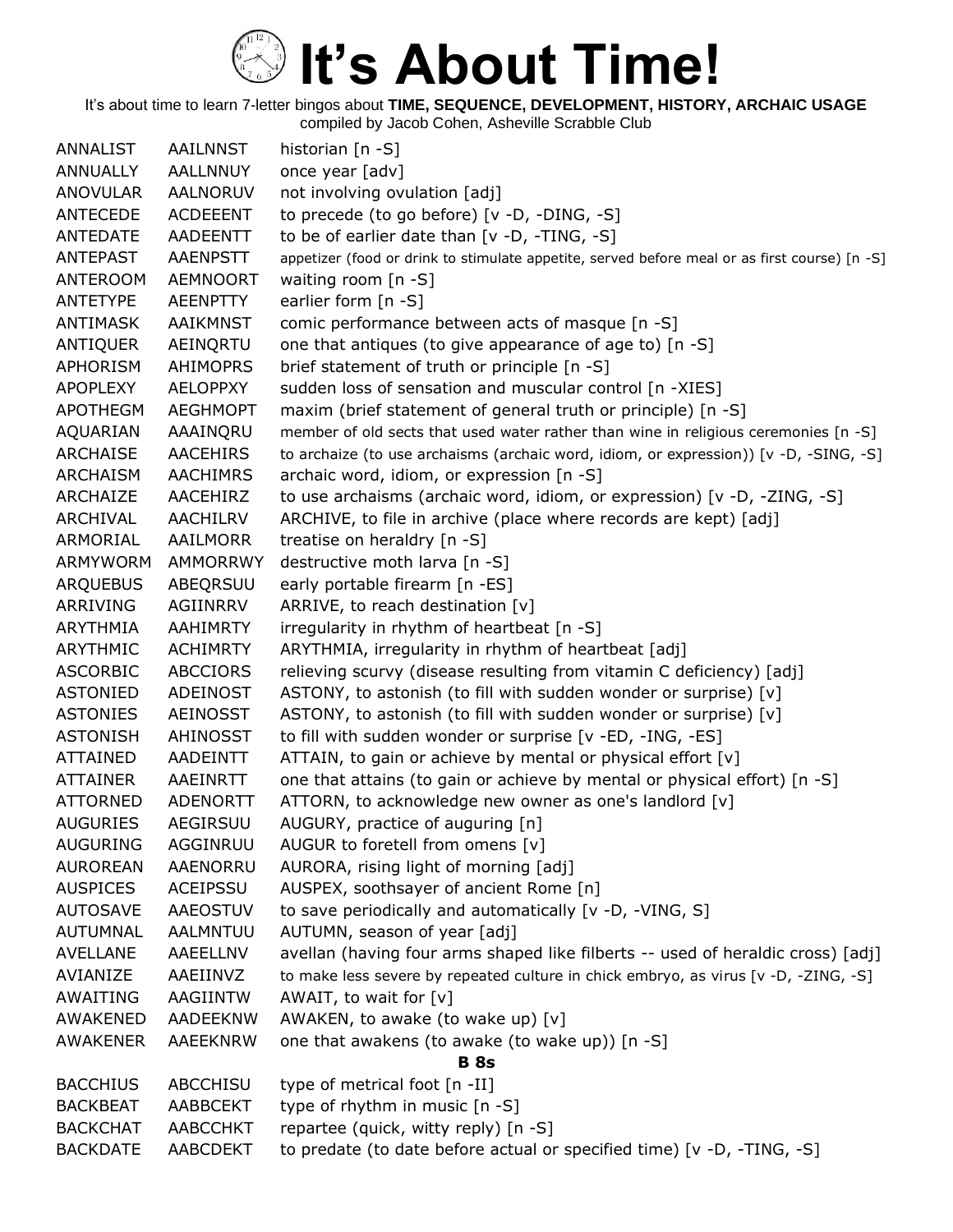| <b>BACKFILL</b> | <b>ABCFIKLL</b> | to refill (to fill again) [v -ED, -ING, -S]                                              |
|-----------------|-----------------|------------------------------------------------------------------------------------------|
| <b>BACKHAUL</b> | AABCHKLU        | to return after delivering load [v -ED, -ING, -S]                                        |
| <b>BACKLIST</b> | ABCIKLST        | to include in publisher's list of older book titles [v -ED, -ING, -S]                    |
| <b>BACKLOAD</b> | <b>AABCDKLO</b> | to defer financial obligation [v -ED, -ING, -S]                                          |
| <b>BADGERED</b> | <b>ABDDEEGR</b> | BADGER, to harass (to bother persistently) [v]                                           |
| <b>BAILABLE</b> | AABBEILL        | BAIL, to transfer property temporarily [adj]                                             |
| <b>BAILMENT</b> | ABEILMNT        | act of bailing (to transfer property temporarily) [n -S]                                 |
| <b>BAIRNISH</b> | ABHIINRS        | BAIRN, child (young person) [adj]                                                        |
| <b>BALKLINE</b> | ABEIKLLN        | starting line in track events [n -S]                                                     |
| <b>BALLGIRL</b> | ABGILLLR        | girl who retrieves balls during games [n -S]                                             |
| <b>BALLISTA</b> | AABILLST        | ancient weapon $[n -E, -S]$                                                              |
| <b>BANGTAIL</b> | AABGILNT        | racehorse [n -S]                                                                         |
| <b>BANKNOTE</b> | <b>ABEKNNOT</b> | promissory note [n -S]                                                                   |
| <b>BANTLING</b> | ABGILNNT        | very young child [n -S]                                                                  |
| <b>BARESARK</b> | <b>AABEKRRS</b> | ancient warrior $[n - S]$                                                                |
| <b>BARFLIES</b> | ABEFILRS        | BARFLY, drinker who frequents bars [n]                                                   |
| <b>BASCINET</b> | <b>ABCEINST</b> | basinet (medieval helmet) [n -S]                                                         |
| <b>BASEHEAD</b> | <b>AABDEEHS</b> | crack cocaine addict [n -S]                                                              |
| <b>BASILICA</b> | AABCIILS        | ancient Roman building [n -E, -S]                                                        |
| <b>BATHETIC</b> | <b>ABCEHITT</b> | trite (used so often as to be made commonplace) [adj]                                    |
| <b>BATHOSES</b> | <b>ABEHOSST</b> | BATHOS, triteness (quality of being trite (used so often as to be made commonplace)) [n] |
| <b>BATTERED</b> | ABDEERTT        | BATTER, to beat repeatedly [v]                                                           |
| <b>BATTERER</b> | ABEERRTT        | one that batters (to beat repeatedly) $[n = S]$                                          |
| <b>BEARABLE</b> | AABBEELR        | BEAR, to endure (to last (to continue in existence)) [adj]                               |
| <b>BEARABLY</b> | AABBELRY        | BEAR, to endure (to last (to continue in existence)) [adv]                               |
| <b>BEATABLE</b> | AABBEELT        | BEAT, to strike repeatedly [adj]                                                         |
| <b>BEATLESS</b> | ABEELSST        | having no rhythm [adj]                                                                   |
| <b>BECAPPED</b> | ABCDEEPP        | to put cap on $[v]$                                                                      |
| <b>BECARPET</b> | ABCEEPRT        | to cover with carpet $[v - ED, -ING, -S]$                                                |
| <b>BECHANCE</b> | <b>ABCCEEHN</b> | to befall $[v -D, -CING, -S]$                                                            |
| <b>BECLAMOR</b> | <b>ABCELMOR</b> | to clamor loudly [v -ED, -ING, -S]                                                       |
| <b>BECLOTHE</b> | <b>BCEEHLOT</b> | to clothe $[v -D, -HING, -S]$                                                            |
| <b>BECOMING</b> | <b>BCEGIMNO</b> | process of change [n -S] / BECOME, to come to be [v]                                     |
| <b>BECOWARD</b> | ABCDEORW        | to accuse of cowardice [v -ED, -ING, -S]                                                 |
| <b>BECUDGEL</b> | <b>BCDEEGLU</b> | to cudgel thoroughly [v -LLED or -ED, -LLING or -ING, -S]                                |
| <b>BEDABBLE</b> | ABBBDEEL        | to soil $[v -D, -LING, -S]$                                                              |
| <b>BEDARKEN</b> | ABDEEKNR        | to darken [v -ED, -ING, -S]                                                              |
| <b>BEDAZZLE</b> | ABDEELZZ        | to confuse [v -D, -LING, -S]                                                             |
| <b>BEDEAFEN</b> | ABDEEEFN        | to deafen [v -ED, -ING, -S]                                                              |
| <b>BEDIAPER</b> | ABDEEIPR        | to ornament with kind of design [v -ED, -ING, -S]                                        |
| <b>BEDIMMED</b> | <b>BDDEEIMM</b> | made dimmed [v]                                                                          |
| <b>BEDIMPLE</b> | <b>BDEEILMP</b> | to dimple [v -D, -LING, -S]                                                              |
| <b>BEDLAMER</b> | ABDEELMR        | young harp seal (aquatic mammal) [n -S]                                                  |
| <b>BEDOTTED</b> | <b>BDDEEOTT</b> | covered with dots [adj]                                                                  |
| <b>BEDRENCH</b> | <b>BCDEEHNR</b> | to drench thoroughly [v -ED, -ING, -S]                                                   |
| <b>BEDRIVEL</b> | <b>BDEEILRV</b> | to cover with saliva [v -LLED or -ED, -LLING or -ING, -S]                                |
| <b>BEFINGER</b> | <b>BEEFGINR</b> | to touch all over [v -ED, -ING, -S]                                                      |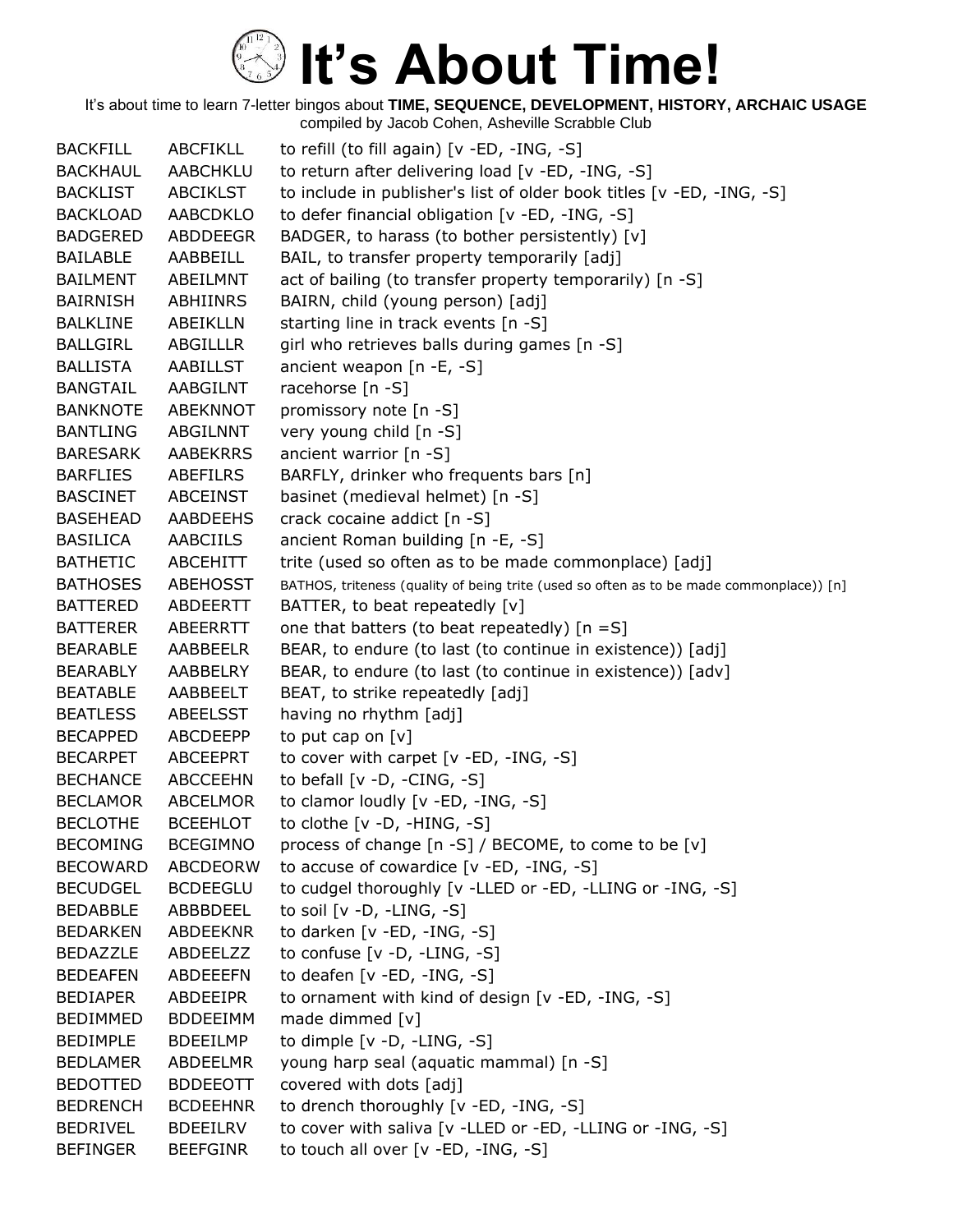It's about time to learn 7-letter bingos about **TIME, SEQUENCE, DEVELOPMENT, HISTORY, ARCHAIC USAGE** compiled by Jacob Cohen, Asheville Scrabble Club

BEFLOWER BEEFLORW to cover with flowers [v -ED, -ING, -S] BEFOGGED BDEEFGGO enveloped with fog [v] BEFOULER BEEFLORU one that befouls [n -S] BEFRINGE BEEFGINR to border with fringe [v -D, -GING, -S] BEGEMMED BDEEEGMM to gem (to adorn with precious stones) [v] BEGETTER BEEEGRTT one that begets (causes to exists) [n -S] BEGINNER BEEGINNR one that begins (to start (to set out)) [n -S] BEGIRDLE BDEEGILR to surround [v -D, -LING, -S] BEGLAMOR ABEGLMOR to dazzle with glamor [v -ED, -ING, -S] BEGOTTEN BEEGNOTT caused to exist [v] BEGRUDGE BDEEGGRU to concede reluctantly [v -D, -GING, -S] BEGUILER BEEGILRU one that beguiles [n -S] BEHOLDER BDEEHLOR one that beholds [n -S] BEJUMBLE BBEEJLMU to jumble [v -D, -LING, -S] BEKISSES BEEIKSSS to cover with kisses [v] BEKNIGHT BEGHIKNT to raise to knighthood [v -ED, -ING, -S] BELABOUR ABBELORU to belabor (to discuss for absurd amount of time) [v -ED, -ING, -S] BELADIES ABDEEILS to apply title of lady to [v] BELIQUOR BEILOQRU to soak with liquor [v -ED, -ING, -S] BEMADDEN ABDDEEMN to madden [v -ED, -ING, -S] BEMINGLE BEEGILMN to mix together [v -D, -LING, -S] BEMUDDLE BDDEELMU to confuse completely [v -D, -LING, -S] BEMURMUR BEMMRRUU to murmur at [v -ED, -ING, -S] BEMUZZLE BEELMUZZ to muzzle [v -D, -LING, -S] BENEDICK BCDEEIKN benedict (newly married man) [n -S] BENEDICT BCDEEINT newly married man [n -S] BENEFICE BCEEEFIN to endow with land [v -D, -CING, -S] BEPIMPLE BEEILMPP to cover with pimples [v -D, -LING, -S] BERASCAL AABCELRS to accuse of being rascal [v -ED, -ING, -S] BERINGED BDEEGINR adorned with rings [adj] BEROUGED BDEEGORU obviously or thickly rouged [adj] BESCORCH BCCEHORS to scorch [v -ED, -ING, -S] BESCREEN BCEEENRS to screen [v -ED, -ING, -S] BESETTER BEEERSTT one that besets [n -S] BESHADOW ABDEHOSW to cast shadow on [v -ED, -ING, -S] BESHIVER BEEHIRSV to break into small pieces [v -ED, -ING, -S] BESHROUD BDEHORSU to cover [v -ED, -ING, -S] BESIEGER BEEEGIRS one that besieges [n -S] BESLAVED ABDEELSV filled with slaves [adj] BESMOOTH BEHMOOST to smooth [v -ED, -ING, -S] BESMUDGE BDEEGMSU to smudge [v -D, -GING, -S] BESOOTHE BEEHOOST to soothe [v -D, -HING, -S] BESOTTED BDEEOSTT stupefied [v] BESPOUSE BEEOPSSU to marry [v -D, -SING, -S] BESPREAD ABDEEPRS to spread [v -SPREAD, -ING, -S] BESPRENT BEENPRST sprinkled over [adj] BESTRIDE BDEEIRST to straddle [v -RODE or -RID, -DDEN, -DING, -S]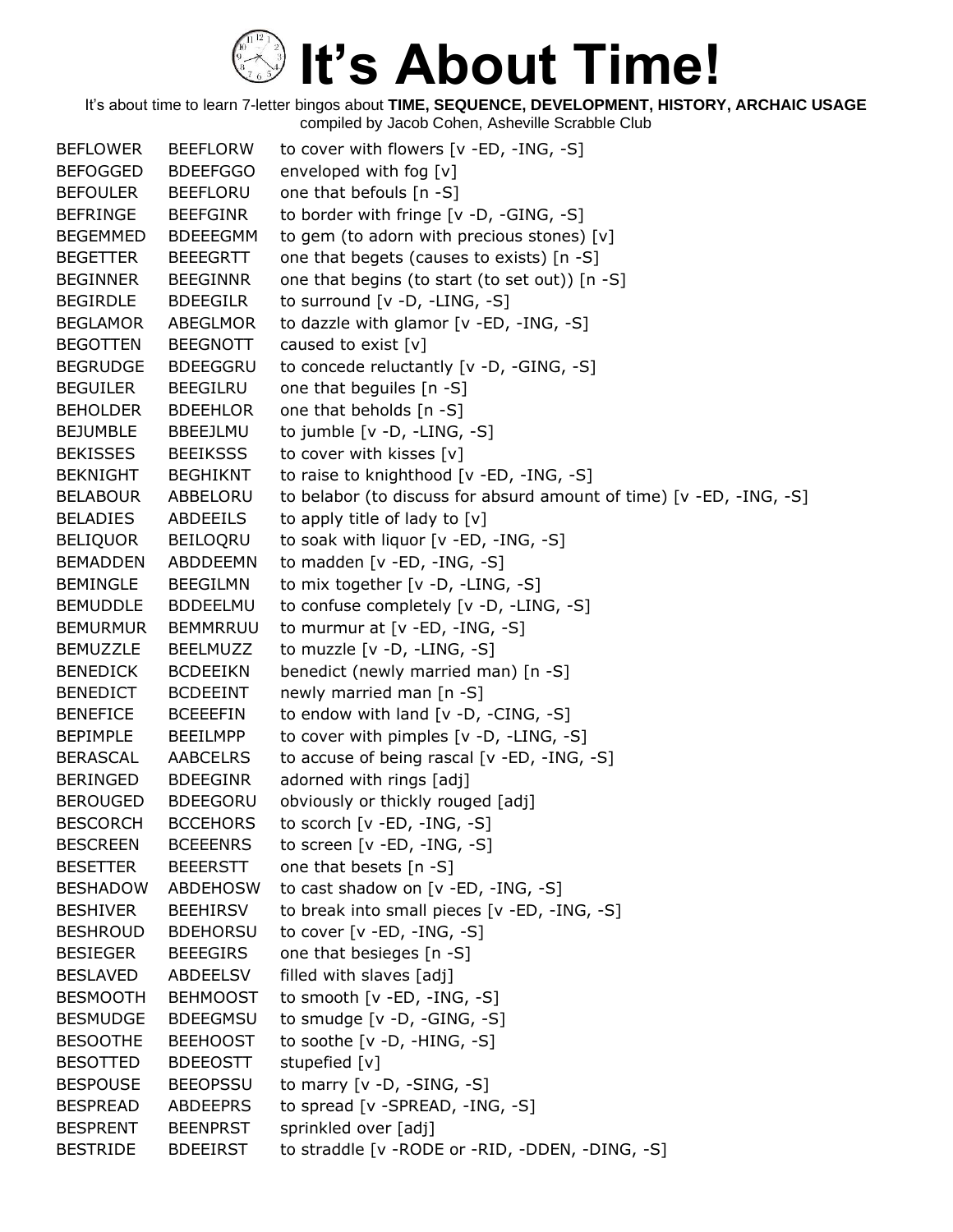| <b>BESTROWN</b> | <b>BENORSTW</b> | bestrewed [v]                                                                  |
|-----------------|-----------------|--------------------------------------------------------------------------------|
| <b>BESUITED</b> | <b>BDEEISTU</b> | wearing suit [adj]                                                             |
| <b>BETATTER</b> | ABEERTTT        | to tatter $[v - ED, -ING, -S]$                                                 |
| <b>BETIDING</b> | <b>BDEGIINT</b> | BETIDE, to befall (to happen to) $[v]$                                         |
| <b>BEUNCLED</b> | <b>BCDEELNU</b> | having many uncles [adj]                                                       |
| <b>BEWAILER</b> | ABEEILRW        | one that bewails [n -S]                                                        |
| <b>BEWIGGED</b> | <b>BDEEGGIW</b> | adorned with wig [v]                                                           |
| <b>BEWILDER</b> | <b>BDEEILRW</b> | to confuse $[v - ED, -ING, -S]$                                                |
| <b>BEWINGED</b> | <b>BDEEGINW</b> | having wings [adj]                                                             |
| <b>BEWRAYER</b> | ABEERRWY        | one that bewrays [n -S]                                                        |
| BIANNUAL        | AABILNNU        | occurring twice year [adj]                                                     |
| <b>BIENNALE</b> | ABEEILNN        | biennial show [n -S]                                                           |
| <b>BIENNIAL</b> | ABEIILNN        | event that occurs every two years [n -S]                                       |
| <b>BIENNIUM</b> | BEIIMNNU        | period of two years [n -S or -IA]                                              |
| <b>BIHOURLY</b> | <b>BHILORUY</b> | occurring every two hours [adj]                                                |
| <b>BIMBETTE</b> | <b>BBEEIMTT</b> | attractive but empty-headed young woman [n -S]                                 |
| <b>BIMENSAL</b> | ABEILMNS        | occurring every two months [adj]                                               |
| <b>BIMENSAL</b> | ABEILMNS        | occurring every two months [adj]                                               |
| <b>BIMESTER</b> | <b>BEEIMRST</b> | two-month period [n BIMESTERS]                                                 |
| <b>BIMESTER</b> | <b>BEEIMRST</b> | two-month period [n -S]                                                        |
| <b>BIOCYCLE</b> | <b>BCCEILOY</b> | life-supporting region [n -S]                                                  |
| <b>BIOLYSIS</b> | <b>BIILOSSY</b> | death (end of life) [n -SES]                                                   |
| <b>BIOLYTIC</b> | <b>BCIILOTY</b> | BIOLYSIS, death (end of life) [adj]                                            |
| <b>BIOSCOPE</b> | <b>BCEIOOPS</b> | early movie projector [n -S]                                                   |
| <b>BIPHASIC</b> | <b>ABCHIIPS</b> | having two phases [adj]                                                        |
| <b>BIRTHDAY</b> | <b>ABDHIRTY</b> | anniversary of birth [n -S]                                                    |
| <b>BIRTHING</b> | <b>BGHIINRT</b> | BIRTH, to originate [v]                                                        |
| <b>BIWEEKLY</b> | <b>BEEIKLWY</b> | publication issued every two weeks [n -LIES]                                   |
| <b>BIYEARLY</b> | ABEILRYY        | occurring every two years [adj]                                                |
| <b>BLASTULA</b> | <b>AABLLSTU</b> | early embryo [n -E, -S]                                                        |
| <b>BLINKARD</b> | <b>ABDIKLNR</b> | one who habitually blinks [n -S]                                               |
| <b>BLITZING</b> | <b>BGIILNTZ</b> | BLITZ, to subject to sudden attack $[v]$                                       |
| <b>BLOOMING</b> | <b>BGILMNOO</b> | BLOOM, to bear flowers [v]                                                     |
| <b>BLOUSIER</b> | <b>BEILORSU</b> | BLOUSY, blowsy (slovenly (habitually untidy or unclean)) [adj]                 |
| <b>BLOUSILY</b> | <b>BILLOSUY</b> | BLOUSY, blowsy (slovenly (habitually untidy or unclean)) [adv]                 |
| <b>BLOWSIER</b> | <b>BEILORSW</b> | BLOWSY, slovenly (habitually untidy or unclean) [adj]                          |
| <b>BLOWSILY</b> | <b>BILLOSWY</b> | BLOWSY, slovenly (habitually untidy or unclean) [adv]                          |
| <b>BLOWZIER</b> | <b>BEILORWZ</b> | BLOWZY, blowsy (slovenly (habitually untidy or unclean)) [adj]                 |
| <b>BLOWZILY</b> | <b>BILLOWYZ</b> | BLOWZY, blowsy (slovenly (habitually untidy or unclean)) [adv]                 |
| <b>BLURTING</b> | <b>BGILNRTU</b> | BLURT, to speak abruptly [v]                                                   |
| <b>BLUSHING</b> | <b>BGHILNSU</b> | BLUSH, to become red [v]                                                       |
| <b>BODEMENT</b> | <b>BDEEMNOT</b> | omen $[n - S]$                                                                 |
| <b>BODINGLY</b> | <b>BDGILNOY</b> | ominously (in ominous (portending evil (something that is evil)) manner) [adv] |
| <b>BOGGLING</b> | <b>BGGGILNO</b> | BOGGLE, to hesitate (to hold back in uncertainty) [v]                          |
| <b>BOILOVER</b> | <b>BEILOORV</b> | overflowing while boiling [n -S]                                               |
| <b>BOLLWORM</b> | <b>BLLMOORW</b> | larva of certain moth [n -S]                                                   |
| <b>BOLTONIA</b> | ABILNOOT        | perennial herb [n -S]                                                          |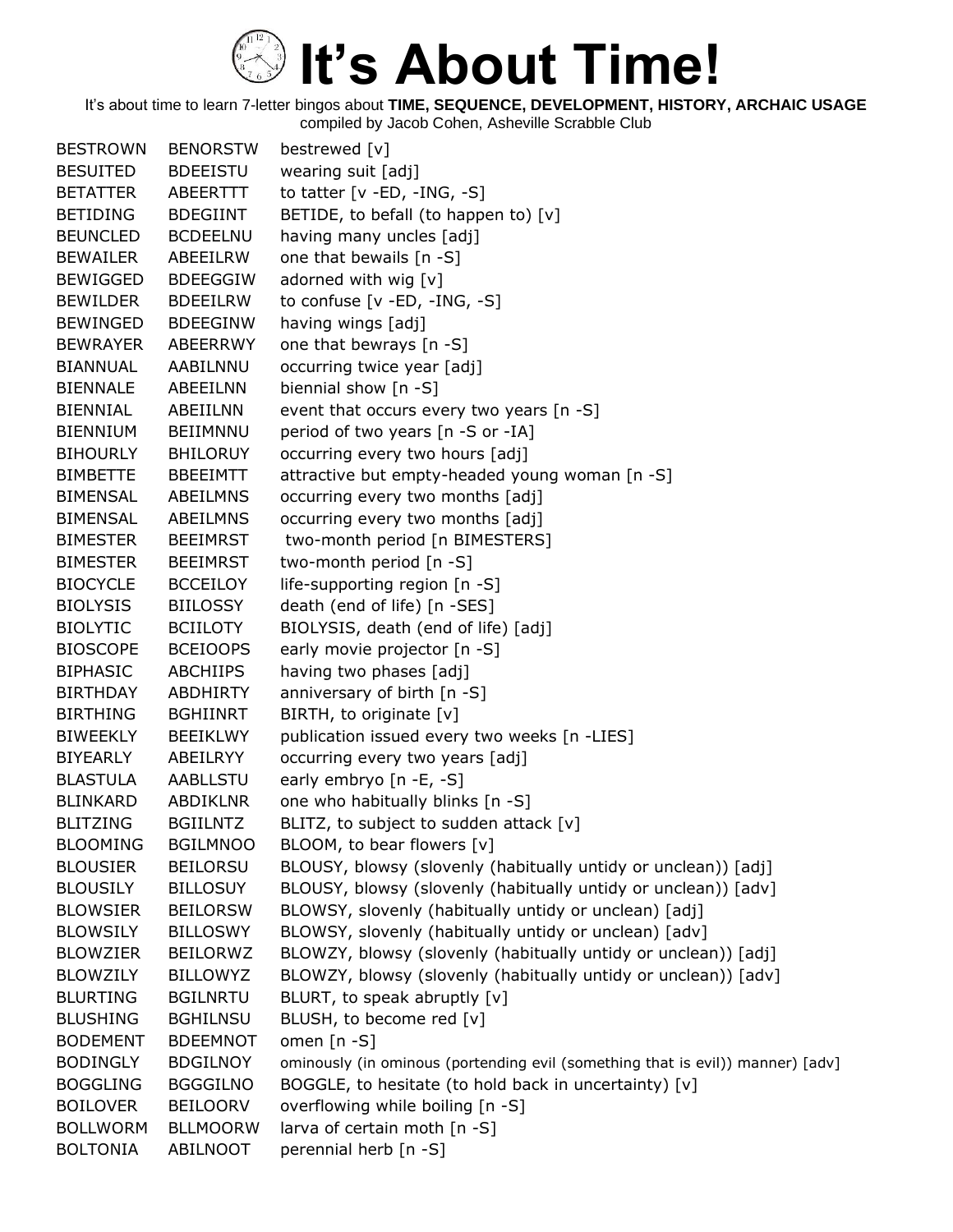It's about time to learn 7-letter bingos about **TIME, SEQUENCE, DEVELOPMENT, HISTORY, ARCHAIC USAGE** compiled by Jacob Cohen, Asheville Scrabble Club

BOMBARDE ABBDEMOR medieval shawm [n -S] BOOKABLE ABBEKLOO BOOK, to engage services [adj] BOOKLORE BEKLOOOR book learning [n -S] BOOKMARK ABKKMOOR to create shortcut to previously viewed website [v -ED, -ING, -S] BOONLESS BELNOOSS having no boon (timely benefit) BOPPIEST BEIOPPST BOPPY, suggestive of bebop [adj] BORESOME BEEMOORS tedious (causing weariness (quality of being weary (tired))) [adj] BORINGLY BGILNORY tediously (in tedious (causing weariness (quality of being weary)) manner) [adv] BORROWED BDEOORRW BORROW, to take on loan [v] BORROWER BEOORRRW one that borrows (to take on loan) [n -S] BOTONNEE BEENNOOT botonee (having arms ending in trefoil -- used of heraldic cross) [adj] BOURGEON BEGNOORU to burgeon (to develop rapidly) [v -ED, -ING, -S] BOURREES BEEORRSU BOURREE, old French dance [n] BOYCHICK BCCHIKOY boychik (young man) [n -S] BOYISHLY BHILOSYY BOYISH, resembling boy (male child) [adv] BRAINISH ABHIINRS impetuous (acting or done quickly without thought or care) [adj] BRAKEAGE AABEEGKR act of braking (to slow down or stop) [n -S] BRASHEST ABEHRSST BRASH, rash; hasty [adj] BRASHIER ABEHIRRS BRASHY, brash (rash; hasty) [adj] BREEZING BEEGINRZ BREEZE, to move swiftly [v] BRIEFEST BEEFIR BRIEF, short [adj] BRIEFING BEFGIINR short lecture [n -S] BRISKEST BEIKRSST BRISK, lively [adj] BRISKING BGIIKNRS BRISK, to make brisk (lively) [v] BRUITING BGIINRTU BRUIT, to spread news of [v] BRUNCHED BCDEHNRU BRUNCH, to eat late morning meal [v] BRUNCHER BCEHNRRU one that brunches (to eat late morning meal) [n -S] BRUNCHES BCEHNRUS BRUNCH, to eat late morning meal [v] BRUSHOFF BFFHORSU abrupt dismissal [n -S] BRUSKEST BEKRSSTU BRUSK, brusque (abrupt in manner) [adj] BUCKETED BCDEEKTU BUCKET, to hurry (to move swiftly) [v] BUDDYING BDDGINUY BUDDY, to become close friends [v] BULLETED BDEELLTU BULLET, to move swiftly [v] BULLETIN BEILLNTU to issue news item [v -ED, -ING, -S] BUNDLING BDGILNNU former courtship custom [n -S] BUOYANCE ABCENOUY buoyancy (tendency to float) [n -S] BUOYANCY ABCNOUYY tendency to float [n -CIES] BURBLIER BBEILRRU BURBLY, burbling (to speak quickly and excitedly) [adj] BURBLING BBGILNRU BURBLE, to speak quickly and excitedly [v] BURSTIER BEIRRSTU BURSTY, occurring in short sudden episodes or groups [adj] BURSTING BGINRSTU BURST, to break open suddenly or violently [v] BUSINESS BEINSSSU occupation, profession, or trade [n -ES] BUSTLING BGILNSTU BUSTLE, to move energetically [v] BUSYNESS BENSSSUY state of being busy (occupied) [n -ES] BUSYWORK BKORSUWY active but valueless work [n -S] **C 8s** CABOCHED ABCCDEHO full-faced -- used of animal's head in heraldry [adj]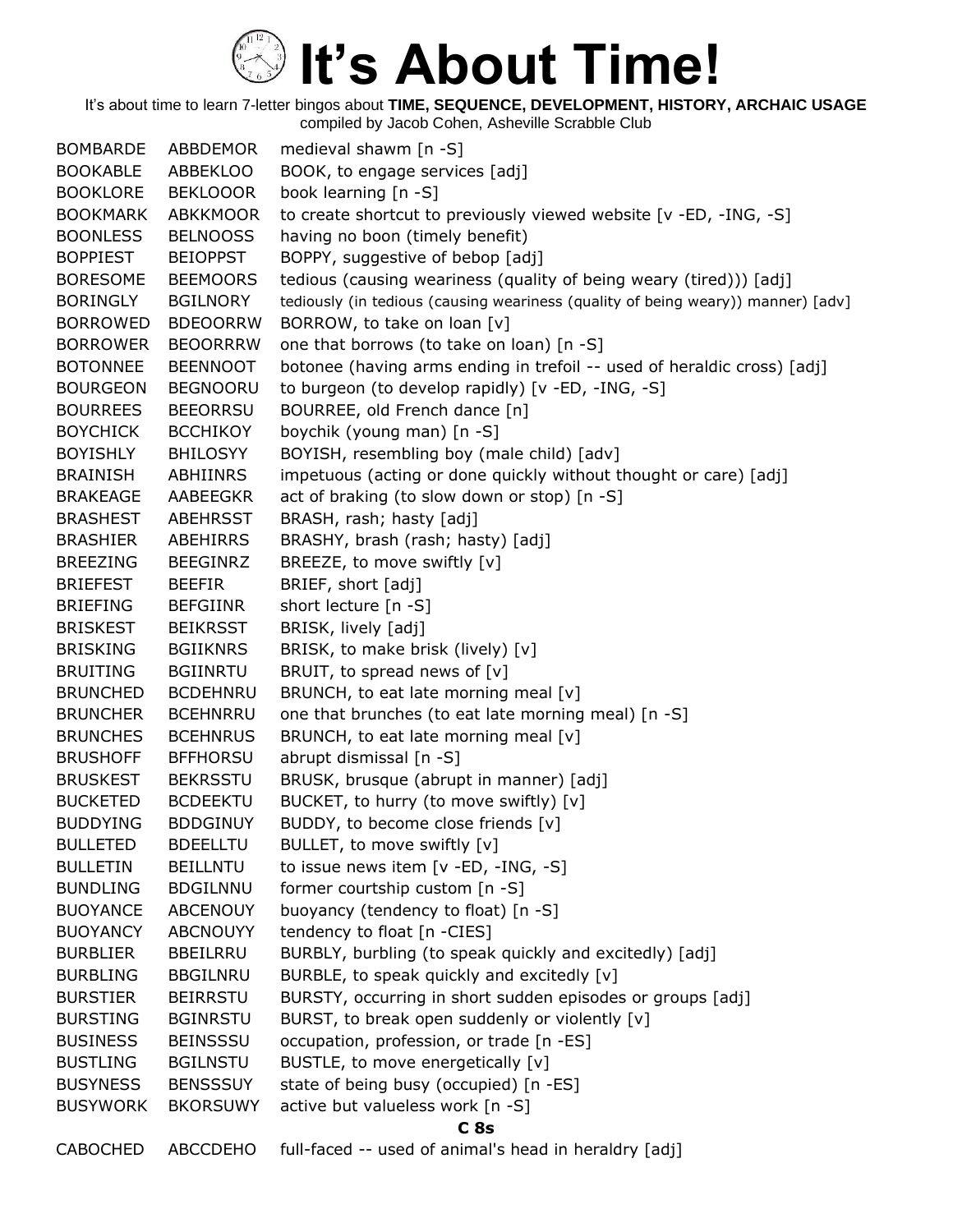It's about time to learn 7-letter bingos about **TIME, SEQUENCE, DEVELOPMENT, HISTORY, ARCHAIC USAGE** compiled by Jacob Cohen, Asheville Scrabble Club

CABOSHED ABCDEHOS caboched (full-faced -- used of animal's head in heraldry) [adj] CABSTAND AABCDNST place where cabs await hire [n -S] CADUCEAN AACCDENU CADUCEUS, heraldic wand or staff [adj] CADUCEUS ACCDESUU heraldic wand or staff [n -EI] CADUCITY ACCDITUY senility (mental and physical infirmity due to old age) [n -TIES] CADUCOUS ACCDOSUU transitory, perishable [adj] CAESURAL AACLRSU CAESURA, pause in line of verse [adj] CAESURIC ACCEIRSU CAESURA, pause in line of verse [adj] CALAMINT AACILMNT perennial herb [n -S] CALAMITE AACEILMT extinct treelike plant [n -S] CALENDAL AACDELLN pertaining to calends (first day of Roman month) [adj] CALENDAR AACDELNR to schedule (to assign to certain date or time) [v -ED, -ING, -S] CALFHOOD ACDFHLOO state or time of being calf [n -S] CALFLIKE ACEFIKLL CALF, young cow or bull [adj] CALFSKIN ACFIKLNS skin of calf [n -S] CALLOWER ACELLORW CALLOW, immature [adj] CALLOWLY ACLLLOWY CALLOW, immature (not fully grown or developed) [adv] CAMASSES AACEMSSS CAMASS, perennial herb [n] CAMISADE AACDEIMS camisado (attack made at night) [n -S] CAMISADO AACDIMOS attack made at night [n -S or -S] CANCELED ACCDEELN CANCEL, to annul (to make or declare void or invalid) [v] CANCELER ACCEELNR one that cancels (to annul (to make or declare void or invalid)) [n -S] CANITIES ACEIINST turning gray of hair [n CANITIES] CANOROUS ACNOORSU melodic (pertaining to melody (agreeable succession of musical sounds)) [adj] CANZONET ACENNOTZ short song [n -S] CAREENED ACDEEENR CAREEN, to lurch while moving [v] CAREENER ACEEENRR one that careens (to lurch while moving) [n -S] CAREERED ACDEEERR CAREER, to go at full speed [v] CAREERER ACEEERRR one that careers (to go at full speed) [n -S] CASEFIED ACDEEFIS CASEFY, to caseate (to become cheesy) [v] CASEFIES ACEEFISS CASEFY, to caseate (to become cheesy) [v] CASEWORM ACEMORSW insect larva [n -S] CASTANET AACENSTT rhythm instrument [n -S] CAUSABLE AABCELSU capable of being caused [adj] CAUSALLY AACLLSUY by way of causing [adv] CAUTIOUS ACIOSTUU exercising prudence to avoid danger [adj] CELERITY CEEILRTY swiftness (quality of being swift (moving with great rate of motion)) [n -TIES] CENOZOIC CCEINOOZ of or pertaining to certain geologic time period [adj] CENTRING CEGINNRT temporary framework for arch [n -S] CHACONNE ACCEHNNO ancient dance [n -S] CHANCIER ACCEHINR CHANCY, risky (dangerous) [adj] CHANCILY ACCHILNY in chancy (risky (dangerous)) manner [adv] CHANGEUP ACEGHNPU slow pitch thrown like fastball [n -S] CHARTISM ACHIMRST use of financial charts to predict future trends [n -S] CHARTIST ACHIRSTT stock market specialist [n -S] CHATROOM ACHMOORT real-time online discussion group [n -S] CHATTERY ACEHRTTY CHATTER, to talk rapidly and trivially [adj]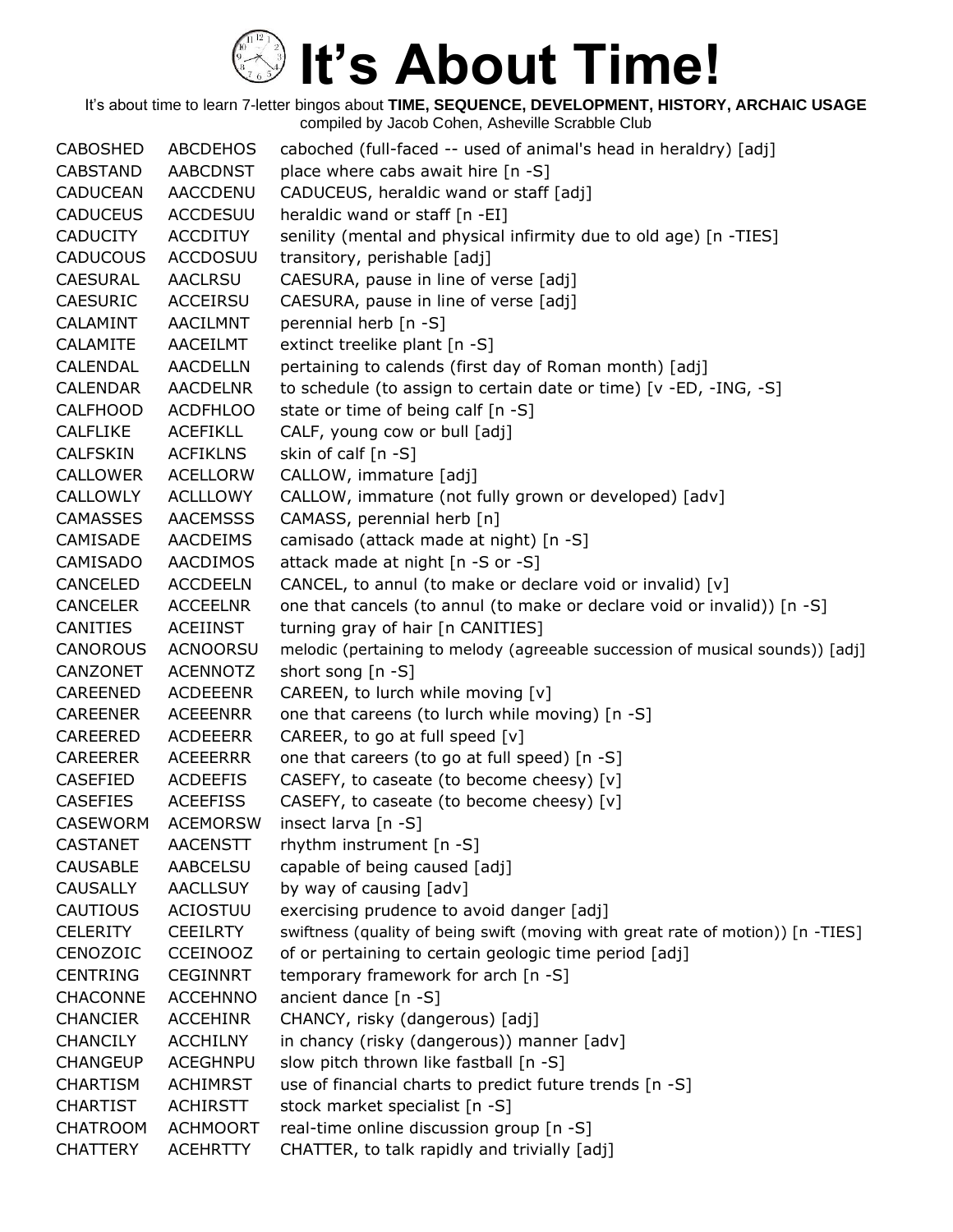| <b>CHAUSSES</b> | <b>ACEHSSSU</b> | medieval armor [n CHAUSSES]                                       |
|-----------------|-----------------|-------------------------------------------------------------------|
| CHECHAKO        | <b>ACCEHHKO</b> | newcomer (one that has recently arrived) [n -S]                   |
| <b>CHEEPING</b> | <b>CEEGHINP</b> | CHEEP, to chirp (to utter short, shrill sound) [v]                |
| <b>CHEESING</b> | <b>CEEGHINS</b> | CHEESE, to stop (to discontinue progress or motion of) [v]        |
| <b>CHICCORY</b> | <b>CCCHIORY</b> | chicory (perennial herb) [n -RIES]                                |
| <b>CHICKORY</b> | <b>CCHIKORY</b> | chicory (perennial herb) [n -RIES]                                |
| <b>CHILDISH</b> | <b>CDHHIILS</b> | resembling child (young person) [adj]                             |
| <b>CHILDREN</b> | <b>CDEHILNR</b> | CHILD, young person [n]                                           |
| <b>CHIRMING</b> | <b>CGHIIMNR</b> | CHIRM, to chirp (to utter short, shrill sound) [v]                |
| <b>CHIRPING</b> | <b>CGHIINPR</b> | CHIRP, to utter short, shrill sound [v]                           |
| <b>CHIRRUPY</b> | <b>CHIPRRUY</b> | CHIRRUP, to chirp repeatedly [adj]                                |
| <b>CHOLIAMB</b> | ABCHILMO        | type of poetic meter [n -S]                                       |
| <b>CHORIAMB</b> | ABCHIMOR        | type of metrical foot [n -I, -S]                                  |
| <b>CHOWTIME</b> | <b>CEHIMOTW</b> | mealtime (usual time for meal) [n -S]                             |
| <b>CHRONAXY</b> | <b>ACHNORXY</b> | time required to excite nerve cell electrically [n -XIES]         |
| <b>CHUGALUG</b> | ACGGHLUU        | to drink without pausing [v -GGED, -GGING, -S]                    |
| <b>CHUMMIES</b> | <b>CEHIMMSU</b> | CHUMMY, man not personally known to speaker from Newfoundland [n] |
| <b>CHURINGA</b> | ACGHINRU        | sacred object of Australian Aboriginals [n -S]                    |
| <b>CLACKING</b> | <b>ACCGIKLN</b> | CLACK, to make abrupt, dry sound [v]                              |
| <b>CLANGOUR</b> | <b>ACGLNORU</b> | to clangor (to clang repeatedly) [v -ED, -ING, -S]                |
| <b>CLICKING</b> | <b>CCGIIKLN</b> | CLICK, to make short, sharp sound [v]                             |
| <b>CLOCKING</b> | <b>CCGIKLNO</b> | CLOCK, to time with stopwatch [v]                                 |
| <b>CLOGGING</b> | <b>CGGGILNO</b> | act of dancing while wearing shoes with thick wooden soles [n -S] |
| <b>CLUBBING</b> | <b>BBCGILNU</b> | practice of frequenting nightclubs [n -S]                         |
| <b>COANCHOR</b> | <b>ACCHNOOR</b> | to present televised news reports jointly [v -ED, -ING, -S]       |
| <b>COAPPEAR</b> | <b>AACEOPPR</b> | to appear together or at same time [v -ED, -ING, -S]              |
| <b>COATTEND</b> | <b>ACDENOTT</b> | to attend together [v -ED, -ING, -S]                              |
| <b>COCKCROW</b> | <b>CCCKOORW</b> | daybreak (first appearance of light in morning) [n -S]            |
| <b>COCKEREL</b> | <b>CCEEKLOR</b> | young rooster [n -S]                                              |
| <b>COCKSHUT</b> | <b>CCHKOSTU</b> | close of day $[n - S]$                                            |
| <b>CODEBTOR</b> | <b>BCDEOORT</b> | one that shares debt [n -S]                                       |
| <b>COEFFECT</b> | <b>CCEEFFOT</b> | accompanying effect [n -S]                                        |
| <b>COENDURE</b> | <b>CDEENORU</b> | to endure together [v -D, -RING, -S]                              |
| <b>COENURUS</b> | CENORSUU        | tapeworm larva [n -RI]                                            |
| <b>COEVALLY</b> | <b>ACELLOVY</b> | contemporarily [adv]                                              |
| <b>COEVOLVE</b> | <b>CEELOOVV</b> | to evolve together [v -D, -VING, -S]                              |
| <b>COEXTEND</b> | <b>CDEENOTX</b> | to extend through same space or time as another [v -ED, -ING, -S] |
| <b>COGNIZER</b> | <b>CEGINORZ</b> | one that cognizes (to become aware of in one's mind) [n -S]       |
| <b>COHOBATE</b> | <b>ABCEHOOT</b> | to distill again [v -D, -TING, -S]                                |
| <b>COINHERE</b> | <b>CEEHINOR</b> | to inhere jointly [v -D, -RING, -S]                               |
| COINMATE        | <b>ACEIMNOT</b> | fellow inmate [n -S]                                              |
| <b>COINVENT</b> | <b>CEINNOTV</b> | to invent together [v -ED, -ING, -S]                              |
| <b>COINVEST</b> | <b>CEINOSTV</b> | to invest jointly [v -ED, -ING, -S]                               |
| <b>COKEHEAD</b> | <b>ACDEEHKO</b> | cocaine addict [n -S]                                             |
| <b>COLESSEE</b> | <b>CEEELOSS</b> | joint lessee [n -S]                                               |
| <b>COLESSOR</b> | <b>CELOORSS</b> | joint lessor [n -S]                                               |
| <b>COLLAPSE</b> | <b>ACELLOPS</b> | to crumble suddenly [v -D, -SING, -S]                             |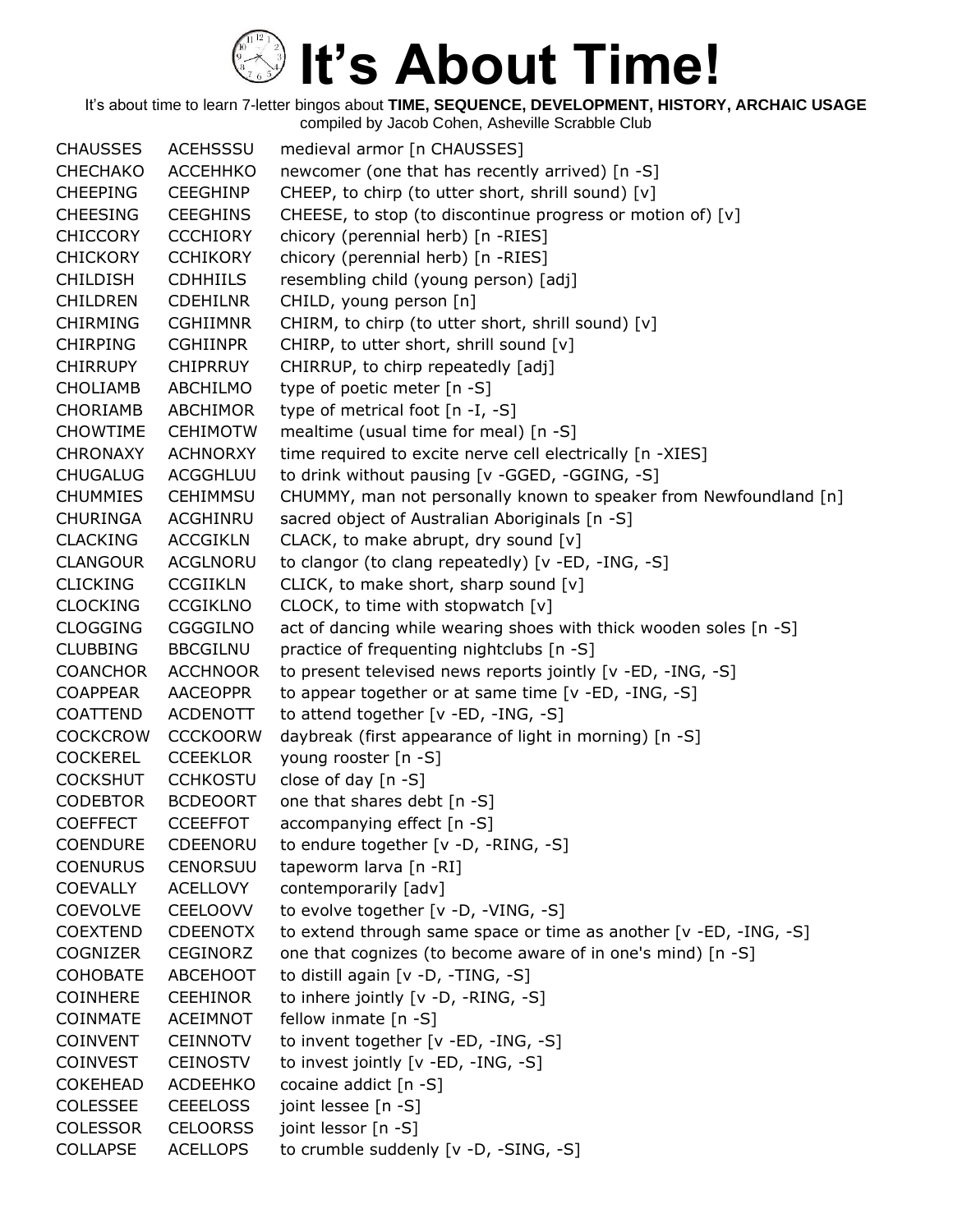It's about time to learn 7-letter bingos about **TIME, SEQUENCE, DEVELOPMENT, HISTORY, ARCHAIC USAGE** compiled by Jacob Cohen, Asheville Scrabble Club

COLONIAL ACILLNOO citizen of colony [n -S] COLONIES CEILNOOS COLONY, group of emigrants living in new land [n] COLONIST CILNOOST one who settles colony (group of emigrants living in new land) [n -S] COLORMAN ACLMNOOR sportscaster who provides commentary during game [n -MEN] COLTHOOD CDHLOOOT state or time of being colt [n -S] COMANAGE AACEGMNO to manage jointly [v -D, -GING, -S] COMEBACK ABCCEKMO return to former prosperity [n -S] COMETHER CEEHMORT affair or matter [n -S] COMITIAL ACIILMOT COMITIA, public assembly in ancient Rome [adj] COMMENCE CCEEMMNO to begin (to start (to set out)) [v -D, -CING, -S] COMMONER CEMMNOOR COMMON, ordinary (of kind to be expected in normal order of events) [adj] COMMONLY CLMMNOOY in common (ordinary (of kind to be expected in normal order of events)) manner [adv] COMORBID BCDIMOOR existing simultaneously with another medical condition [adj] COMPLEAT ACELMOPT to complete (to bring to end) [v -ED, -ING, -S] COMPLETE CEELMOPT to bring to end [v -D, -TING, -S] COMPLINE CEILMNOP last liturgical prayer of day [n -S] CONCLUDE CCDELNOU to finish (to bring to end) [v -D. -DING, -S] CONDUCER CCDENORU one that conduces (to contribute to result) [n -S] CONGLOBE BCEGLNOO to become globule [v -D, -BING, -S] CONODONT CDNNOOOT fossil (remains of animal or plant preserved in earth's crust) [n -S] CONSTANT ACNNOSTT something that does not vary [n -S] CONTANGO ACGNNOOT postponement of transfer pf stock [n -S] CONTEMPO CEMNOOPT contemporary [adj] CONTINUE CEINNOTU to go on with [v -D, -UING, -S] CONTINUO CINNOOTU type of instrumental part [n -S] COOLDOWN CDLNOOOW gradual return of physiological functions to normal levels after strenuous exercise [n -S] COPARENT ACENOPRT to share in custody of one's child [v -ED, -ING, -S] COPASTOR ACOOPRST one that shares duties of pastor [n -S] COPRINCE CCEINOPR one of two princes ruling jointly [n -S] COPURIFY CFIOPRUY to become purified with another substance [v -FIED, -ING, -FIES] COPYDESK CDEKOPSY editor's desk in newspaper office [n -S] COPYGIRL CGILOPRY girl who runs errands in newspaper office [n -S] COREDEEM CDEEEMOR to redeem jointly [v -ED, -ING, -S] CORNERED CDEENORR CORNER, to gain control of [v] COROTATE ACEOORTT to rotate together [v -D, -TING, -S] CORRIVAL ACILORRV rival or opponent [n -S] CORVETTE CEEORTTV small, swift warship [n -S] COSCRIPT CCIOPRST to collaborate in preparing script for [v -ED, -ING, -S] COSIGNED CDEGINOS COSIGN, to sign jointly [v] COSIGNER CEGINORS one that cosigns (to sign jointly) [n -S] COTENANT ACENNOTT one who is tenant with another in same place [n -S] COTHURNI CHINORTU cothurns (buskin worn by ancient Roman actors) [n COTHURNI] COULDEST CDELOSTU can [v] COUPLING CGILNOPU COUPLE, to unite in pairs [v] COURANTE ACENORTU old, lively dance [n -S] COURANTO ACNOORTU courante (old, lively dance) [n -ES, -S] COWINNER CEINNORW one of two or more winners [n -S]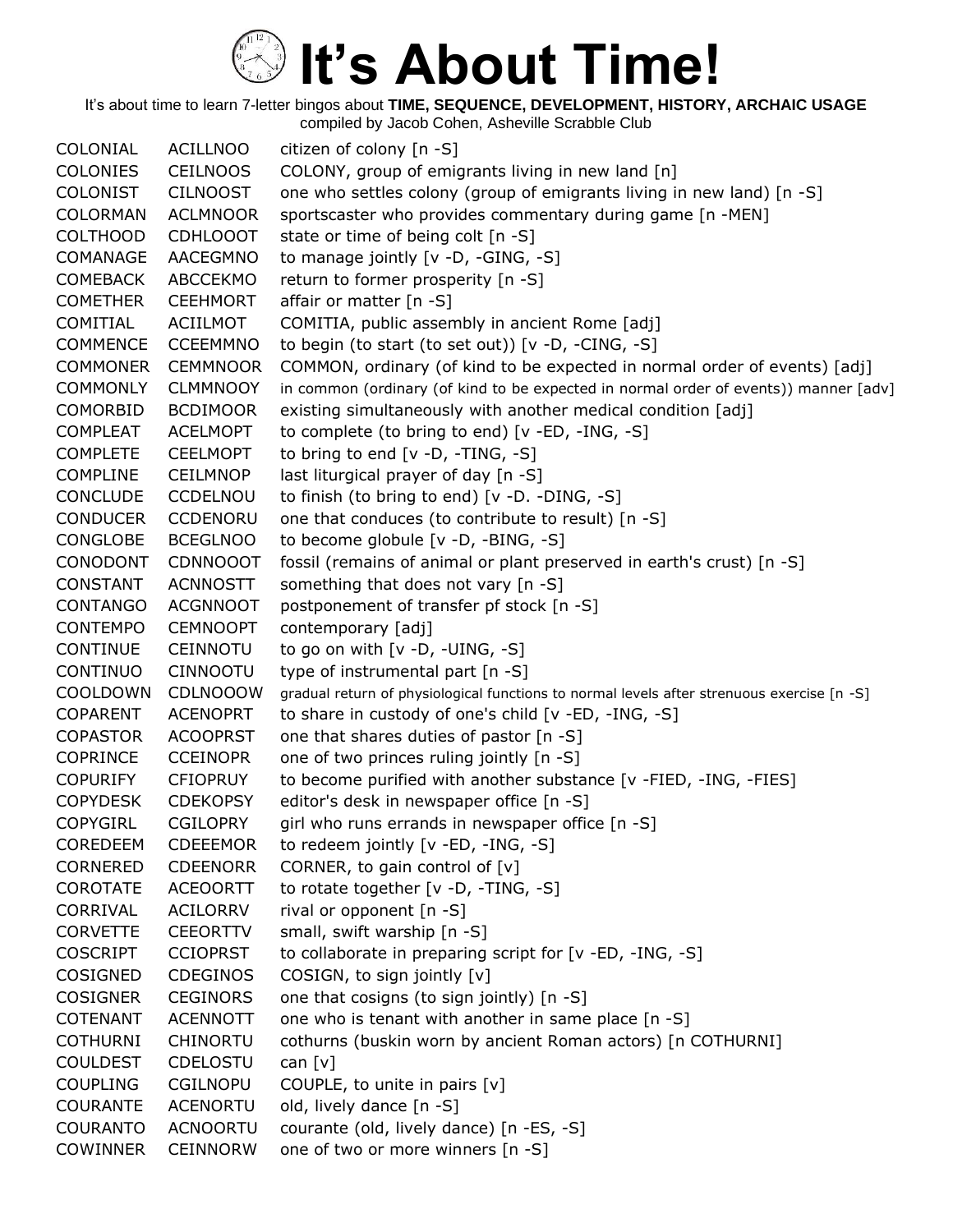| <b>COWORKER</b> | <b>CEKOORRW</b> | fellow worker [n -S]                                                                 |
|-----------------|-----------------|--------------------------------------------------------------------------------------|
| <b>CRADLING</b> | <b>ACDGILNR</b> | CRADLE, to nurture during infancy [v]                                                |
| <b>CRANKING</b> | <b>ACGIKNNR</b> | CRANK, to start manually [v]                                                         |
| CREATING        | ACEGINRT        | CREATE, to cause to exist [v]                                                        |
| <b>CREATION</b> | <b>ACEINORT</b> | something created [n -S]                                                             |
| <b>CREEPAGE</b> | <b>ACEEEGPR</b> | gradual movement [n -S]                                                              |
| <b>CREMAINS</b> | <b>ACEIMNRS</b> | ashes of cremated body [n -S]                                                        |
| <b>CREODONT</b> | <b>CDENOORT</b> | extinct carnivore [n -S]                                                             |
| <b>CREOLISE</b> | <b>CEEILORS</b> | to creolize (to cause language to become creole) [v -D, -SING, -S]                   |
| CREOLIZE        | CEEILORZ        | to cause language to become creole [v -D, -ZING, -S]                                 |
| <b>CREOSOTE</b> | <b>CEEOORST</b> | to treat with wood preservative [v -D, -TING, -S]                                    |
| <b>CRESCENT</b> | <b>CCEENRST</b> | figure of moon in its first or last quarter [n -S]                                   |
| <b>CROMLECH</b> | <b>CCEHLMOR</b> | dolmen (prehistoric monument) [n -S]                                                 |
| <b>CROSSLET</b> | <b>CELORSST</b> | heraldic symbol [n -S]                                                               |
| CROWBAIT        | <b>ABCIORTW</b> | old horse [n -S]                                                                     |
| <b>CRUISIER</b> | CEIIRRSU        | CRUISY, frequented by homosexuals seeking partners [adj]                             |
| <b>CRUZEIRO</b> | <b>CEIORRUZ</b> | former monetary unit of Brazil [n -S]                                                |
| <b>CRYONICS</b> | <b>CCINORSY</b> | practice of freezing dead bodies for future revival [n]                              |
| <b>CUCKOOED</b> | <b>CCDEKOOU</b> | CUCKOO, to repeat monotonously [v]                                                   |
| <b>CULTIGEN</b> | <b>CEGILNTU</b> | cultivar (variety of plant originating under cultivation) [n -S]                     |
| <b>CULTIVAR</b> | <b>ACILRTUV</b> | variety of plant originating under cultivation [n -S]                                |
| <b>CULTURAL</b> | <b>ACLLRTUU</b> | produced by breeding [adj]                                                           |
| <b>CULVERIN</b> | <b>CEILNRUV</b> | medieval musket [n -S]                                                               |
| <b>CURTNESS</b> | CENRSSTU        | quality of being curt (abrupt (rudely brief)) [n -ES]                                |
| <b>CUTINISE</b> | <b>CEIINSTU</b> | to cutinize (to become coated with cutin) [v -D, -SING, -S]                          |
| <b>CUTINIZE</b> | <b>CEIINTUZ</b> | to become coated with cutin [v -D, -ZING, -S]                                        |
| <b>CYBERWAR</b> | ABCERRWY        | conflict in which enemies try to gain access to each other's computer systems [n -S] |
| <b>CYCLICAL</b> | <b>ACCCILLY</b> | stock whose earnings fluctuate widely with variations in economy $[n -S]$            |
| <b>CYNODONT</b> | <b>CDNNOOTY</b> | type of fossil reptile [n -S]                                                        |
| <b>CYTASTER</b> | <b>ACERSTTY</b> | structure formed in cell during mitosis [n -S]                                       |
|                 |                 | <b>D</b> 8s                                                                          |
| <b>DABBLING</b> | ABBDGILN        | DABBLE, to involve oneself in superficial interest                                   |
| <b>DACTYLIC</b> | <b>ACCDILTY</b> | verse consisting of dactyls (type of metrical foot) [n -S]                           |
| <b>DALLYING</b> | <b>ADGILLNY</b> | DALLY, to waste time [v]                                                             |
| <b>DAMPENED</b> | ADDEEMNP        | DAMPEN, to moisten (to make or become moist) [v]                                     |
| <b>DAMPENER</b> | <b>ADEEMNPR</b> | one that dampens (to moisten (to make or become moist)) [n -S]                       |
| <b>DANEGELD</b> | ADDEEGLN        | annual tax in medieval England [n -S]                                                |
| <b>DANEGELT</b> | <b>ADEEGLNT</b> | danegeld (annual tax in medieval England) [n -S]                                     |
| <b>DARKLING</b> | <b>ADGIKLNR</b> | DARKLE, to become dark [v]                                                           |
| <b>DARTLING</b> | ADGILNRT        | DARTLE, to dart repeatedly [v]                                                       |
| <b>DATEABLE</b> | AABDEELT        | DATE, to determine or record date of [adj]                                           |
| <b>DATEBOOK</b> | <b>ABDDEKOO</b> | notebook for listing appointments [n -S]                                             |
| <b>DATELESS</b> | ADEELSST        | having no date [adj]                                                                 |
| <b>DATELINE</b> | <b>ADEEILNT</b> | to provide news story with its date and place of origin [v -D, -NING, -S]            |
| <b>DAUPHINE</b> | ADEHINPU        | wife of dauphin (eldest son of French king) [n -S]                                   |
| <b>DAWDLING</b> | ADDGILNW        | DAWDLE, to waste time [v]                                                            |
| <b>DAWNLIKE</b> | ADEIKLNW        | suggestive of daybreak [adj]                                                         |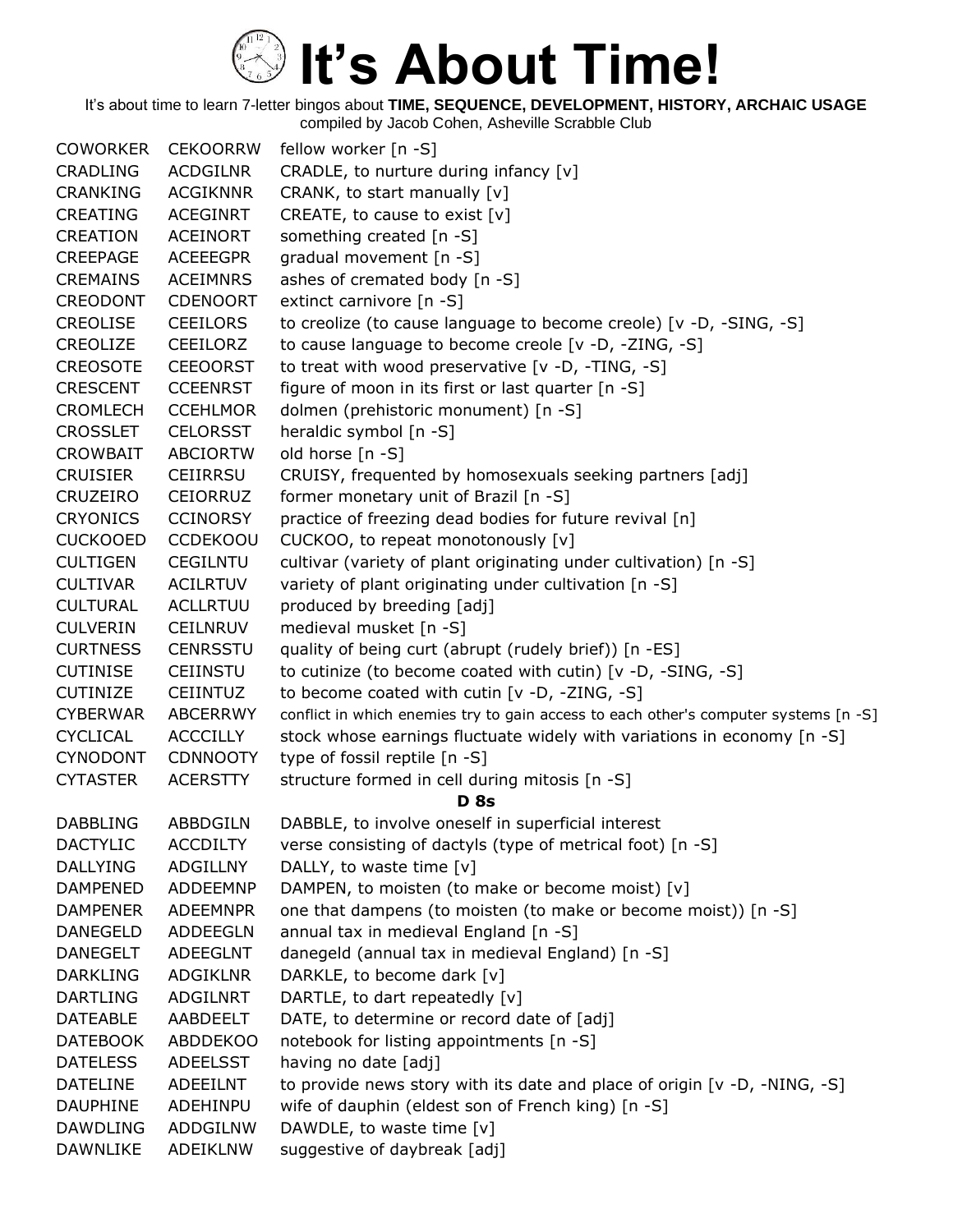| <b>DAYBREAK</b> | AABDEKRY        | first appearance of light in morning $[n - S]$                                                   |
|-----------------|-----------------|--------------------------------------------------------------------------------------------------|
| <b>DAYDREAM</b> | AADDEMRY        | to fantasize $[v - ED, -T, -ING, -S]$                                                            |
| <b>DAYFLIES</b> | <b>ADEFILSY</b> | DAYFLY, mayfly (winged insect) [n]                                                               |
| <b>DAYLIGHT</b> | <b>ADGHILTY</b> | to illuminate with light of day [v -ED or -LIT, -ING, -S]                                        |
| <b>DEADBEAT</b> | AABDDEET        | loafer (one that loafs (to pass time idly)) [n -S]                                               |
| <b>DEADLINE</b> | ADDEEILN        | to set time limit on something [v -D, -NING, -S]                                                 |
| <b>DEBILITY</b> | <b>BDEIILTY</b> | weakness (state of being weak (lacking strength (capacity for exertion or endurance))) [n -TIES] |
| <b>DECENNIA</b> | <b>ACDEEINN</b> | decades (period of ten years) [n]                                                                |
| <b>DECISIVE</b> | <b>CDEEIISV</b> | conclusive [adj]                                                                                 |
| <b>DECREASE</b> | <b>ACDEEERS</b> | to diminish (to lessen (to make or become less)) [v -D, -SING, -S]                               |
| <b>DECURIES</b> | CDEEIRSU        | DECURY, group of ten soldiers in ancient Rome [n]                                                |
| <b>DEERYARD</b> | <b>ADDEERRY</b> | area where deer herd in winter [n -S]                                                            |
| <b>DEFERRAL</b> | <b>ADEEFLRR</b> | act of deferring (to postpone (to put off to future time)) [n -S]                                |
| <b>DEFERRED</b> | <b>DDEEEFRR</b> | DEFER, to postpone (to put off to future time) [v]                                               |
| <b>DEFERRER</b> | <b>DEEEFRRR</b> | one that defers (to postpone (to put off to future time)) [n -S]                                 |
| <b>DEJEUNER</b> | DEEEJNRU        | late breakfast [n -S]                                                                            |
| <b>DELAYING</b> | ADEGILNY        | DELAY, to put off to later time [v]                                                              |
| <b>DEMIURGE</b> | DEEGIMRU        | magistrate of ancient Greece [n -S]                                                              |
| <b>DEMOLISH</b> | <b>DEHILMOS</b> | to destroy (to damage beyond repair or renewal) [v -ED, -ING, -S]                                |
| <b>DENARIUS</b> | ADEINRSU        | coin of ancient Rome [n -II]                                                                     |
| DENDROID        | <b>DDDEINOR</b> | fossil marine invertebrate [n -S]                                                                |
| <b>DEPARTED</b> | <b>ADDEEPRT</b> | DEPART, to go away [v] / one that has died [n -S]                                                |
| <b>DEPARTEE</b> | ADEEEPRT        | one that departs (to go away) [n -S]                                                             |
| <b>DEPLETER</b> | <b>DEEELPRT</b> | one that depletes (to lessen or exhaust supply of) [n -S]                                        |
| <b>DESCRIED</b> | <b>CDDEEIRS</b> | DESCRY, to discern (to perceive (to become aware of through senses)) [v]                         |
| <b>DESCRIES</b> | <b>CDEEIRSS</b> | DESCRY, to discern (to perceive (to become aware of through senses)) [v]                         |
| <b>DESINENT</b> | <b>DEEINNST</b> | terminating [adj]                                                                                |
| <b>DESISTED</b> | <b>DDEEISST</b> | DESIST, to cease doing something [v]                                                             |
| <b>DESPATCH</b> | <b>ACDEHPST</b> | to send off with speed [v -ED, -ING, -S]                                                         |
| <b>DESTRUCT</b> | <b>CDERSTTU</b> | to destroy (to damage beyond repair or renewal) [v -ED, -ING, -S]                                |
| <b>DETAINED</b> | ADDEEINT        | DETAIN, to hold in custody [v]                                                                   |
| <b>DETAINEE</b> | <b>ADEEEINT</b> | one who is detained (to hiod in custody) [n -S]                                                  |
| <b>DETAINER</b> | <b>ADEEINRT</b> | unlawful withholding of another's property [n -S]                                                |
| <b>DETERRED</b> | <b>DDEEERRT</b> | DETER, to stop from proceeding [v]                                                               |
| <b>DETERRER</b> | <b>DEEERRRT</b> | one that deters (to stop from proceeding) [n -S]                                                 |
| <b>DEVONIAN</b> | ADEINNOV        | of or pertaining to certain geologic time period [adj]                                           |
| <b>DIALLING</b> | <b>ADGIILLN</b> | dialing (measurement of time by sundials) [n -S]                                                 |
| <b>DIAPASON</b> | <b>AADINOPS</b> | burst of harmonious sound [n -S]                                                                 |
| <b>DIAPAUSE</b> | AADEIPSU        | to undergo dormancy [v -D, -SING, -S]                                                            |
| <b>DIASTOLE</b> | ADEILOST        | normal rhythmical dilation of heart [n -S]                                                       |
| <b>DICASTIC</b> | <b>ACCDIIST</b> | DICAST, judge of ancient Athens [adj]                                                            |
| <b>DICENTRA</b> | <b>ACDEINRT</b> | perennial herb [n -S]                                                                            |
| <b>DICROTAL</b> | <b>ACDILORT</b> | dicrotic (having double pulse beat) [adj]                                                        |
| <b>DICROTIC</b> | <b>CCDIIORT</b> | having double pulse beat [adj]                                                                   |
| <b>DICYCLIC</b> | <b>CCCDIILY</b> | having two maxima of population each year [adj]                                                  |
| <b>DIDYMOUS</b> | <b>DDIMOSUY</b> | occurring in pairs [adj]                                                                         |
| <b>DIESELED</b> | <b>DDEEEILS</b> | DIESEL, to continue running after ignition is turned off [v]                                     |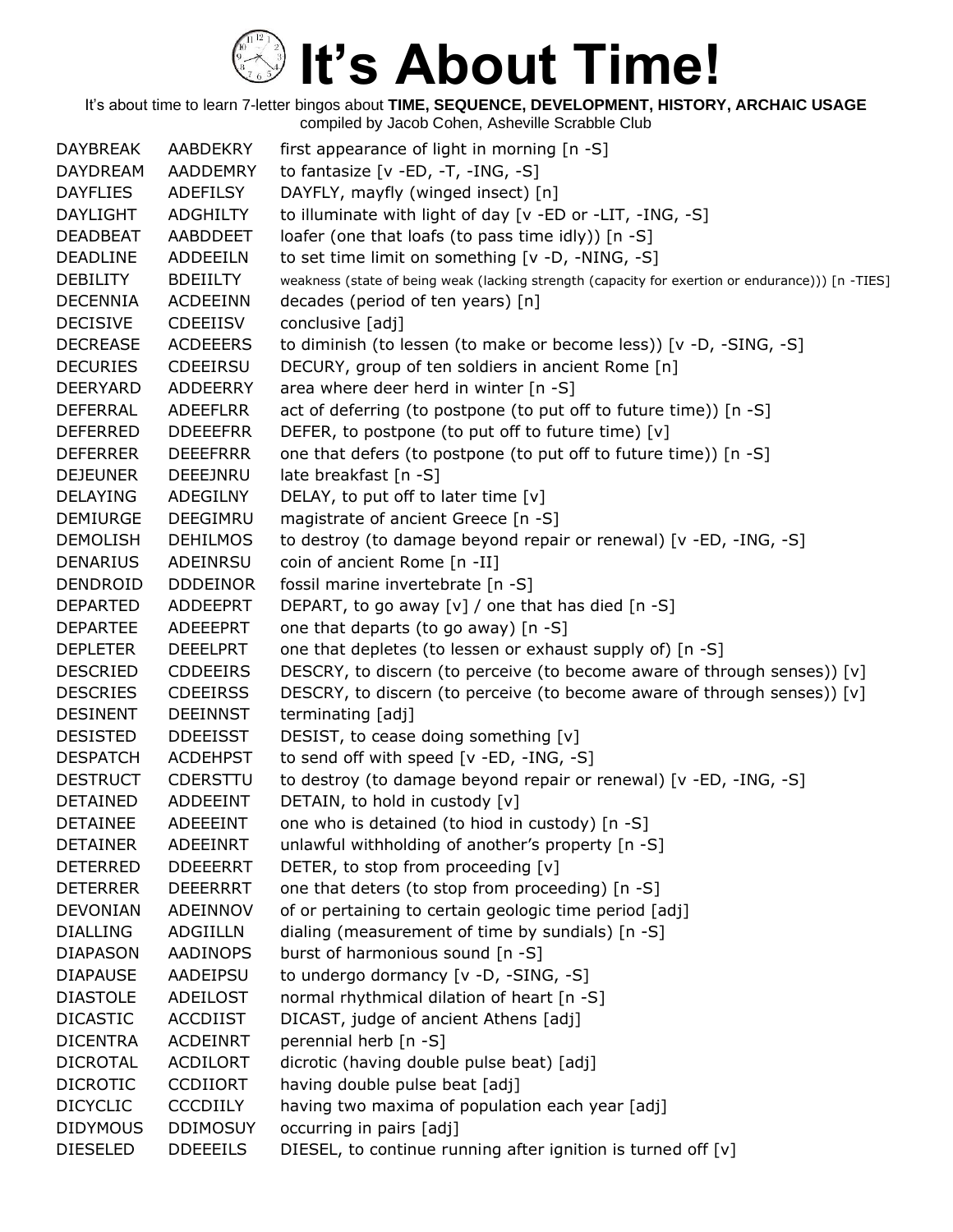It's about time to learn 7-letter bingos about **TIME, SEQUENCE, DEVELOPMENT, HISTORY, ARCHAIC USAGE** compiled by Jacob Cohen, Asheville Scrabble Club

DIESTRUM DEIMRSTU diestrus (period of sexual inactivity) [n -S] DIESTRUS DEIRSSTU period of sexual inactivity [n -ES] DIGAMIES ADEGIIMS DIGAMY, second legal marriage [n] DIGAMIST ADGIIMST one who practices digamy (second legal marriage) [n -S] DIGAMOUS ADGIMOSU DIGAMY, second legal marriage [adj] DIGESTIF DEFGIIST alcoholic drink taken after meal [n -S] DILATORY ADILORTY tending to delay [adj] DILIGENT DEGIILNT persevering [adj] DIMINISH DHIIIMNS to lessen (to make or become less) [v -ED, -ING, -S] DINOSAUR ADINORSU one of group of extinct reptiles [n -S] DIOBOLON BDILNOOO diobol (coin of ancient Greece) [n -S] DIPODIES BDEIIOPS DIPODY, dimeter (verse of two metrical feet) [n] DIPPABLE ABDEILPP capable of being dipped (to immerse briefly) [adj] DISCIPLE CDEIILPS to cause to become follower [v -D, -LING, -S] DISCOVER CDEIORSV to gain sight or knowledge of [v -ED, -ING, -S] DISENDOW DDEINOSW to deprive of endowment [v -ED, -ING, -S] DISHERIT DEHIIRST to deprive of inheritance [v -ED, -ING, -S] DISPATCH ACDHIPST to send off with speed [v -ED, -ING, -S] DISUSING DGIINSSU DISUSE, to stop using [v] DITTOING DGIINOTT DITTO, to repeat (to say or do again)  $[v]$ DOBLONES BDELNOOS DOBLON, former gold coin of Spain and Spanish America [n] DOGESHIP DEGHIOPS office of doge (chief magistrate in former republics of Venice and Genoa) [n -S] DOGGEREL DEEGGLOR trivial, awkwardly written verse [n -S] DOGWATCH ACDGHOTW short period of watch duty on ship [n -ES] DOLDRUMS DDLMORSU slump or slack period [n -S] DOLMENIC CDEILMNO DOLMEN, prehistoric monument [adj] DOMESDAY ADDEMOSY doomsday (judgment day) [n -S] DONENESS DEENNOSS state of being cooked enough [n -ES] DOOMIEST DEIMOOST DOOMY, doomful (ominous (portending evil)) [adj] DOOMSDAY ADDMOOSY judgment day [n -S] DOPEHEAD ADDEEHOP drug addict [n -S] DOPESTER DEEOPRST one who predicts outcomes of contests [n -S] DORMANCY ACDMNORY state of being dormant (lying asleep) [n -CIES] DORMIENT DEIMNORT dormant (lying asleep) [adj] DOTATION ADINOOTT endowment [n -S] DOUBLOON BDLNOOOU former Spanish gold coin [n -S] DOWNBEAT ABDENOTW first beat of musical measure [n -S] DOWNCOME CDEMNOOW downfall (sudden fall) [n -S] DOWNFALL ADFLLNOW sudden fall [n -S] DOWNTIME DEIMNOTW time when machine or factory is inactive [n -S] DOXOLOGY DGLOOOXY hymn or verse of praise to God [n -GIES] DRAWLIER ADEILRRW DRAWLY, marked by drawling (to speak slowly with vowels greatly prolonged) [adj] DRAWLING ADGILNRW DRAWL, to speak slowly with vowels greatly prolonged [v] DREAMING ADEGIMNR DREAM, to have dream (series of images occurring during sleep)  $[v]$ DRINKING DGIIKNNR habit of drinking alcoholic beverages [n -S] DRIPPING DGIINPPR juice drawn from meat during cooking [n -S] DROPWORT DOOPRRTW perennial herb [n -S]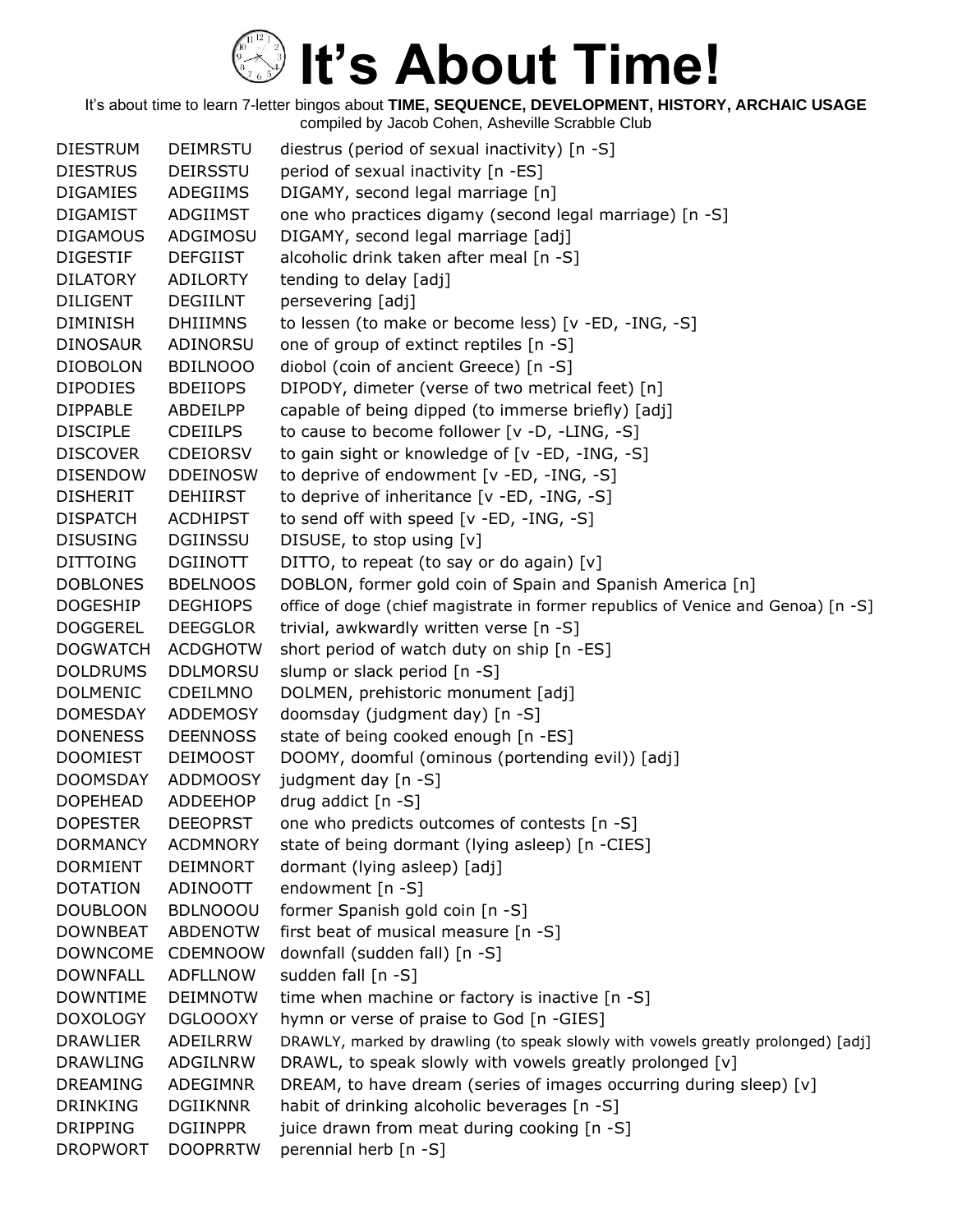| <b>DRUMBEAT</b> | ABDEMRTU        | sound of drum $[n -S]$                                                          |
|-----------------|-----------------|---------------------------------------------------------------------------------|
| <b>DRUMFIRE</b> | <b>DEFIMRRU</b> | heavy, continuous gunfire [n -S]                                                |
| <b>DRUMMING</b> | DGIMMNRU        | DRUM, to beat drum (percussion instrument) [v]                                  |
| DRUMROLL        | <b>DLLMORRU</b> | roll played on drum [n -S]                                                      |
| <b>DRUNKARD</b> | ADDKNRRU        | one who is habitually drunk [n -S]                                              |
| <b>DUATHLON</b> | ADHLNOTU        | long-distance race involving running and bicycling [n -S]                       |
| <b>DUCKLING</b> | CDGIKLNU        | young duck [n -S]                                                               |
| <b>DUECENTO</b> | CDEENOTU        | thirteenth century [n -S]                                                       |
| <b>DUMFOUND</b> | <b>DDFMNOUU</b> | to astonish (to fill with -ED, -ING, -S]                                        |
| <b>DURABLES</b> | ABDELRSU        | durable goods [n DURABLES]                                                      |
| <b>DURATION</b> | ADINORTU        | continuance in time [n -S]                                                      |
| <b>DURATIVE</b> | ADEIRTUV        | type of verb (word used to express act, occurrence, or mode of being) [n -S]    |
| <b>DWELLING</b> | <b>DEGILLNW</b> | DWELL, to reside (to dwell permanently or continuously) [v]                     |
| <b>DYNASTIC</b> | <b>ACDINSTY</b> | DYNASTY, succession of rulers from same line of descent [adj]                   |
|                 |                 | E <sub>8s</sub>                                                                 |
| <b>EARLIEST</b> | <b>AEEILRST</b> | EARLY [adj] / EARLY, near beginning of period of time or series of events [adv] |
| <b>ECCLESIA</b> | <b>ACCEEILS</b> | assembly in ancient Greece [n -E]                                               |
| <b>ECESISES</b> | <b>CEEEISSS</b> | ECESIS, establishment of plant or animal in new environment [n]                 |
| <b>ECLOSING</b> | <b>CEGILNOS</b> | ECLOSE, to emerge as larva from egg [v]                                         |
| <b>ECLOSION</b> | <b>CEILNOOS</b> | emergence of insect larva from egg [n -S]                                       |
| <b>EFFECTED</b> | <b>CDEEEFFT</b> | EFFECT, to bring about [v]                                                      |
| <b>EFTSOONS</b> | <b>EFNOOSST</b> | eftsoon (soon afterward) [adv]                                                  |
| <b>EGGPLANT</b> | <b>AEGGLNPT</b> | perennial herb yielding edible fruit [n -S]                                     |
| <b>ELAPSING</b> | <b>AEGILNPS</b> | ELAPSE, to pass away $[v]$                                                      |
| <b>ELONGATE</b> | <b>AEEGLNOT</b> | to lengthen (to make or become longer) [v -D, -TING, -S]                        |
| <b>EMBARKED</b> | ABDEEKMR        | EMBARK, to make start [v]                                                       |
| <b>EMBATTLE</b> | ABEELMTT        | to prepare for battle [v -D, -LING, -S]                                         |
| <b>ENCAENIA</b> | AACEEINN        | annual university ceremonies [n ENCAENIA]                                       |
| <b>ENCAENIA</b> | AACEEINN        | annual university ceremonies [n]                                                |
| <b>ENCLITIC</b> | <b>CCEIILNT</b> | word pronounced as part of preceding word [n -S]                                |
| <b>ENCORING</b> | <b>CEGINNOR</b> | ENCORE, call for reappearance of performer [v]                                  |
| <b>ENDOWING</b> | <b>DEGINNOW</b> | ENDOW, to provide with something [v]                                            |
| <b>ENDURING</b> | DEGINNRU        | ENDURE, to last (to continue in existence) [v]                                  |
| <b>ENGRAMME</b> | <b>AEEGMMNR</b> | engram (durable mark caused by stimulus upon protoplasm) [n -S]                 |
| <b>ENGRAVER</b> | AEEGNRRV        | one that engraves (to form by incision) [n -S]                                  |
| <b>ENJAMBED</b> | ABDEEJMN        | ENJAMB, to continue sentence from one line of poem to next [v]                  |
| <b>ENTAILED</b> | ADEEILNT        | ENTAIL, to restrict inheritance of to specified line of heirs [v]               |
| <b>ENTAILER</b> | <b>AEEILNRT</b> | one that entails (to restrict inheritance of to specified line of heirs) [n -S] |
| <b>EOHIPPUS</b> | <b>EHIOPPSU</b> | extinct horse [n -ES]                                                           |
| <b>EOLITHIC</b> | <b>CEHIILOT</b> | EOLITH, prehistoric stone tool [adj]                                            |
| <b>EPHEMERA</b> | <b>AEEEHMPR</b> | something of very short life or duration [n -S or -E]                           |
| <b>EPHORATE</b> | <b>AEEHOPRT</b> | office of ephor (magistrate of ancient Greece) [n -S]                           |
| <b>EPICALLY</b> | <b>ACEILLPY</b> | EPIC, long narrative poem [adv]                                                 |
| <b>EPICLIKE</b> | <b>CEEIIKLP</b> | resembling epic (long narrative poem) [adj]                                     |
| EPIDEMIC        | CDEEIIMP        | rapid spread of disease [n -S]                                                  |
| <b>EPIFOCAL</b> | <b>ACEFILOP</b> | pertaining to point of origin of earthquake [adj]                               |
| <b>EPILOGUE</b> | <b>EEGILOPU</b> | to provide with concluding section [v -D, -UING, -S]                            |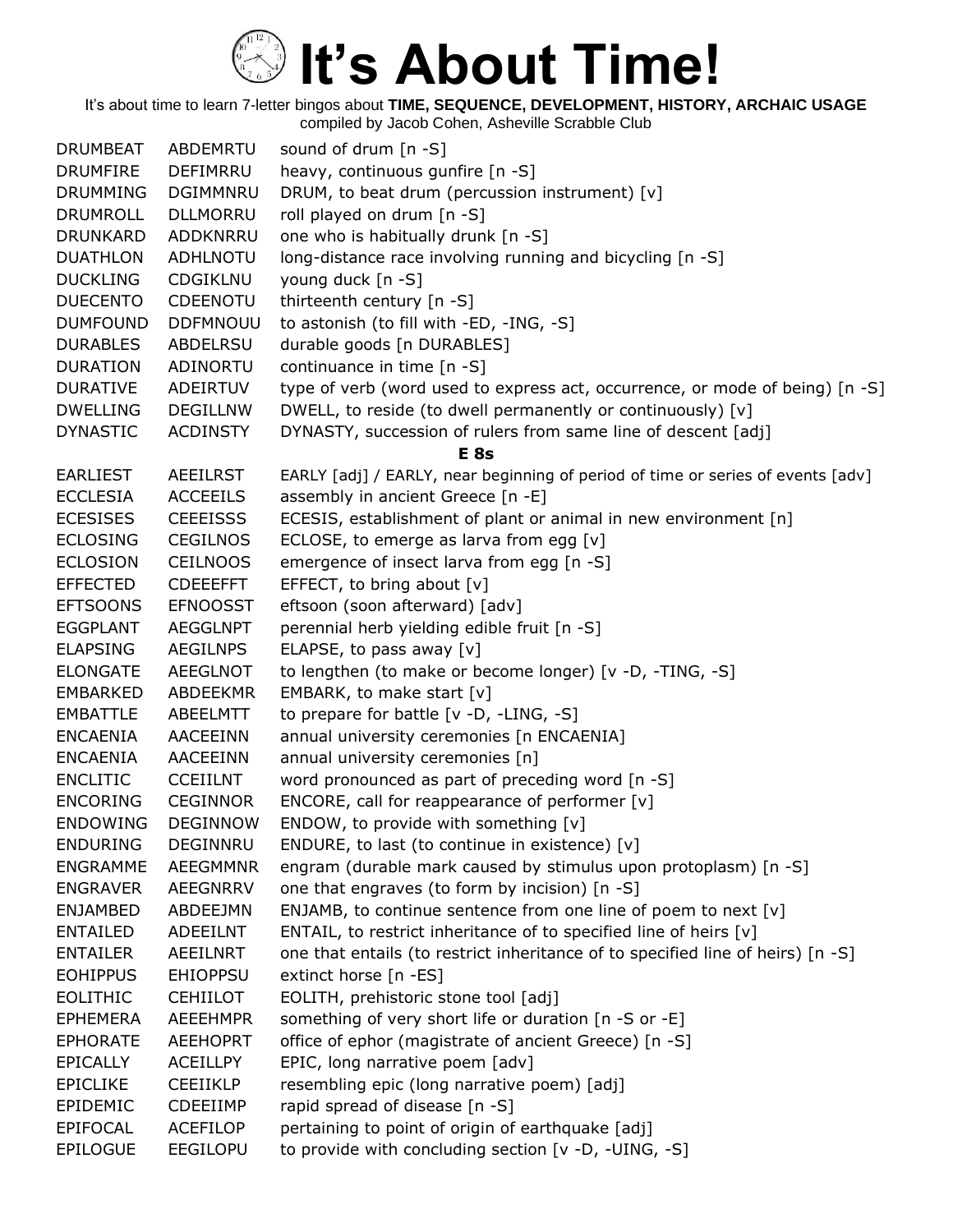| EPISODIC        | <b>CDEIIOPS</b> | EPISODE, incident in course of continuing experience [adj]                                                         |
|-----------------|-----------------|--------------------------------------------------------------------------------------------------------------------|
| <b>EPISTYLE</b> | <b>EEILPSTY</b> | part of classical building [n -S]                                                                                  |
| <b>EPITASIS</b> | <b>AEIIPSST</b> | main part of classical drama [n -SES]                                                                              |
| <b>EREMURUS</b> | <b>EEMRRSUU</b> | perennial herb [n -RI, -ES]                                                                                        |
| <b>EREWHILE</b> | <b>EEEHILRW</b> | some time ago [adv]                                                                                                |
| <b>ERGATIVE</b> | AEEGIRTV        | type of verb (word used to express act, occurrence, or mode of being) [n -S]                                       |
| <b>ERODABLE</b> | <b>ABDEELOR</b> | erosible (capable of being eroded (to wear away by constant friction)) [adj]                                       |
| <b>ERODIBLE</b> | <b>BDEEILOR</b> | erosible (capable of being eroded (to wear away by constant friction)) [adj]                                       |
| <b>EROSIBLE</b> | <b>BEEILORS</b> | capable of being eroded (to wear away by constant friction) [adj]                                                  |
| <b>ESCALATE</b> | <b>AACEELST</b> | to increase (to make or become greater) [v -D, -TING, -S]                                                          |
| <b>ESCROWED</b> | <b>CDEEORSW</b> | ESCROW, to place in custody of third party $[v]$                                                                   |
| <b>ESTIVATE</b> | <b>AEEISTTV</b> | to spend summer [v -D, -TING, -S]                                                                                  |
| <b>ESTOPPED</b> | <b>DEEOPPST</b> | ESTOP, to impede by estoppel (legal restraint preventing person from contradicting his own previous statement) [v] |
| <b>ESTOPPEL</b> | <b>EELOPPST</b> | legal restraint preventing person from contradicting his own previous statement [n -S]                             |
| <b>ESTRAGON</b> | <b>AEGNORST</b> | tarragon (perennial herb) [n -S]                                                                                   |
| <b>ESTRUSES</b> | <b>EERSSSTU</b> | ESTRUS, period of heat in female mammals [n]                                                                       |
| <b>ETERNISE</b> | <b>EEEINRST</b> | to eternize (to make everlasting) [v -D, -SING, -S]                                                                |
| <b>ETERNITY</b> | <b>EEINRTTY</b> | infinite time [n -TIES]                                                                                            |
| <b>ETERNIZE</b> | <b>EEEINRTZ</b> | to make everlasting [v -D, -ZING, -S]                                                                              |
| <b>EUPATRID</b> | ADEIPRTU        | aristocrat of ancient Athens [n -AE, -S]                                                                           |
| <b>EUPHRASY</b> | <b>AEHPRSUY</b> | annual herb [n -SIES]                                                                                              |
| <b>EVENFALL</b> | AEEFLLNV        | twilight (early evening light) [n -S]                                                                              |
| <b>EVENSONG</b> | <b>EEGNNOSV</b> | evening prayer service [n -S]                                                                                      |
| <b>EVENTFUL</b> | <b>EEFLNTUV</b> | momentous [adj]                                                                                                    |
| <b>EVENTIDE</b> | <b>DEEEINTV</b> | evening (latter part of day and early part of night) [n -S]                                                        |
| <b>EVENTIVE</b> | <b>EEEINTVV</b> | denoting event (something that occur (to take place) [adj]                                                         |
| <b>EVENTUAL</b> | AEELNTUV        | occurring at later time [adj]                                                                                      |
| <b>EVERMORE</b> | <b>EEEMORRV</b> | forever [adv]                                                                                                      |
| <b>EVERYDAY</b> | ADEERVYY        | routine day [n -S]                                                                                                 |
| <b>EXHORTED</b> | <b>DEEHORTX</b> | EXHORT, to advise urgently [v]                                                                                     |
| <b>EXHORTER</b> | <b>EEHORRTX</b> | one that exhorts (to advise urgently) [n -S]                                                                       |
| <b>EXIGENCE</b> | <b>CEEEGINX</b> | exigency (urgency) [n -S]                                                                                          |
| <b>EXIGENCY</b> | <b>CEEGINXY</b> | urgency [n -CIES]                                                                                                  |
| <b>EXORDIAL</b> | ADEILORX        | EXORDIUM, beginning [adj]                                                                                          |
| <b>EXORDIUM</b> | <b>DEIMORUX</b> | beginning [n -IA, -S]                                                                                              |
| <b>EXPECTED</b> | <b>CDEEEPTX</b> | EXPECT, to anticipate [v]                                                                                          |
| <b>EXPECTER</b> | <b>CEEEPRTX</b> | one that expects (to anticipate) [n -S]                                                                            |
| <b>EXPEDITE</b> | <b>DEEEIPTX</b> | to speed up progress of [v -D, -TING, -S]                                                                          |
| <b>EXPIRIES</b> | <b>EEIIPRSX</b> | EXPIRY, termination [n]                                                                                            |
| <b>EXPIRING</b> | <b>EGIINPRX</b> | EXPIRE, to come to end [v]                                                                                         |
| <b>EXPLICIT</b> | <b>CEIILPTX</b> | statement formerly used at close of book [n -S]                                                                    |
| <b>EYEBLINK</b> | <b>BEEIKLNY</b> | instant (very short time) [n -S]                                                                                   |
|                 |                 | <b>F</b> 8s                                                                                                        |
| <b>FABULISM</b> | ABFILMSU        | placing of fantastical elements into everyday settings [n -S]                                                      |
| <b>FADDIEST</b> | <b>ADDEFIST</b> | FADDY, faddish (inclined to take up fads (practice or interest that enjoys brief popularity)) [adj]                |
| <b>FALTERED</b> | <b>ADEEFLRT</b> | FALTER, to hesitate (to hold back in uncertainty) [v]                                                              |
| <b>FALTERER</b> | AEEFLRRT        | one that falters (to hesitate (to hold back in uncertainty)) [n -S]                                                |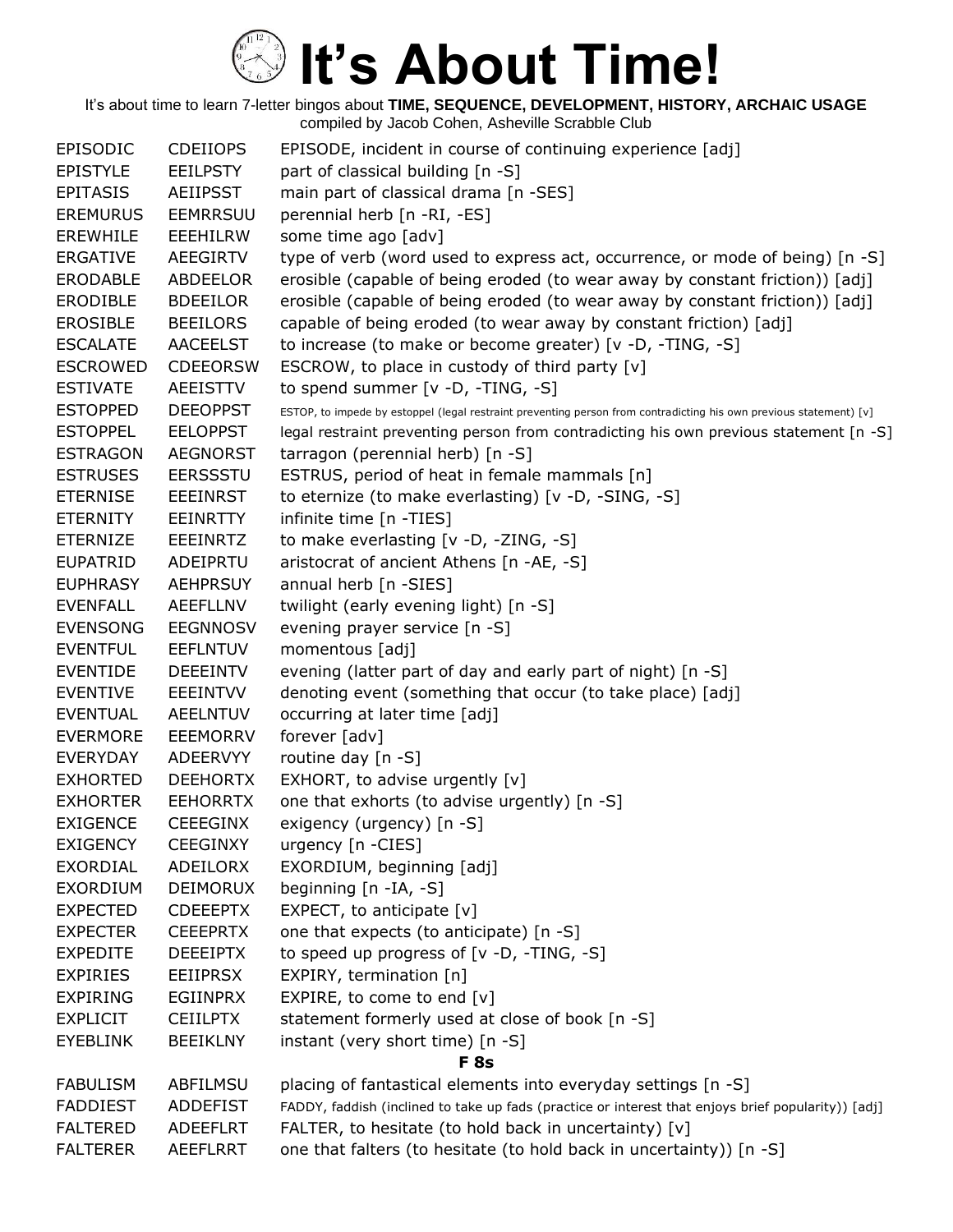| <b>FAREWELL</b> | AEEFLLRW        | to say goodby $[v - ED, -ING, -S]$                                                                    |
|-----------------|-----------------|-------------------------------------------------------------------------------------------------------|
| <b>FARTHING</b> | <b>AFGHINRT</b> | former British coin [n -S]                                                                            |
| <b>FASTNESS</b> | <b>AEFNSSST</b> | quality of being fast (moving or able to move quickly) [n -ES]                                        |
| <b>FATALITY</b> | AAFILTTY        | death resulting from unexpected occurrence [n -TIES]                                                  |
| <b>FAWNLIKE</b> | <b>AEFIKLNW</b> | resembling young deer [adj]                                                                           |
| <b>FEEBLEST</b> | <b>BEEEFLST</b> | FEEBLE, weak (lacking strength (capacity for exertion or endurance)) [adj]                            |
| <b>FESTIVAL</b> | <b>AEFILSTV</b> | day or time of celebration [n -S]                                                                     |
| <b>FETATION</b> | <b>AEFINOTT</b> | development of fetus [n -S]                                                                           |
| <b>FETCHING</b> | <b>CEFGHINT</b> | FETCH, to go back after and bring back [v]                                                            |
| <b>FETIALIS</b> | <b>AEFIILST</b> | fetial (priest of ancient Rome) [n -LES]                                                              |
| <b>FEUDALLY</b> | <b>ADEFLLUY</b> | FEUDAL, pertaining to political and economic system of medieval Europe [adv]                          |
| <b>FEVERFEW</b> | <b>EEEFFRVW</b> | perennial herb [n -S]                                                                                 |
| <b>FIFTYISH</b> | <b>FFHIISTY</b> | being about fifty years old [adj]                                                                     |
| <b>FILEABLE</b> | ABEEFILL        | FILE, to arrange ibn order for future reference [adj]                                                 |
| <b>FINALISE</b> | <b>AEFIILNS</b> | finalize (to put into finished form) [v -D, -SING, -S]                                                |
| <b>FINALIST</b> | <b>AFIILNST</b> | contestant who reaches last part of competition [n -S]                                                |
| <b>FINALITY</b> | <b>AFIILNTY</b> | state of being conclusive [n -ES]                                                                     |
| <b>FINALIZE</b> | AEFIILNZ        | to put into finished form [v -D, -ZING, -S]                                                           |
| <b>FINISHED</b> | <b>DEFHIINS</b> | FINISH, to bring to end [v]                                                                           |
| <b>FINISHER</b> | <b>EFHIINRS</b> | one that finishes (to bring to end) [n -S]                                                            |
| <b>FINISHES</b> | <b>EFHIINSS</b> | FINISH, to bring to end [v]                                                                           |
| <b>FINITELY</b> | <b>EFIILNTY</b> | to finite (something that is finite (having definite limits)) extent [adv]                            |
| <b>FINITUDE</b> | <b>DEFIINTU</b> | state of being finite (having definite limits) [n -S]                                                 |
| <b>FINNMARK</b> | AFIKMNNR        | finmark (former monetary unit of Finland) [n -S]                                                      |
| <b>FINOCHIO</b> | <b>CFHIINOO</b> | perennial herb [n -S]                                                                                 |
| <b>FIREWEED</b> | <b>DEEEFIRW</b> | perennial herb [n -S]                                                                                 |
| <b>FISHKILL</b> | <b>FHIIKLLS</b> | sudden destruction of large numbers of fish [n -S]                                                    |
| <b>FITFULLY</b> | <b>FFILLTUY</b> | FITFUL, recurring irregularly [adv]                                                                   |
| <b>FIXATIVE</b> | <b>AEFIITVX</b> | substance for preserving paintings or drawings [n -S]                                                 |
| <b>FIXITIES</b> | <b>EFIIISTX</b> | FIXITY, stability (quality of being stable (resistant to sudden change or position or condition)) [n] |
| <b>FLAMENCO</b> | <b>ACEFLMNO</b> | strongly rhythmic style of dancing [n -S]                                                             |
| <b>FLAMINES</b> | <b>AEFILMNS</b> | FLAMEN, priest of ancient Rome [n]                                                                    |
| <b>FLASHING</b> | <b>AFGHILNS</b> | FLASH, to send forth sudden burst of light [v]                                                        |
| <b>FLATTING</b> | <b>AFGILNTT</b> | FLAT, to flatten (to make or become flat) [v]                                                         |
| <b>FLEETEST</b> | <b>EEEFLSTT</b> | FLEET, swift (moving with great rate of motion) [adj]                                                 |
| <b>FLEETING</b> | <b>EEFGILNT</b> | FLEET, to move swiftly [v]                                                                            |
| <b>FLEXTIME</b> | <b>EEFILMTX</b> | system that allows flexible working hours [n -S]                                                      |
| <b>FLICKING</b> | <b>CFGIIKLN</b> | FLICK, to strike with quick, light blow [v]                                                           |
| <b>FLIPPING</b> | <b>FGIILNPP</b> | FLIP, to throw with brisk motion [v]                                                                  |
| <b>FLITTING</b> | <b>FGIILNTT</b> | FLIT, to move lightly and swiftly [v]                                                                 |
| <b>FLOATAGE</b> | AAEFGLOT        | flotage (act of floating (to rest or remain on surface of liquid)) [n -S]                             |
| <b>FLOATING</b> | AFGILNOT        | FLOAT, to rest or remain on surface of liquid [v]                                                     |
| <b>FLORENCE</b> | <b>CEEFLNOR</b> | florin (former gold coin of Europe) [n -S]                                                            |
| <b>FLOWERER</b> | <b>EEFLORRW</b> | plant that flowers at certain time [n -S]                                                             |
| <b>FLUKIEST</b> | <b>EFIKLSTU</b> | FLUKY / FLUKEY, happening or depending on chance [adj]                                                |
| <b>FLUSHING</b> | <b>FGHILNSU</b> | act of blushing (to become red) [n -S] / FLUSH, to blush (to become red) [v]                          |
| <b>FLUTTERY</b> | <b>EFLRTTUY</b> | marked by fluttering (to wave rapidly and irregularly) [adj -RIER, -RIEST]                            |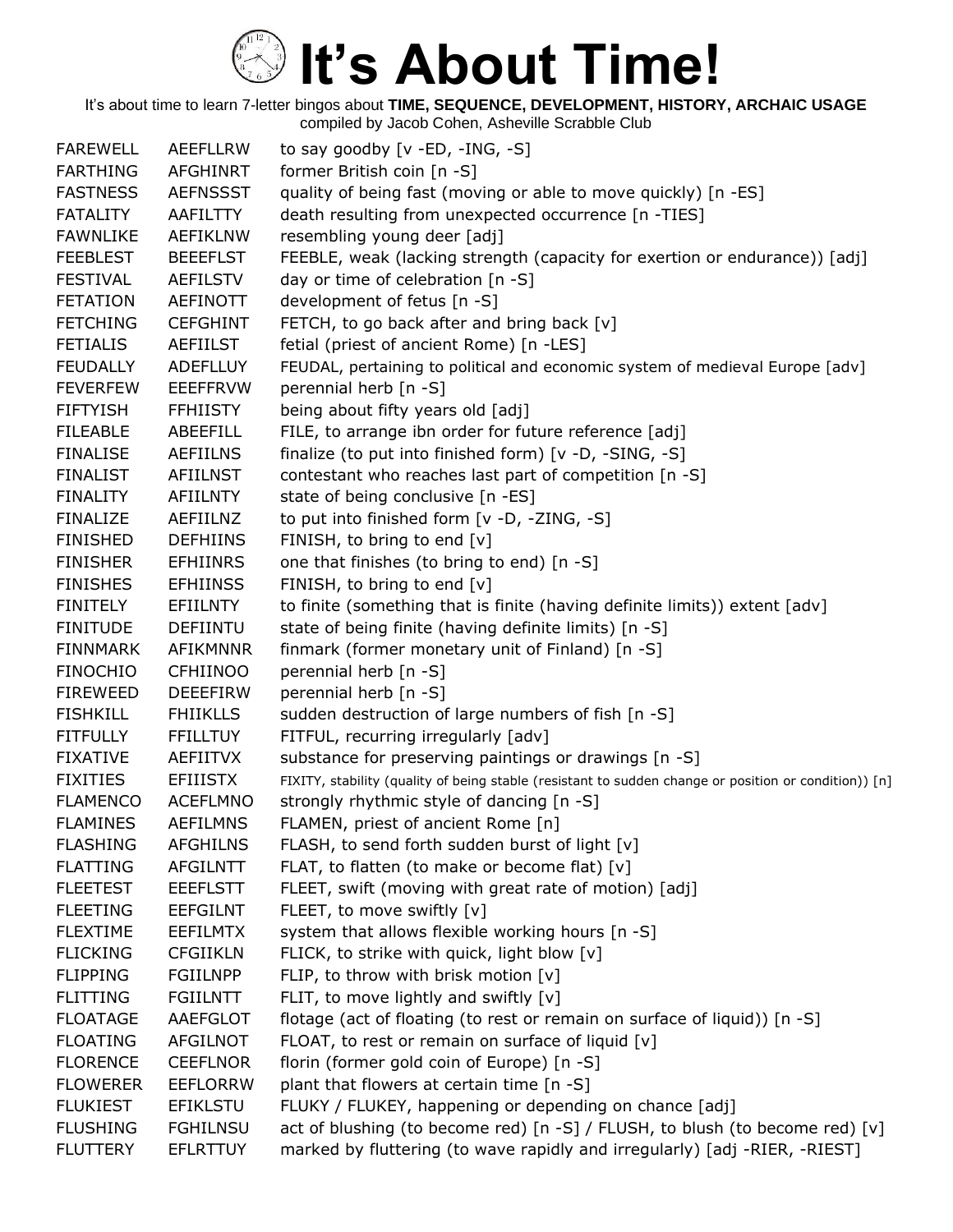| <b>FOETUSES</b> | <b>EEFOSSTU</b> | FOETUS, fetus (unborn organism carried within womb in later stages of its development) [n] |
|-----------------|-----------------|--------------------------------------------------------------------------------------------|
| <b>FOGEYISH</b> | <b>EFGHIOSY</b> | FOGEY, fogy (old-fashioned person) [adj]                                                   |
| <b>FOGEYISM</b> | <b>EFGIMOSY</b> | fogyism (old-fashioned behavior) [n -S]                                                    |
| <b>FOLKLIFE</b> | <b>EFFIKLLO</b> | traditions, skills, and products of people [n -S, -IVES]                                   |
| <b>FOLKMOOT</b> | <b>FKLMOOOT</b> | general assembly of people in early England [n -S]                                         |
| <b>FOLKMOTE</b> | <b>EFKLMOOT</b> | folkmoot (general assembly of people in early England) [n -S]                              |
| <b>FOLKTALE</b> | <b>AEFKLLOT</b> | tale forming part of oral tradition of people [n -S]                                       |
| <b>FOLLOWED</b> | <b>DEFLLOOW</b> | FOLLOW, to come or go after [v]                                                            |
| <b>FOLLOWER</b> | <b>EFLLOORW</b> | one that follows (to come or go after) [n -S]                                              |
| <b>FOLLOWUP</b> | <b>FLLOOPUW</b> | news article that adds information to previous article [n -S]                              |
| <b>FOODWAYS</b> | <b>ADFOOSWY</b> | eating habits of people [n FOODWAYS]                                                       |
| <b>FOOTLING</b> | <b>FGILNOOT</b> | FOOTLE, to waste time [v]                                                                  |
| <b>FOOTPACE</b> | <b>ACEFOOPT</b> | walking pace [n -S]                                                                        |
| <b>FOOTRACE</b> | <b>ACEFOORT</b> | race run oin foot [n -S]                                                                   |
| <b>FORAYING</b> | AFGINORY        | FORAY, to raid (to make sudden assault on) [v]                                             |
| <b>FORDOING</b> | <b>DFGINOOR</b> | FORDO, to destroy (to damage beyond repair or renewal) [v]                                 |
| <b>FOREBEAR</b> | ABEEFORR        | ancestor $[n - S]$                                                                         |
| <b>FOREBODE</b> | <b>BDEEFOOR</b> | to indicate in advance [v -D, -DING, -S]                                                   |
| <b>FORECAST</b> | <b>ACEFORST</b> | to estimate or calculate in advance [v -ED, -ING, -S]                                      |
| <b>FOREDATE</b> | ADEEFORT        | to antedate (to be of earlier date than) [v -D, -TING, -S]                                 |
| <b>FOREDOES</b> | <b>DEEFOORS</b> | FOREDO, to fordo (to destroy (to damage beyond repair or renewal)) [v]                     |
| <b>FOREDONE</b> | <b>DEEFNOOR</b> | FOREDO, to fordo (to destroy (to damage beyond repair or renewal)) [v]                     |
| <b>FOREDOOM</b> | <b>DEFMOOOR</b> | to doom in advance [v -ED, -ING, -S]                                                       |
| <b>FOREFEEL</b> | <b>EEEFFLOR</b> | to have premonition of [v -FELT, -LING, -S]                                                |
| <b>FOREFEND</b> | <b>DEEFFNOR</b> | to protect $[v - ED, -ING, -S]$                                                            |
| <b>FOREKNOW</b> | <b>EFKNOORW</b> | to know in advance [v -NEW, -N, -ING, -S]                                                  |
| <b>FOREMILK</b> | EFIKLMOR        | milk secreted immediately after childbirth [n -S]                                          |
| <b>FORENOON</b> | <b>EFNNOOOR</b> | period of daylight before noon [n -S]                                                      |
| <b>FOREPAST</b> | <b>AEFOPRST</b> | already in past [adj]                                                                      |
| <b>FOREPLAY</b> | AEFLOPRY        | erotic stimulation preceding sexual intercourse [n -S]                                     |
| <b>FORESAID</b> | ADEFIORS        | previously said [adj]                                                                      |
| <b>FORESEER</b> | <b>EEEFORRS</b> | one that foresees (to see in advance) [n -S]                                               |
| <b>FORESHOW</b> | <b>EFHOORSW</b> | to show in advance [v -ED, -N, -ING, -S]                                                   |
| <b>FORETELL</b> | <b>EEFLLORT</b> | to tell of or about in advance [v -TOLD, -ING, -S]                                         |
| <b>FORETIME</b> | <b>EEFIMORT</b> | past (time gone by) [n -S]                                                                 |
| <b>FOREWARN</b> | <b>AEFNORRW</b> | to warn in advance $[v - ED, -ING, -S]$                                                    |
| <b>FOREWENT</b> | <b>EEFNORTW</b> | went before [v]                                                                            |
| <b>FOREWORD</b> | <b>DEFOORRW</b> | introductory statement [n -S]                                                              |
| <b>FORMERLY</b> | <b>EFLMORRY</b> | previously (coming or occurring before in time or order) [adv]                             |
| <b>FORMWORK</b> | <b>FKMOORRW</b> | set of forms to hold concrete until it sets [n -S]                                         |
| <b>FORSOOTH</b> | <b>FHOOORST</b> | in truth $\lceil$ adv $\rceil$                                                             |
| <b>FORSPENT</b> | <b>EFNOPRST</b> | worn out [adj]                                                                             |
| <b>FORTUITY</b> | <b>FIORTTUY</b> | accidental occurrence [n -TIES]                                                            |
| <b>FORTYISH</b> | <b>FHIORSTY</b> | being about forty years old [adj]                                                          |
| <b>FORZANDO</b> | ADFNOORZ        | sforzato (playing of tone or chord with sudden force) [n -DI, -S]                          |
| <b>FOUNDING</b> | DFGINNOU        | FOUND, to establish [v]                                                                    |
| <b>FOURCHEE</b> | <b>CEEFHORU</b> | having end of each arm forked -- used of heraldic cross [adj]                              |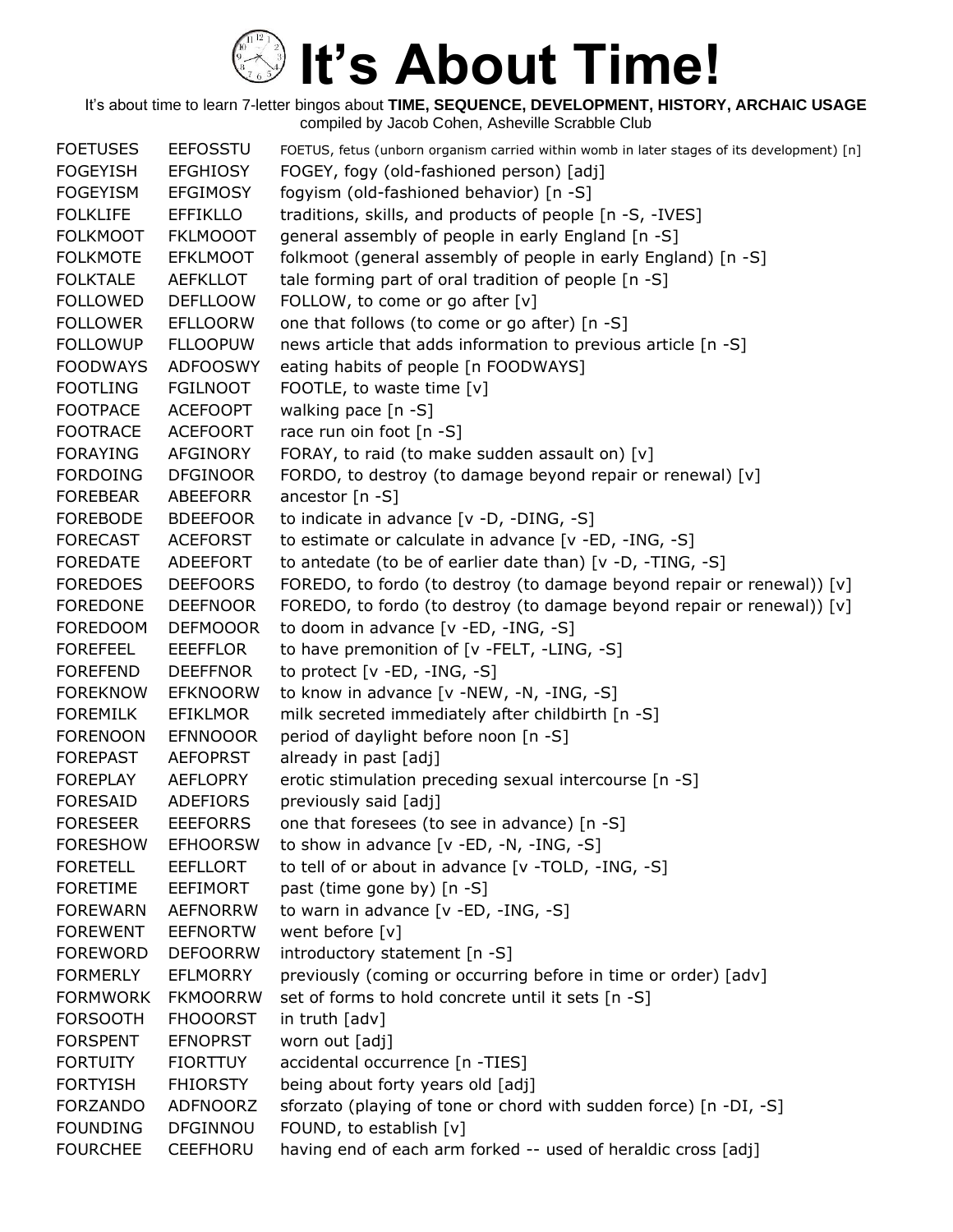| <b>FOURTHLY</b> | <b>FHLORTUY</b> | in fourth place [adv]                                                                      |
|-----------------|-----------------|--------------------------------------------------------------------------------------------|
| <b>FOZINESS</b> | <b>EFINOSSZ</b> | state of being fozy (too ripe) [n -ES]                                                     |
| <b>FRANKLIN</b> | <b>AFIKLNNR</b> | medieval English landowner [n -S]                                                          |
| <b>FREEZING</b> | <b>EEFGINRZ</b> | method by which foods are frozen to preserve them [n -S]                                   |
| <b>FREQUENT</b> | EEFNQRTU        | occurring again and again [adj -ER, -EST] / to be in or at often [v -ED, -ING, -S]         |
| <b>FRESHEST</b> | <b>EEFHRSST</b> | FRESH, new (existing only short time) [adj]                                                |
| <b>FRESHING</b> | <b>EFGIHNRS</b> | FRESH, to freshen (to make or become fresh (new) [v]                                       |
| <b>FUGACITY</b> | <b>ACFGITUY</b> | lack of enduring qualities [n -TIES]                                                       |
| <b>FURLOUGH</b> | <b>FGHLORUU</b> | to grant leave of absence to [v -ED, -ING, -S]                                             |
| <b>FUTILELY</b> | <b>EFILLTUY</b> | FUTILE, having no useful result [adv]                                                      |
| <b>FUTILITY</b> | <b>FIILLTUY</b> | quality of being futile (having no useful result) [n -TIES]                                |
| <b>FUTURISM</b> | <b>FIMRSTUU</b> | artistic and literary movement [n -S]                                                      |
| <b>FUTURIST</b> | <b>FIRSTTUU</b> | advocate of futurist (artistic and literary movement) [n -S]                               |
| <b>FUTURITY</b> | <b>FIRTTUUY</b> | future (time yet to come) [n -TIES]                                                        |
|                 |                 | G <sub>8s</sub>                                                                            |
| <b>GABBLING</b> | ABBGGILN        | GABBLE, to jabber (to talk rapidly) [v]                                                    |
| <b>GADZOOKS</b> | <b>ADGKOOSZ</b> | used as mild oath [interj]                                                                 |
| <b>GAINABLE</b> | AABEGILN        | GAIN, to acquire (to come into possession of) [adj]                                        |
| <b>GAMBESON</b> | ABEGMNOS        | medieval coat [n -S]                                                                       |
| <b>GANTLOPE</b> | <b>AEGLNOPT</b> | former military punishment [n -S]                                                          |
| <b>GAPEWORM</b> | <b>AEGMOPRW</b> | worm that causes disease of young birds [n -S]                                             |
| <b>GARDYLOO</b> | <b>ADGLOORY</b> | used as warning cry [interj]                                                               |
| <b>GAYWINGS</b> | AGGINSWY        | perennial herb [n -S]                                                                      |
| <b>GAZUMPED</b> | ADEGMPUZ        | GAZUMP, to cheat by raising price originally agreed upon [v]                               |
| <b>GAZUMPER</b> | <b>AEGMPRUZ</b> | one that gazumps (to cheat by raising price originally agreed upon) [n -S]                 |
| <b>GELATING</b> | AEGGILNT        | GELATE, to gel (to become like jelly) [v]                                                  |
| <b>GENOGRAM</b> | AEGGMNOR        | diagram of history of behavior patterns of family [n -S]                                   |
| <b>GENTRIFY</b> | <b>EFGINRTY</b> | to renew decayed urban area so as to attract middle-class residents [v -FIED, -ING, -FIES] |
| <b>GEOLOGIC</b> | <b>CEGGILOO</b> | GEOLOGY, science that deals with origin and structure of earth [adj]                       |
| <b>GEOMANCY</b> | <b>ACEGMNOY</b> | method of foretelling future by geographical features [n -CIES]                            |
| <b>GERMINAL</b> | <b>AEGILMNR</b> | being in earliest stage of development [adj]                                               |
| <b>GERONTIC</b> | <b>CEGINORT</b> | pertaining to old age [adj]                                                                |
| <b>GHOSTING</b> | <b>GGHINOST</b> | GHOST, to haunt (to visit frequently) [v]                                                  |
| <b>GIBBERED</b> | <b>BBDEEGIR</b> | GIBBER, to jabber (to talk rapidly) [v]                                                    |
| <b>GLANCING</b> | <b>ACGGILNN</b> | GLANCE, to look quickly [v]                                                                |
| <b>GLASNOST</b> | <b>AGLNOSST</b> | Soviet policy of open political discussion [n -ES]                                         |
| <b>GLEGNESS</b> | <b>EEGGLNSS</b> | alertness (state of being alert (ready for sudden action)) [n -ES]                         |
| <b>GLIMPSER</b> | <b>EGILMPRS</b> | one that glimpses (to see for instant) [n -S]                                              |
| <b>GLOAMING</b> | AGGILMNO        | twilight (early evening light) [n -S]                                                      |
| <b>GLOOMING</b> | <b>GGILMNOO</b> | gloaming (twilight (early evening light)) [n -S] / GLOOM, to become dark [v                |
| <b>GLYCONIC</b> | <b>CCGILNOY</b> | type of verse line [n -S]                                                                  |
| <b>GNAWABLE</b> | AABEGLNW        | GNAW, to wear away by persistent biting [adj]                                              |
| <b>GNOMONIC</b> | <b>CGIMNNOO</b> | GNOMON, part of sundial [adj]                                                              |
| <b>GOBBLING</b> | <b>BBGGILNO</b> | GOBBLE, to eat hastily [v]                                                                 |
| <b>GRABBIER</b> | ABBEGIRR        | GRABBY, tending to grab (to grasp suddenly)                                                |
| <b>GRABBING</b> | ABBGGINR        | GRAB, to grasp suddenly [v]                                                                |
| <b>GRADUATE</b> | AADEGRTU        | to receive academic degree or diploma [v -D, -TING, -S]                                    |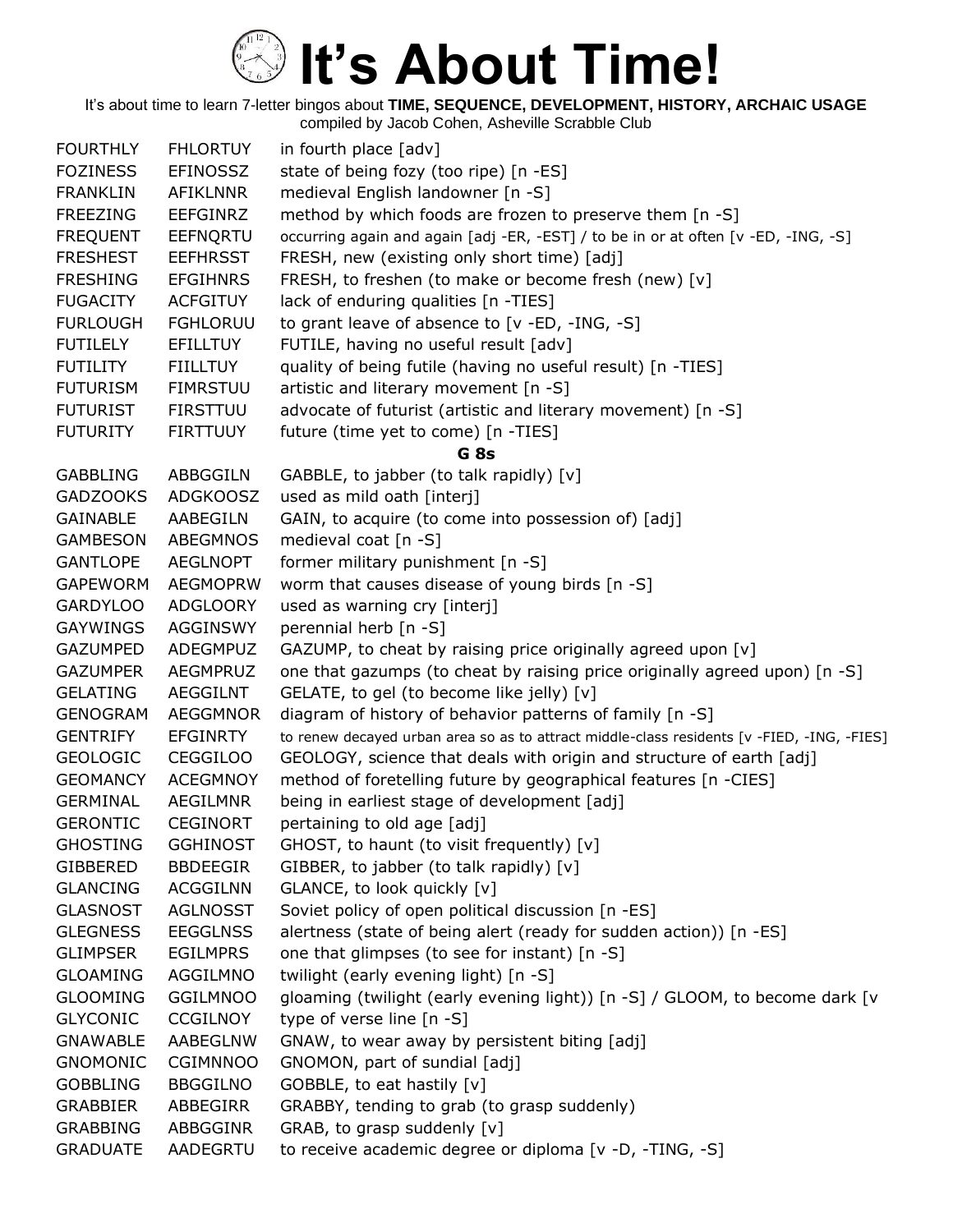| <b>GRAMERCY</b> | <b>ACEGMRRY</b> | expression of gratitude [n -CIES]                                        |
|-----------------|-----------------|--------------------------------------------------------------------------|
| <b>GREENING</b> | <b>EEGGINNR</b> | GREEN, to become green [v]                                               |
| <b>GRISETTE</b> | EEGIRSTT        | young French working-class girl [n -S]                                   |
| <b>GROSCHEN</b> | <b>CEGHNORS</b> | formerly used Austrian coin [n GROSCHEN]                                 |
| <b>GRUBWORM</b> | <b>BGMORRUW</b> | larva of some insects [n -S]                                             |
| <b>GUNKHOLE</b> | <b>EGHKLNOU</b> | to make series of short boat trips [v -D, -LING, -S]                     |
| <b>GUTTLING</b> | <b>GGILNTTU</b> | GUTTLE, to eat rapidly [v]                                               |
| <b>GUZZLING</b> | <b>GGILNUZZ</b> | GUZZLE, to drink rapidly [v]                                             |
|                 |                 | <b>H</b> 8s                                                              |
| <b>HABITUAL</b> | AABHILTU        | occurring frequently or constantly [adj]                                 |
| <b>HABITUDE</b> | ABDEHITU        | usual course of action [n -S]                                            |
| <b>HAGRIDER</b> | ADEGHIRR        | one that hagrides (to harass (to bother persistently)) [n -S]            |
| <b>HALIEROV</b> | AEHILORV        | HALIER, former monetary unit of Slovakia [n]                             |
| <b>HALTLESS</b> | <b>AEHLLSST</b> | not hesitant (tending to hesitate) [adj]                                 |
| <b>HAMMERED</b> | <b>ADEEHMMR</b> | HAMMER, to strike repeatedly [v]                                         |
| <b>HAMMERER</b> | <b>AEEHMMRR</b> | one that hammers (to strike repeatedly) [n -S]                           |
| <b>HANGFIRE</b> | AEFGHINR        | delay in detonation [n -S]                                               |
| <b>HANGOVER</b> | <b>AEGHNORV</b> | physical effects following drinking binge [n -S]                         |
| <b>HANKERED</b> | <b>ADEEHKNR</b> | HANKER, to long for [v]                                                  |
| <b>HANKERER</b> | <b>AEEHKNRR</b> | one that hankers (to long for) [n -S]                                    |
| <b>HAPPENED</b> | ADEEHNPP        | HAPPEN, to occur (to take place) [v]                                     |
| <b>HARASSED</b> | <b>AADEHRSS</b> | HARASS, to bother persistently [v]                                       |
| <b>HARASSER</b> | <b>AAEHRRSS</b> | one that harasses (to bother persistently) [n -S]                        |
| <b>HARASSES</b> | <b>AAEHRSSS</b> | HARASS, to bother persistently [v]                                       |
| HAREBELL        | ABEEHLLR        | perennial herb [n -S]                                                    |
| <b>HARUSPEX</b> | <b>AEHPRSUX</b> | soothsayer of ancient Rome [n -PICES]                                    |
| HASHHEAD        | <b>AADEHHHS</b> | hashish addict [n -S]                                                    |
| <b>HASTEFUL</b> | <b>AEFHLSTU</b> | hasty (speedy (swift (moving with great rate of motion))) [adj]          |
| <b>HASTENED</b> | <b>ADEEHNST</b> | HASTEN, to hurry (to move swiftly) [v]                                   |
| <b>HASTENER</b> | <b>AEEHNRST</b> | one that hastens (to hurry (to move swiftly)) [n -S]                     |
| <b>HASTIEST</b> | AEHISSTT        | HASTY, speedy (swift (moving with great rate of motion)) [adj]           |
| <b>HATCHECK</b> | <b>ACCEHHKT</b> | room for temporary keeping of hats [n -S]                                |
| <b>HATCHING</b> | <b>ACGHHINT</b> | HATCH, to bring forth young from egg [v]                                 |
| <b>HAUNTING</b> | AGHINNTU        | HAUNT, to visit frequently [v]                                           |
| <b>HAVOCKED</b> | <b>ACDEHKOV</b> | HAVOC, to destroy (to damage beyond repair or renewal) [v]               |
| <b>HAVOCKER</b> | <b>ACEHKORV</b> | one that havocs (to destroy (to damage beyond repair or renewal)) [n -S] |
| <b>HEADHUNT</b> | ADEHHNTU        | to seek out, decapitate, and preserve heads of enemies [v -ED, -ING, -S] |
| <b>HEADLONG</b> | <b>ADEGHLNO</b> | rash, impetuous [adj]                                                    |
| <b>HEADWORD</b> | <b>ADDEHORW</b> | word put at beginning [n -S]                                             |
| <b>HEIRLESS</b> | <b>EEHILRSS</b> | having no inheritors [adj]                                               |
| <b>HEIRLOOM</b> | <b>EHILMOOR</b> | inherited possession [n -S]                                              |
| <b>HEIRSHIP</b> | <b>EHHIIPRS</b> | right to inheritance [n -S]                                              |
| <b>HEMIOLIA</b> | AEHIILMO        | hemiola (rhythmic alteration in music) [n -S]                            |
| <b>HEPATICA</b> | <b>AACEHIPT</b> | perennial herb [n -E, -S]                                                |
| <b>HERALDIC</b> | <b>ACDEHILR</b> | pertaining to heraldry (art or science of armorial bearings) [adj]       |
| <b>HERALDRY</b> | ADEHLRRY        | art or science of armorial bearings [n -RIES]                            |
| <b>HEREAWAY</b> | AAEEHRWY        | in this vicinity [adv]                                                   |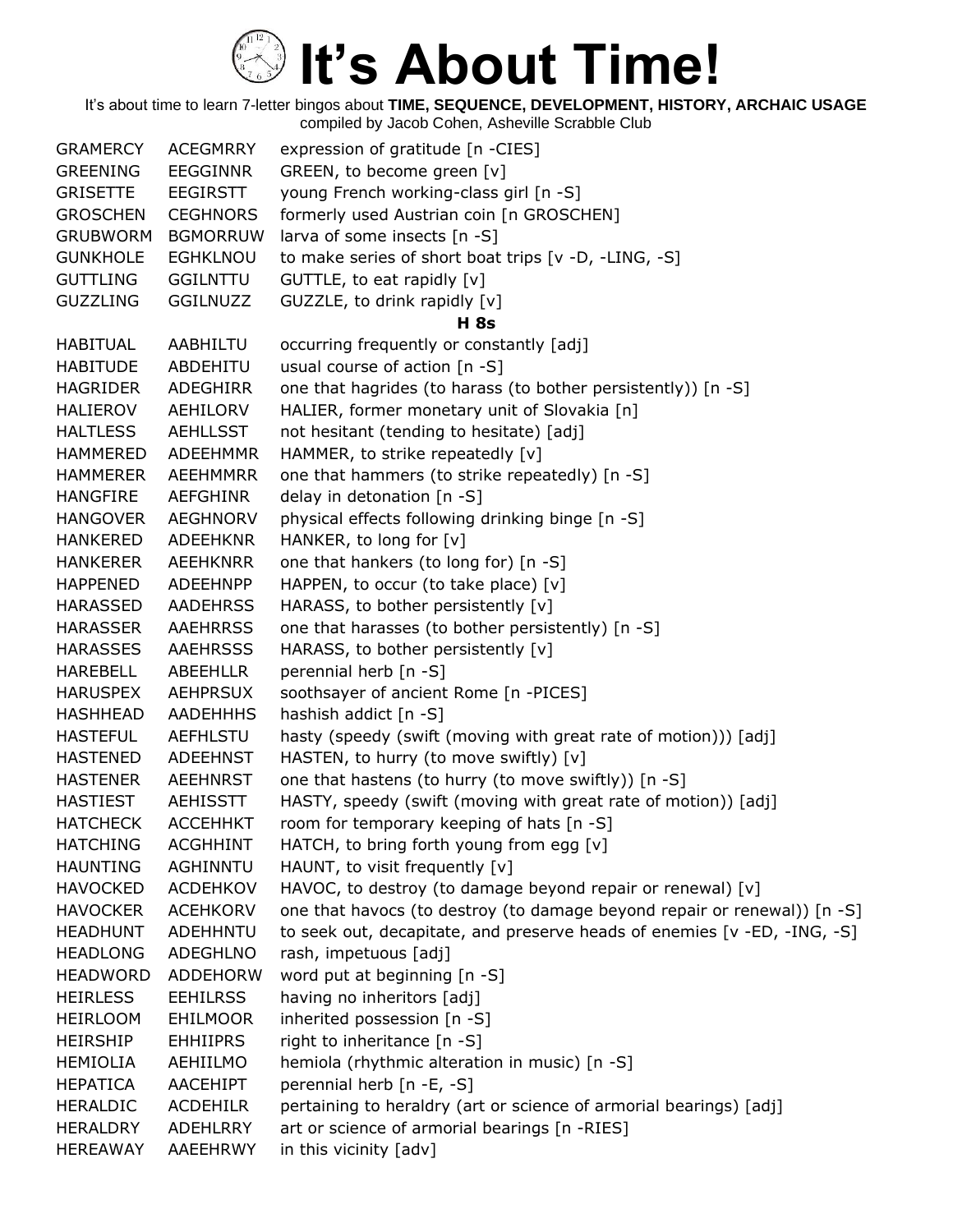| <b>HEREUPON</b> | <b>EEHNOPRU</b> | immediately following this [adv]                                              |
|-----------------|-----------------|-------------------------------------------------------------------------------|
| <b>HERITAGE</b> | AEEGHIRT        | something that is inherited [n -S]                                            |
| <b>HERSTORY</b> | <b>EHORRSTY</b> | history with feminist viewpoint [n -RIES]                                     |
| <b>HESITANT</b> | <b>AEHINSTT</b> | tending to hesitate [adj]                                                     |
| <b>HESITATE</b> | <b>AEEHISTT</b> | to hold back in uncertainty [v -D, TING, -S]                                  |
| <b>HEXAPODY</b> | <b>ADEHOPXY</b> | line of verse with six feet [n -DIES]                                         |
| <b>HIATUSES</b> | AEHISSTU        | HIATUS, gap or missing section [n]                                            |
| <b>HIBERNAL</b> | ABEHILNR        | pertaining to winter [adj]                                                    |
| <b>HICCOUGH</b> | <b>CCGHHIOU</b> | to hiccup (to make peculiar sounding spasmodic inhalation) [v -ED, -ING, -S]  |
| <b>HICCUPED</b> | <b>CCDEHIPU</b> | HICCUP, to make peculiar-sounding spasmodic inhalation [v]                    |
| <b>HIGHJACK</b> | <b>ACGHHIJK</b> | to hijack (to seize vehicle while in transit) [v -ED, -ING, -S]               |
| <b>HIGHSPOT</b> | <b>GHHIOPST</b> | event of special importance $[n -S]$                                          |
| <b>HIGHTAIL</b> | AGHHIILT        | to retreat rapidly [v -ED, -ING, -S]                                          |
| <b>HIJACKED</b> | <b>ACDEHIJK</b> | HIJACK, to seize vehicle while in transit [v]                                 |
| <b>HIJACKER</b> | <b>ACEHIJKR</b> | one that hijacks (to seize vehicle while in transit) [n -S]                   |
| <b>HINDMILK</b> | <b>DHIIKLMN</b> | breast milk exuded after first part of feeding [n -S]                         |
| <b>HIPPARCH</b> | <b>ACHHIPPR</b> | cavalry commander in ancient Greece [n -S]                                    |
| <b>HISTORIC</b> | <b>CHIIORST</b> | important in history [adj]                                                    |
| <b>HITHERTO</b> | <b>EHHIORTT</b> | up to now [adv]                                                               |
| <b>HOARIEST</b> | <b>AEHIORST</b> | HOARY, white with age [adj]                                                   |
| <b>HOBBYIST</b> | <b>BBHIOSTY</b> | one that pursues hobby (recreational pastime) [n -S]                          |
| <b>HOICKING</b> | <b>CGHIIKNO</b> | HOICK, to change directions abruptly [v]                                      |
| <b>HOLDOVER</b> | <b>DEHLOORV</b> | something left over [n -S]                                                    |
| <b>HOLINESS</b> | <b>EHILNOSS</b> | state of being holy (having divine nature or origin) [n -ES]                  |
| <b>HOLOCENE</b> | <b>CEEHLNOO</b> | of or pertaining to certain geologic time period [adj]                        |
| <b>HOLYTIDE</b> | <b>DEHILOTY</b> | time of religious observance [n -S]                                           |
| <b>HOMEROOM</b> | <b>EHMMOOOR</b> | classroom where pupils report before classes begin [n -S]                     |
| <b>HOMESTAY</b> | <b>AEHMOSTY</b> | period during which visitor in foreign country lives with local family [n -S] |
| HOMINIZE        | EHIIMNOZ        | to alter environment to conform with evolving man [v -D, -ZING, -S]           |
| <b>HONEWORT</b> | <b>EHNOORTW</b> | perennial herb [n -S]                                                         |
| <b>HOPLITIC</b> | <b>CHIILOPT</b> | HOPLITE, foot soldier of ancient Greece [adj]                                 |
| HORNWORM        | <b>HMNOORRW</b> | larva of hawkmoth [n -S]                                                      |
| <b>HOROLOGE</b> | <b>EGHLOOOR</b> | timepiece [n -S]                                                              |
| <b>HOROLOGY</b> | <b>GHLOOORY</b> | science of measuring time [n -GIES]                                           |
| <b>HOSTELED</b> | <b>DEEHLOST</b> | HOSTEL, to stay at inns overnight while traveling [v]                         |
| <b>HOTCHING</b> | <b>CGHHINOT</b> | HOTCH, to wiggle (to move with short, quick movements from side to side) [v]  |
| <b>HOTFOOTS</b> | <b>FHOOOSTT</b> | HOTFOOT, to hurry (to move swiftly) [v]                                       |
| <b>HOUNDING</b> | <b>DGHINNOU</b> | HOUND, to pursue relentlessly [v]                                             |
| <b>HOURLIES</b> | EHILORSU        | HOURLY, worker paid by hour [n]                                               |
| <b>HOURLONG</b> | <b>GHLNOORU</b> | lasting hour [adj]                                                            |
| <b>HOUSESIT</b> | <b>EHIOSSTU</b> | to occupy dwelling while tenants are away [v -SAT, -TTING, -S]                |
| <b>HURRYING</b> | <b>GHINRRUY</b> | HURRY, to move swiftly [v]                                                    |
| <b>HUSTLING</b> | <b>GHILNSTU</b> | HUSTLE, to hurry (to move swiftly) [v]<br><b>I</b> 8s                         |
| <b>IAMBUSES</b> | ABEIMSSU        | IAMBUS, iamb (type of metrical foot) [n]                                      |
| <b>ICONICAL</b> | ACCIILNO        | ICON, representation (act of representing (to present again)) [adj]           |
| <b>ILLATIVE</b> | <b>AEIILLTV</b> | word or phrase introducing inference [n -S]                                   |
|                 |                 |                                                                               |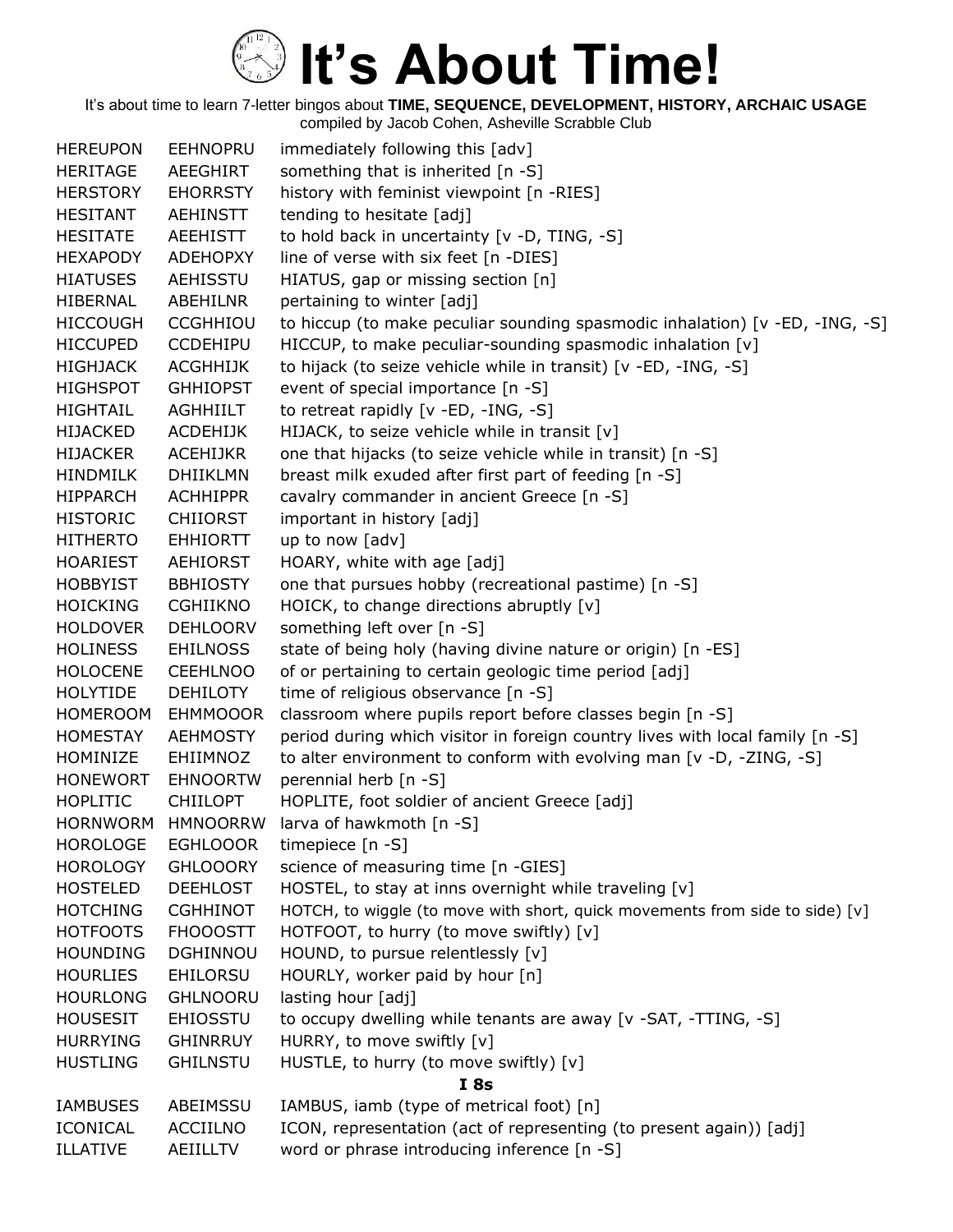| <b>IMBARKED</b> | <b>ABDEIKMR</b> | IMBARK, to embark (to make start) [v]                                                 |
|-----------------|-----------------|---------------------------------------------------------------------------------------|
| <b>IMMINENT</b> | EIIMMNNT        | ready to take place [adj]                                                             |
| <b>IMPENDED</b> | <b>DDEEIMNP</b> | IMPEND, to be imminent (ready to take place) [v]                                      |
| <b>IMPLORER</b> | <b>EILMOPRR</b> | one that implores (to beg for urgently) [n -S]                                        |
| <b>INCHMEAL</b> | <b>ACEHILMN</b> | little by little [adv]                                                                |
| <b>INCHOATE</b> | <b>ACEHINOT</b> | being in early stage [adj]                                                            |
| <b>INCIDENT</b> | <b>CDEIINNT</b> | event (something that occurs (to take place)) [n -S]                                  |
| <b>INCOMING</b> | <b>CGIIMNNO</b> | arrival (act of arriving (to reach destination)) [n -S]                               |
| <b>INCORPSE</b> | <b>CEINOPRS</b> | to become combined with [v -D, -SING, -S]                                             |
| <b>INCREASE</b> | <b>ACEEINRS</b> | to make or become greater [v -D, -SING, -S]                                           |
| <b>INCURRED</b> | CDEINRRU        | INCUR, to bring upon oneself [v]                                                      |
| <b>INDIGENE</b> | <b>DEEGIINN</b> | native (original inhabitant of area) [n -S]                                           |
| INERTIAL·       | AEIILNRT        | INERTIA, he tendency of body to resist acceleration [adj]                             |
| <b>INEXPERT</b> | <b>EEINPRTX</b> | novice (person new to any field or activity) [n -S]                                   |
| <b>INFIRMLY</b> | <b>FIILMNRY</b> | in feeble (weak (lacking strength (capacity for exertion or endurance))) manner [adv] |
| <b>INFLIGHT</b> | <b>FGHIILNT</b> | done during air voyage [adj]                                                          |
| <b>INITIATE</b> | <b>AEIIINTT</b> | to originate $[v -D, -TING, -S]$                                                      |
| <b>INNOVATE</b> | <b>AEINNOTV</b> | to introduce something new [v -D, -TING, -S]                                          |
| <b>INSCRIBE</b> | <b>BCEIINRS</b> | to write or engrave as lasting record $[v -D, -BING, -S]$                             |
| <b>INSTABLE</b> | <b>ABEILNST</b> | unstable (not stable (resistant to sudden change or position or condition)) [adj]     |
| <b>INSTANCY</b> | <b>ACINNSTY</b> | urgency (quality of being urgent (requiring immediate attention)) [n -CIES]           |
| <b>INTERAGE</b> | AEEGINRT        | including persons of various ages [adj]                                               |
| <b>INTERMIT</b> | <b>EIIMNRTT</b> | to stop temporarily [v -TTED, -TTING, -S]                                             |
| <b>INTERNED</b> | <b>DEEINNRT</b> | INTERN, to confine during war [v]                                                     |
| <b>INTERVAL</b> | <b>AEILNRTV</b> | space of time between periods or events [n -S]                                        |
| <b>INTERWAR</b> | <b>AEINRRTW</b> | happening between wars [adj]                                                          |
| <b>INTRADAY</b> | <b>AADINRTY</b> | occurring within single day [adj]                                                     |
| <b>INVENTED</b> | <b>DEEINNTV</b> | INVENT, to devise originally [v]                                                      |
| <b>INVENTER</b> | <b>EEINNRTV</b> | inventor (one that invents (to devise originally)) [n -S]                             |
| <b>INVENTOR</b> | <b>EINNORTV</b> | one that invents (to devise originally) [n -S]                                        |
| <b>INVESTED</b> | <b>DEEINSTV</b> | INVEST, to commit something of value for future profit [v]                            |
| <b>INVESTOR</b> | <b>EINORSTV</b> | one that invests (to commit something of value for future profit) [n -S]              |
| <b>ISOCHRON</b> | <b>CHINOORS</b> | line on chart connecting points representing same time [n -S]                         |
|                 |                 | J <sub>8s</sub>                                                                       |
| <b>JABBERED</b> | ABBDEEJR        | JABBER, to talk rapidly [v]                                                           |
| <b>JABBERER</b> | ABBEEJRR        | one that jabbers (to talk rapidly) [n -S]                                             |
| <b>JACKAROO</b> | <b>AACJKOOR</b> | jackeroo (inexperienced ranch hand) [n -S]                                            |
| <b>JACKEROO</b> | <b>ACEJKOOR</b> | inexperienced ranch hand [n -S]                                                       |
| <b>JAROVIZE</b> | AEIJORVZ        | to hasten flowering of plant [v -D, -ZING, -S]                                        |
| <b>JEJUNELY</b> | <b>EEJJLNUY</b> | JEJUNE, uninteresting; childish [adv]                                                 |
| <b>JEJUNITY</b> | EIJJNTUY        | something that is jejune [n -TIES]                                                    |
| <b>JOCKETTE</b> | <b>CEEJKOTT</b> | woman who rides horses in races [n -S]                                                |
| <b>JOINTURE</b> | <b>EIJNORTU</b> | to set aside property as inheritance [v -D, -RING, -S]                                |
| <b>JONGLEUR</b> | <b>EGJLNORU</b> | minstrel (medieval musician) [n -S]                                                   |
| <b>JUDDERED</b> | <b>DDDEEJRU</b> | JUDDER, to vibrate (to move back and forth rapidly) [v]                               |
| <b>JURASSIC</b> | ACIJRSSU        | of or pertaining to certain geologic time period [adj]                                |
| <b>JUVENILE</b> | EEIJLNUV        | young person [n -S]                                                                   |
|                 |                 |                                                                                       |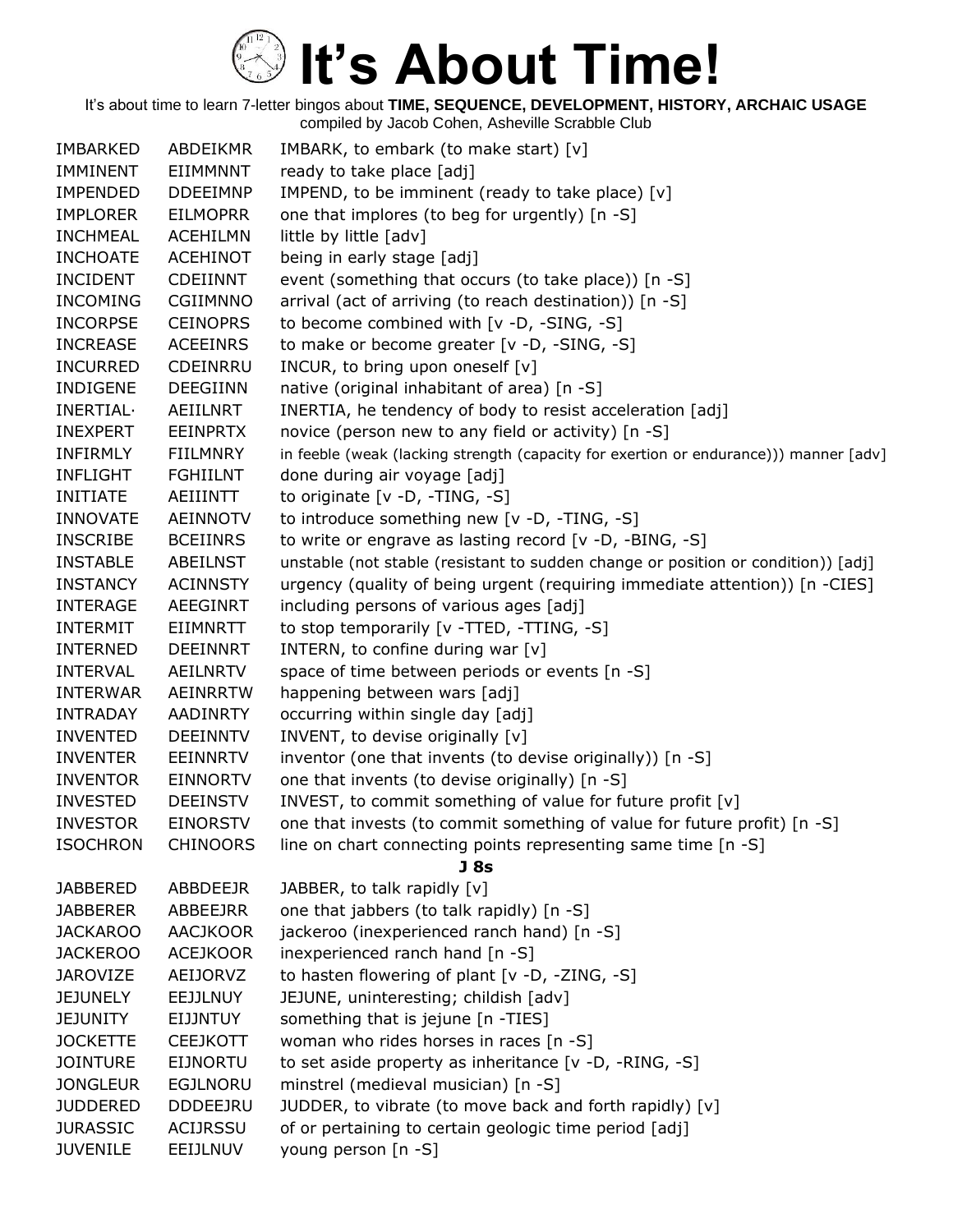

It's about time to learn 7-letter bingos about **TIME, SEQUENCE, DEVELOPMENT, HISTORY, ARCHAIC USAGE** compiled by Jacob Cohen, Asheville Scrabble Club

#### **K 8s**

| <b>KABLOOEY</b> | ABEKLOOY        | used to indicate abrupt happening [interj]                                                     |
|-----------------|-----------------|------------------------------------------------------------------------------------------------|
| KABLOOIE        | ABEIKLOO        | kablooey (used to indicate abrupt happening) [interj]                                          |
| <b>KATCHINA</b> | <b>AACHIKNT</b> | kachina (ancestral spirit) [n -S]                                                              |
| <b>KEEPABLE</b> | <b>ABEEEKLP</b> | KEEP, to continue to possess [adj]                                                             |
| <b>KEEPSAKE</b> | <b>AEEEKKPS</b> | memento (something that serves as reminder of past) [n -S]                                     |
| <b>KERMESSE</b> | <b>EEEKMRSS</b> | kermis (festival (day or time of celebration)) [n -S]                                          |
| <b>KERMISES</b> | <b>EEIKMRSS</b> | KERMIS, festival (day or time of celebration) [n]                                              |
| <b>KIBOSHED</b> | <b>BDEHIKOS</b> | KIBOSH, to stop (to discontinue progress or motion of) [v]                                     |
| <b>KIBOSHES</b> | <b>BEHIKOSS</b> | KIBOSH, to stop (to discontinue progress or motion of) [v]                                     |
| <b>KITTENED</b> | <b>DEEIKNTT</b> | KITTEN, to bear kittens (young cats) [v]                                                       |
| <b>KNIGHTED</b> | <b>DEGHIKNT</b> | KNIGHT, to make knight (medieval gentleman-soldier) of [v]                                     |
| KNIGHTLY        | <b>GHIKLNTY</b> | of or befitting knight [adj -LIER, -LIEST]                                                     |
| <b>KNOCKOFF</b> | <b>CFFKKNOO</b> | copy that sells for less than original [n -S]                                                  |
| <b>KREUTZER</b> | <b>EEKRRTUZ</b> | former monetary unit of Austria [n -S]                                                         |
| <b>KYBOSHED</b> | <b>BDEHKOSY</b> | KYBOSH, to kibosh (to stop (to discontinue progress or motion of)) [v]                         |
| <b>KYBOSHES</b> | <b>BEHKOSSY</b> | KYBOSH, to kibosh (to stop (to discontinue progress or motion of)) [v]                         |
|                 |                 | L <sub>8s</sub>                                                                                |
| LABILITY        | ABIILLTY        | state of being labile (likely to change) [n -TIES]                                             |
| <b>LACHESES</b> | <b>ACEEHLSS</b> | LACHES, undue delay in asserting legal right [n]                                               |
| <b>LACKADAY</b> | <b>AAACDKLY</b> | used to express regret [interj]                                                                |
| LALLYGAG        | AAGGLLLY        | to dawdle (to waste time) [v -GGED, -GGING, -S] / [n -GGER]                                    |
|                 |                 |                                                                                                |
| <b>LANDGRAB</b> | <b>AABDGLNR</b> | swift and often fraudulent seizure of land [n -S]                                              |
| <b>LANDMARK</b> | <b>AADKLMNR</b> | to designate building or site as place of historical or aesthetic importance [v -ED, -ING, -S] |
| LANGRAGE        | AAEGGLNR        | shot formerly used in naval warfare [n -S]                                                     |
| LANGSYNE        | AEGLNNSY        | time long past [n -S]                                                                          |
| <b>LAPSABLE</b> | AABELLPS        | LAPSE, to fall from previous standard [adj]                                                    |
| <b>LAPSIBLE</b> | <b>ABEILLPS</b> | LAPSE, to fall from previous standard [adj]                                                    |
| LARGANDO        | <b>AADGLNOR</b> | becoming gradually slower -- used as musical direction [adj]                                   |
| <b>LASTBORN</b> | <b>ABLNORST</b> | child born last in family [n -S]                                                               |
| <b>LATENESS</b> | <b>AEELNSST</b> | state of being late (coming or occurring after expected time) [n -ES]                          |
| LATENING        | <b>AEGILNNT</b> | LATEN, to become late $[v]$                                                                    |
| <b>LATENTLY</b> | <b>AELLNTTY</b> | in dormant (lying asleep) manner [adv]                                                         |
| LATEWOOD        | <b>ADELOOTW</b> | part of annual ring of wood [n -S]                                                             |
| LATTERLY        | <b>AELLRTTY</b> | lately (not long ago) [adv]                                                                    |
| LAVASHES        | AAEHLSSV        | LAVASH, thin flat bread of Armenian origin [n]                                                 |
| LAYABOUT        | <b>AABLOTUY</b> | lazy person $[n - S]$                                                                          |
| <b>LAZINESS</b> | <b>AEILNSSZ</b> | state of being lazy (disinclined toward work or exertion) [n -ES]                              |
| <b>LEAFWORM</b> | <b>AEFLMORW</b> | moth larva that feeds on leaves [n -S]                                                         |
| LEARNING        | AEGILNNR        | LEARN, to gain knowledge by experience, instruction, or study [v]                              |
| <b>LEASABLE</b> | <b>AABEELLS</b> | LEASE, to grant temporary use of in exchange for rent [adj]                                    |
| <b>LECHAYIM</b> | <b>ACEHILMY</b> | lehayim (traditional Jewish toast) [n -S]                                                      |
| <b>LECYTHUS</b> | <b>CEHLSTUY</b> | lekythos (oil jar used in ancient Greece) [n -HI]                                              |
| <b>LEFTOVER</b> | <b>EEFLORTV</b> | unused or unconsumed portion [n -S]                                                            |
| <b>LEGACIES</b> | <b>ACEEGILS</b> | LEGACY, something bequeathed [n]                                                               |
| LEGATING        | <b>AEGGILNT</b> | LEGATE, to bequeath (to grant by testament) $[v]$                                              |
| <b>LEGATION</b> | <b>AEGILNOT</b> | sending of official envoy [n -S]                                                               |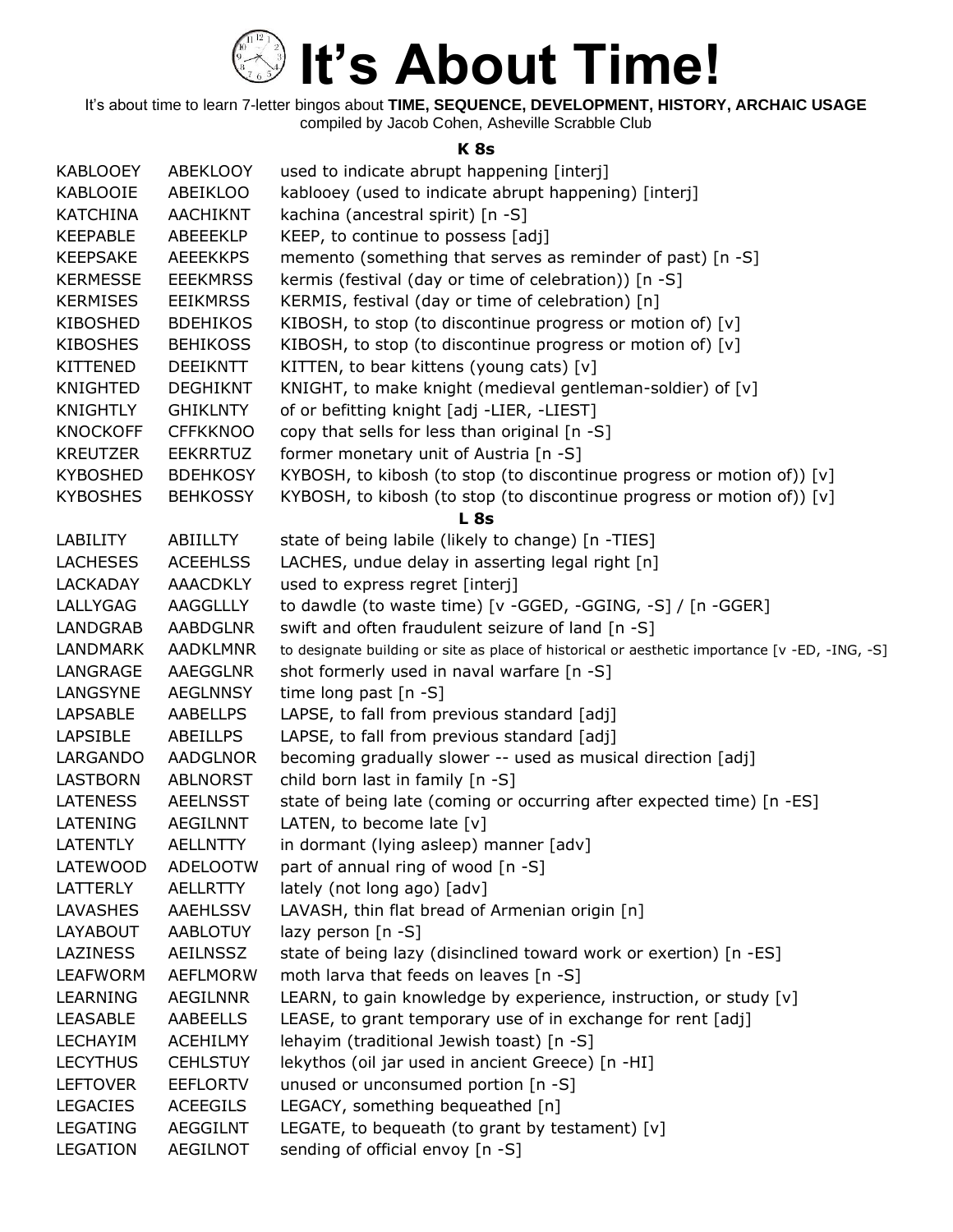| <b>LEGENDRY</b> | <b>DEEGLNRY</b> | collection of legends [n -RIES]                                              |
|-----------------|-----------------|------------------------------------------------------------------------------|
| LEGERITY        | <b>EEGILRTY</b> | quickness of mind or body [n -TIES]                                          |
| <b>LEKYTHOS</b> | <b>EHKLOSTY</b> | oil jar used in ancient Greece [n -OI]                                       |
| <b>LEKYTHUS</b> | <b>EHKLSTUY</b> | lekythos (oil jar used in ancient Greece) [n -HI]                            |
| <b>LENDABLE</b> | <b>ABDEELLN</b> | LEND, to give temporary use of [adj]                                         |
| <b>LENGTHEN</b> | <b>EEGHLNNT</b> | to make or become longer [v -ED, -ING, -S]                                   |
| <b>LENTANDO</b> | <b>ADELNNOT</b> | becoming slower -- used as musical direction [adv]                           |
| <b>LEPTONIC</b> | <b>CEILNOPT</b> | LEPTON, former monetary unit of Greece [adj]                                 |
| <b>LESSENED</b> | <b>DEEELNSS</b> | LESSEN, to make or become less [v]                                           |
| <b>LICORICE</b> | <b>CCEIILOR</b> | perennial herb [n -S]                                                        |
| <b>LIFEBELT</b> | <b>BEEFILLT</b> | life preserver shaped like belt [n -S]                                       |
| <b>LIFEBUOY</b> | <b>BEFILOUY</b> | life preserver shaped like ring [n -S]                                       |
| <b>LIFECARE</b> | <b>ACEEFILR</b> | housing and health services for elderly [n -S]                               |
| <b>LIFELINE</b> | <b>EEFIILLN</b> | rope used to aid person in distress [n -S]                                   |
| <b>LIFELONG</b> | <b>EFGILLNO</b> | lasting for lifetime [adj]                                                   |
| <b>LIFESPAN</b> | <b>AEFILNPS</b> | lifetime (period of living existence) [n -S]                                 |
| LIFETIME        | EEFIILMT        | period of living existence [n -S]                                            |
| LIFEWORK        | <b>EFIKLORW</b> | major work of one's lifetime [n -S]                                          |
| <b>LIMERICK</b> | <b>CEIIKLMR</b> | humorous verse [n -S]                                                        |
| LINEALLY        | AEILLLNY        | LINEAL, being directly descended from ancestor [adv]                         |
| <b>LINGERED</b> | <b>DEEGILNR</b> | LINGER, to delay leaving [v -ED, -ING, -S]                                   |
| <b>LINGERER</b> | <b>EEGILNRR</b> | one that lingers (to delay leaving) [n -S]                                   |
| <b>LINOLEUM</b> | EILLMNOU        | durable material used as floor covering [n -S]                               |
| <b>LIVELONG</b> | <b>EGILLNOV</b> | long in passing [adj]                                                        |
| <b>LOANABLE</b> | AABELLNO        | LOAN, to lend (to give temporary use of) [adj]                               |
| <b>LOCATION</b> | <b>ACILNOOT</b> | place where something is at given moment [n -S]                              |
| <b>LODGMENT</b> | <b>DEGLMNOT</b> | lodging (temporary place to live) [n -S]                                     |
| LOITERED        | <b>DEEILORT</b> | LOITER, to stand idly about [v]                                              |
| <b>LOITERER</b> | EEILORRT        | one that loiters (to stand idly about) [n -S]                                |
| <b>LOLLOPED</b> | <b>DELLLOOP</b> | LOLLOP, to loll (to lounge (to recline or lean in relaxed, lazy manner)) [v] |
| <b>LOLLYGAG</b> | <b>AGGLLLOY</b> | to lallygag (to dawdle (to waste time)) [v -GGED, -GGING, -S] / [n -GGER]    |
| <b>LONGJUMP</b> | <b>GJLMNOPU</b> | to jump for distance from running start [v -ED, -ING, -S]                    |
| LONGSHIP        | <b>GHILNOPS</b> | medieval ship [n -S]                                                         |
| LONGTIME        | <b>EGILMNOT</b> | of long duration [adj]                                                       |
| <b>LOQUITUR</b> | ILOQRTUU        | he or she speaks [v]                                                         |
| <b>LORDLING</b> | <b>DGILLNOR</b> | young or unimportant lord [n -S]                                             |
| <b>LOUDENED</b> | DDEELNOU        | LOUDEN, to make or become louder [v]                                         |
| <b>LUMBERLY</b> | <b>BELLMRUY</b> | moving slowly with heavy gait [adj]                                          |
| <b>LUNATION</b> | <b>AILNNOTU</b> | interval between two successive new moons [n -S]                             |
| <b>LUNCHEON</b> | <b>CEHLNNOU</b> | noonday meal [n -S]                                                          |
| <b>LUNCHING</b> | <b>CGHILNNU</b> | LUNCH, to eat noonday meal [v]                                               |
| <b>LURCHING</b> | <b>CGHILNRU</b> | LURCH, to sway abruptly $[v]$                                                |
| <b>LUSTERED</b> | <b>DEELRSTU</b> | LUSTER, to make or become lustrous [v]                                       |
| <b>LUSTRING</b> | <b>GILNRSTU</b> | LUSTRE, to luster (to make or become lustrous) [v]                           |
|                 |                 | <b>M</b> 8s                                                                  |
| MADDENED        | ADDDEEMN        | MADDEN, to make or become mad [v]                                            |
| MADRIGAL        | AADGILMR        | short lyric poem [n -S]                                                      |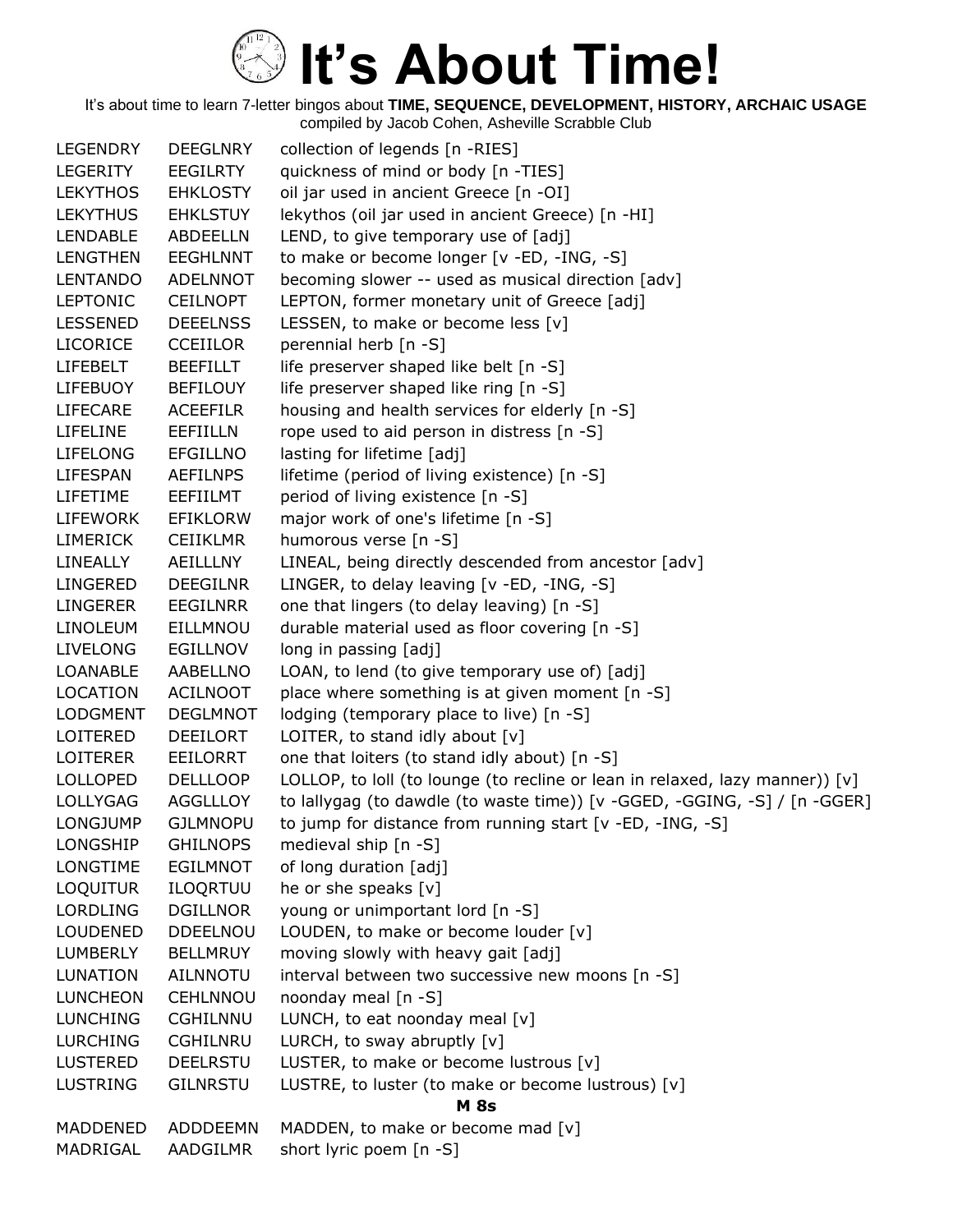It's about time to learn 7-letter bingos about **TIME, SEQUENCE, DEVELOPMENT, HISTORY, ARCHAIC USAGE** compiled by Jacob Cohen, Asheville Scrabble Club

MAENADES AADEEMNS MAENAD, female participant in ancient Greek orgies [n] MAENADIC AACDEIMN MAENAD, female participant in ancient Greek orgies [adj] MAGAZINE AAEGIMNZ type of periodical publication [n -S] MAGNETON AEGMNNOT unit of magnetic moment [n -S] MAHJONGG AGGHJMNO mahjong (game of Chinese origin) [n -S] MAIDENLY ADEILMNY MAIDEN, young unmarried woman [adj] MAIDHOOD ADDHIMOO state of being maiden (young unmarried woman) [n -S] MALIHINI AHIIILMN newcomer to Hawaii [n -S] MAMMERED ADEEMMMR MAMMER, to hesitate (to hold back in uncertainty)  $[v]$ MANGONEL AEGLMNNO medieval military device for hurling stones [n -S] MARATHON AAHMNORT long-distance race [n -S] MARAVEDI AADEIMRV former coin of Spain [n -S] MARGRAVE AAEGMRRV military governor of medieval German border province [n -S] MASTABAH AAABHMST mastaba (ancient Egyptian tomb) [n -S] MASTERED ADEEMRST MASTER, to become skilled in [v] MASTODON ADMNOOST extinct elephant-like mammal [n -S] MATRICES ACEIMRST MATRIX, something within which something else originates or develops [n] MATRIXES AEIMRSTX MATRIX, something within which something else originates or develops [n] MATURATE AAEMRTTU to mature (to make or become mature) [v -D, -TING, -S] MATUREST AEMRSTTU MATURE, fully developed [adj] / one that brings something to maturity [n -S] MATURING AGIMNRTU MATURE, to make or become mature [v] MAYAPPLE AAELMPPY perennial herb [n -S] MEALTIME AEEILMMT usual time for meal [n -S] MEALWORM AELMMORW destructive larva of certain beetles [n -S] MEANTIME AEEIMMNT intervening time [n -S] MECONIUM CEIMMNOU first fecal excretion of newborn child [n -S] MEDIEVAL ADEEILMV person belonging to Middle Ages [n -S] MEGALITH AEGHILMT huge stone used in prehistoric monuments [n -S] MEGALOPS AEGLMOPS larval stage of most crabs [n -ES] MELLOWED DEELLMOW MELLOW, to make or become mellow [v] MELODIES DEEILMOS MELODY, agreeable succession of musical sounds [n] MEMORIES EEEIMORS MEMORY, mental faculty of retaining and recalling past experience [n] MENARCHE ACEEHMNR first occurrence of menstruation [n -S] MENOLOGY EGLMNOOY ecclesiastical calendar [n -GIES] MERITING EGIIMNRT MERIT, to earn (to gain or deserve for one's labor or service) [v] MESEEMED DEEEEMMS it seemed to me [v] MESOSAUR AEMORSSU extinct aquatic reptile [n -S] MESOZOIC CEIMOOSZ of or pertaining to certain geologic time period [adj] MESSMATE AEEMMSST person with whom one eats regularly [n -S] METHINKS EHIKMNST it seems to me [v] METRICAL ACEILMRT pertaining to or composed in system of arranged and measured rhythm [adj] MICAWBER ABCEIMRW person who remains hopeful despite adversity [n -S] MIDLIFER DEFIILMR middle-aged person [n -S] MIDMONTH DHIMMNOT middle of month [n -S] MIDNIGHT DGHIIMNT middle of night [n -S] MIDSTORY DIMORSTY middle of story [n -RIES] MIDWATCH ACDHIMTW watch on ship between midnight and 4 .M. [n -ES]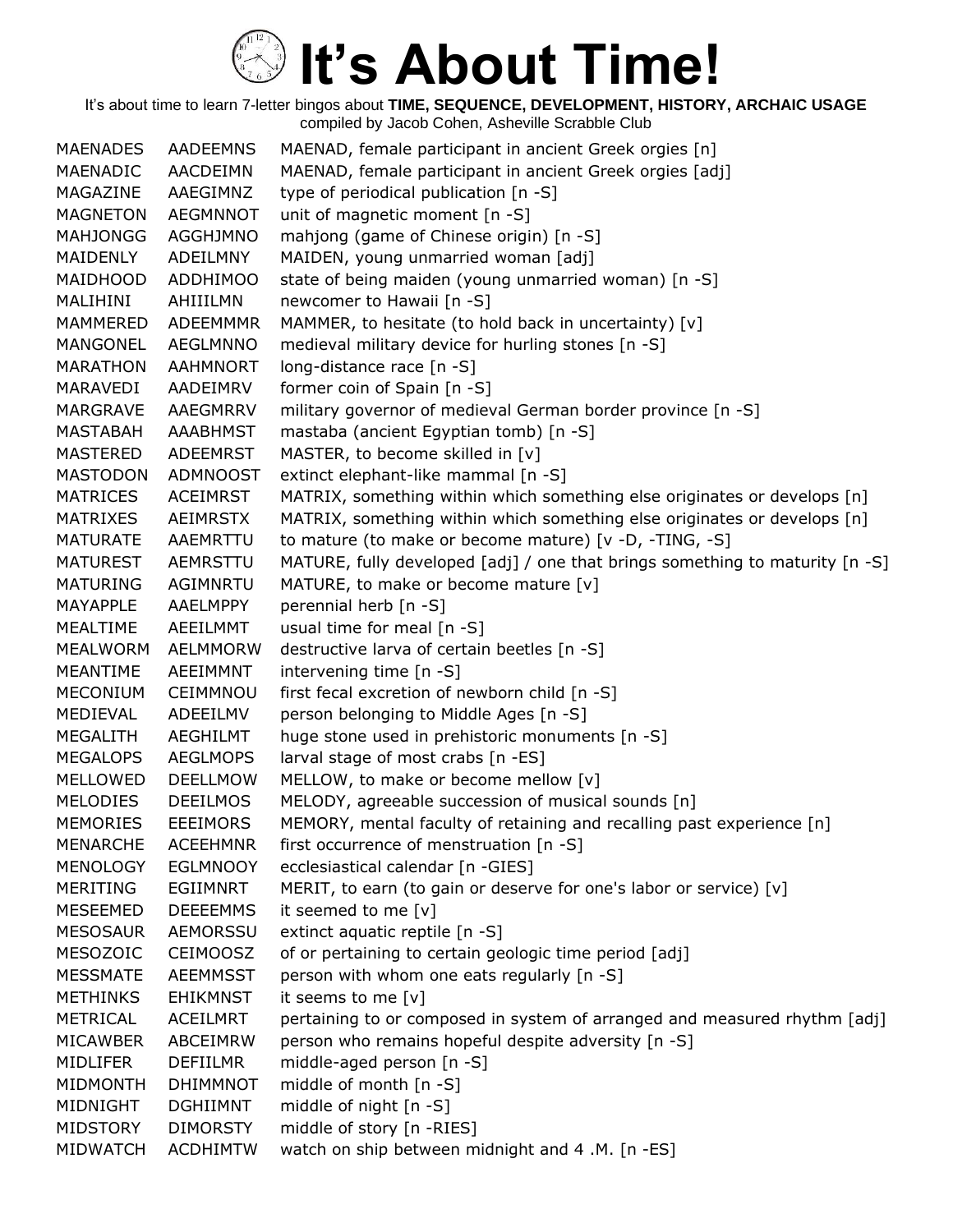| MILDENED        | <b>DDEEILMN</b> | MILDEN, to make or become mild [v]                                               |
|-----------------|-----------------|----------------------------------------------------------------------------------|
| <b>MILEPOST</b> | <b>EILMOPST</b> | post indicating distance in miles [n -S]                                         |
| MILESIMO        | <b>EIILMMOS</b> | former monetary unit of Chile [n -S]                                             |
| MILLIARY        | AIILLMRY        | ancient Roman milestone [n -RIES]                                                |
| MINICAMP        | <b>ACIIMMNP</b> | short training camp for football players [n -S]                                  |
| MINISHED        | <b>DEHIIMNS</b> | MINISH, to diminish (to lessen (to make or become less)) [v]                     |
| <b>MINISHES</b> | <b>EHIIMNSS</b> | MINISH, to diminish (to lessen (to make or become less)) [v]                     |
| MINSTREL        | <b>EILMNRST</b> | medieval musician [n -S]                                                         |
| MINUETED        | <b>DEEIMNTU</b> | MINUET, to dance minuet (slow, stately dance) [v]                                |
| <b>MINUTING</b> | <b>GIIMNNTU</b> | MINUTE, to make brief note of [v]                                                |
| <b>MIQUELET</b> | EEILMQTU        | former Spanish or French soldier [n -S]                                          |
| MISBEGIN        | <b>BEGIIMNS</b> | to begin wrongly [v -GAN, -GUN, -NNING, -S]                                      |
| <b>MISEVENT</b> | <b>EEIMNSTV</b> | mishap (unfortunate accident) [n -S]                                             |
| <b>MISQUOTE</b> | EIMOQSTU        | to quote (to repeat words of) incorrectly [v -D, -TING, -S]                      |
| <b>MISSTART</b> | <b>AIMRSSTT</b> | to start off badly [v -ED, -ING, -S]                                             |
| <b>MISTRYST</b> | <b>IMRSSTTY</b> | to fail to keep appointment with [v -ED, -ING, -S]                               |
| <b>MODELING</b> | <b>DEGILMNO</b> | MODEL, to plan or form after pattern [v]                                         |
| MODELLED        | <b>DDEELLMO</b> | MODEL, to plan or form after pattern [v]                                         |
| <b>MODELLER</b> | <b>DEELLMOR</b> | modeler (one that models (to plan or form after pattern)) [n -S]                 |
| <b>MODERATO</b> | <b>ADEMOORT</b> | musical passage played at medium tempo [n -S]                                    |
| <b>MODERNER</b> | <b>DEEMNORR</b> | MODERN, pertaining to present or recent time [adj]                               |
| <b>MODERNLY</b> | <b>DELMNORY</b> | MODERN, pertaining to present or recent time [adv]                               |
| <b>MOMENTLY</b> | <b>ELMMNOTY</b> | from moment to moment [adv]                                                      |
| <b>MONANDRY</b> | <b>ADMNNORY</b> | condition of having one husband at time [n -RIES]                                |
| <b>MONOCROP</b> | <b>CMNOOOPR</b> | same crop in same field year after year [n -S] / [v -PED, -PING, -S]             |
| <b>MONOGAMY</b> | <b>AGMMNOOY</b> | marriage with one person at time [n -MIES]                                       |
| <b>MONOGYNY</b> | <b>GMNNOOYY</b> | condition of having one wife at time [n -NIES]                                   |
| <b>MONOPODY</b> | <b>DMNOOOPY</b> | measure consisting of single metrical foot [n -DIES]                             |
| <b>MOONRISE</b> | EIMNOORS        | rising of moon above horizon [n -S]                                              |
| <b>MOPERIES</b> | <b>EEIMOPRS</b> | MOPERY, act of dawdling [n]                                                      |
| <b>MORATORY</b> | <b>AMOORRTY</b> | authorizing delay of payment [adj]                                               |
| <b>MORESQUE</b> | EEMOQRSU        | ancient decorative style [n -S]                                                  |
| <b>MORIBUND</b> | <b>BDIMNORU</b> | being about to die [adj]                                                         |
| <b>MORTGAGE</b> | <b>AEGGMORT</b> | to pledge to creditor as security [v -D, -GING, -S]                              |
| <b>MORTMAIN</b> | AIMMNORT        | perpetual ownership of land [n -S]                                               |
| <b>MORTUARY</b> | AMORRTUY        | place where dead bodies are kept until burial [n -RIES]                          |
| <b>MOSASAUR</b> | <b>AAMORSSU</b> | extinct lizard [n -S]                                                            |
| <b>MOSEYING</b> | EGIMNOSY        | MOSEY, to saunter (to walk in leisurely manner) [v]                              |
| <b>MOSSBACK</b> | <b>ABCKMOSS</b> | large, old fish [n -S]                                                           |
| <b>MUCHACHA</b> | AACCHHMU        | young woman [n -S]                                                               |
| <b>MUCHACHO</b> | ACCHHMOU        | young man [n -S]                                                                 |
| <b>MUDDYING</b> | <b>DDGIMNUY</b> | MUDDY, to make or become muddy [v]                                               |
| MULTIDAY        | <b>ADILMTUY</b> | lasting or usable for many days [adj]                                            |
| <b>MUMMYING</b> | <b>GIMMMNUY</b> | MUMMY, to mummify (to preserve by embalming) [v]                                 |
| <b>MURRHINE</b> | EHIMNRRU        | MURRHA, murra (substance used to make fine vases and cups in ancient Rome) [adj] |
| <b>MUSHROOM</b> | <b>HMMOORSU</b> | to grow or spread rapidly [v -ED, -ING, -S]                                      |
| <b>MUSKROOT</b> | <b>KMOORSTU</b> | perennial herb [n -S]                                                            |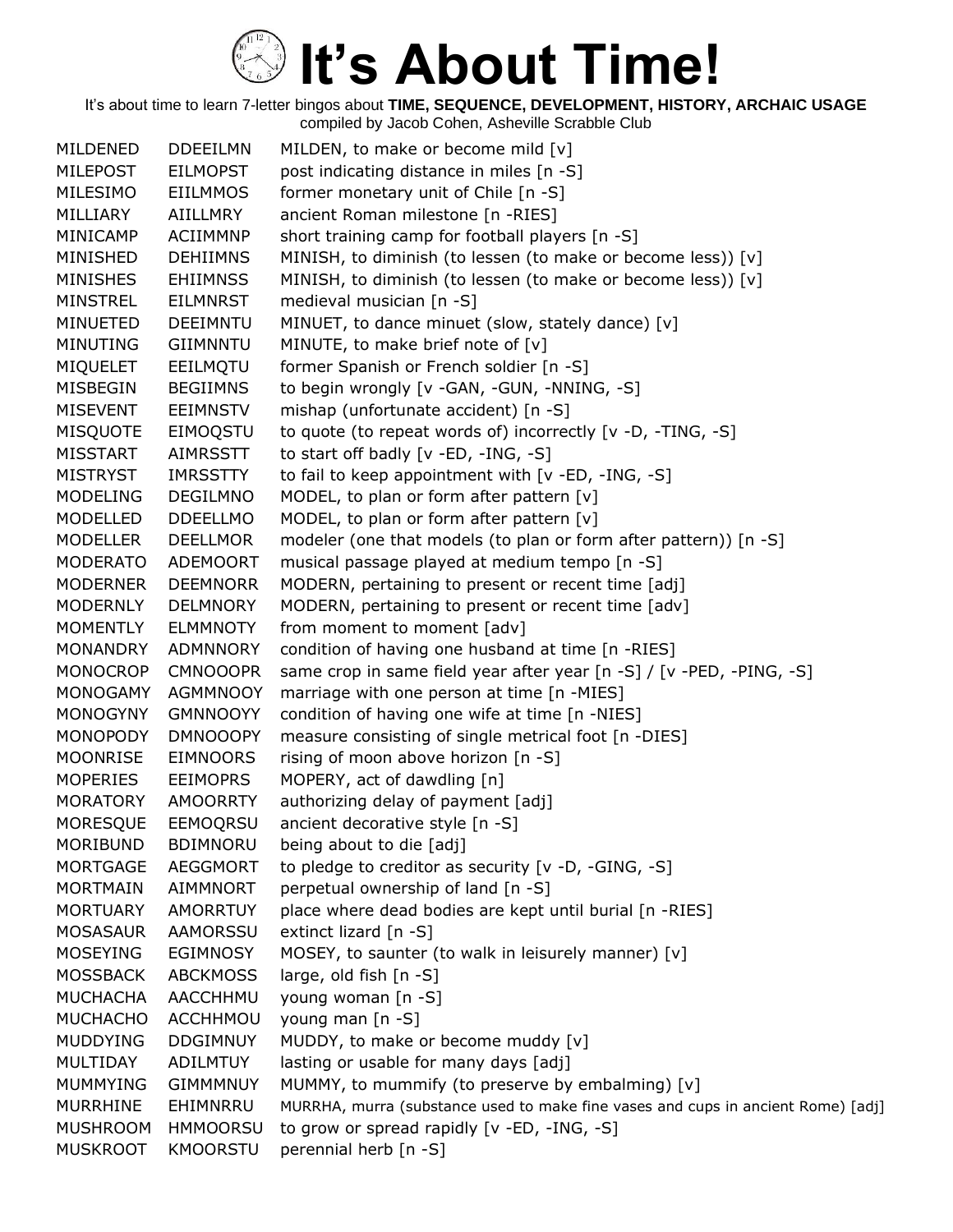| <b>MYOTONIA</b> | <b>AIMNOOTY</b> | temporary muscular rigidity [n -S]                                                                 |
|-----------------|-----------------|----------------------------------------------------------------------------------------------------|
| <b>MYOTONIC</b> | <b>CIMNOOTY</b> | MYOTONIA, temporary muscular rigidity [adj]                                                        |
| <b>MYTHIEST</b> | <b>EHIMSTTY</b> | MYTHY, resembling myth (type of traditional story) [adj]                                           |
|                 |                 | <b>N</b> 8s                                                                                        |
| <b>NABOBERY</b> | <b>ABBENORY</b> | state of being nabob (one who becomes rich and prominent) [n -RIES]                                |
| <b>NABOBISH</b> | ABBHINOS        | NABOB, one who becomes rich and prominent [adj]                                                    |
| <b>NAETHING</b> | AEGHINNT        | nothing [n -S]                                                                                     |
| <b>NAMESAKE</b> | <b>AAEEKMNS</b> | one who is named after another [n -S]                                                              |
| <b>NASCENCE</b> | <b>ACCEENNS</b> | nascency (birth; origin) [n -S]                                                                    |
| <b>NASCENCY</b> | <b>ACCENNSY</b> | birth; origin [n -CIES]                                                                            |
| <b>NATALITY</b> | <b>AAILNTTY</b> | birth rate [n -TIES]                                                                               |
| <b>NATHLESS</b> | <b>AEHLNSST</b> | nevertheless [adv]                                                                                 |
| <b>NATIVELY</b> | <b>AEILNTVY</b> | in inborn (existing in one from birth) manner [adv]                                                |
| <b>NATIVITY</b> | AIINTTVY        | process of being born [n -TIES]                                                                    |
| <b>NATTERED</b> | <b>ADEENRTT</b> | NATTER, to chatter (to talk rapidly and trivially) [v]                                             |
| <b>NATTERER</b> | <b>AEENRRTT</b> | one that natters (to chatter (to talk rapidly and trivially)) [n -S]                               |
| <b>NEOLOGIC</b> | <b>CEGILNOO</b> | NEOLOGY, new word or phrase [adj]                                                                  |
| <b>NEOMORPH</b> | <b>EHMNOOPR</b> | type of biological structure [n -S]                                                                |
| <b>NEOMYCIN</b> | <b>CEIMNNOY</b> | antibiotic drug [n -S]                                                                             |
| <b>NEONATAL</b> | AAELNNOT        | NEONATE, newborn child [adj]                                                                       |
| <b>NEOPAGAN</b> | <b>AAEGNNOP</b> | one who practices modern form of paganism [n -S]                                                   |
| <b>NEOPHYTE</b> | <b>EEHNOPTY</b> | novice (person new to any field or activity) [n -S]                                                |
| <b>NEOPLASM</b> | <b>AELMNOPS</b> | tumor (abnormal swelling) [n -S]                                                                   |
| <b>NEOPRENE</b> | <b>EEENNOPR</b> | synthetic rubber [n -S]                                                                            |
| <b>NEOTENIC</b> | <b>CEEINNOT</b> | NEOTENY, attainment of sexual maturity in larval stage [adj]                                       |
| <b>NEOTERIC</b> | <b>CEEINORT</b> | modern author [n -S]                                                                               |
| <b>NESTLING</b> | <b>EGILNNST</b> | young bird [n -S]                                                                                  |
| <b>NEWCOMER</b> | <b>CEEMNORW</b> | one that has recently arrived [n -S]                                                               |
| <b>NEWFOUND</b> | <b>DEFNNOUW</b> | newly found [adj]                                                                                  |
| NEWLYWED        | <b>DEELNWWY</b> | person recently married [n -S]                                                                     |
| <b>NEWSBEAT</b> | <b>ABEENSTW</b> | news source that reporter is assigned to cover [n -S]                                              |
| <b>NEWSCAST</b> | <b>ACENSSTW</b> | news broadcast [n -S]                                                                              |
| <b>NEWSDESK</b> | <b>DEEKNSSW</b> | department that receives late-breaking news [n -S]                                                 |
| <b>NEWSFEED</b> | <b>DEEEFNSW</b> | service that provides news articles for distribution [n -S]                                        |
| <b>NEWSGIRL</b> | <b>EGILNRSW</b> | girl who delivers or sells newspapers [n -S]                                                       |
| <b>NEWSHAWK</b> | AEHKNSWW        | newspaper reporter [n -S]                                                                          |
| <b>NEWSIEST</b> | <b>EEINSSTW</b> | NEWSY, full of news [adj]                                                                          |
| <b>NEWSLESS</b> | <b>EELNSSSW</b> | having no news [adj]                                                                               |
| <b>NEWSPEAK</b> | <b>AEEKNPSW</b> | deliberately ambiguous language [n -S]                                                             |
| <b>NEWSREEL</b> | <b>EEELNRSW</b> | short movie presenting current events [n -S]                                                       |
| <b>NEWSROOM</b> | <b>EMNOORSW</b> | room where news is gathered [n -S]                                                                 |
| <b>NEWSWIRE</b> | <b>EEINRSWW</b> | news agency that transmits news copy to subscribers [n -S]                                         |
| <b>NEWWAVER</b> | AEENRVWW        | member of new-wave movement [n -S]                                                                 |
| <b>NIDATING</b> | ADGIINNT        | NIDATE, to become implanted in uterus $[v]$                                                        |
| <b>NIDATION</b> | ADIINNOT        | act of nidating (to become implanted in uterus) [n -S]                                             |
| NIDERING        | <b>DEGIINNR</b> | coward (one who lacks courage (quality that enables one to face danger fearlessly; spirit)) [n -S] |
| NIGHTJAR        | AGHIJNRT        | nocturnal bird [n -S]                                                                              |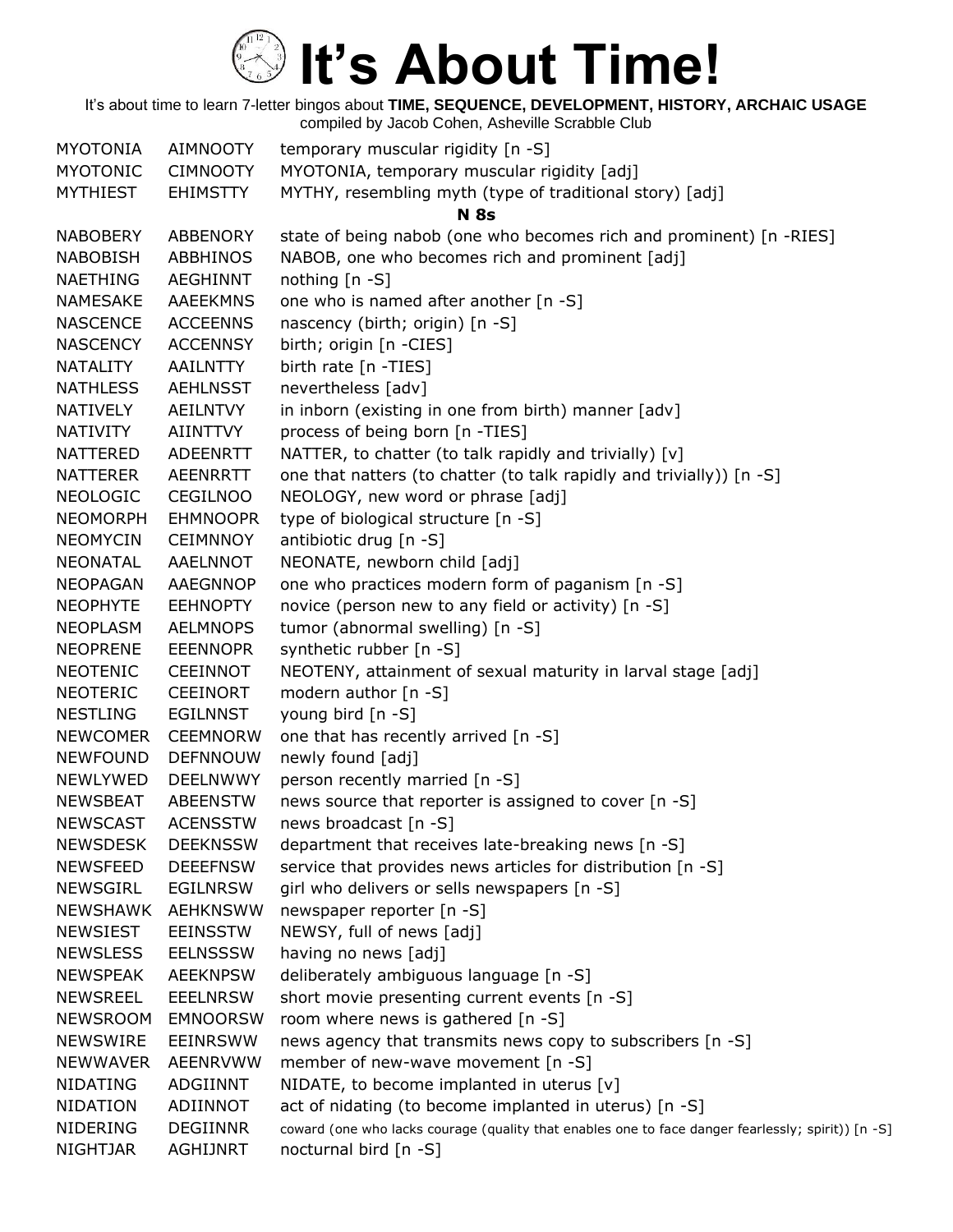| NIHILISM        | <b>HIIILMNS</b> | doctrine that denies traditional values [n -S]                                    |
|-----------------|-----------------|-----------------------------------------------------------------------------------|
| <b>NIHILIST</b> | <b>HIIILNST</b> | adherent of nihilism (doctrine that denies traditional values) [n -S]             |
| <b>NIMBLEST</b> | <b>BEILMNST</b> | NIMBLE, agile (able to move quickly and easily) [adj]                             |
| <b>NINJUTSU</b> | <b>IJNNSTUU</b> | traditional Japanese method of spying [n -S]                                      |
| <b>NOBBLING</b> | <b>BBGILNNO</b> | NOBBLE, to disable racehorse [v]                                                  |
| <b>NOCTUOID</b> | CDINOOTU        | NOCTUID, night-flying moth [adj]                                                  |
| <b>NODDLING</b> | <b>DDGILNNO</b> | NODDLE, to nod frequently [v]                                                     |
| <b>NONDANCE</b> | <b>ACDENNNO</b> | unrhythmic dance [n -S]                                                           |
| <b>NONEVENT</b> | <b>EENNNOTV</b> | expected event that does not occur [n -S]                                         |
| <b>NONFINAL</b> | AFILNNNO        | not being last [adj]                                                              |
| <b>NONHARDY</b> | <b>ADHNNORY</b> | not hardy (very sturdy) [adj]                                                     |
| <b>NONSTOP</b>  | <b>NNOOPST</b>  | flight without stop en route [n -S]                                               |
| <b>NONSTORY</b> | <b>NNOORSTY</b> | insignificant news story [n -S]                                                   |
| NONTIDAL        | ADILNNOT        | not tidal (pertaining to tides) [adj]                                             |
| <b>NOONTIDE</b> | <b>DEINNOOT</b> | noon (midday (middle of day)) [n -S]                                              |
| <b>NOONTIME</b> | <b>EIMNNOOT</b> | noon (midday (middle of day)) [n -S]                                              |
| <b>NORMALLY</b> | <b>ALLMNORY</b> | as rule; usually [adv]                                                            |
| <b>NOSEDIVE</b> | <b>DEEINOSV</b> | to go into sudden steep drop [v -D, -DOVE, -VING, -S]                             |
| <b>NOTICING</b> | <b>CGIINNOT</b> | NOTICE, to become aware of $[v]$                                                  |
| <b>NOVATING</b> | AGINNOTV        | NOVATE, to replace old contract with new one [v]                                  |
| <b>NOVATION</b> | AINNOOTV        | substitution of new legal obligation for old one [n -S]                           |
| <b>NOWADAYS</b> | <b>AADNOSWY</b> | in these times [adv]                                                              |
| <b>NURSLING</b> | GILNNRSU        | infant (child in earliest stages of life) [n -S]                                  |
| <b>NUTGRASS</b> | AGNRSSTU        | perennial herb [n -ES]                                                            |
| <b>NUTSEDGE</b> | <b>DEEGNSTU</b> | nutgrass (perennial herb) [n -S]                                                  |
| <b>NYMPHING</b> | <b>GHIMNNPY</b> | NYMPH, to fish using fly (hook with silk or feathers) that looks like larva [v]   |
|                 |                 | <b>O</b> 8s                                                                       |
| <b>OBDURACY</b> | ABCDORUY        | quality or instance of being obdurate [n -CIES]                                   |
| <b>OBDURATE</b> | ABDEORTU        | stubborn (unyielding (not yielding (yield))) [adj]                                |
| <b>OBLIVION</b> | <b>BIILNOOV</b> | state of being forgotten; act of forgetting [n -S]                                |
| <b>OBSOLETE</b> | <b>BEELOOST</b> | to make out-of-date [v -D, -TING, -S]                                             |
| <b>OBTAINED</b> | ABDEINOT        | OBTAIN, to gain possession of [v]                                                 |
| <b>OBTAINER</b> | ABEINORT        | one that obtains (to gain possession of) [n -S]                                   |
| <b>OBTESTED</b> | <b>BDEEOSTT</b> | OBTEST, to beseech (to implore (to beg for urgently)) [v]                         |
| <b>OCCURRED</b> | CCDEORRU        | OCCUR, to take place $[v]$                                                        |
| <b>OCTOROON</b> | <b>CNOOOORT</b> | person of one-eighth black ancestry [n -S]                                        |
| ODYSSEAN        | <b>ADENOSSY</b> | ODYSSEY, long, wandering journey [adj]                                            |
| <b>OESTROUS</b> | <b>EOORSSTU</b> | estrous (pertaining to estrus (period of heat in female mammals)) [adj]           |
| <b>OESTRUAL</b> | <b>AELORSTU</b> | estrual (estrous (pertaining to estrus (period of heat in female mammals))) [adj] |
| <b>OFFPRINT</b> | <b>FFINOPRT</b> | to reprint excerpt [v -ED, -ING, -S]                                              |
| <b>OFFTRACK</b> | <b>ACFFKORT</b> | away from racetrack [adj]                                                         |
| <b>OFTENEST</b> | <b>EEFNOSTT</b> | OFTEN, frequently (in frequent (occurring again and again) manner) [adv]          |
| <b>OFTTIMES</b> | <b>EFIMOSTT</b> | often (frequently (in frequent (occurring again and again) manner)) [adv]         |
| <b>OGHAMIST</b> | <b>AGHIMOST</b> | one who writes in ogham (Old Irish alphabet) [n -S]                               |
| OLDSQUAW        | ADLOQSUW        | sea duck [n -S]                                                                   |
| <b>OLDSTYLE</b> | <b>DELLOSTY</b> | style of printing type [n -S]                                                     |
| <b>ONCOGENE</b> | <b>CEEGNNOO</b> | gene that causes cell to become cancerous [n -S]                                  |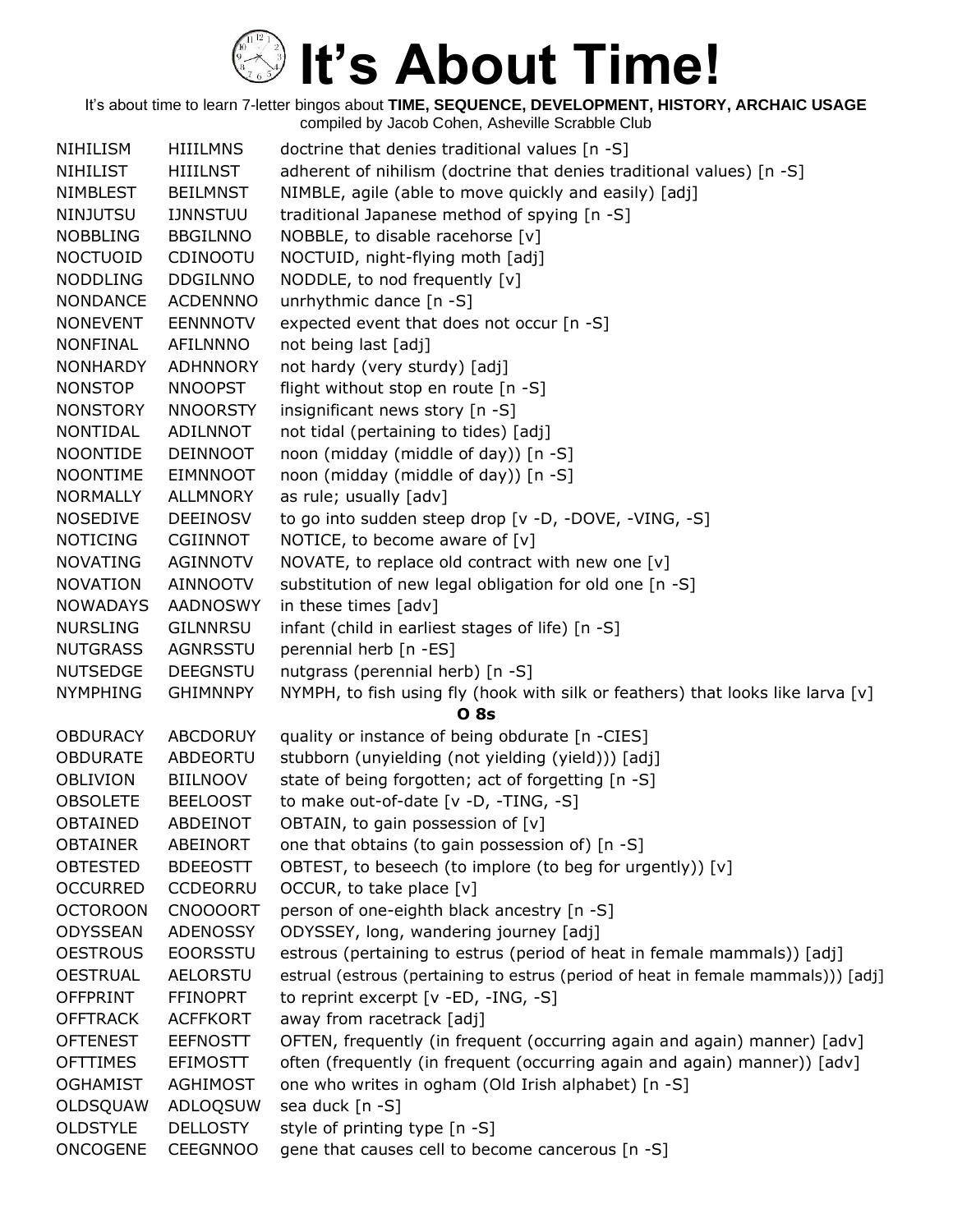| <b>OOMPAHED</b> | <b>ADEHMOOP</b> | OOMPAH, to play repeated rhythmic bass accompaniment [v]                                                   |
|-----------------|-----------------|------------------------------------------------------------------------------------------------------------|
| <b>OPENABLE</b> | ABEELNOP        | OPEN, to cause to become open [adj]                                                                        |
| <b>OPIUMISM</b> | <b>IIMMOPSU</b> | opium addiction [n -S]                                                                                     |
| OPTIONED        | <b>DEINOOPT</b> | OPTION, to grant option (right to buy or sell something at specified price within specified time) on [v]   |
| <b>OPTIONEE</b> | <b>EEINOOPT</b> | one who holds legal option right to buy or sell something at specified price within specified time) [n -S] |
| ORDINARY        | ADINORRY        | of kind to be expected in normal order of events [adj -RIER, -RIEST]                                       |
| ORDINARY        | ADINORRY        | something that is ordinary [n -RIES]                                                                       |
| OREODONT        | <b>DENOOORT</b> | extinct sheep-sized mammal [n -S]                                                                          |
| ORIGINAL        | AGIILNOR        | first form of something [n -S]                                                                             |
| <b>ORTHODOX</b> | <b>DHOOORTX</b> | one holding traditional beliefs [n -XIES]                                                                  |
| <b>OTIOSELY</b> | <b>EILOOSTY</b> | OTIOSE, lazy (disinclined toward work or exertion) [adv]                                                   |
| <b>OTIOSITY</b> | <b>IIOOSTTY</b> | state of being otiose (lazy (disinclined toward work or exertion)) [n -TIES]                               |
| <b>OUTBREAK</b> | ABEKORTU        | sudden eruption [n -S]                                                                                     |
| <b>OUTBURST</b> | <b>BORSTTUU</b> | sudden and violent outpouring [n -S]                                                                       |
| <b>OUTFLANK</b> | AFKLNOTU        | to gain tactical advantage over [v -ED, -ING, -S]                                                          |
| <b>OUTFLOAT</b> | AFLOOTTU        | to float longer than [v -ED, -ING, -S]                                                                     |
| <b>OUTGOING</b> | <b>GGINOOTU</b> | departure [n -S] / OUTGO, to go beyond [v]                                                                 |
| <b>OUTLAWRY</b> | <b>ALORTUWY</b> | habitual defiance of law [n -RIES]                                                                         |
| <b>OUTLIVER</b> | <b>EILORTUV</b> | one that outlives (to live longer than) [n -S]                                                             |
| <b>OUTPLACE</b> | <b>ACELOPTU</b> | to discontinue employment of [v -D, -CING, -S]                                                             |
| <b>OUTRANCE</b> | <b>ACENORTU</b> | last extremity $[n - S]$                                                                                   |
| <b>OUTSLEEP</b> | <b>EELOPSTU</b> | to sleep later than [v -LEPT, -ING, -S]                                                                    |
| <b>OUTSPEED</b> | <b>DEEOPSTU</b> | to go faster than [v OUTSPED, -ED, -ING, -S]                                                               |
| <b>OUTSTAND</b> | ADNOSTTU        | to endure beyond [v -TOOD, -ING, -S]                                                                       |
| <b>OUTSTART</b> | AORSTTTU        | to get ahead of at start $[v - ED, -ING, -S]$                                                              |
| <b>OUTSTRIP</b> | <b>IOPRSTTU</b> | to go faster or farther than [v -PPED, -PPING, -S]                                                         |
| <b>OUTWATCH</b> | <b>ACHOTTUW</b> | to watch longer than [v -ED, -ING, -ES]                                                                    |
| <b>OVERAGED</b> | ADEEGORV        | too old to be useful [adj]                                                                                 |
| <b>OVERBURN</b> | <b>BENORRUV</b> | to burn too long $[v - ED, -T, -ING, -S]$                                                                  |
| <b>OVERBUSY</b> | <b>BEORSUVY</b> | too busy [adj]                                                                                             |
| <b>OVERCAST</b> | <b>ACEORSTV</b> | to become cloudy or dark [v OVERCAST, -D, -ING, -S]                                                        |
| <b>OVERCURE</b> | <b>CEEORRUV</b> | to cure too long [v -D, -RING, -S]                                                                         |
| OVERDARE        | ADEEORRV        | to become too daring $[v -D, -RING, -S]$                                                                   |
| <b>OVERFAST</b> | <b>AEFORSTV</b> | too fast [adj]                                                                                             |
| OVERIDLE        | DEEILORV        | too idle [adj]                                                                                             |
| <b>OVERLATE</b> | <b>AEELORTV</b> | too late [adj]                                                                                             |
| <b>OVERLIVE</b> | EEILORVV        | to outlive (to live longer than) [v -D, -VING, -S]                                                         |
| <b>OVERLONG</b> | <b>EGLNOORV</b> | too long [adj]                                                                                             |
| <b>OVERPLAN</b> | AELNOPRV        | to plan to excess [v -NNED, -NNING, -S]                                                                    |
| <b>OVERRANK</b> | <b>AEKNORRV</b> | too luxuriant in growth [adj]                                                                              |
| <b>OVERRASH</b> | <b>AEHORRSV</b> | too rash [adj]                                                                                             |
| <b>OVERSAVE</b> | <b>AEEORSVV</b> | to save too much [v -D, -VING, -S]                                                                         |
| <b>OVERSLOW</b> | <b>ELOORSVW</b> | too slow [adj]                                                                                             |
| <b>OVERSOON</b> | <b>ENOOORSV</b> | too soon [adv]                                                                                             |
| <b>OVERSTAY</b> | <b>AEORSTVY</b> | to stay beyond limits or duration of [v -ED, -ING, -S]                                                     |
| <b>OVERTIME</b> | EEIMORVT        | to exceed desired timing for [v -D, -MING, -S]                                                             |
| <b>OVERVIEW</b> | EEIORVVW        | summary (short restatement) [n -S]                                                                         |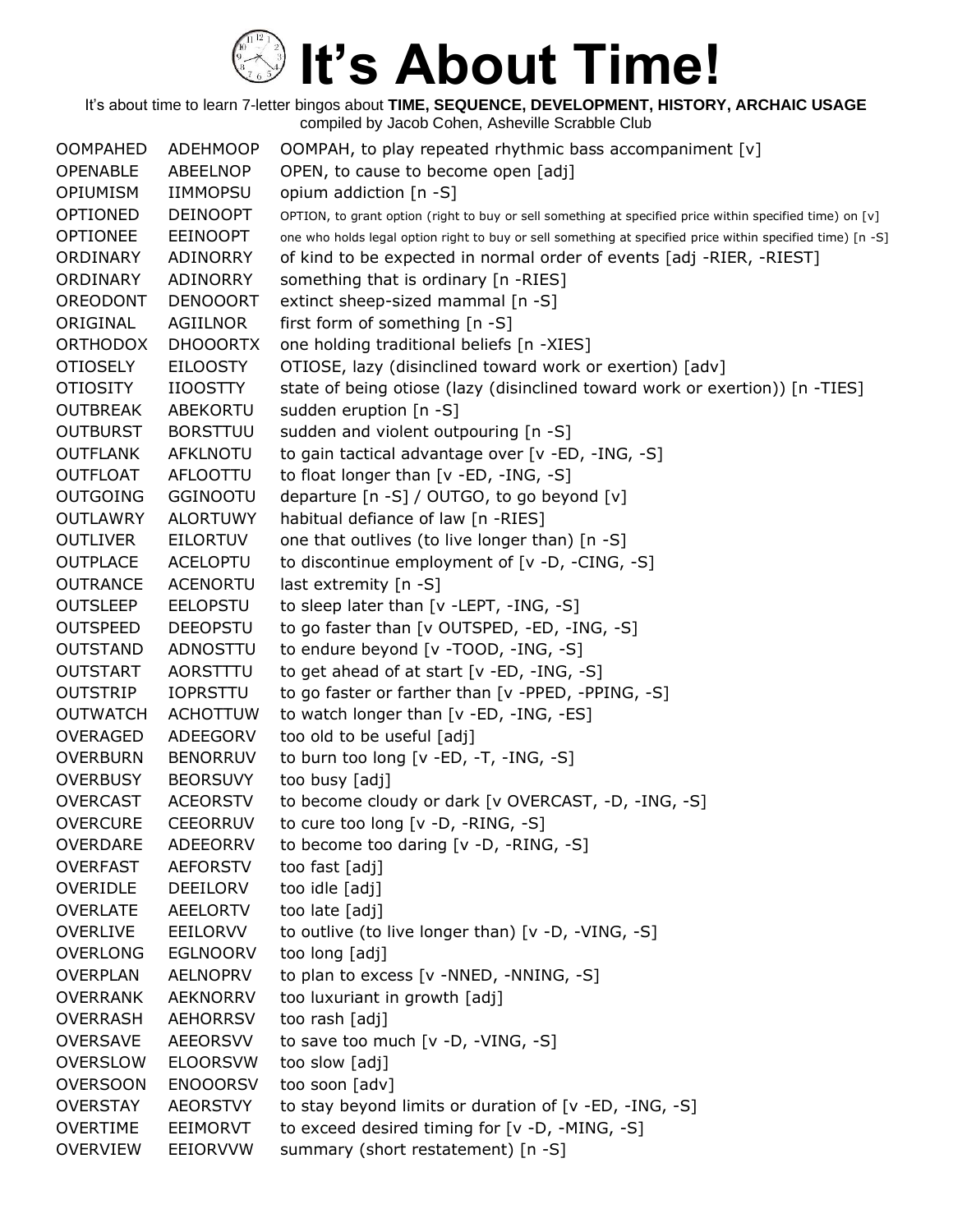| <b>OVERWIND</b> | <b>DEINORVW</b> | to wind too much, as watch [v -WOUND, -ING, -S]                                                           |
|-----------------|-----------------|-----------------------------------------------------------------------------------------------------------|
| <b>OVERWORD</b> | <b>DEOORRVW</b> | word or phrase repeated at intervals in song [n -S]                                                       |
| <b>OWLISHLY</b> | <b>HILLOSWY</b> | OWLISH, resembling owl (nocturnal bird) [adv]                                                             |
| <b>OXYTOCIC</b> | <b>CCIOOTXY</b> | drug that hastens process of childbirth [n -S]                                                            |
|                 |                 | <b>P</b> 8s                                                                                               |
| <b>PALEOSOL</b> | <b>AELLOOPS</b> | layer of ancient soil [n -S]                                                                              |
| <b>PALESTRA</b> | <b>AAELPRST</b> | school for athletics in ancient Greece [n -E, -S]                                                         |
| PALINODE        | ADEILNOP        | ode in which writer formally retracts sentiment expressed in earlier poem [n -S]                          |
| <b>PAPERBOY</b> | <b>ABEOPPRY</b> | newsboy (boy who delivers or sells newspapers) [n -S]                                                     |
| PARASAIL        | <b>AAAILPRS</b> | to soar while harnessed to parachute towed by car or boat [v -ED, -ING, -S]                               |
| PARLAYED        | <b>AADELPRY</b> | PARLAY, to bet original wager and its winnings on subsequent event [v]                                    |
| <b>PAROLING</b> | <b>AGILNOPR</b> | PAROLE, to release from prison before completion of imposed sentence [v]                                  |
| <b>PARONYMY</b> | <b>AMNOPRYY</b> | state of being paronym (word having same root as another) [n -MIES]                                       |
| <b>PAROXYSM</b> | <b>AMOPRSXY</b> | sudden fit or attack [n -S]                                                                               |
| <b>PARROTED</b> | <b>ADEOPRRT</b> | PARROT, to repeat or imitate without thought or understanding [v]                                         |
| <b>PARROTER</b> | <b>AEOPRRRT</b> | one that parrots (to repeat or imitate without thought or understanding) [n -S]                           |
| <b>PASSOVER</b> | <b>AEOPRSSV</b> | lamb eaten at feast of Jewish holiday [n -S]                                                              |
| <b>PASSWORD</b> | <b>ADOPRSSW</b> | secret word that must be spoken to gain admission [n -S]                                                  |
| <b>PASTLESS</b> | <b>AELPSSST</b> | having no past [adj]                                                                                      |
| <b>PASTNESS</b> | <b>AENPSSST</b> | state of being past or gone by [n -ES]                                                                    |
| <b>PATIENCE</b> | <b>ACEEINPT</b> | quality of being patient (able to endure disagreeable circumstances without complaint) [n -S]             |
| PATINAED        | AADEINPT        | PATINA, green film that forms on bronze [adj]                                                             |
| <b>PATINATE</b> | AAEINPTT        | to give patina to $[v -D, -TING, -S]$                                                                     |
| <b>PATINING</b> | <b>AGIINNPT</b> | PATINE, to cover with patina [v]                                                                          |
| PATINIZE        | AEIINPTZ        | to patinate (to give patina to) [v -D, -ZING, -S]                                                         |
| <b>PATRONAL</b> | <b>AALNOPRT</b> | PATRON, regular customer [adj]                                                                            |
| <b>PATRONLY</b> | <b>ALNOPRTY</b> | PATRON, regular customer [adj]                                                                            |
| <b>PATTERED</b> | <b>ADEEPRTT</b> | PATTER, to talk glibly or rapidly [v]                                                                     |
| <b>PATTERER</b> | <b>AEEPRRTT</b> | one that patters (to talk glibly or rapidly) [n -S]                                                       |
| PAURAQUE        | AAEPQRUU        | long-tailed nocturnal bird [n -S]                                                                         |
| <b>PEACHICK</b> | <b>ACCEHIKP</b> | young peafowl [n -S]                                                                                      |
| <b>PEDIGREE</b> | <b>DEEEGIPR</b> | line of ancestors $[n - S]$                                                                               |
| PELTERED        | <b>DEEELPRT</b> | PELTER, to pelt (to strike repeatedly with blows or missiles) [v]                                         |
| <b>PEPLOSES</b> | <b>EELOPPSS</b> | PEPLOS, garment worn by women in ancient Greece [n]                                                       |
| <b>PEPLUSES</b> | <b>EELPPSSU</b> | PEPLUS, peplos (garment worn by women in ancient Greece) [n]                                              |
| <b>PERCEIVE</b> | <b>CEEEIPRV</b> | to become aware of through senses [v -D, -VING, -S]                                                       |
| PEREGRIN        | <b>EEGINPRR</b> | swift falcon much used in falconry [n -S]                                                                 |
| PERIODIC        | <b>CDEIIOPR</b> | recurring at regular intervals [adj]                                                                      |
| <b>PERIPETY</b> | <b>EEIPPRTY</b> | sudden change in course of events [n -TIES]                                                               |
| <b>PERORATE</b> | <b>AEEOPRRT</b> | to make lengthy speech [v -D, -TING, -S]                                                                  |
| PERSONAL        | <b>AELNOPRS</b> | brief, private notice in newspaper [n -S]                                                                 |
| <b>PERVERSE</b> | <b>EEEPRRSV</b> | willfully deviating from desired or expected conduct [adj]                                                |
| PETERING        | <b>EEGINPRT</b> | PETER, to diminish gradually [v]                                                                          |
| <b>PHASEOUT</b> | <b>AEHOPSTU</b> | gradual stopping of operations [n -S]                                                                     |
| <b>PHERESIS</b> | <b>EEHIPRSS</b> | withdrawal of blood from donor, removing some components, and returning remaining blood to donor [n -SES] |
| <b>PHOSGENE</b> | <b>EEGHNOPS</b> | poisonous gas (used in World War I) [n -S]                                                                |
| PHREAKED        | <b>ADEEHKPR</b> | PHREAK, to gain illegal access to long-distance telephone service to avoid tolls [v]                      |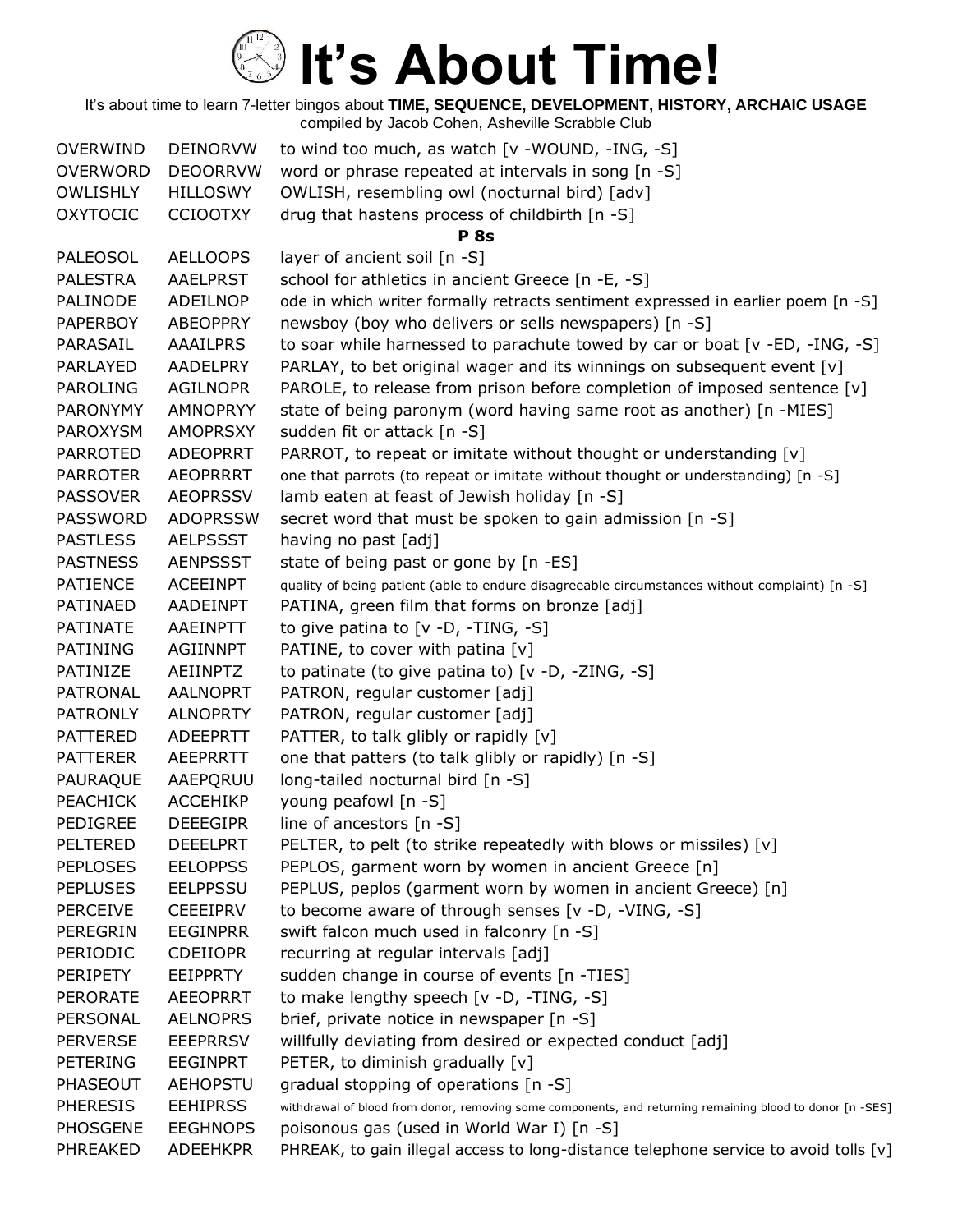| <b>PHREAKER</b> | <b>AEEHKPRR</b> | one that phreaks (to gain illegal access to long-distance telephone service to avoid tolls) [n -S] |
|-----------------|-----------------|----------------------------------------------------------------------------------------------------|
| <b>PICAYUNE</b> | <b>ACEINPUY</b> | former Spanish-American coin [n -S]                                                                |
| <b>PICKLING</b> | <b>CGIIKLNP</b> | PICKLE, to preserve or flavor in solution of brine or vinegar [v]                                  |
| PIDDLING        | <b>DDGIILNP</b> | PIDDLE, to waste time [v]                                                                          |
| PIEPLANT        | <b>AEILNPPT</b> | rhubarb (perennial herb) [n -S]                                                                    |
| PINKENED        | <b>DEEIKNNP</b> | PINKEN, to become pink [v]                                                                         |
| <b>PLANULAR</b> | AALLNPRU        | PLANULA, free-swimming larva of certain organisms [adj]                                            |
| <b>PLAYBACK</b> | <b>AABCKLPY</b> | act of replaying newly made recording [n -S]                                                       |
| <b>PLAYDATE</b> | <b>AADELPTY</b> | scheduled date for showing theatrical production [n -S]                                            |
| <b>PLIGHTED</b> | <b>DEGHILPT</b> | PLIGHT, to promise or bind by solemn pledge [v]                                                    |
| <b>PLIGHTER</b> | <b>EGHILPRT</b> | one that plights (to promise or bind by solemn pledge) [n -S]                                      |
| <b>PLINKIER</b> | <b>EIIKLNPR</b> | PLINKY, having or making short, sharp metallic sounds [adj]                                        |
| <b>PLIOCENE</b> | <b>CEEILNOP</b> | of or pertaining to certain geologic time period [adj]                                             |
| <b>PLUNGING</b> | <b>GGILNNPU</b> | PLUNGE, to throw or thrust suddenly or forcibly into something [v]                                 |
| <b>PLUNKIER</b> | <b>EIKLNPRU</b> | PLUNKY, marked by quick, hollow, metallic sound [adj]                                              |
| PLYINGLY        | <b>GILLNPYY</b> | PLY, to supply with or offer repeatedly [adv]                                                      |
| <b>POETLESS</b> | <b>EELOPSST</b> | lacking poet (one who writes poems (composition in verse)) [adj]                                   |
| <b>POETLIKE</b> | <b>EEIKLOPT</b> | resembling poet (one who writes poems (composition in verse)) [adj]                                |
| <b>POKEROOT</b> | <b>EKOOOPRT</b> | pokeweed (perennial herb) [n -S]                                                                   |
| <b>POKEWEED</b> | <b>DEEEKOPW</b> | perennial herb [n -S]                                                                              |
| <b>POKINESS</b> | <b>EIKNOPSS</b> | state of being poky (slow (moving with little speed)) [n -ES]                                      |
| <b>POLLIWOG</b> | <b>GILLOOPW</b> | tadpole (aquatic larva of amphibian) [n -S]                                                        |
| <b>POLLYWOG</b> | <b>GLLOOPWY</b> | polliwog (tadpole (aquatic larva of amphibian)) [n -S]                                             |
| POLYGAMY        | <b>AGLMOPYY</b> | condition of having more than one spouse at same time [n -MIES]                                    |
| <b>POLYGYNY</b> | <b>GLNOPYYY</b> | condition of having more than one wife at same time [n -NIES]                                      |
| <b>POLYPNEA</b> | <b>AELNOPPY</b> | rapid breathing [n -S]                                                                             |
| <b>PONTIFEX</b> | <b>EFINOPTX</b> | ancient Roman priest [n -FICES]                                                                    |
| POSSIBLE        | <b>BEILOPSS</b> | capable of happening or proving true [adj -R, -ST] / possibility [n -S]                            |
| <b>POSSIBLY</b> | <b>BILOPSSY</b> | POSSIBLE, capable of happening or proving true [adv]                                               |
| <b>POSTBURN</b> | <b>BNOPRSTU</b> | following burn [adj]                                                                               |
| <b>POSTCOUP</b> | <b>COOPPSTU</b> | following coup [adj]                                                                               |
| <b>POSTDATE</b> | <b>ADEOPSTT</b> | to give date later than actual date to $[v - D, -TING, -S]$                                        |
| <b>POSTDIVE</b> | <b>DEIOPSTV</b> | following dive [adj]                                                                               |
| <b>POSTDRUG</b> | <b>DGOPRSTU</b> | following taking of drug [adj]                                                                     |
| <b>POSTFACE</b> | <b>ACEFOPST</b> | brief note placed at end of publication [n -S]                                                     |
| <b>POSTFIRE</b> | <b>EFIOPRST</b> | following fire [adj]                                                                               |
| <b>POSTFORM</b> | <b>FMOOPRST</b> | to shape subsequently [v -ED, -ING, -S]                                                            |
| <b>POSTGAME</b> | <b>AEGMOPST</b> | following game [adj]                                                                               |
| <b>POSTGRAD</b> | <b>ADGOPRST</b> | student continuing formal education after graduation [n -S]                                        |
| <b>POSTHEAT</b> | <b>AEHOPSTT</b> | heat applied to metal after welding [n -S]                                                         |
| <b>POSTLUDE</b> | <b>DELOPSTU</b> | closing musical piece [n -S]                                                                       |
| <b>POSTPONE</b> | <b>ENOOPPST</b> | to put off to future time [v -D, -NING, -S]                                                        |
| <b>POSTPUNK</b> | <b>KNOPPSTU</b> | pertaining to music coming after punk rock [adj]                                                   |
| <b>POSTRACE</b> | <b>ACEOPRST</b> | following race [adj]                                                                               |
| <b>POSTRIOT</b> | <b>IOOPRSTT</b> | following riot [adj]                                                                               |
| <b>POSTSHOW</b> | <b>HOOPSSTW</b> | following show [adj]                                                                               |
| <b>POSTSYNC</b> | <b>CNOPSSTY</b> | to add sound to film after scene has been photographed [v -ED, -ING, -S]                           |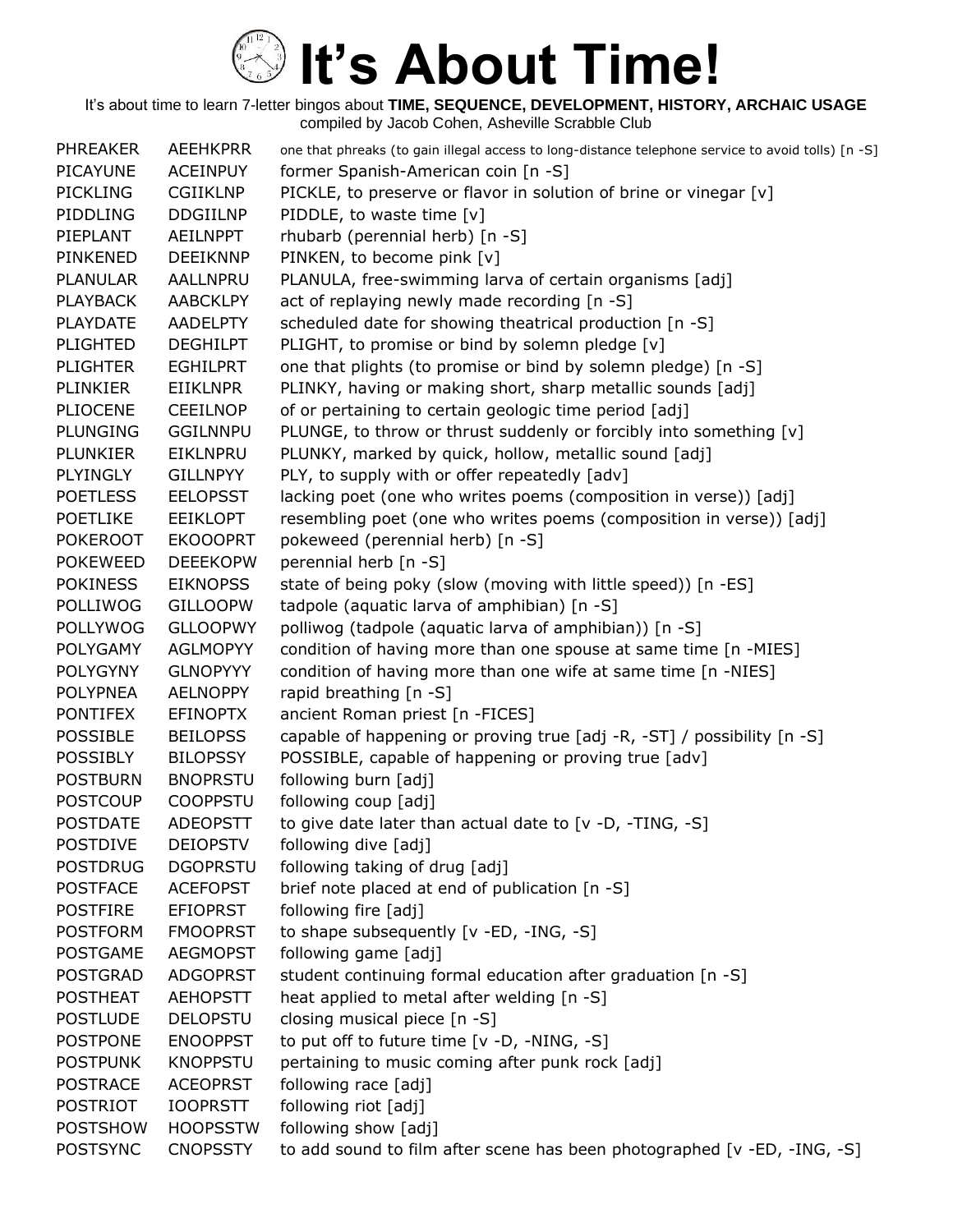| <b>POSTTEEN</b> | <b>EENOPSTT</b> | person older than 19 years [n -S]                                           |
|-----------------|-----------------|-----------------------------------------------------------------------------|
| <b>POSTTEST</b> | <b>EOPSSTTT</b> | test given after instructional program [n -S]                               |
| <b>POTATORY</b> | <b>AOOPRTTY</b> | pertaining to drinking (habit of drinking alcoholic beverages) [adj]        |
| <b>POUNCING</b> | <b>CGINNOPU</b> | POUNCE, to make sudden assault or approach [v]                              |
| <b>POUNDING</b> | <b>DGINNOPU</b> | POUND, to strike heavily and repeatedly [v]                                 |
| <b>PRACTICE</b> | <b>ACCEIPRT</b> | to perform often so as to acquire skill [v -D, -CING, -S]                   |
| <b>PRACTISE</b> | <b>ACEIPRST</b> | to practice (to perform often so as to acquire skill) [v -D, -CING, -S]     |
| <b>PRAEFECT</b> | <b>ACEEFPRT</b> | prefect (ancient Roman official) [n -S]                                     |
| <b>PREACHED</b> | <b>ACDEEHPR</b> | PREACH, to advocate or recommend urgently [v]                               |
| <b>PREACHER</b> | <b>ACEEHPRR</b> | one that preaches (to advocate or recommend urgently) [n -S]                |
| <b>PREACHES</b> | <b>ACEEHPRS</b> | PREACH, to advocate or recommend urgently [v]                               |
| <b>PREACTED</b> | <b>ACDEEPRT</b> | PREACT, to act beforehand [v]                                               |
| PREADAPT        | AADEPPRT        | to adapt beforehand [v -ED, -ING, -S]                                       |
| PREADMIT        | ADEIMPRT        | to admit beforehand [v -TTED, -TTING, -S]                                   |
| <b>PREADOPT</b> | <b>ADEOPPRT</b> | to adopt beforehand [v -ED, -ING, -S]                                       |
| PREALLOT        | AELLOPRT        | to allot beforehand [v -TTED, -TTING, -S]                                   |
| <b>PREALTER</b> | AEELPRRT        | to alter beforehand [v -ED, -ING, -S]                                       |
| PREAMBLE        | ABEELMPR        | introductory statement [n -S]                                               |
| PREAPPLY        | AELPPPRY        | to apply beforehand [v -PLIED, -PLYING, -PLIES]                             |
| PREARMED        | <b>ADEEMPRR</b> | PREARM, to arm beforehand [v]                                               |
| PREAUDIT        | ADEIPRTU        | audit made prior to final settlement of transaction [n -S]                  |
| <b>PREBIRTH</b> | <b>BEHIPRRT</b> | period preceding child's birth [n -S]                                       |
| <b>PREBLESS</b> | <b>BEELPRSS</b> | to bless beforehand [v -ED, -ING, -ES]                                      |
| PREBOARD        | <b>ABDEOPRR</b> | to board before regular time [v -ED, -ING, -S]                              |
| PREBUILD        | <b>BDEILPRU</b> | to build beforehand [v -BUILT, -ING, -S]                                    |
| <b>PRECHECK</b> | <b>CCEEHKPR</b> | to check beforehand [v -ED, -ING, -S]                                       |
| <b>PRECHILL</b> | <b>CEHILLPR</b> | to chill beforehand [v -ED, -ING, -S]                                       |
| <b>PRECHOSE</b> | <b>CEEHOPRS</b> | PRECHOOSE, to choose beforehand [v]                                         |
| <b>PRECITED</b> | <b>CDEEIPRT</b> | previously cited [adj]                                                      |
| <b>PRECLEAN</b> | <b>ACEELNPR</b> | to clean beforehand [v -ED, -ING, -S]                                       |
| <b>PRECLEAR</b> | <b>ACEELPRR</b> | to clear beforehand [v -ED, -ING, -S]                                       |
| <b>PRECLUDE</b> | CDEELPRU        | to make impossible by previous action [v -D, -DING, -S]                     |
| <b>PRECRASH</b> | <b>ACEHPRRS</b> | preceding crash [adj]                                                       |
| <b>PREDEATH</b> | <b>ADEEHPRT</b> | period preceding person's death [n -S]                                      |
| <b>PREDRAFT</b> | ADEFPRRT        | preceding draft (system for selecting players for professional teams) [adj] |
| PREDRIED        | <b>DDEEIPRR</b> | PREDRY, to dry beforehand [v]                                               |
| <b>PREDRIES</b> | <b>DEEIPRRS</b> | PREDRY, to dry beforehand [v]                                               |
| PREDRILL        | <b>DEILLPRR</b> | to drill beforehand [v -ED, -ING, -S]                                       |
| <b>PREELECT</b> | <b>CEEELPRT</b> | to elect or choose beforehand [v -ED, -ING, -S]                             |
| <b>PREENACT</b> | <b>ACEENPRT</b> | to enact beforehand [v -ED, -ING, -S]                                       |
| <b>PREERECT</b> | <b>CEEEPRRT</b> | to erect beforehand [v -ED, -ING, -S]                                       |
| <b>PREEXIST</b> | <b>EEIPRSTX</b> | to exist before [v -ED, -ING, -S]                                           |
| <b>PREFACER</b> | <b>ACEEFPRR</b> | one that prefaces (to provide with introductory statement) [n -S]           |
| <b>PREFIGHT</b> | <b>EFGHIPRT</b> | preceding fight [adj]                                                       |
| PREFLAME        | <b>AEEFLMPR</b> | preceding flame [adj]                                                       |
| <b>PREFOCUS</b> | <b>CEFOPRSU</b> | to focus beforehand [v -ED, -ING, -ES or -SSED, -SSING, -SSES]              |
| <b>PREFRANK</b> | <b>AEFKNPRR</b> | to frank beforehand [v -ED, -ING, -S]                                       |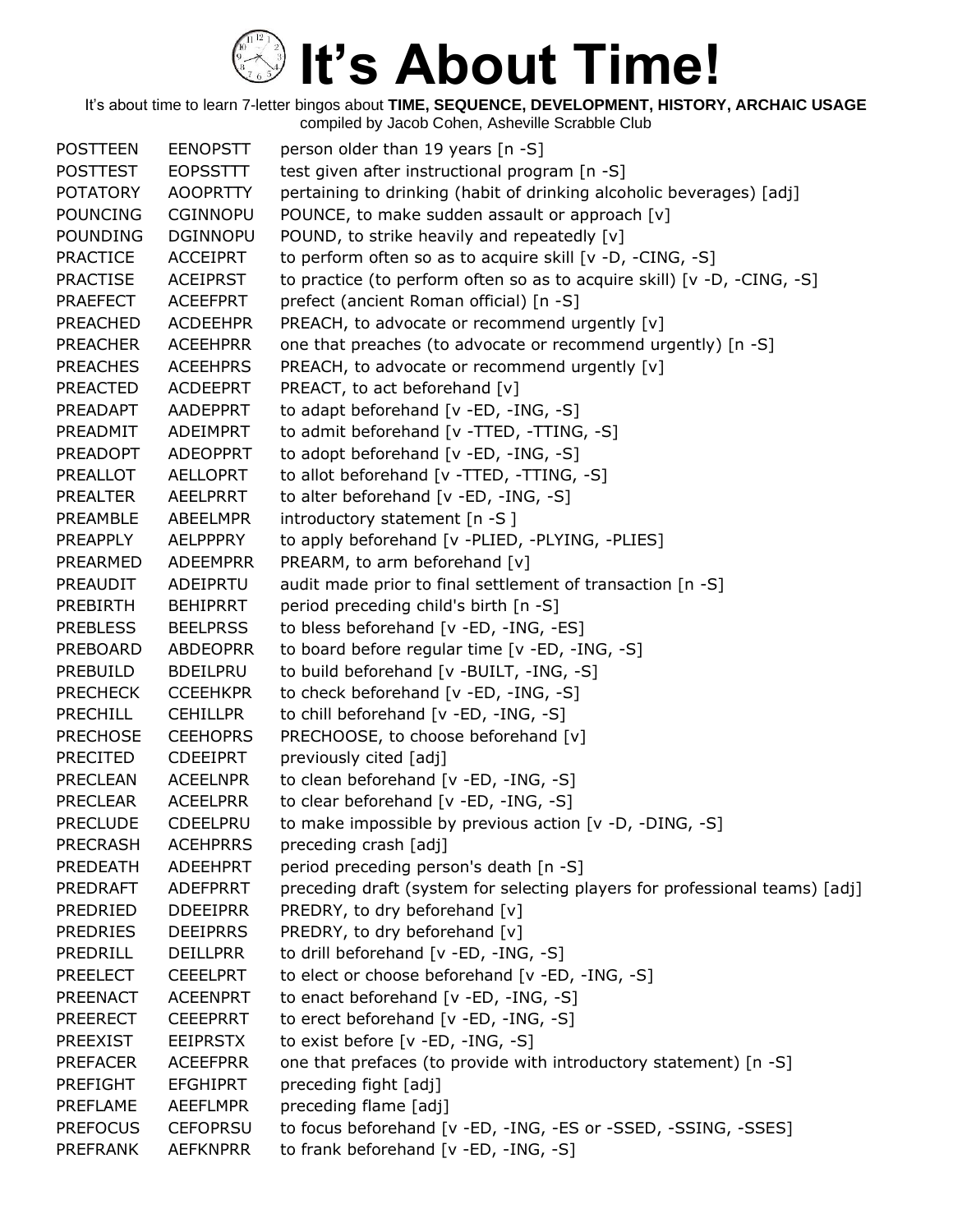| <b>PREGUIDE</b> | <b>DEEGIPRU</b> | to guide beforehand [v -D, -DING, -S]                                   |
|-----------------|-----------------|-------------------------------------------------------------------------|
| PREHUMAN        | AEHMNPRU        | prototype of man [n -S]                                                 |
| <b>PREJUDGE</b> | <b>DEEGJPRU</b> | to judge beforehand [v -D, -GING, -S]                                   |
| PRELEGAL        | <b>AEEGLLPR</b> | occurring before commencement of studies in law [adj]                   |
| PRELIMIT        | <b>EIILMPRT</b> | to limit beforehand [v -ED, -ING, -S]                                   |
| <b>PRELIVES</b> | <b>EEILPRSV</b> | PRELIFE, life conceived as lived before one's earthly life [n]          |
| <b>PRELUDER</b> | DEELPRRU        | one that preludes (to play musical introduction) [n -S]                 |
| <b>PRELUNCH</b> | <b>CEHLNPRU</b> | preceding lunch [adj]                                                   |
| <b>PREMEDIC</b> | <b>CDEEIMPR</b> | premed (student preparing for study of medicine) [n -S]                 |
| PREMIERE        | <b>EEEIMPRR</b> | to present publicly for first time [v -D, -RING, -S]                    |
| PREMIXED        | <b>DEEIMPRX</b> | PREMIX, to mix before use [v]                                           |
| PREMIXES        | <b>EEIMPRSX</b> | PREMIX, to mix before use [v]                                           |
| <b>PREMOLAR</b> | <b>AELMOPRR</b> | tooth (one of hard structures attached in row to each jaw) [n -S]       |
| PREMORAL        | <b>AELMOPRR</b> | preceding development of moral code [adj]                               |
| <b>PREMORSE</b> | <b>EEMOPRRS</b> | ending abruptly, as if bitten off [adj]                                 |
| PRENATAL        | AAELNPRT        | prior to birth [adj]                                                    |
| <b>PRENOMEN</b> | <b>EEMNNOPR</b> | first name of ancient Roman [n -S, -MINA]                               |
| <b>PREORDER</b> | <b>DEEOPRRR</b> | to order beforehand [v -ED, -ING, -S]                                   |
| <b>PREOWNED</b> | <b>DEENOPRW</b> | owned beforehand by someone else [adj]                                  |
| <b>PREPASTE</b> | <b>AEEPPRST</b> | to paste beforehand [v -D, TING, -S]                                    |
| <b>PREPENSE</b> | <b>EEENPPRS</b> | planned in advance [adj]                                                |
| <b>PREPLACE</b> | <b>ACEELPPR</b> | to place beforehand [v -D, -CING, -S]                                   |
| PREPLANT        | <b>AELNPPRT</b> | occurring before planting [adj]                                         |
| <b>PREPRICE</b> | <b>CEEIPPRR</b> | to price beforehand [v -D, -CING, -S]                                   |
| PREPRINT        | <b>EINPPRRT</b> | to print in advance $[v - ED, -ING, -S]$                                |
| <b>PREPUNCH</b> | <b>CEHNPPRU</b> | to punch in advance [v -ED, -ING, -S]                                   |
| <b>PREPUPAL</b> | AELPPPRU        | preceding pupal stage [adj]                                             |
| PRERADIO        | <b>ADEIOPRR</b> | preceding development of radio [adj]                                    |
| <b>PRERINSE</b> | <b>EEINPRRS</b> | to rinse beforehand [v -D, -SING, -S]                                   |
| <b>PRESAGER</b> | <b>AEEGPRRS</b> | one that presages (to foretell (to tell of or about in advance)) [n -S] |
| <b>PRESCORE</b> | <b>CEEOPRRS</b> | to record sound of before filming [v -D, -RING, -S]                     |
| <b>PRESERVE</b> | <b>EEEPRRSV</b> | to keep free from harm or danger [v -D, -RING, -S]                      |
| <b>PRESHAPE</b> | <b>AEEHPPRS</b> | to shape beforehand [v -D, -PING, -S]                                   |
| <b>PRESLEEP</b> | <b>EEELPPRS</b> | preceding sleep [adj]                                                   |
| <b>PRESLICE</b> | <b>CEEILPRS</b> | to slice beforehand [v -D, -CING, -S]                                   |
| <b>PRESOLVE</b> | <b>EELOPRSV</b> | to solve beforehand [v -D, -VING, -S]                                   |
| <b>PRESPLIT</b> | <b>EILPPRST</b> | preceding split [adj]                                                   |
| <b>PRESSRUN</b> | <b>ENPRRSSU</b> | continuous operation of printing press [n -S]                           |
| <b>PRESTAMP</b> | <b>AEMPPRST</b> | to stamp beforehand [v -ED, -ING, -S]                                   |
| <b>PRESTORE</b> | <b>EEORRPST</b> | to store beforehand [v -D, -RING, -S]                                   |
| <b>PRETASTE</b> | <b>AEEPRSTT</b> | to taste beforehand [v -D, -TING, -S]                                   |
| <b>PRETERIT</b> | EEIPRRTT        | past tense in grammar [n -S]                                            |
| <b>PRETRAIN</b> | AEINPRRT        | to train beforehand [v -ED, -ING, -S]                                   |
| <b>PRETREAT</b> | AEEPRRTT        | to treat beforehand [v -ED, -ING, -S]                                   |
| PRETRIAL        | AEILPRRT        | proceeding that precedes trial [n -S]                                   |
| <b>PREUNION</b> | EINNOPRU        | union beforehand [n -S]                                                 |
| <b>PREUNITE</b> | EEINPRTU        | to unite beforehand [v -D, -TING, -S]                                   |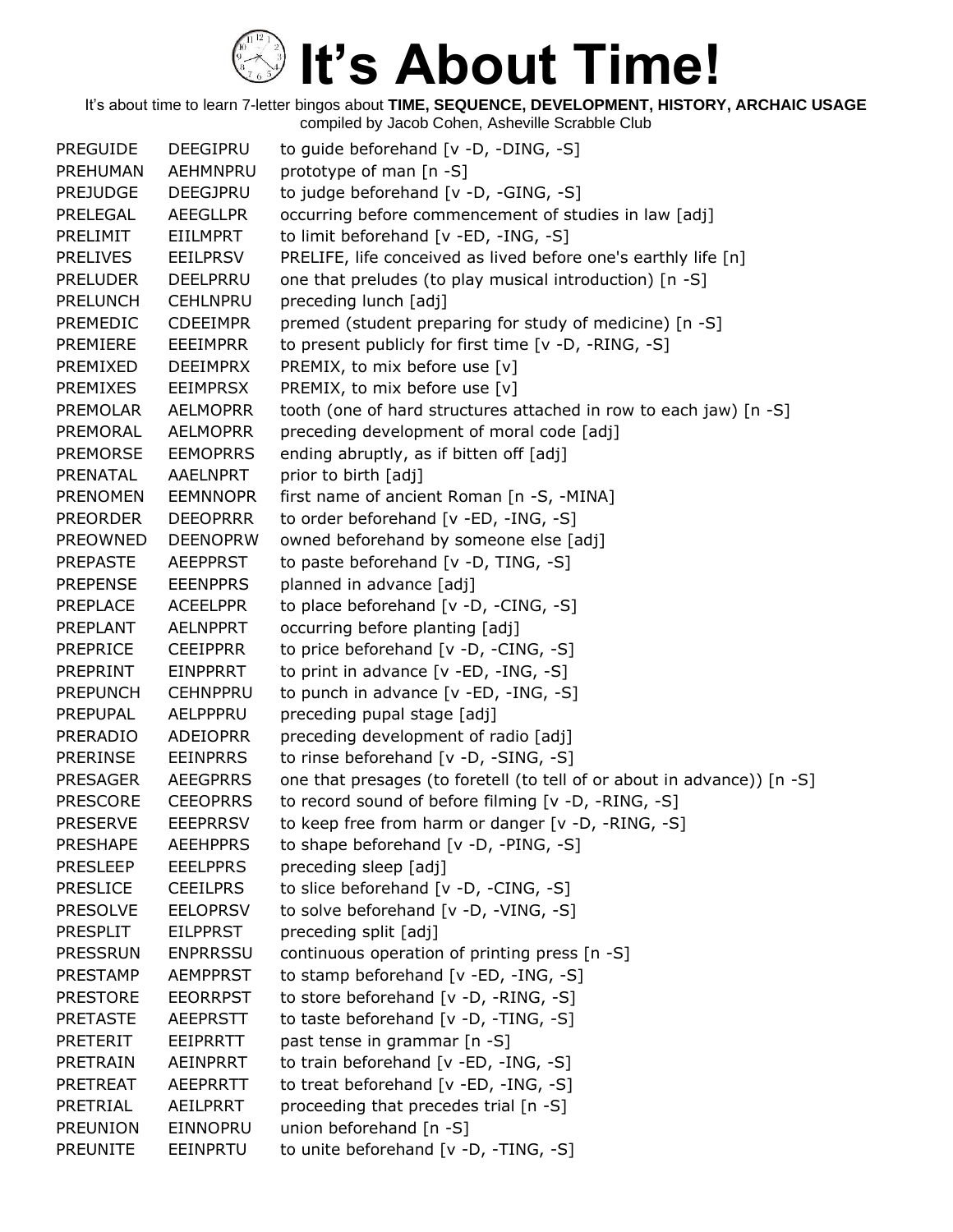| <b>PREVALUE</b> | <b>AEELPRUV</b> | to value beforehand [v -D, -UING, -S]                                                 |
|-----------------|-----------------|---------------------------------------------------------------------------------------|
| <b>PREVIOUS</b> | <b>EIOPRSVU</b> | coming or occurring before in time or order [adj]                                     |
| <b>PREVISIT</b> | EIIPRSTV        | to visit beforehand [v -ED, -ING, -S]                                                 |
| <b>PREVISOR</b> | <b>EIOPRRSV</b> | one that previses (to foresee (to see in advance)) [n -S]                             |
| <b>PREVUING</b> | <b>EGINPRUV</b> | PREVUE, to preview (to view or exhibit in advance) [v]                                |
| <b>PREWEIGH</b> | <b>EEGHIPRW</b> | to weigh beforehand [v -ED, -ING, -S]                                                 |
| PRIAPISM        | <b>AIIMPPRS</b> | persistent erection of penis [n -S]                                                   |
| PRIEDIEU        | DEEIIPRU        | piece of furniture for kneeling on during prayer [n -S, -X]                           |
| PRIMALLY        | <b>AILLMPRY</b> | PRIMAL, being at beginning or foundation [adv]                                        |
| PRIMEVAL        | AEILMPRV        | pertaining to earliest ages [adj]                                                     |
| PRIMROSE        | <b>EIMOPRRS</b> | perennial herb [n -S]                                                                 |
| <b>PRIORITY</b> | <b>IIOPRRTY</b> | precedence established by importance [n -TIES]                                        |
| <b>PRISTINE</b> | <b>EIINPRST</b> | pertaining to earliest time or state [adj]                                            |
| <b>PROBABLE</b> | <b>ABBELOPR</b> | something likely to occur or prove true [n -S]                                        |
| PROBABLY        | <b>ABBLOPRY</b> | without much doubt [adv]                                                              |
| <b>PROCHAIN</b> | <b>ACHINOPR</b> | prochein (nearest in time, relation, or degree) [adj]                                 |
| <b>PROCHEIN</b> | <b>CEHINOPR</b> | nearest in time, relation, or degree [adj]                                            |
| PROEMIAL        | <b>AEILMOPR</b> | PROEM, introductory statement [adj]                                                   |
| <b>PROFITED</b> | <b>DEFIOPRT</b> | PROFIT, to gain advantage or benefit [v]                                              |
| <b>PROFITER</b> | <b>EFIOPRRT</b> | one that profits (to gain advantage or benefit) [n -S]                                |
| <b>PROFORMA</b> | <b>AFMOOPRR</b> | provided in advance of shipment and showing description and quantity [adj]            |
| PROGERIA        | <b>AEGIOPRR</b> | premature aging [n -S]                                                                |
| <b>PROGNOSE</b> | <b>EGNOOPRS</b> | to forecast probable course of disease [v -D, -SING, -S]                              |
| <b>PROGRESS</b> | <b>EGOPRRSS</b> | to move forward or onward [v -ED, -ING, -ES]                                          |
| <b>PROLOGED</b> | <b>DEGLOOPR</b> | PROLOG, to prologue (to preface (to provide with introductory statement)) [v]         |
| <b>PROLOGUE</b> | <b>EGLOOPRU</b> | to preface (to provide with introductory statement) [v -D, -UING, -S]                 |
| <b>PROMISEE</b> | <b>EEIMOPRS</b> | one who is promised something [n -S]                                                  |
| <b>PROMISER</b> | <b>EIMOPRRS</b> | promisor (one that promises (to make declaration of assurance)) [n -S]                |
| <b>PROMISOR</b> | <b>IMOOPRRS</b> | one that promises (to make declaration of assurance) [n -S]                           |
| <b>PROMOTER</b> | <b>EMOOPRRT</b> | one that promotes (to contribute to progress of) [n -S]                               |
| <b>PROMPTED</b> | <b>DEMOPPRT</b> | PROMPT, to induce to action [v]                                                       |
| <b>PROMPTER</b> | <b>EMOPPRRT</b> | one that prompts (to induce to action) [n -S] / PROMPT, quick to act or respond [adj] |
| <b>PROMPTLY</b> | <b>LMOPPRTY</b> | in prompt (quick to act or respond) manner [adv]                                      |
| <b>PROPHASE</b> | <b>AEHOPPRS</b> | first stage in mitosis [n -S]                                                         |
| <b>PROPHECY</b> | <b>CEHOPPRY</b> | prediction (to tell in advance) [n -CIES]                                             |
| <b>PROPHESY</b> | <b>EHOPPRSY</b> | to predict (to tell of or about in advance) [v -SIED, -ING, -SIES]                    |
| <b>PROROGUE</b> | <b>EGOOPRRU</b> | to discontinue session of [v -D, -GING, -S]                                           |
| <b>PROTASIS</b> | <b>AIOPRSST</b> | introductory part of classical drama [n -SES]                                         |
| <b>PROTATIC</b> | <b>ACIOPRTT</b> | PROTASIS, introductory part of classical drama [adj]                                  |
| <b>PROTOCOL</b> | <b>CLOOOPRT</b> | to form preliminary draft of official document [v -ED, -LLED, -ING, -LLING, -S]       |
| <b>PROTRACT</b> | <b>ACOPRRTT</b> | to prolong (to lengthen in duration) [v -ED, -ING, -S]                                |
| <b>PSALTERY</b> | <b>AELPRSTY</b> | ancient stringed musical instrument [n -RIES]                                         |
| <b>PUBERTAL</b> | ABELPRTU        | PUBERTY, period of sexual maturation [adj]                                            |
| <b>PUERPERA</b> | AEEPPRRU        | woman who has recently given birth to child [n -E]                                    |
| <b>PUISSANT</b> | AINPSSTU        | powerful [adj]                                                                        |
| <b>PULSATOR</b> | <b>ALOPRSTU</b> | something that pulsates (to expand and contract rhythmically) [n -S]                  |
| <b>PULSEJET</b> | <b>EEJLPSTU</b> | type of engine [n -S]                                                                 |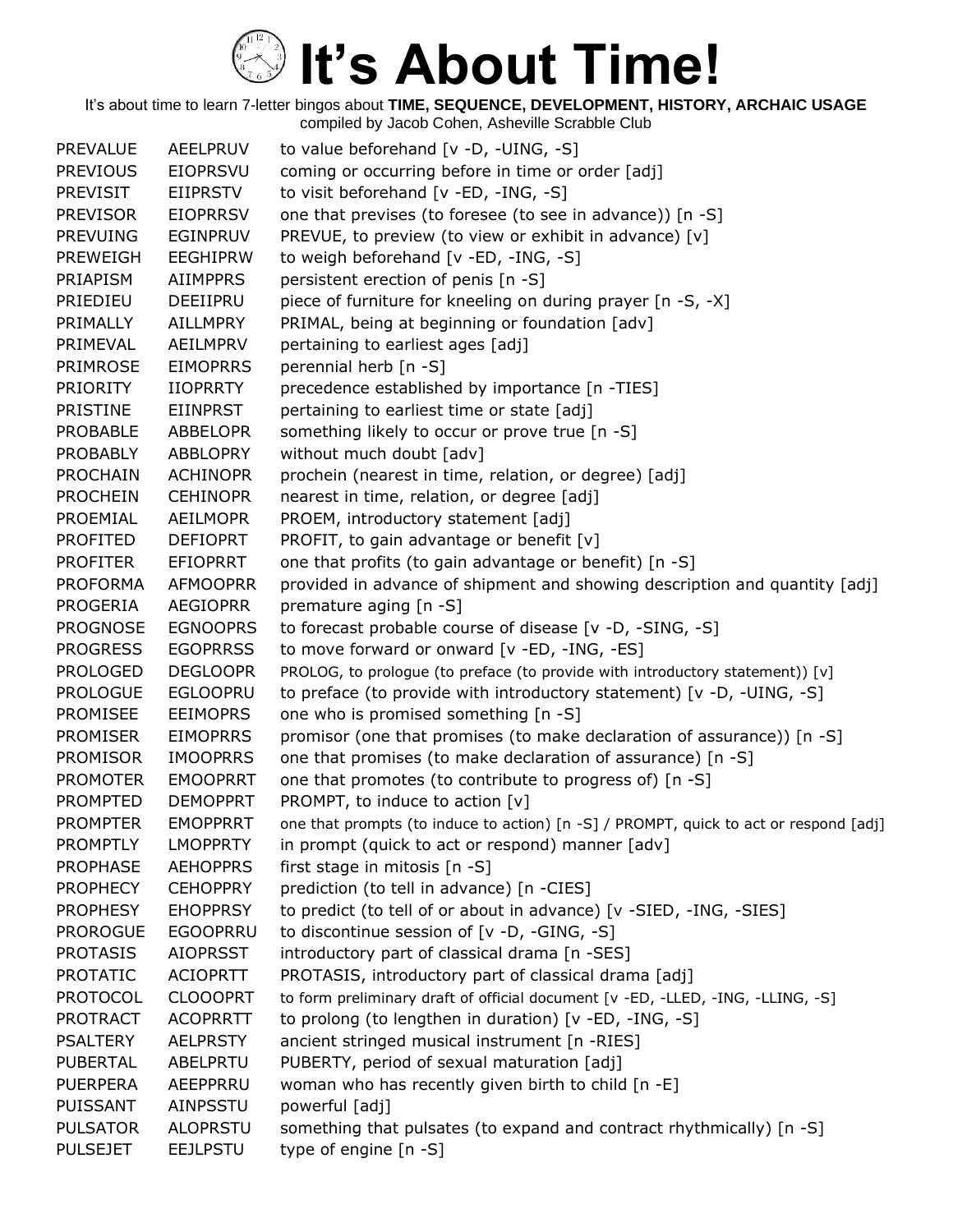| <b>PULSOJET</b> | <b>EJLOPSTU</b> | pulsejet (type of engine) [n -S]                                                                                   |
|-----------------|-----------------|--------------------------------------------------------------------------------------------------------------------|
| <b>PUNCTUAL</b> | <b>ACLNPTUU</b> | being on time [adj]                                                                                                |
| <b>PUPATING</b> | <b>AGINPPTU</b> | PUPATE, to pass through pupal stage [v]                                                                            |
| <b>PUPATION</b> | <b>AINOPPTU</b> | act of pupating (to pass through pupal stage) [n -S]                                                               |
| <b>PUPPYDOM</b> | <b>DMOPPPUY</b> | world of puppies [n -S]                                                                                            |
| <b>PUPPYISH</b> | <b>HIPPPSUY</b> | PUPPY, young dog [adj]                                                                                             |
| <b>PURISTIC</b> | <b>CIIPRSTU</b> | PURIST, one who practices purism (strict adherence to traditional correctness) [adj]                               |
| <b>PUTSCHES</b> | <b>CEHPSSTU</b> | PUTSCH, suddenly executed attempt to overthrow government [n]                                                      |
|                 |                 | Q 8s                                                                                                               |
| QUADRANS        | AADNQRSU        | ancient Roman coin [n -NTES]                                                                                       |
| QUADROON        | ADNOOQRU        | person of one-quarter black ancestry [n -S]                                                                        |
| QUAESTOR        | <b>AEOQRSTU</b> | ancient Roman magistrate [n -S]                                                                                    |
| <b>QUAINTER</b> | AEINQRTU        | QUAINT, pleasingly old-fashioned or unfamiliar [adj]                                                               |
| QUAINTLY        | AILNQTUY        | QUAINT, pleasingly old-fashioned or unfamiliar [adv]                                                               |
| QUANTILE        | AEILNQTU        | any of values of random variable that divides frequency distribution [n -S]                                        |
| QUARTILE        | AEILQRTU        | portion of frequency distribution [n -S]                                                                           |
| QUAVERED        | ADEEQRUV        | QUAVER, to quiver (to shake with slight but rapid motion) [v]                                                      |
| <b>QUAVERER</b> | AEEQRRUV        | one that quavers (to quiver (to shake with slight but rapid motion)) [n -S]                                        |
| QUEEREST        | EEEQRSTU        | QUEER, deviating from expected or normal [adj]                                                                     |
| QUICKEST        | <b>CEIKQSTU</b> | QUICK, acting or capable of acting with speed [adj]                                                                |
| QUICKSET        | <b>CEIKQSTU</b> | plant suitable for hedges [n -S]                                                                                   |
| QUINTAIN        | AIINNQTU        | object used as target in medieval sport [n -S]                                                                     |
| QUINTILE        | EIILNQTU        | portion of frequency distribution [n -S]                                                                           |
| <b>QUITCHES</b> | <b>CEHIQSTU</b> | QUITCH, perennial grass [n]                                                                                        |
| QUITRENT        | EINQRTTU        | fixed rent due from socage tenant [n -S]                                                                           |
| QUITTING        | GIINQTTU        | QUIT, to end one's engagement in or occupation with [v]                                                            |
| QUIVERED        | DEEIQRUV        | QUIVER, to shake with slight but rapid motion [v]                                                                  |
| QUIVERER        | EEIQRRUV        | one that quivers (to shake with slight but rapid motion) [n -S]                                                    |
| <b>QUOTABLE</b> | ABELOQTU        | QUOTE, to repeat words of [adj]                                                                                    |
| QUOTABLY        | ABLOQTUY        | QUOTE, to repeat words of [adv]                                                                                    |
| QUOTIENT        | EINOQTTU        | number resulting from division of one number by another [n -S]                                                     |
|                 |                 | <b>R</b> 8s                                                                                                        |
| <b>RACEGOER</b> | <b>ACEEGORR</b> | one who regularly goes to horse races [n -S]                                                                       |
| <b>RACEWALK</b> | <b>AACEKLRW</b> | to walk for speed while maintaining foot contact with ground and keeping supporting leg straight [v -ED, -ING, -S] |
| RACHITIC        | <b>ACCHIIRT</b> | RACHITIS, rickets (disease resulting from vitamin D deficiency) [adj]                                              |
| RACHITIS        | <b>ACHIIRST</b> | rickets (disease resulting from vitamin D deficiency) [n -TIDES, -ES]                                              |
| RALLYING        | <b>AGILLNRY</b> | sport of driving in rallyes [n -S]                                                                                 |
| <b>RALLYIST</b> | <b>AILLRSTY</b> | participant in rallye [n -S]                                                                                       |
| <b>RAPIDEST</b> | <b>ADEIPRST</b> | RAPID, fast-moving [adj]                                                                                           |
| <b>RAPIDITY</b> | <b>ADIIPRTY</b> | swiftness (quality of being swift (moving with great rate of motion)) [n -TIES]                                    |
| <b>RARENESS</b> | <b>AEENRRSS</b> | quality of being rare (occurring infrequently) [n -ES]                                                             |
| RARERIPE        | AEEIPRRR        | fruit that ripens early [n -S]                                                                                     |
| RARITIES        | AEIIRRST        | RARITY, rareness (quality of being rare (occurring infrequently)) [n]                                              |
| <b>RASHNESS</b> | <b>AEHNRSSS</b> | state of being rash (acting without due caution or forethought) [n -ES]                                            |
| RASORIAL        | AAILORRS        | habitually scratching ground for food [adj]                                                                        |
| <b>RATAPLAN</b> | <b>AAALNPRT</b> | to make rapidly repeating sound [v -NNED, -NNING, -S]                                                              |
| <b>RATOONED</b> | <b>ADENOORT</b> | RATOON, to sprout from root planted previous year [v]                                                              |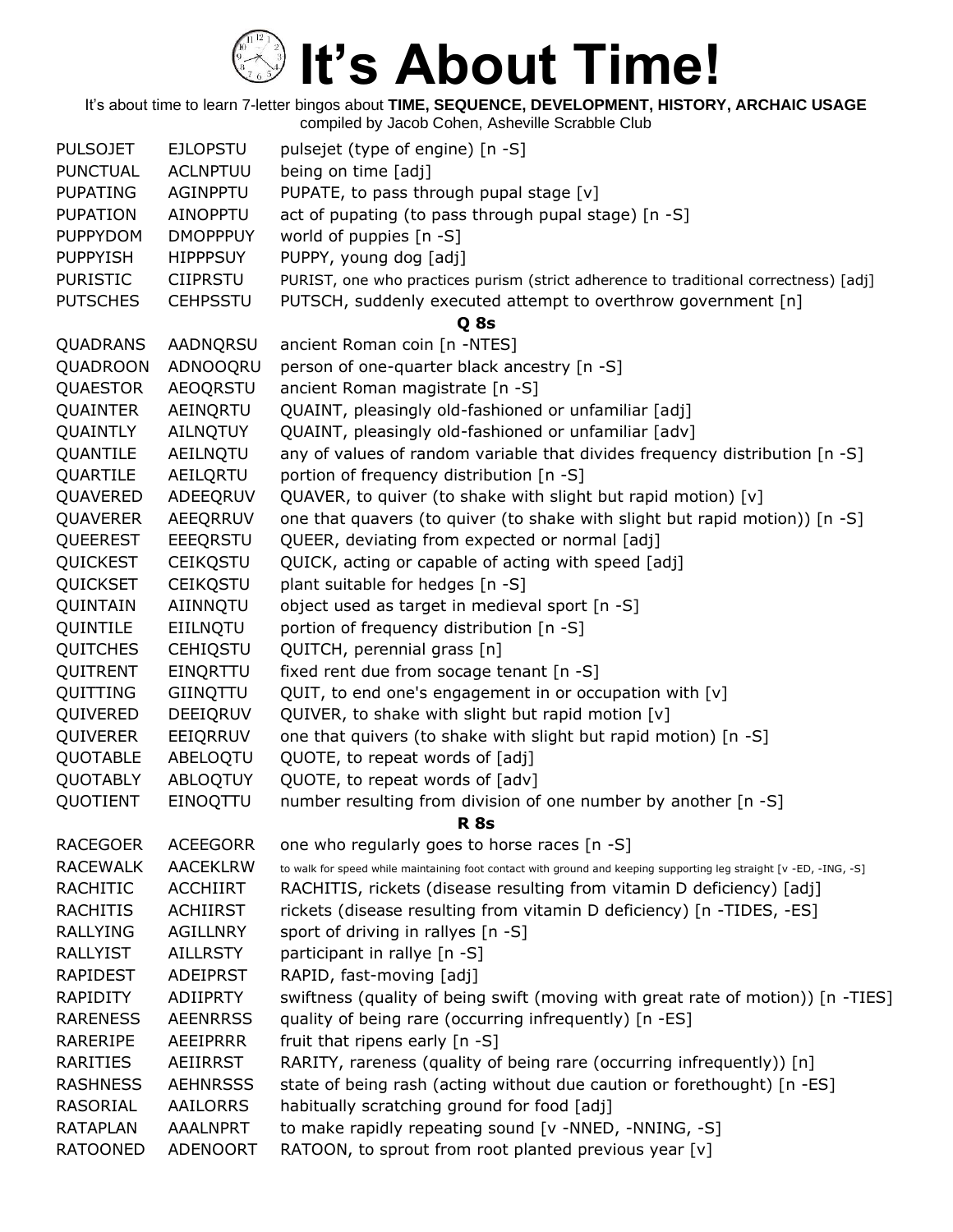| <b>RATTENED</b> | <b>ADEENRTT</b> | RATTEN, to harass (to bother persistently) $[v]$             |
|-----------------|-----------------|--------------------------------------------------------------|
| <b>RATTENER</b> | <b>AEENRRTT</b> | one that rattens (to harass (to bother persistently)) [n -S] |
| RATTLING        | AGILNRTT        | RATTLE, to make quick succession of short, sharp sounds [v]  |
| <b>RAVAGING</b> | AAGGINRV        | RAVAGE, to destroy (to damage beyond repair or renewal) [v]  |
| <b>REABSORB</b> | <b>ABBEORRS</b> | to absorb again [v -ED, -ING, -S]                            |
| <b>REACCEDE</b> | <b>ACCDEEER</b> | to accede again $[v -D, -DING, -S]$                          |
| <b>REACCENT</b> | <b>ACCEENRT</b> | to accent again [v -ED, -ING, -S]                            |
| <b>REACCEPT</b> | <b>ACCEEPRT</b> | to accept again [v -ED, -ING, -S]                            |
| <b>REACCUSE</b> | <b>ACCEERSU</b> | to accuse again [v -D, -DING, -S                             |
| <b>READDICT</b> | ACDDEIRT        | to addict again [v -ED, -ING, -S]                            |
| <b>READDING</b> | <b>ADDEGINR</b> | READD, to add again [v]                                      |
| <b>READERLY</b> | <b>ADEELRRY</b> | typical of reader [adj]                                      |
| <b>READIEST</b> | ADEEIRST        | READY, prepared [adj]                                        |
| <b>READJUST</b> | ADEJRSTU        | to adjust again [v -ED, -ING, -S]                            |
| <b>REAFFIRM</b> | <b>AEFFIMRR</b> | to affirm again [v -ED, -ING, -S]                            |
| <b>REANOINT</b> | AEINNORT        | to anoint again [v -ED, -ING, -S]                            |
| <b>REAPPEAR</b> | AAEEPPRR        | to appear again $[v - ED, -ING, -S]$                         |
| <b>REARMING</b> | AEGIMNRR        | REARM, to arm again [v]                                      |
| <b>REAROUSE</b> | <b>AEEORRSU</b> | to arouse again [v -D, -SING, -S]                            |
| <b>REARREST</b> | <b>AEERRRST</b> | to arrest again [v -ED, -ING, -S]                            |
| <b>REASCEND</b> | <b>ACDEENRS</b> | to ascend again [v -ED, -ING, -S]                            |
| <b>REASCENT</b> | <b>ACEENRST</b> | new or second ascent [n -S]                                  |
| REASSAIL        | <b>AAEILRSS</b> | to assail again [v -ED, -ING, -S]                            |
| <b>REASSERT</b> | <b>AEERRSST</b> | to assert again [v -ED, -ING, -S]                            |
| <b>REASSESS</b> | <b>AEERSSSS</b> | to assess again [v -ED, -ING, -ES]                           |
| <b>REASSIGN</b> | <b>AEGINRSS</b> | to assign again [v -ED, -ING, -S]                            |
| <b>REASSORT</b> | <b>AEORRSST</b> | to assort again [v -ED, -ING, -S]                            |
| <b>REASSUME</b> | AEEMRSSU        | to assume again $[v -D, -MING, -S]$                          |
| <b>REASSURE</b> | <b>AEERRSSU</b> | to assure again [v -D, -RING, -S]                            |
| <b>REATTACH</b> | <b>AACEHRTT</b> | to attach again [v -ED, -ING, -ES]                           |
| <b>REATTACK</b> | <b>AACEKRTT</b> | to attack again [v -ED, -ING, -S]                            |
| <b>REATTAIN</b> | <b>AAEINRTT</b> | to attain again [v -ED, -ING, -S]                            |
| REAVOWED        | ADEEORVW        | REAVOW, to avow again [v]                                    |
| <b>REAWAKEN</b> | <b>AAEEKNRW</b> | to awaken again [v -ED, -ING, -S]                            |
| REBAITED        | ABDEEIRT        | REBAIT, to bait again [v]                                    |
| <b>REBASING</b> | ABEGINRS        | REBASE, to set new foundation for something [v]              |
| <b>REBEGINS</b> | <b>BEEGINRS</b> | REBEGIN, to begin again [v]                                  |
| <b>REBIDDEN</b> | <b>BDDEEINR</b> | REBID, to bid again [v]                                      |
| <b>REBILLED</b> | <b>BDEEILLR</b> | REBILL, to bill again [v]                                    |
| <b>REBODIED</b> | <b>BDDEEIOR</b> | REBODY, to body again [v]                                    |
| <b>REBODIES</b> | <b>BDEEIORS</b> | REBODY, to body again [v]                                    |
| REBOILED        | <b>BDEEILOR</b> | REBOIL, to boil again [v]                                    |
| <b>REBOOKED</b> | <b>BDEEKOOR</b> | REBOOK, to book again [v]                                    |
| <b>REBOOTED</b> | <b>BDEEOORT</b> | REBOOT, to boot again [v]                                    |
| <b>REBORING</b> | <b>BEGINORR</b> | REBORE, to bore again [v]                                    |
| <b>REBOTTLE</b> | <b>BEELORTT</b> | to bottle again [v -D, -LING, -S]                            |
| <b>REBOUGHT</b> | <b>BEGHORTU</b> | REBUY, to buy again [v]                                      |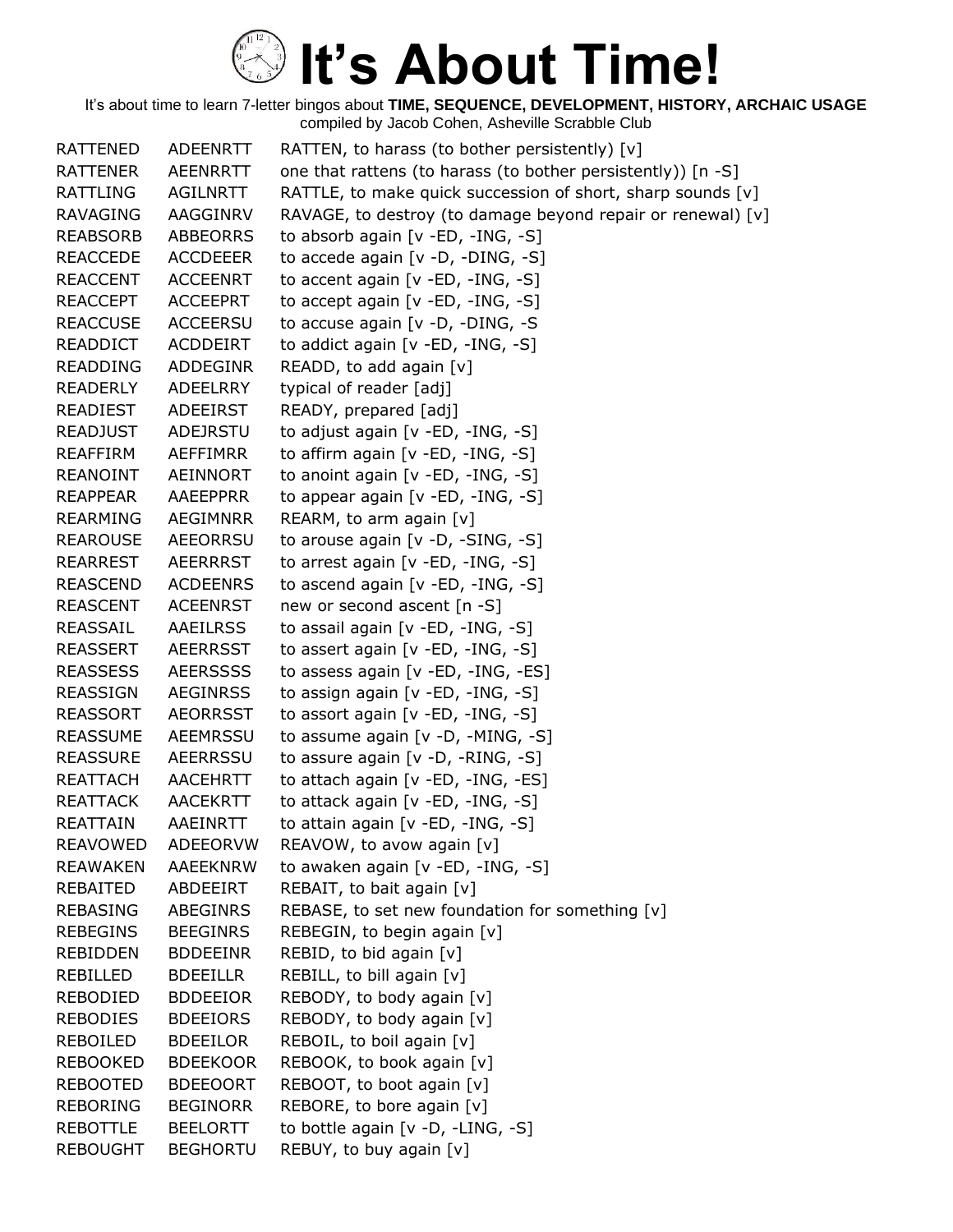| <b>REBRANCH</b> | <b>ABCEHNRR</b> | to form secondary branches [v -ED, -ING, -ES]                              |
|-----------------|-----------------|----------------------------------------------------------------------------|
| REBURIAL        | ABEILRRU        | second burial [n -S]                                                       |
| <b>REBURIED</b> | <b>BDEEIRRU</b> | REBURY, to bury again [v]                                                  |
| <b>REBURIES</b> | <b>BEEIRRSU</b> | REBURY, to bury again [v]                                                  |
| <b>REBUTTON</b> | <b>BENORTTU</b> | to button again [v -ED, -ING, -S]                                          |
| <b>REBUYING</b> | <b>BEGINRUY</b> | REBUY, to buy again [v]                                                    |
| <b>RECANING</b> | <b>ACEGINNR</b> | RECANE, to cane again [v]                                                  |
| <b>RECAPPED</b> | <b>ACDEEPPR</b> | RECAP, to review by brief summary [v]                                      |
| <b>RECARPET</b> | <b>ACEEPRRT</b> | to carpet again [v -ED, -ING, -S]                                          |
| <b>RECEMENT</b> | <b>CEEEMNRT</b> | to cement again [v -ED, -ING, -S]                                          |
| <b>RECENSOR</b> | <b>CEENORRS</b> | to censor again [v -ED, -ING, -S]                                          |
| <b>RECENTER</b> | <b>CEEENRRT</b> | RECENT, of or pertaining to time not long past [adj]                       |
| <b>RECENTLY</b> | <b>CEELNRTY</b> | RECENT, of or pertaining to time not long past [adv]                       |
| <b>RECHANGE</b> | <b>ACEEGHNR</b> | to change again [v -D, -GING, -S]                                          |
| <b>RECHARGE</b> | <b>ACEEGHRR</b> | to charge again [v -D, -GING, -S]                                          |
| <b>RECHEWED</b> | <b>CDEEEHRW</b> | RECHEW, to chew again [v]                                                  |
| <b>RECHOOSE</b> | <b>CEEHOORS</b> | to choose again [v -HOSE, -HOSEN, -DING, -S]                               |
| <b>RECIRCLE</b> | <b>CCEEILRR</b> | to circle again [v -D, -LING, -S]                                          |
| <b>RECLOTHE</b> | <b>CEEHLORT</b> | to clothe again [v -D, -CLAD, -HING, -S]                                   |
| <b>RECOALED</b> | <b>ACDEELOR</b> | RECOAL, to coal again [v]                                                  |
| <b>RECOATED</b> | ACDEEORT        | RECOAT, to coat again [v]                                                  |
| <b>RECOCKED</b> | <b>CCDEEKOR</b> | RECOCK, to cock again [v]                                                  |
| <b>RECODIFY</b> | <b>CDEFIORY</b> | to codify again [v -FIED, -ING, -FIES]                                     |
| <b>RECODING</b> | <b>CDEGINOR</b> | RECODE, to code again [v]                                                  |
| RECOINED        | <b>CDEEINOR</b> | RECOIN, to coin again [v]                                                  |
| <b>RECOLOUR</b> | CELOORRU        | to colour again [v -ED, -ING, -S]                                          |
| <b>RECOMBED</b> | <b>BCDEEMOR</b> | RECOMB, to comb again [v]                                                  |
| <b>RECOMMIT</b> | <b>CEIMMORT</b> | to commit again [v -TTED, -TTING, -S]                                      |
| <b>RECONFER</b> | <b>CEEFNORR</b> | to confer again [v -RRED, -RRING, -S]                                      |
| <b>RECONVEY</b> | <b>CEENORVY</b> | to convey back to previous position [v -ED, -ING, -S]                      |
| <b>RECOOKED</b> | <b>CDEEKOOR</b> | RECOOK, to cook again [v]                                                  |
| <b>RECOPIED</b> | <b>CDEEIOPR</b> | RECOPY, to copy again [v]                                                  |
| <b>RECOPIES</b> | <b>CEEIOPRS</b> | RECOPY, to copy again [v]                                                  |
| <b>RECORDED</b> | <b>CDDEEORR</b> | RECORD, to set down for preservation [v]                                   |
| <b>RECORDER</b> | <b>CDEEORRR</b> | one that records (to set down for preservation) [n -S]                     |
| <b>RECORKED</b> | <b>CDEEKORR</b> | RECORK, to cork again [v]                                                  |
| <b>RECOUPLE</b> | <b>CEELOPRU</b> | to couple again [v -D, -LING, -S]                                          |
| <b>RECURRED</b> | <b>CDEERRRU</b> | RECUR, to happen again [v]                                                 |
| <b>RECYCLER</b> | <b>CCEELRRY</b> | one that recycles (to process in order to extract useful materials) [n -S] |
| <b>REDAMAGE</b> | AADEEGMR        | to damage again [v -D, -GING, -S]                                          |
| <b>REDATING</b> | ADEGINRT        | REDATE, DATE, to determine or record date of [v]                           |
| <b>REDDENED</b> | <b>DDDEEENR</b> | REDDEN, to make or become red [v]                                          |
| <b>REDECIDE</b> | <b>CDDEEEIR</b> | to decide again [v -D, -DING, -S]                                          |
| <b>REDEFEAT</b> | ADEEEFRT        | to defeat again [v -ED, -ING, -S]                                          |
| <b>REDEFECT</b> | <b>CDEEEFRT</b> | to defect again [v -ED, -ING, -S]                                          |
| REDEFIED        | <b>DDEEEFIR</b> | REDEFY, to defy again [v]                                                  |
| <b>REDEFIES</b> | <b>DEEEFIRS</b> | REDEFY, to defy again [v]                                                  |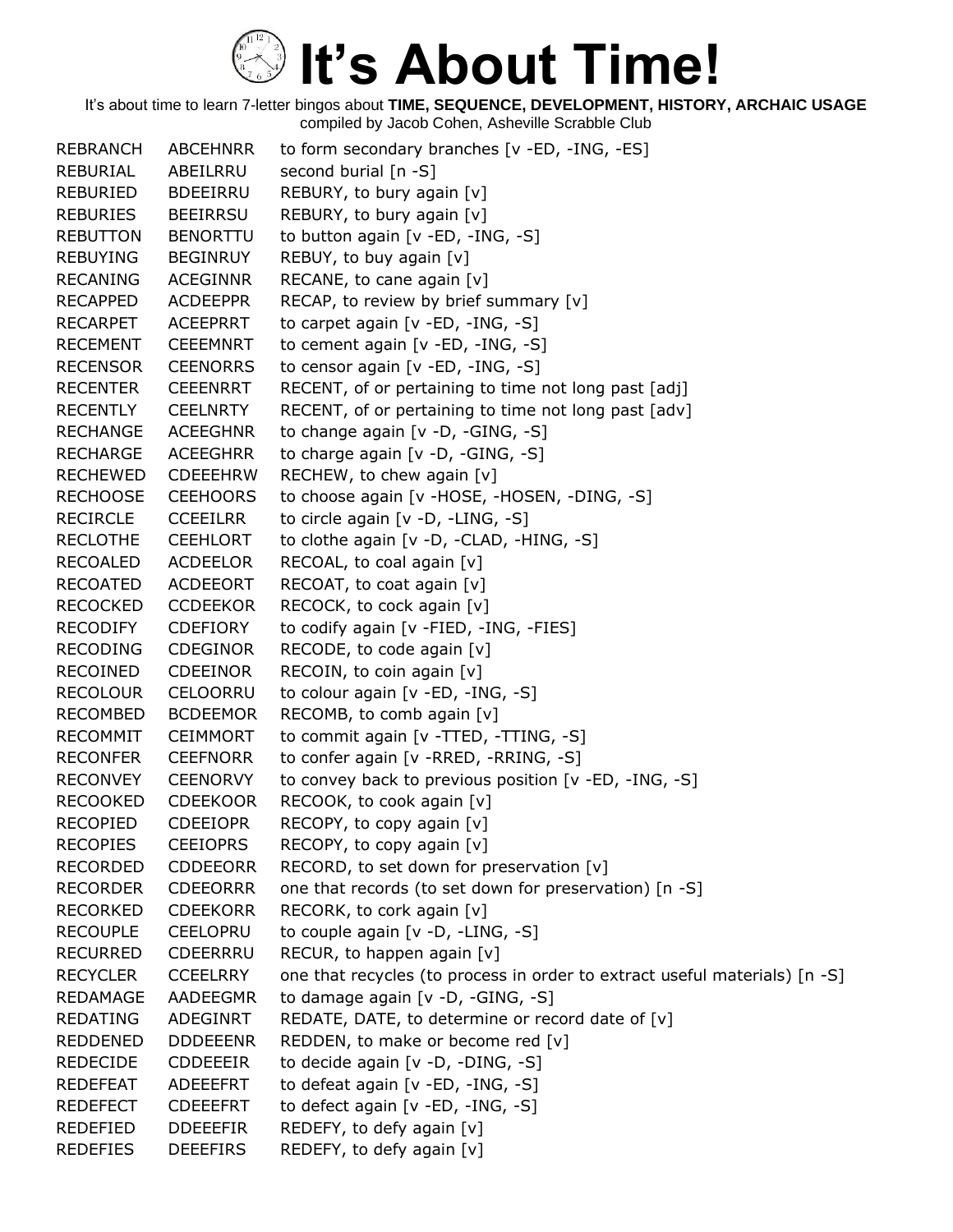| REDEFINE        | <b>DEEEFINR</b> | to define again $[v -D, -NING, -S]$                                                              |
|-----------------|-----------------|--------------------------------------------------------------------------------------------------|
| <b>REDEMAND</b> | <b>ADDEEMNR</b> | to demand again [v -ED, -ING, -S]                                                                |
| REDENIED        | <b>DDEEEINR</b> | REDENY, to deny again [v]                                                                        |
| <b>REDENIES</b> | <b>DEEEINRS</b> | REDENY, to deny again [v]                                                                        |
| <b>REDEPLOY</b> | <b>DEELOPRY</b> | to deploy again [v -ED, -ING, -S]                                                                |
| <b>REDESIGN</b> | <b>DEEGINRS</b> | to design again [v -ED, -ING, -S]                                                                |
| REDIALED        | ADDEEILR        | REDIAL, to dial again [v]                                                                        |
| <b>REDIGEST</b> | <b>DEEGIRST</b> | to digest again [v -ED, -ING, -S]                                                                |
| <b>REDIPPED</b> | <b>DDEEIPPR</b> | REDIP, to dip again [v]                                                                          |
| REDIVIDE        | <b>DDEEIIRV</b> | to divide again [v -ED, -ING, -S]                                                                |
| <b>REDOCKED</b> | <b>CDDEEKOR</b> | REDOCK, to dock again [v]                                                                        |
| <b>REDONNED</b> | <b>DDEENNOR</b> | REDON, to don again [v]                                                                          |
| <b>REDRAWER</b> | <b>ADEERRRW</b> | one that redraws (to draw again) [n -S]                                                          |
| <b>REDRYING</b> | DEGINRRY        | REDRY, to dry again [v]                                                                          |
| <b>REDSHIRT</b> | <b>DEHIRRST</b> | to keep college athlete out of varsity play in order to extend his eligibility [v -ED, -ING, -S] |
| REDUBBED        | <b>BBDDEERU</b> | REDUB, to dub again [v]                                                                          |
| <b>REDUCING</b> | <b>CDEGINRU</b> | REDUCE, to diminish (to lessen (to make or become less)) [v]                                     |
| <b>REDYEING</b> | DEEGINRY        | REDYE, to dye again [v]                                                                          |
| REEARNED        | ADEEENRR        | REEARN, to earn again [v]                                                                        |
| <b>REECHOED</b> | <b>CDEEEHOR</b> | REECHO, to echo again [v]                                                                        |
| <b>REECHOES</b> | <b>CEEEHORS</b> | REECHO, to echo again [v]                                                                        |
| REEDITED        | <b>DDEEEIRT</b> | REEDIT, to edit again [v]                                                                        |
| <b>REEMBARK</b> | ABEEKMRR        | to embark again [v -ED, -ING, -S]                                                                |
| <b>REEMBODY</b> | <b>BDEEMORY</b> | to embody again [v -DIED, -ING, -DIES]                                                           |
| <b>REEMERGE</b> | <b>EEEEGMRR</b> | to emerge again [v -D, -GING, -S]                                                                |
| <b>REEMPLOY</b> | <b>EELMOPRY</b> | to employ again [v -ED, -ING, -S]                                                                |
| <b>REENGAGE</b> | AEEEGGNR        | to engage again [v -D, -GING, -S]                                                                |
| <b>REENLIST</b> | <b>EEILNRST</b> | to enlist again [v -ED, -ING, -S]                                                                |
| <b>REENROLL</b> | <b>EELLNORR</b> | to enroll again [v -ED, -ING, -S]                                                                |
| <b>REEXPORT</b> | <b>EEOPRRTX</b> | to export again $[v - ED, -ING, -S]$                                                             |
| <b>REEXPOSE</b> | <b>EEEOPRSX</b> | to expose again [v -D, -SING, -S]                                                                |
| <b>REFALLEN</b> | <b>AEEFLLNR</b> | REFALL, to fall again [v]                                                                        |
| <b>REFASTEN</b> | <b>AEEFNRST</b> | to fasten again [v -ED, -ING, -S]                                                                |
| <b>REFIGURE</b> | EEFGIRRU        | to figure again [v -D, -RING, -S]                                                                |
| <b>REFILING</b> | <b>EFGIILNR</b> | REFILE, FILE, to arrange in order for future reference [v]                                       |
| <b>REFILLED</b> | <b>DEEFILLR</b> | REFILL, to fill again [v]                                                                        |
| <b>REFILMED</b> | <b>DEEFILMR</b> | REFILM, to film again [v]                                                                        |
| <b>REFILTER</b> | <b>EEFILRRT</b> | to filter again [v -ED, -ING, -S]                                                                |
| <b>REFINISH</b> | <b>EFHIINRS</b> | to give new surface to [v -ED, -ING, -ES]                                                        |
| <b>REFIRING</b> | <b>EFGIINRR</b> | REFIRE, to fire again [v]                                                                        |
| <b>REFIXING</b> | <b>EFGIINRX</b> | REFIX, to fix again [v]                                                                          |
| <b>REFLOWED</b> | <b>DEEFLORW</b> | REFLOW, to flow again [v]                                                                        |
| <b>REFLOWER</b> | EEFLORRW        | to flower again [v -ED, -ING, -S]                                                                |
| <b>REFLYING</b> | <b>EFGILNRY</b> | REFLY, to fly again [v]                                                                          |
| <b>REFOLDED</b> | <b>DDEEFLOR</b> | REFOLD, to fold again [v]                                                                        |
| <b>REFORMAT</b> | <b>AEFMORRT</b> | to format again [v -TTED, -TTING, -S]                                                            |
| <b>REFREEZE</b> | <b>EEEEFRRZ</b> | to freeze again [v - ROZE, - ROZEN, - ZING, - S]                                                 |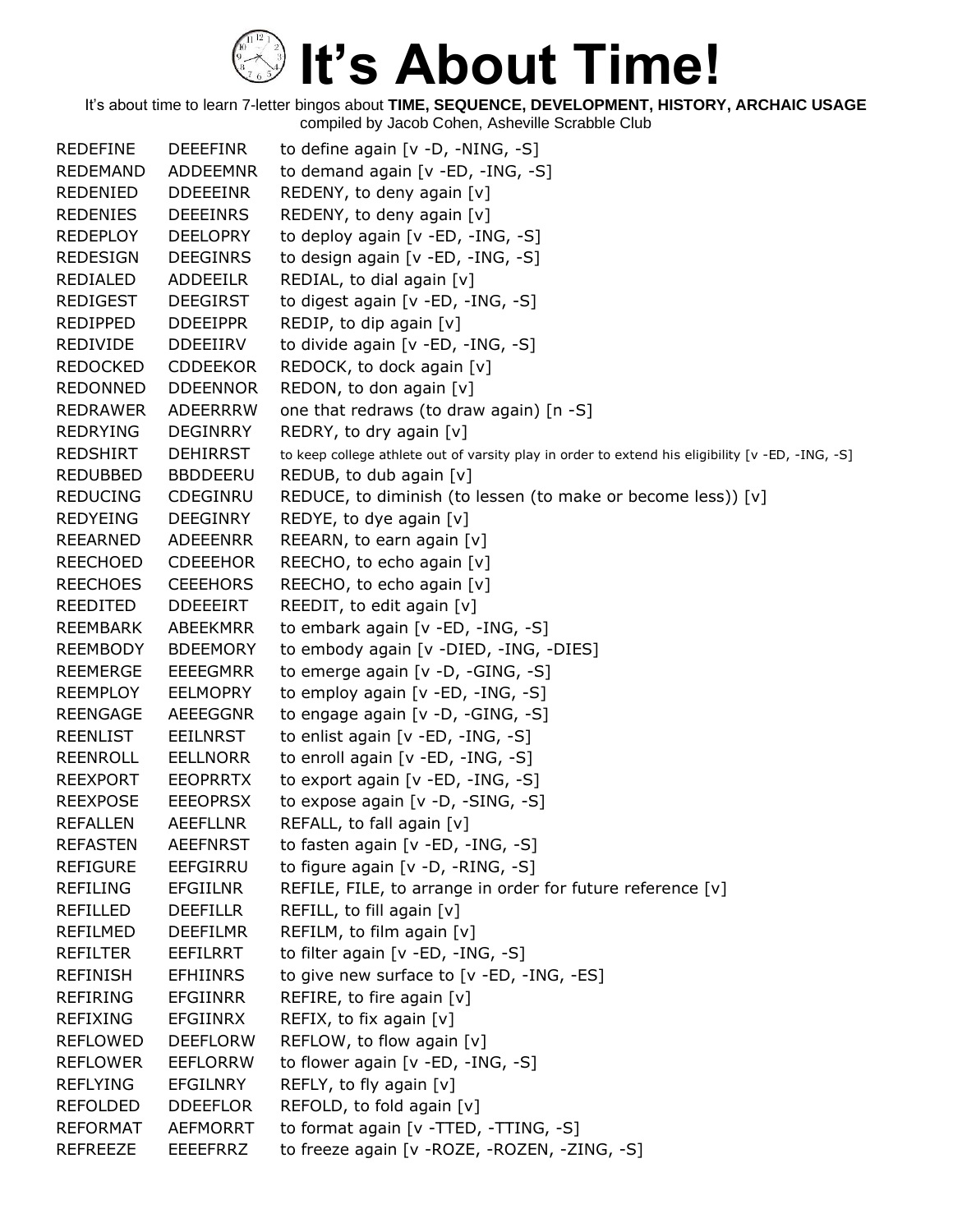It's about time to learn 7-letter bingos about **TIME, SEQUENCE, DEVELOPMENT, HISTORY, ARCHAIC USAGE** compiled by Jacob Cohen, Asheville Scrabble Club

REFRYING EFGINRRY REFRY, to fry again [v] REFUELED DEEEFLRU REFUEL, to fuel again [v] REFUGIUM EFGIMRUU stable area during period of continental climactic change [n -IA] REGAINED ADEEGINR REGAIN, to gain again [v] REGAINER AEEGINRR one that regains (to gain again) [n -S] REGATHER AEEGHRRT to gather again [v -ED, -ING, -S] REGEARED ADEEEGRR REGEAR, to gear again [v] REGILDED DDEEGILR REGILD, to gild again [v] REGIVING EGGIINRV REGIVE, to give again [v] REGLOWED DEEGLORW REGLOW, to glow again [v] REGLUING EGGILNRU REGLUE, to glue again [v] REGROOVE EEGOORRV to groove again [v -D, -VING, -S] REGROWTH EGHORRTW new or second growth [n -S] REHAMMER AEEHMMRR to hammer again [v -ED, -ING, -S] REHANDLE ADEEHLNR to handle again [v -D, -LING, -S] REHANGED ADEEGHNR REHANG, to hang again [v] REHARDEN ADEEHNRR to harden again [v -ED, -ING, -S] REHASHED ADEEHHRS REHASH, to hash again [v] REHASHES AEEHHRSS REHASH, to hash again [v] REHEARSE AEEEHRRS to practice in preparation for public appearance [v -D, -SING, -S] REHEATED ADEEEHRT REHEAT, to heat again [v] REHEATER AEEEHRRT one that reheats (to heat again) [n -S] REHEELED DEEEEHLR REHEEL, to heel again [v] REHEMMED DEEEHMMR REHEM, to hem again [v] REHIRING EGHIINRR REHIRE, to hire again [v] REIGNITE EEGIINRT to ignite again [v -D, -TING, -S REIMPORT EIMOPRRT to import again [v -ED, -ING, -S] REIMPOSE EEIMOPRS to impose again [v -D, -SING, -S] REINCITE CEEIINRT to incite again [v -D, -TING, -S] REINDICT CDEIINRT to indict again [v -ED, -ING, -S] REINDUCE CDEEINRU to induce again [v -D, -CING, -S] REINDUCT CDEINRTU to induct again [v -ED, -ING, -S] REINFECT CEEFINRT to infect again [v -ED, -ING, -S] REINFORM EFIMNORR to inform again [v -ED, -ING, -S] REINFUSE EEFINRSU to infuse again [v -D, -SING, -S] REINJECT CEEIJNRT to inject again [v -ED, -ING, -S] REINJURE EEIJNRRU to injure again [v -D, -RING, -S] REINJURY EIJNRRUY second injury [n -RIES] REINKING EGIIKNNR REINK, to ink again [v] REINSERT EEINRRST to insert again [v -ED, -ING, -S] REINSURE EEINRRSU to insure again [v -D, -RING, -S] REINVADE ADEEINRV to invade again [v -D, -DING, -S] REINVENT EEINNRTV to invent again [v -ED, -ING, -S] REINVEST EEINRSTV to invest again [v -ED, -ING, -S] REINVITE EEIINRTV to invite again [v -D, -TING, -S] REINVOKE EEIKNORV to invoke again [v -D, -KING, -S] REISSUER EEIRRSSU one that reissues (to issue again) [n -S]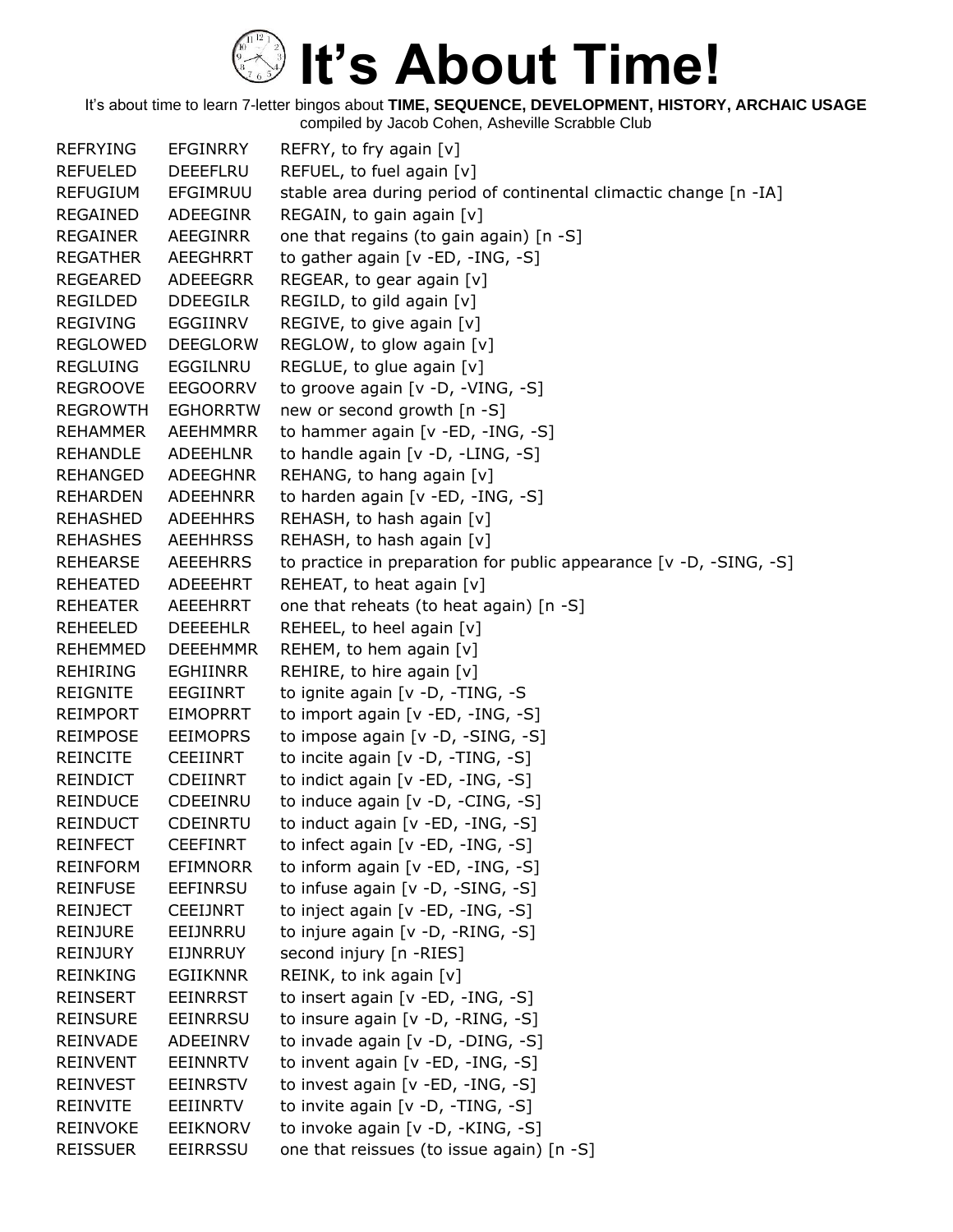| <b>REJACKET</b> | <b>ACEEJKRT</b> | to jacket again [v -ED, -ING, -S]                                 |
|-----------------|-----------------|-------------------------------------------------------------------|
| <b>REJOINED</b> | <b>DEEIJNOR</b> | REJOIN, to join again [v]                                         |
| <b>REJUGGLE</b> | <b>EEGGJLRU</b> | to juggle again [v -D, -LING, -S]                                 |
| <b>REKEYING</b> | <b>EEGIKNRY</b> | REKEY, to key again [v]                                           |
| REKINDLE        | <b>DEEIKLNR</b> | to kindle again [v -D, -LING, -S]                                 |
| <b>RELACING</b> | <b>ACEGILNR</b> | RELACE, to lace again $[v]$                                       |
| <b>RELANDED</b> | <b>ADDEELNR</b> | RELAND, to land again [v]                                         |
| <b>RELAPSER</b> | <b>AEELPRRS</b> | one that relapses (to fall or slip back into former state) [n -S] |
| <b>RELAUNCH</b> | <b>ACEHLNRU</b> | to launch again [v - ED, - ING, - ES]                             |
| <b>RELAYING</b> | AEGILNRY        | RELAY, to lay again [v]                                           |
| <b>RELENTED</b> | <b>DEEELNRT</b> | RELENT, RELEND, to lend again [v]                                 |
| <b>RELETTER</b> | <b>EEELRRTT</b> | to letter again [v -ED, -ING, -S]                                 |
| <b>RELINING</b> | EGIILNNR        | RELINE, to line again [v]                                         |
| <b>RELINKED</b> | <b>DEEIKLNR</b> | RELINK, to link again [v]                                         |
| <b>RELISTED</b> | <b>DEEILRST</b> | RELIST, to list again [v]                                         |
| <b>RELISTEN</b> | <b>EEILNRST</b> | to listen again [v -ED, -ING, -S]                                 |
| <b>RELIVING</b> | EGIILNRV        | RELIVE, to experience again [v]                                   |
| <b>RELOADED</b> | <b>ADDEELOR</b> | RELOAD, to load again [v]                                         |
| <b>RELOADER</b> | ADEELORR        | one that reloads (to load again) [n -S]                           |
| <b>RELOANED</b> | <b>ADEELNOR</b> | RELOAN, LOAN, to lend (to give temporary use of) [v]              |
| <b>RELOCATE</b> | <b>ACEELORT</b> | to establish in new place [v -D, -TING, -S]                       |
| <b>RELOCKED</b> | <b>CDEEKLOR</b> | RELOCK, to lock again [v]                                         |
| <b>RELOOKED</b> | <b>DEEKLOOR</b> | RELOOK, to look again [v]                                         |
| <b>RELUMINE</b> | EEILMNRU        | to relume (to light again) [v -D, -NING, -S]                      |
| <b>RELUMING</b> | EGILMNRU        | RELUME, to light again [v]                                        |
| REMAILED        | <b>ADEEILMR</b> | REMAIL, to mail again [v]                                         |
| REMAINED        | <b>ADEEIMNR</b> | REMAIN, to continue in same state [v]                             |
| <b>REMAKING</b> | <b>AEGIKMNR</b> | REMAKE, to make again [v]                                         |
| <b>REMANENT</b> | <b>AEEMNNRT</b> | remaining [adj]                                                   |
| <b>REMAPPED</b> | <b>ADEEMPPR</b> | REMAP, to map again [v]                                           |
| REMARKED        | <b>ADEEKMRR</b> | REMARK, to say or write briefly or casually [v]                   |
| <b>REMARKER</b> | <b>AEEKMRRR</b> | one that remarks (to say or write briefly or casually) [n -S]     |
| <b>REMARKET</b> | <b>AEEKMRRT</b> | to market again [v -ED, -ING, -S]                                 |
| <b>REMASTER</b> | <b>AEEMRRST</b> | to master again [v -ED, -ING, -S]                                 |
| <b>REMATING</b> | <b>AEGIMNRT</b> | REMATE, to mate again [v]                                         |
| REMELTED        | <b>DEEELMRT</b> | REMELT, to melt again [v]                                         |
| <b>REMEMBER</b> | <b>BEEEMMRR</b> | to bring to mind again [v -ED, -ING, -S]                          |
| <b>REMENDED</b> | <b>DDEEEMNR</b> | REMEND, to mend again [v]                                         |
| <b>REMINTED</b> | DEEIMNRT        | REMINT, to melt down and make into new coin [v]                   |
| REMIXING        | EGIIMNRX        | REMIX, to mix again [v]                                           |
| <b>REMODIFY</b> | <b>DEFIMORY</b> | to modify again [v -FIED, -ING, -FIES]                            |
| REMOLDED        | <b>DDEELMOR</b> | REMOLD, to mold again [v]                                         |
| RENAILED        | ADEEILNR        | RENAIL, to nail again [v]                                         |
| <b>RENAMING</b> | <b>AEGIMNNR</b> | RENAME, to name again [v]                                         |
| RENDERED        | <b>DDEEENRR</b> | RENDER, to cause to be or become $[v]$                            |
| <b>RENDERER</b> | <b>DEEENRRR</b> | one that renders (to cause to be or become) [n -S]                |
| <b>RENEGADE</b> | <b>ADEEEGNR</b> | to become traitor $[v -D, -DING, -S]$                             |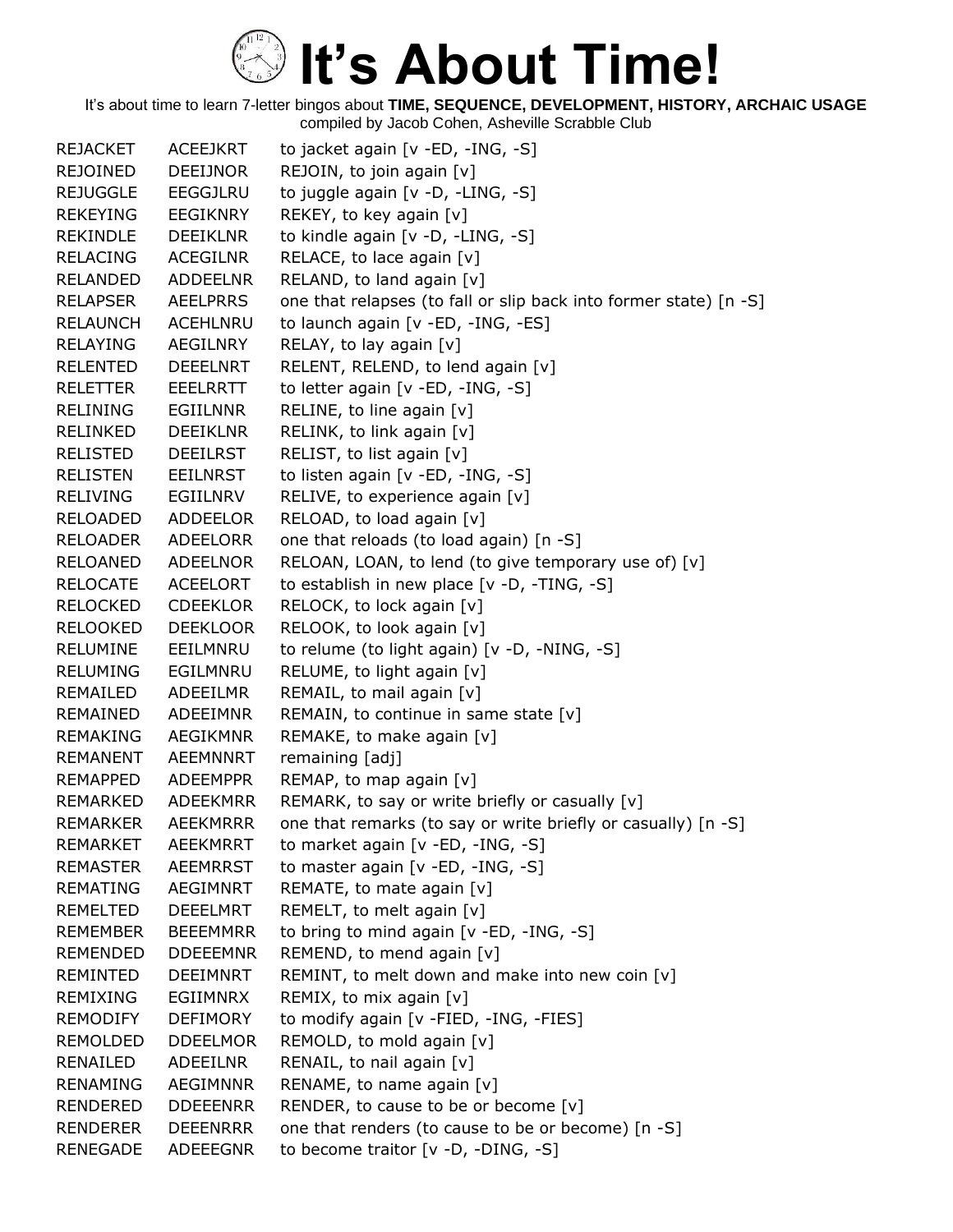| <b>RENESTED</b> | <b>DEEENRST</b> | RENEST, to nest again [v]                                              |
|-----------------|-----------------|------------------------------------------------------------------------|
| <b>RENEWING</b> | <b>EEGINNRW</b> | RENEW, to make new or as if new again [v]                              |
| <b>RENEWING</b> | <b>EEGINNRW</b> | RENEW, to make new or as if new again [v]                              |
| RENOTIFY        | <b>EFINORTY</b> | to notify again [v -FIED, -ING, -FIES]                                 |
| <b>RENOVATE</b> | <b>AEENORTV</b> | to make like new [v -D, -TING, -S]                                     |
| <b>RENTABLE</b> | ABEELNRT        | RENT, to obtain temporary use of in return for compensation [adj]      |
| <b>RENUMBER</b> | <b>BEEMNRRU</b> | to number again [v -ED, -ING, -S]                                      |
| <b>REOBJECT</b> | <b>BCEEJORT</b> | to object again [v -ED, -ING, -S]                                      |
| <b>REOBTAIN</b> | ABEINORT        | to obtain again [v -ED, -ING, -S]                                      |
| <b>REOCCUPY</b> | <b>CCEOPRUY</b> | to occupy again [v -PIED, -ING, -PIES]                                 |
| <b>REOFFEND</b> | <b>DEEFFNOR</b> | to offend again [v -ED, -ING, -S]                                      |
| <b>REOILING</b> | <b>EGIILNOR</b> | REOIL, to oil again [v]                                                |
| <b>REOPENED</b> | <b>DEEENOPR</b> | REOPEN, to open again [v]                                              |
| <b>REOPPOSE</b> | <b>EEOOPPRS</b> | to oppose again [v -D, -SING, -S]                                      |
| <b>REORDAIN</b> | ADEINORR        | to ordain again [v -ED, -ING, -S]                                      |
| <b>REORGING</b> | <b>EGGINORR</b> | REORG, to reorganize (to organize again) [v]                           |
| REORIENT        | <b>EEINORRT</b> | to orient again [v -ED, -ING, -S]                                      |
| <b>REOUTFIT</b> | EFIORTTU        | to outfit again [v -TTED, -TTING, -S]                                  |
| REPACIFY        | <b>ACEFIPRY</b> | to pacify again [v -FIED, -ING, -FIES]                                 |
| <b>REPACKED</b> | <b>ACDEEKPR</b> | REPACK, to pack again [v]                                              |
| REPARKED        | <b>ADEEKPRR</b> | REPARK, to park again [v]                                              |
| <b>REPARTEE</b> | AEEEPRRT        | quick, witty reply [n -S]                                              |
| <b>REPASSED</b> | <b>ADEEPRSS</b> | REPASS, to pass again [v]                                              |
| <b>REPASSES</b> | <b>AEEPRSSS</b> | REPASS, to pass again [v]                                              |
| <b>REPAVING</b> | <b>AEGINPRV</b> | REPAVE, to pave again [v]                                              |
| REPEATED        | <b>ADEEEPRT</b> | REPEAT, to say or do again [v]                                         |
| <b>REPEATER</b> | <b>AEEEPRRT</b> | one that repeats (to say or do again) [n -S]                           |
| <b>REPEGGED</b> | <b>DEEEGGPR</b> | REPEG, to peg again [v]                                                |
| <b>REPEOPLE</b> | <b>EEELOPPR</b> | to people again [v -D, -LING, -S]                                      |
| <b>REPERKED</b> | <b>DEEEKPRR</b> | REPERK, to perk again [v]                                              |
| <b>REPETEND</b> | <b>DEEENPRT</b> | phrase or sound that is repeated [n -S]                                |
| <b>REPHRASE</b> | <b>AEEHPRRS</b> | to phrase again [v -D, -SING, -S]                                      |
| <b>REPINNED</b> | <b>DEEINNPR</b> | REPIN, to pin again [v]                                                |
| <b>REPLAYED</b> | <b>ADEELPRY</b> | REPLAY, to play again [v]                                              |
| <b>REPLEDGE</b> | <b>DEEEGLPR</b> | to pledge again [v -D, -GING, -S]                                      |
| <b>REPLEVIN</b> | <b>EEILNPRV</b> | to replevy (to regain possession of by legal action) [v -ED, -ING, -S] |
| <b>REPLICON</b> | <b>CEILNOPR</b> | section of nucleic* acid that replicates as unit [n -S]                |
| <b>REPLOWED</b> | <b>DEELOPRW</b> | REPLOW, to plow again [v]                                              |
| <b>REPLUNGE</b> | <b>EEGLNPRU</b> | to plunge again [v -D, -GING, -S]                                      |
| <b>REPOLISH</b> | <b>EHILOPRS</b> | to polish again [v -ED, -ING, -ES]                                     |
| <b>REPOLLED</b> | <b>DEELLOPR</b> | REPOLL, to poll again [v]                                              |
| <b>REPOTTED</b> | <b>DEEOPRTT</b> | REPOT, to pot again [v]                                                |
| <b>REPOURED</b> | DEEOPRRU        | REPOUR, to pour again [v]                                              |
| <b>REPRIEVE</b> | <b>EEEIPRRV</b> | to postpone punishment [v -ED, -ING, -S]                               |
| <b>REPRISAL</b> | <b>AEILPRRS</b> | act of retaliation [n -S]                                              |
| <b>REPUMPED</b> | DEEMPPRU        | REPUMP, to pump again [v]                                              |
| <b>REPURIFY</b> | EFIPRRUY        | to purify again [v -FIED, -ING, -FIES]                                 |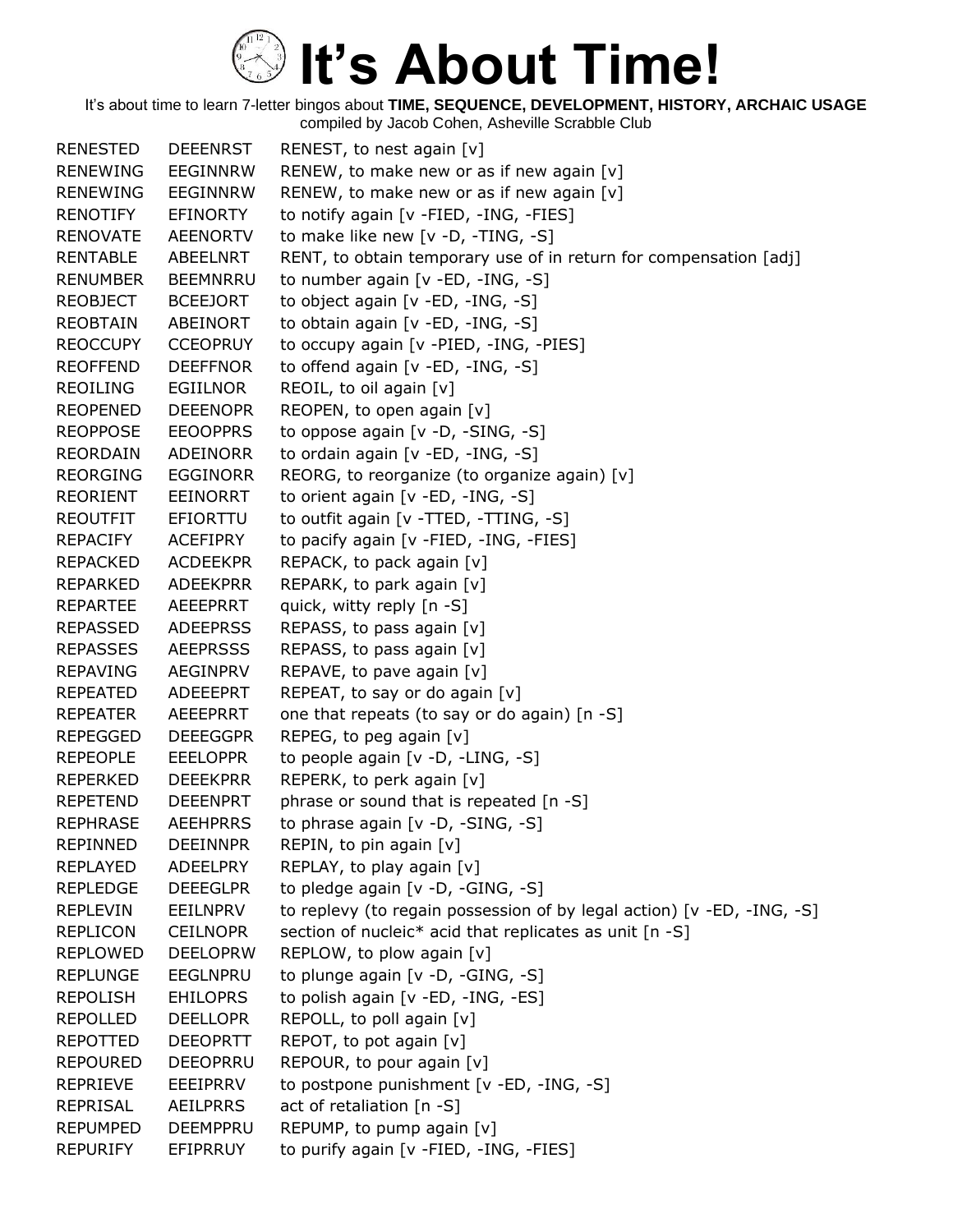| <b>REPURSUE</b> | <b>EEPRRSUU</b> | to pursue again [v -D, -UING, -S]                                       |
|-----------------|-----------------|-------------------------------------------------------------------------|
| <b>RERACKED</b> | <b>ACDEEKRR</b> | RERACK, to rack again [v]                                               |
| <b>RERECORD</b> | <b>CDEEORRR</b> | to record again [v -ED, -ING, -S]                                       |
| REREMIND        | <b>DEEIMNRR</b> | to remind again [v -ED, -ING, -S]                                       |
| <b>RERENTED</b> | <b>DEEENRRT</b> | RERENT, RENT, to obtain temporary use of in return for compensation [v] |
| <b>REREPEAT</b> | <b>AEEEPRRT</b> | to repeat again $[v - ED, -ING, -S]$                                    |
| <b>REREVIEW</b> | EEEIRRVW        | to review again [v -ED, -ING, -S]                                       |
| <b>RERIGGED</b> | <b>DEEGGIRR</b> | RERIG, to rig again [v]                                                 |
| <b>RERISING</b> | <b>EGIINRRS</b> | RERISE, to rise again [v]                                               |
| <b>REROLLED</b> | <b>DEELLORR</b> | REROLL, to roll again [v]                                               |
| <b>REROLLER</b> | <b>EELLORRR</b> | one that rerolls (to roll again) [n -S]                                 |
| <b>REROOFED</b> | <b>DEEFOORR</b> | REROOF, to roof again [v]                                               |
| <b>RESADDLE</b> | <b>ADDEELRS</b> | to saddle again [v -D, -LING, -S]                                       |
| RESAILED        | ADEEILRS        | RESAIL, to sail again [v]                                               |
| <b>RESALUTE</b> | AEELRSTU        | to salute again [v -D, -TING, -S]                                       |
| <b>RESAMPLE</b> | <b>AEELMPRS</b> | to sample again [v -D, -LING, -S]                                       |
| <b>RESAWING</b> | <b>AEGINRSW</b> | RESAW, RESEE, to see again [v]                                          |
| <b>RESAYING</b> | <b>AEGINRSY</b> | RESAY, to say again $[v]$                                               |
| <b>RESCHOOL</b> | <b>CEHLOORS</b> | to school again [v -ED, -ING, -S]                                       |
| <b>RESCREEN</b> | <b>CEEENRRS</b> | to screen again [v -ED, -ING, -S]                                       |
| <b>RESCULPT</b> | <b>CELPRSTU</b> | to sculpt again [v -ED, -ING, -S]                                       |
| <b>RESEALED</b> | ADEEELRS        | RESEAL, to seal again [v]                                               |
| <b>RESEASON</b> | <b>AEENORSS</b> | to season again [v -ED, -ING, -S]                                       |
| <b>RESEATED</b> | <b>ADEEERST</b> | RESEAT, to seat again [v]                                               |
| <b>RESECURE</b> | <b>CEEERRSU</b> | to secure again [v D, -RING, -S]                                        |
| <b>RESEEDED</b> | <b>DDEEEERS</b> | RESEED, to seed again [v]                                               |
| <b>RESEEING</b> | <b>EEEGINRS</b> | RESEE, to see again [v]                                                 |
| <b>RESELECT</b> | <b>CEEELRST</b> | to select again [v -ED, -ING, -S]                                       |
| <b>RESELLER</b> | <b>EEELLRRS</b> | one that resells (to sell again) [n -S]                                 |
| <b>RESENTED</b> | <b>DEEENRST</b> | RESENT, RESEND, to send again [v]                                       |
| <b>RESERVER</b> | <b>EEERRRSV</b> | one that reserves (to keep back for future use) [n -S]                  |
| <b>RESETTER</b> | <b>EEERRSTT</b> | one that resets (to set again) [n -S]                                   |
| <b>RESETTLE</b> | <b>EEELRSTT</b> | to settle again [v -D, -LING, -S]                                       |
| <b>RESEWING</b> | <b>EEGINRSW</b> | RESEW, to sew again [v]                                                 |
| <b>RESHOWED</b> | <b>DEEHORSW</b> | RESHOW, to show again [v]                                               |
| <b>RESHOWER</b> | <b>EEHORRSW</b> | to shower again [v -ED, -ING, -S]                                       |
| <b>RESIDING</b> | DEGIINRS        | RESIDE, to dwell permanently or continuously [v]                        |
| <b>RESIDUAL</b> | ADEILRSU        | something left over [n -S]                                              |
| <b>RESIDUUM</b> | DEIMRSUU        | residue (something remaining after removal of part) [n -UA, -S]         |
| <b>RESIFTED</b> | <b>DEEFIRST</b> | RESIFT, to sift again [v]                                               |
| <b>RESILVER</b> | <b>EEILRRSV</b> | to silver again [v -ED, -ING, -S]                                       |
| <b>RESITING</b> | <b>EGIINRST</b> | RESITE, to site again [v]                                               |
| RESIZING        | <b>EGIINRSZ</b> | RESIZE, to size again [v]                                               |
| <b>RESKETCH</b> | <b>CEEHKRST</b> | to sketch again [v -ED, -ING, -ES]                                      |
| <b>RESMOOTH</b> | <b>EHMOORST</b> | to smooth again [v -ED, -ING, -S]                                       |
| <b>RESOAKED</b> | <b>ADEEKORS</b> | RESOAK, to soak again [v]                                               |
| <b>RESODDED</b> | <b>DDDEEORS</b> | RESOD, to sod again [v]                                                 |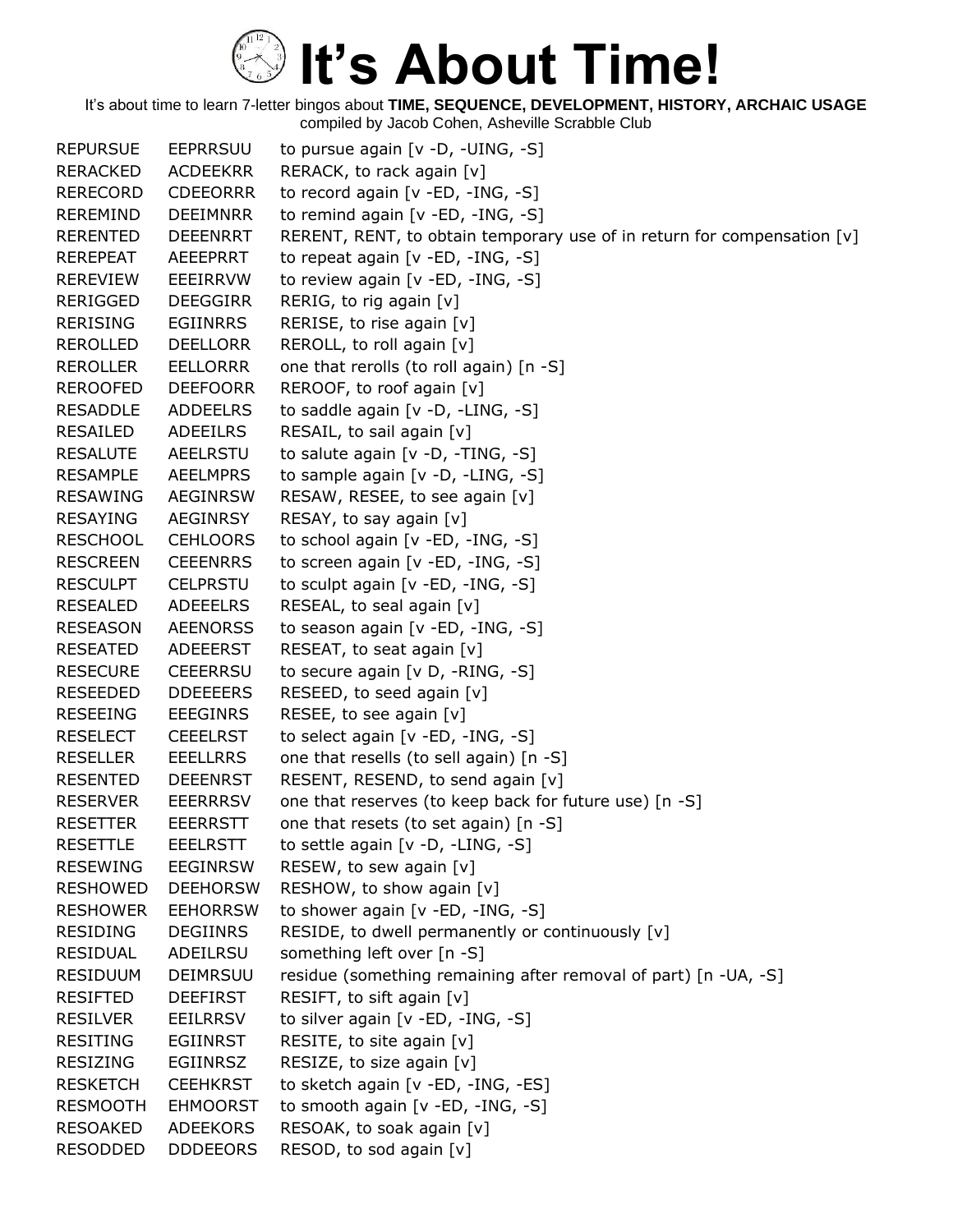| <b>RESOFTEN</b> | <b>EEFNORST</b> | to soften again [v -ED, -ING, -S]                                        |
|-----------------|-----------------|--------------------------------------------------------------------------|
| <b>RESOLDER</b> | <b>DEELORRS</b> | to solder again [v -ED, -ING, -S]                                        |
| RESOLING        | <b>EGILNORS</b> | RESOLE, to sole again [v]                                                |
| <b>RESONANT</b> | <b>AENNORST</b> | resounding sound [n -S]                                                  |
| <b>RESONATE</b> | <b>AEENORST</b> | to resound (to make loud, long, or echoing sound) [v -D, -TING, -S]      |
| RESORBED        | <b>BDEEORRS</b> | RESORB, to absorb again [v]                                              |
| <b>RESORTED</b> | <b>DEEORRST</b> | RESORT, to go frequently or habitually [v]                               |
| <b>RESORTER</b> | <b>EEORRRST</b> | one that resorts (to go frequently or habitually) [n -S]                 |
| <b>RESOUGHT</b> | <b>EGHORSTU</b> | RESEEK, to seek again [v]                                                |
| <b>RESOWING</b> | <b>EGINORSW</b> | RESOW, to sow again [v]                                                  |
| <b>RESPLICE</b> | <b>CEEILPRS</b> | to splice again $[v -D, -CING, -S]$                                      |
| <b>RESPREAD</b> | <b>ADEEPRRS</b> | to spread again [v RESPREAD, -ING, -S]                                   |
| <b>RESPRING</b> | <b>EGINPRRS</b> | to spring again [v - RANG, - RUNG, - ING, -S]                            |
| <b>RESPROUT</b> | <b>EOPRRSTU</b> | to sprout again [v -ED, -ING, -S]                                        |
| <b>RESTABLE</b> | <b>ABEELRST</b> | to stable again [v -D, -LING, -S]                                        |
| <b>RESTITCH</b> | <b>CEHIRSTT</b> | to stitch again [v -ED, -ING, -ES]                                       |
| <b>RESTLESS</b> | <b>EELRSSST</b> | unable or disinclined to remain at rest [adj]                            |
| RESTORAL        | <b>AELORRST</b> | act of restoring (to bring back to former or original condition) [n -S]  |
| <b>RESTORER</b> | <b>EEORRRST</b> | one that restores (to bring back to former or original condition) [n -S] |
| <b>RESTRESS</b> | <b>EERRSSST</b> | to stress again [v -ED, -ING, -ES]                                       |
| <b>RESTRIKE</b> | <b>EEIKRRST</b> | to strike again [v - ICKEN, - RUCK, - ING, -S]                           |
| <b>RESTRING</b> | <b>EGINRRST</b> | to string again [v RUNG, -ING, -S]                                       |
| <b>RESTRIVE</b> | <b>EEIRRSTV</b> | to strive again [v -N, -ROVE, -ING, -S]                                  |
| RESUBMIT        | <b>BEIMRSTU</b> | to submit again [v -TTED, -TTING, -S]                                    |
| <b>RESULTED</b> | <b>DEELRSTU</b> | RESULT, to occur as consequence [v]                                      |
| <b>RESUMING</b> | <b>EGIMNRSU</b> | RESUME, to take up again after interruption [v]                          |
| <b>RESUMMON</b> | <b>EMMNORSU</b> | to summon again [v -ED, -ING, -S]                                        |
| <b>RESUPPLY</b> | <b>ELPPRSUY</b> | to supply again [v -LIED, -ING, -LIES]                                   |
| <b>RESURVEY</b> | <b>EERRSUVY</b> | to survey again [v -ED, -ING, -S]                                        |
| RETACKED        | <b>ACDEEKRT</b> | RETACK, to tack again [v]                                                |
| <b>RETACKLE</b> | <b>ACEEKLRT</b> | to tackle again [v -D, -LING, -S]                                        |
| <b>RETAGGED</b> | <b>ADEEGGRT</b> | RETAG, to tag again [v]                                                  |
| <b>RETAILOR</b> | <b>AEILORRT</b> | to tailor again [v -ED, -ING, -S]                                        |
| <b>RETAPING</b> | <b>AEGINPRT</b> | RETAPE, to tape again [v]                                                |
| <b>RETARDED</b> | <b>ADDEERRT</b> | RETARD, to slow progress of [v]                                          |
| <b>RETARDER</b> | <b>ADEERRRT</b> | one that retards (to slow progress of) [n -S]                            |
| <b>RETARGET</b> | AEEGRRTT        | to target again [v -ED, -ING, -S]                                        |
| <b>RETAXING</b> | <b>AEGINRTX</b> | RETAX, to tax again [v]                                                  |
| <b>RETEAMED</b> | ADEEEMRT        | RETEAM, to team again [v]                                                |
| <b>RETELLER</b> | <b>EEELLRRT</b> | one who tells something again [n -S]                                     |
| <b>RETEMPER</b> | <b>EEEMPRRT</b> | to temper again [v -ED, -ING, -S]                                        |
| <b>RETESTED</b> | <b>DEEERSTT</b> | RETEST, to test again [v]                                                |
| RETHREAD        | ADEEHRRT        | to thread again [v -ED, -ING, -S]                                        |
| RETIARII        | AEIIIRRT        | ancient Roman gladiators [n RETIARII]                                    |
| <b>RETIEING</b> | EEGIINRT        | RETIE, to tie again [v]                                                  |
| <b>RETILING</b> | EGIILNRT        | RETILE, to tile again [v]                                                |
| <b>RETIMING</b> | <b>EGIIMNRT</b> | RETIME, to time again [v]                                                |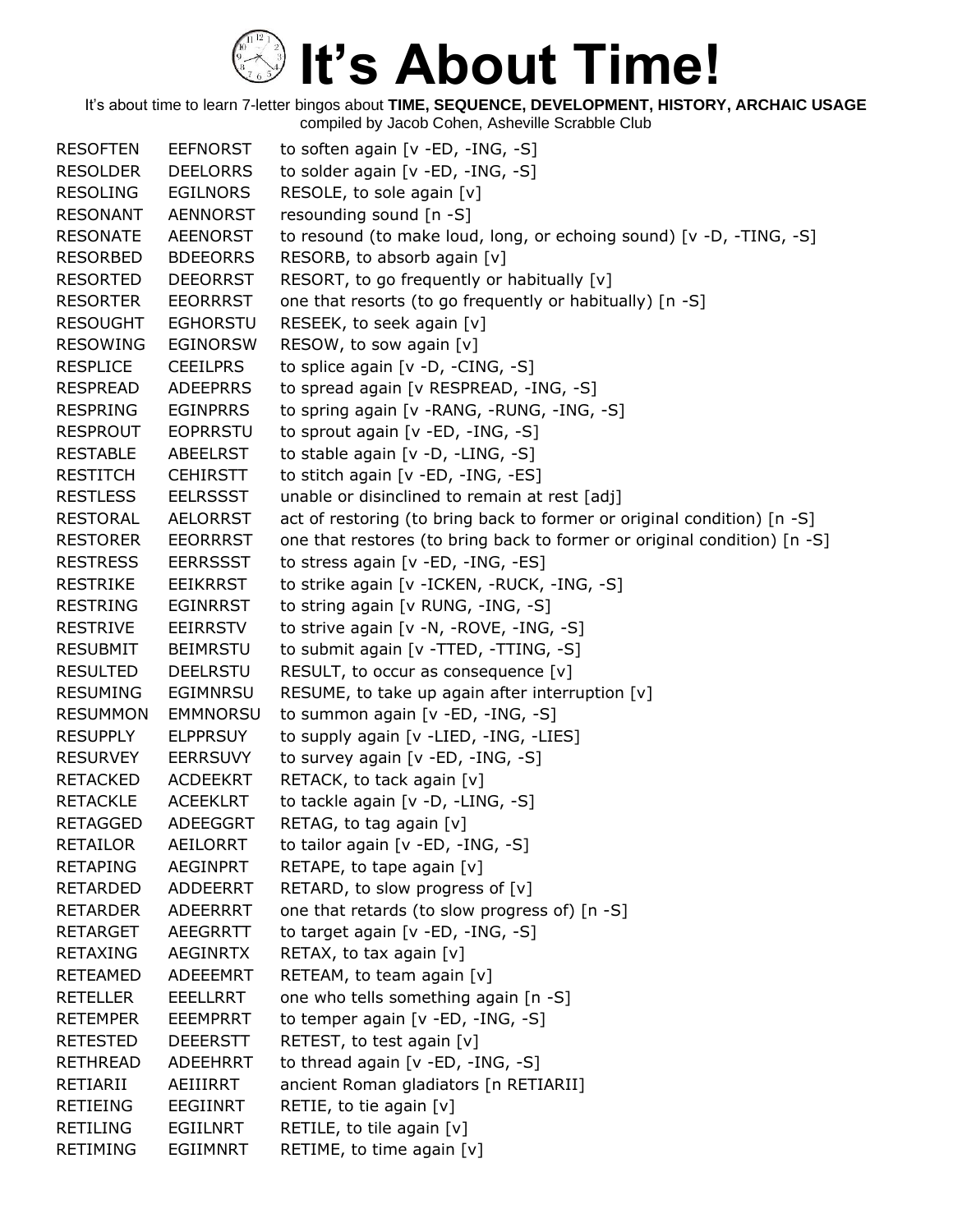It's about time to learn 7-letter bingos about **TIME, SEQUENCE, DEVELOPMENT, HISTORY, ARCHAIC USAGE** compiled by Jacob Cohen, Asheville Scrabble Club

RETINITE EEIINRTT fossil resin [n -S] RETINTED DEEINRTT RETINT, to tint again [v] RETIRANT AEINRRTT retiree (one who has retired from his vocation) [n -S] RETRENCH CEEHNRRT to curtail (to cut short) [v -ED, -ING, -ES] RETROFIT EFIORRTT to furnish with new parts not originally available [v -TTED, -TTING, -S] RETRONYM EMNORRTY term coined to distinguish original referent from later development [n -S] RETRYING EGINRRTY RETRY, to try again [v] RETUNING EGINNRTU RETUNE, to tune again [v] RETURNED DEENRRTU RETURN, to come or go back [v] RETURNEE EEENRRTU one that has returned [n -S] RETURNER EENRRRTU one that returns (to come or go back) [n -S] RETYPING EGINPRTY RETYPE, to type again [v] REUNITER EEINRRTU one that reunites (to unite again) [n -S] REUSABLE ABEELRSU something that can be reused [n -S] REVANCHE ACEEHNRV political policy designed to regain lost territory [n -S] REVEILLE EEEILLRV morning bugle call [n -S] REVERBED BDEEERRV REVERB, to continue in series of echoes [v] REVERIES EEEIRRSV REVERIE, daydream [n] / REVERY, reverie (daydream) [n] REVERIFY EEFIRRVY to verify again [v -FIED] REVERTED DEEERRTV REVERT, to return to former state [v] REVERTER EEERRRTV one that reverts (to return to former state) [n -S] REVESTED DEEERSTV REVEST, to vest again [v] REVIEWAL AEEILRVW act of reviewing (to view again) [n -S] REVIEWED DEEEIRVW REVIEW, to view again [v] REVIEWER EEEIRRVW one that reviews (to view again) [n -S] REVISING EGIINRSV REVISE, to make new or improved version of [v] REVIVIFY EFIIRVVY to give new life to [v -FIED, -ING, -FIES] REVOTING EGINORTV REVOTE, to vote again [v] REWAKING AEGIKNRW REWAKE, to wake again [v] REWARMED ADEEMRRW REWARM, to warm again [v] REWASHED ADEEHRSW REWASH, to wash again [v] REWASHES AEEHRSSW REWASH, to wash again [v] REWAXING AEGINRWX REWAX, to wax again [v] REWEDDED DDDEEERW REWED, to wed again [v] REWELDED DDEEELRW REWELD, to weld again [v] REWETTED DEEERTTW REWET, to wet again [v] REWINDED DDEEINRW REWIND, to wind again [v] REWINDER DEEINRRW one that rewinds (to wind again) [n -S] REWIRING EGIINRRW REWIRE, to wire again [v] REWORDED DDEEORRW REWORD, to state again in other words [v] REWORKED DEEKORRW REWORK, to work again [v] REWRITER EEIRRRTW one that rewrites (to write again) [n -S] REZONING EGINNORZ act of rezoning [n -S] / REZONE, to zone again [v] RHAPSODE ADEHOPRS reciter of epic poetry in ancient Greece [n -S] RHEMATIC ACEHIMRT pertaining to verb (word used to express act, occurrence, or mode of being) [adj] RHYTHMIC CHHIMRTY science of rhythm [n -S] RIFFLING FFGIILNR RIFFLE, to flip through hastily [v]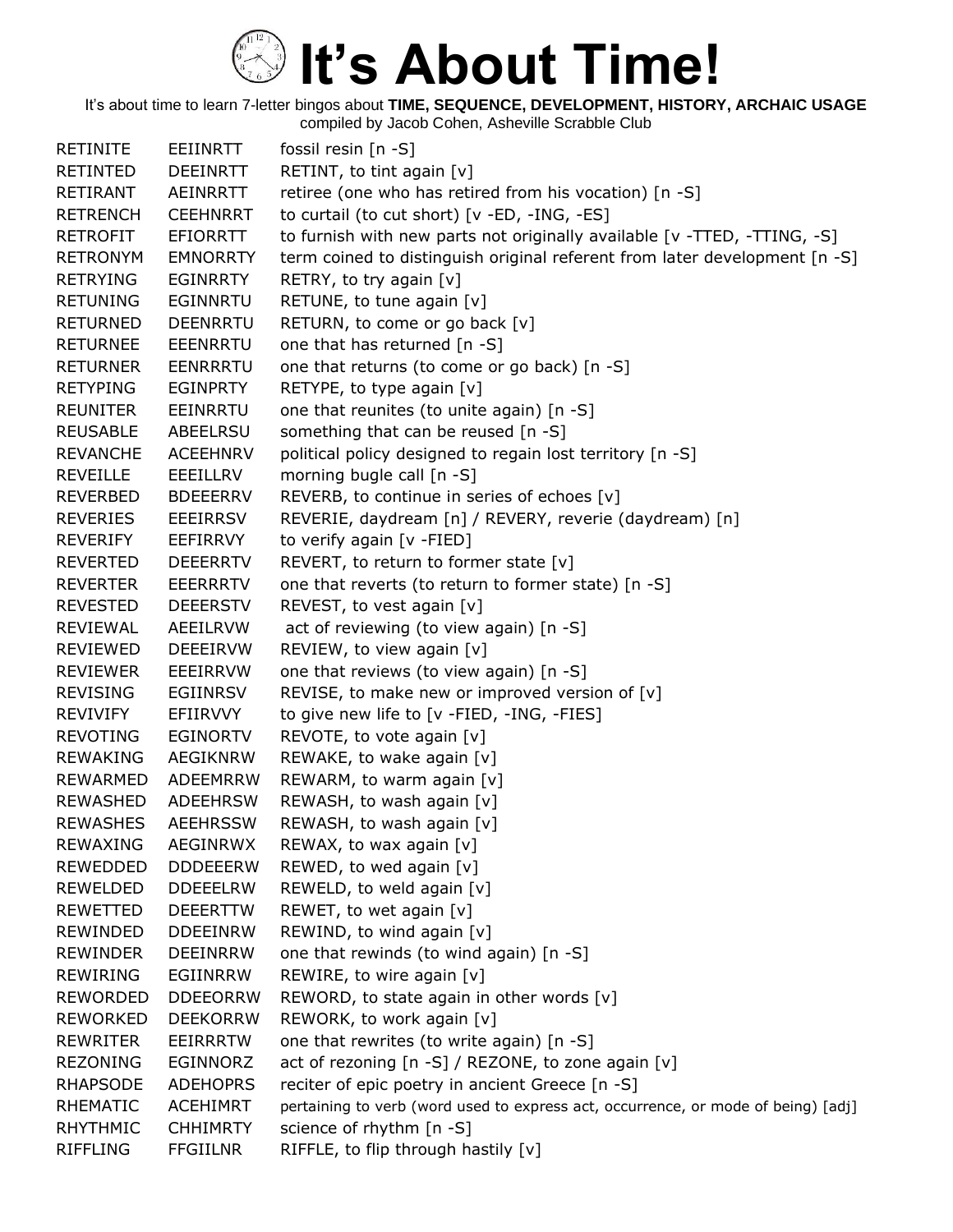| <b>RIPENING</b> | <b>EGIINNPR</b> | RIPEN, to become ripe $[v]$                                                 |
|-----------------|-----------------|-----------------------------------------------------------------------------|
| <b>ROGATION</b> | <b>AGINOORT</b> | proposal of law in ancient Rome [n -S]                                      |
| <b>ROLLABLE</b> | ABELLLOR        | ROLL, to move along by repeatedly turning over [adj]                        |
| <b>ROLLBACK</b> | <b>ABCKLLOR</b> | return to lower level of prices or wages [n -S]                             |
| <b>ROOTSIER</b> | <b>EIOORRST</b> | ROOTSY, showing traditional musical origins [adj]                           |
| <b>ROOTWORM</b> | <b>MOOORRTW</b> | beetle whose larvae feed on roots of crop plants [n -S]                     |
| <b>ROQUETTE</b> | EEOQRTTU        | arugula (European annual herb) [n -S]                                       |
| <b>ROSEROOT</b> | <b>EOOORRST</b> | perennial herb [n -S]                                                       |
| <b>ROSESLUG</b> | <b>EGLORSSU</b> | larval sawfly that eats rose leaves [n -S]                                  |
| <b>ROUGHOUT</b> | <b>GHOORTUU</b> | unfinished roughly shaped artifact [n -S]                                   |
| <b>RUDISTID</b> | <b>DDIIRSTU</b> | rudist (cone-shaped extinct mollusk) [n -S]                                 |
| <b>RUINABLE</b> | ABEILNRU        | RUIN, to destroy (to damage beyond repair or renewal) [adj]                 |
| <b>RUMINATE</b> | AEIMNRTU        | to chew again $[v -D, -TING, -S]$                                           |
| <b>RUNELIKE</b> | EEIKLNRU        | RUNE, letter of ancient alphabet [adj]                                      |
| <b>RUSSETED</b> | <b>DEERSSTU</b> | RUSSET, to make or become reddish or yellowish brown in color [v]           |
| <b>RUSTLING</b> | <b>GILNRSTU</b> | RUSTLE, to make succession of slight, soft sounds [v]                       |
|                 |                 | S8s                                                                         |
| <b>SABBATIC</b> | <b>AABBCIST</b> | year of release from normal teaching duties [n -S]                          |
| <b>SACCADIC</b> | AACCCDIS        | SACCADE, rapid, jerky movement of eye [adj]                                 |
| <b>SACRARIA</b> | <b>AAACIRRS</b> | ancient Roman shrines [n SACRARIA]                                          |
| <b>SACREDER</b> | <b>ACDEERRS</b> | SACRED, holy (having divine nature or origin) [adj]                         |
| <b>SACREDLY</b> | <b>ACDELRSY</b> | SACRED, holy (having divine nature or origin) [adv]                         |
| SAINFOIN        | AFIINNOS        | perennial herb [n -S]                                                       |
| SALARIED        | AADEILRS        | SALARY, to pay periodic, fixed compensation to [v]                          |
| <b>SALARIES</b> | <b>AAEILRSS</b> | SALARY, to pay periodic, fixed compensation to [v]                          |
| <b>SALLYING</b> | <b>AGILLNSY</b> | SALLY, to rush out suddenly [v]                                             |
| SALVOING        | <b>AGILNOSV</b> | SALVO, to discharge firearms simultaneously [v]                             |
| <b>SANCTITY</b> | <b>ACINSTTY</b> | holiness (state of being holy (having divine nature or origin)) [n -TIES]   |
| <b>SANDBURR</b> | <b>ABDNRRSU</b> | sandbur (annual herb) [n -S]                                                |
| <b>SANDSPUR</b> | ADNPRSSU        | sandbur (annual herb) [n -S]                                                |
| SANGRAIL        | <b>AAGILNRS</b> | legendary cup used by Christ at Last Supper [n -S]                          |
| SANGREAL        | <b>AAEGLNRS</b> | sangrail (legendary cup used by Christ at Last Supper) [n -S]               |
| <b>SAUTOIRE</b> | AEIORSTU        | sautoir (saltire (heraldic design)) [n -S]                                  |
| <b>SAVORIES</b> | <b>AEIORSSV</b> | SAVORY, savory dish served before or after meal [n]                         |
| <b>SAYONARA</b> | <b>AAANORSY</b> | goodby (goodbye (concluding remark or gesture at parting)) [n -S]           |
| <b>SCABBING</b> | <b>ABBCGINS</b> | SCAB, to become covered with scab (crust that forms over healing wound) [v] |
| <b>SCAFFOLD</b> | <b>ACDFFLOS</b> | to provide with scaffold (temporary platform for workmen) [v -ED, -ING, -S] |
| <b>SCAMPING</b> | <b>ACGIMNPS</b> | SCAMP, to perform in hasty or careless manner [v]                           |
| <b>SCANSION</b> | <b>ACINNOSS</b> | analysis of verse into metrical feet and rhythm patterns [n -S]             |
| <b>SCARCEST</b> | <b>ACCERSST</b> | SCARCE, infrequently seen or found [adj]                                    |
| <b>SCARCITY</b> | <b>ACCIRSTY</b> | quality of being scarce (infrequently seen or found) [n -TIES]              |
| <b>SCATTING</b> | <b>ACGINSTT</b> | SCAT, to leave hastily [v]                                                  |
| <b>SCHEDULE</b> | <b>CDEEHLSU</b> | to assign to certain date or time [v -D, -LING, -S]                         |
| <b>SCHUSSED</b> | <b>CDEHSSSU</b> |                                                                             |
|                 |                 | SCHUSS, to make fast, straight run in skiing [v]                            |
| <b>SCHUSSER</b> | <b>CEHRSSSU</b> | one that schusses (to make fast, straight run in skiing) [n -S]             |
| <b>SCHUSSES</b> | <b>CEHSSSSU</b> | SCHUSS, to make fast, straight run in skiing [v]                            |
| <b>SCLEROSE</b> | <b>CEELORSS</b> | to become hard, as tissue [v -D, -SING, -S]                                 |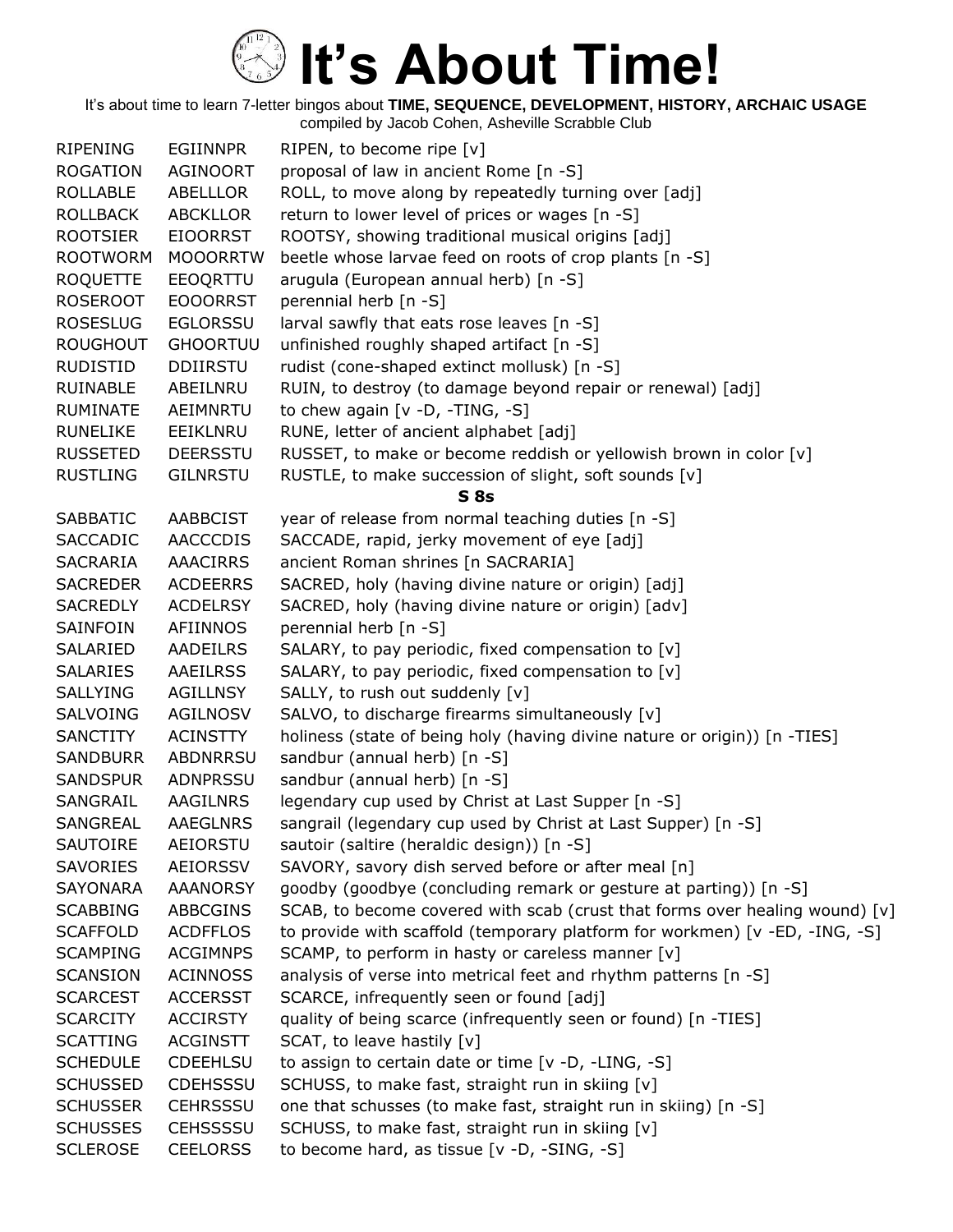It's about time to learn 7-letter bingos about **TIME, SEQUENCE, DEVELOPMENT, HISTORY, ARCHAIC USAGE** compiled by Jacob Cohen, Asheville Scrabble Club

SCOFFLAW ACFFLOSW habitual law violator [n -S] SCOOCHED CCDEHOOS SCOOCH, to slide with short movements [v] SCOOCHES CCEHOOSS SCOOCH, to slide with short movements [v] SCOOTING CGINOOST SCOOT, to go quickly [v] SCRAMBLE ABCELMRS to move or climb hurriedly [v -D, -LING, -S] SCRAMMED ACDEMMRS SCRAM, to leave quickly [v] SCRAWLED ACDELRSW SCRAWL, to write hastily or illegibly [v] SCRAWLER ACELRRSW one that scrawls (to write hastily or illegibly) [n -S] SCRIBBLE BBCEILRS to write hastily or carelessly [v -D, -LING, -S] SCUDDING CDDGINSU SCUD, to run or move swiftly [v] SCURRIED CDEIRRSU SCURRY, to move hurriedly [v] SCURRIES CEIRRSSU SCURRY, to move hurriedly [v] SCURVIES CEIRSSUV SCURVY, disease resulting from vitamin C deficiency [n] SEASONAL AAELNOSS employee or product associated with time of year [n -S] SECONDED CDDEENOS SECOND, to give support or encouragement to [v] SECONDEE CDEEENOS worker who is transferred to another job temporarily [n -S] SECONDER CDEENORS one that seconds (to give support or encouragement to) [n -S] SECONDLY CDELNOSY in next place after first [adv] SEDERUNT DEENRSTU prolonged sitting [n -S] SEDULITY DEILSTUY state of being sedulous (diligent (persevering)) [n -TIES] SEDULOUS DELOSSUU diligent (persevering) [adj] SEEDLING DEEGILNS young plant [n -S] SEEDTIME DEEEIMST season for sowing seeds [n -S] SEGUEING EEGGINSU SEGUE, to proceed without pause from one musical theme to another [v] SEISABLE ABEEILSS SEISE, to seize (to take hold of suddenly and forcibly) [adj] SEIZABLE ABEEILSZ SEIZE, to take hold of suddenly and forcibly [adj] SELCOUTH CEHLOSTU unusual [adj] SELDOMLY DELLMOSY SELDOM, infrequent [adv] SELFHEAL AEEFHLLS perennial herb [n -S] SEMESTER EEEMRSST period constituting half of academic year [n -S] / [v -ED, -ING, -S] SENARIUS AEINRSSU Greek or Latin verse consisting of six metrical feet [n -II] SENILELY EEILLNSY in senile manner [adv] SENILITY EIILNSTY mental and physical infirmity due to old age [n -TIES] SENNIGHT EGHINNST week (period of seven days) [n -S] SEQUENCY CEENQSUY following of one thing after another [n -CIES] SERENADE ADEEENRS to perform honorific evening song for [v -D, -DING, -S] SERIALLY AEILLRSY in manner or form of serial (literary or dramatic work presented in successive installments) [adv] SEROTINY EINORSTY condition of having late or gradual seed dispersal [n -NIES] SESTERCE CEEERSST coin of ancient Rome [n -S] SEXTARII AEIIRSTX ancient Roman units of liquid measure [n SEXTARII] SFORZATO AFOORSTZ playing of tone or chord with sudden force [n -S] SHAKABLE AABEHKLS SHAKE, to move to and fro with short, rapid movements [adj] SHAULING AGHILNSU SHAUL, to shoal (to become shallow) [v] SHEERING EEGHINRS SHEER, to swerve (to turn aside suddenly from straight course) [v] SHEKALIM AEHIKLMS SHEKEL, ancient unit of weight and money [n] SHEKELIM EEHIKLMS SHEKEL, ancient unit of weight and money [n] SHEQALIM AEHILMQS SHEQEL, shekel (ancient unit of weight and money) [n]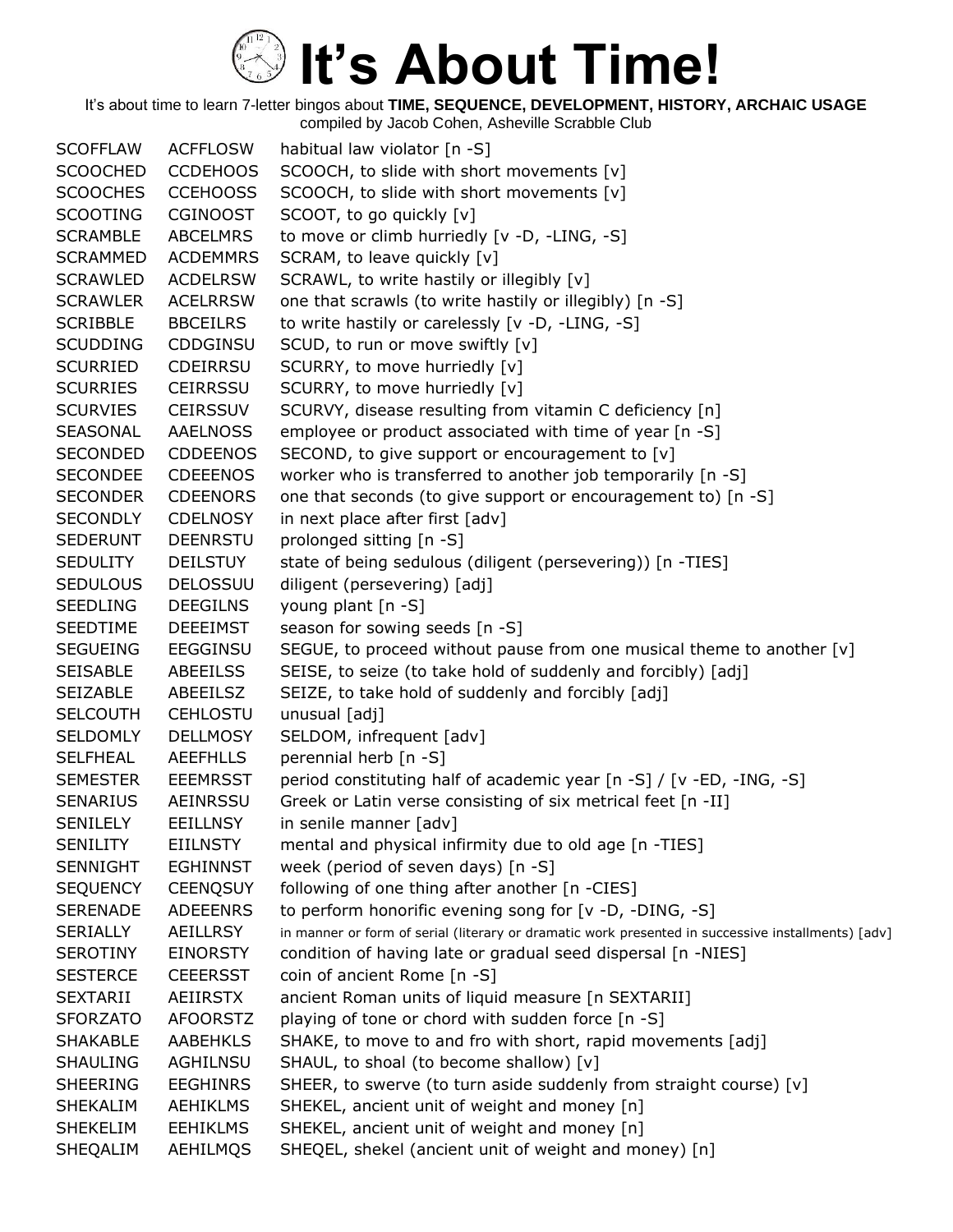| <b>SHILLING</b> | <b>GHIILLNS</b> | former monetary unit of Great Britain [n -S]                                          |
|-----------------|-----------------|---------------------------------------------------------------------------------------|
| <b>SHINLEAF</b> | <b>AEFHILNS</b> | perennial herb [n -S, -AVES]                                                          |
| <b>SHIPTIME</b> | <b>EHIIMPST</b> | annual arrival of supply ship [n -S]                                                  |
| <b>SHOALING</b> | <b>AGHILNOS</b> | SHOAL, to become shallow [v]                                                          |
| <b>SHOETREE</b> | <b>EEEHORST</b> | device shaped like foot that is inserted into shoe to preserve its shape [n -S]       |
| SHOGUNAL        | <b>AGHLNOSU</b> | SHOGUN, former military leader of Japan [adj]                                         |
| <b>SHORTCUT</b> | <b>CHORSTTU</b> | to take shorter or quicker way [v SHORTCUT, -TTING, -S]                               |
| <b>SHOULDST</b> | <b>DHLOSSTU</b> | SHALL, used as auxiliary to express futurity, inevitability, or command $[v]$         |
| SHOWDOWN        | <b>DHNOOSWW</b> | event that forces conclusion of issue [n -S]                                          |
| <b>SHOWTIME</b> | <b>EHIMOSTW</b> | time at which entertainment is to start [n -S]                                        |
| <b>SHUTDOWN</b> | <b>DHNOSTUW</b> | temporary closing of industrial plant [n -S]                                          |
| <b>SILURIAN</b> | AIILNRSU        | of or pertaining to certain geologic time period [adj]                                |
| <b>SIMPLISM</b> | <b>IILMMPSS</b> | tendency to oversimplify issue or problem [n -S]                                      |
| <b>SIRVENTE</b> | <b>EEINRSTV</b> | satirical medieval song or poem [n -S]                                                |
| <b>SITHENCE</b> | <b>CEEHINST</b> | since (from then until now) [adv]                                                     |
| <b>SIXPENCE</b> | <b>CEEINPSX</b> | formerly used British coin worth six pennies [n -S]                                   |
| <b>SIXTYISH</b> | <b>HIISSTXY</b> | being about sixty years old [adj]                                                     |
| <b>SKEDDING</b> | <b>DDEGIKNS</b> | SKED, to schedule (to assign to certain date or time) [v]                             |
| <b>SKETCHED</b> | <b>CDEEHKST</b> | SKETCH, to make rough, hasty drawing of [v]                                           |
| <b>SKETCHER</b> | <b>CEEHKRST</b> | one that sketches (to make rough, hasty drawing of) [n -S]                            |
| <b>SKETCHES</b> | <b>CEEHKSST</b> | SKETCH, to make rough, hasty drawing of [v]                                           |
| <b>SKIDDING</b> | <b>DDGIIKNS</b> | SKID, to slide sideways as result of loss of traction [v]                             |
| <b>SKILLING</b> | <b>GIIKLLNS</b> | former coin of Scandinavian countries [n -S]                                          |
| <b>SKIRRING</b> | <b>GIIKNRRS</b> | SKIRR, to move rapidly [v]                                                            |
| <b>SLEEPING</b> | <b>EEGILPNS</b> | to be in natural, periodic state of rest [v]                                          |
| <b>SLINGING</b> | <b>GGIILNNS</b> | SLING, to throw with sudden motion [v]                                                |
| <b>SLIPPING</b> | <b>GIILNPPS</b> | SLIP, to slide suddenly and accidentally [v]                                          |
| <b>SLOVENLY</b> | <b>ELLNOSVY</b> | habitually untidy or unclean [adj -LIER, -LIEST]                                      |
| SLOWDOWN        | <b>DLNOOSWW</b> | lessening of pace [n -S]                                                              |
| <b>SLOWNESS</b> | <b>ELNOSSSW</b> | state of being slow (moving with little speed) [n -S]                                 |
| <b>SLOWPOKE</b> | <b>EKLOOPSW</b> | slow individual [n -S]                                                                |
| <b>SLOWWORM</b> | <b>LMOORSWW</b> | European lizard having no legs [n -S]                                                 |
| <b>SLUGGARD</b> | ADGGLRSU        | habitually lazy person [n -S]                                                         |
| <b>SLUICING</b> | CGIILNSU        | SLUICE, to wash with sudden flow of water [v]                                         |
| <b>SLUMPIER</b> | <b>EILMPRSU</b> | SLUMPY, characterized by fall in value or amount [adj]                                |
| <b>SLUMPING</b> | <b>GILMNPSU</b> | SLUMP, to fall or sink suddenly [v]                                                   |
| SNAILING        | <b>AGIILNNS</b> | SNAIL, to move slowly [v]                                                             |
| <b>SNAPBACK</b> | <b>AABCKNPS</b> | sudden rebound or recovery [n -S]                                                     |
| <b>SNAPPIER</b> | <b>AEINPPRS</b> | SNAPPY, snappish (tending to speak in impatient or irritable manner) [adj]            |
| <b>SNAPPILY</b> | <b>AILNPPSY</b> | in snappy (snappish (tending to speak in impatient or irritable manner)) manner [adv] |
| <b>SNAPSHOT</b> | <b>AHNOPSST</b> | to photograph informally and quickly [v -TTED, -TTING, -S]                            |
| <b>SNATCHED</b> | <b>ACDEHNST</b> | SNATCH, to seize suddenly [v]                                                         |
| <b>SNATCHER</b> | <b>ACEHNRST</b> | one that snatches (to seize suddenly) [n -S]                                          |
| <b>SNATCHES</b> | <b>ACEHNSST</b> | SNATCH, to seize suddenly [v]                                                         |
| <b>SNEEZING</b> | <b>EEGINNSZ</b> | SNEEZE, to make sudden, involuntary expiration of breath [v]                          |
| <b>SNIFFLER</b> | <b>EFFILNRS</b> | one that sniffles (to sniff repeatedly) [n -S]                                        |
| SNIPPING        | <b>GIINNPPS</b> | SNIP, to cut with short, quick stroke [v]                                             |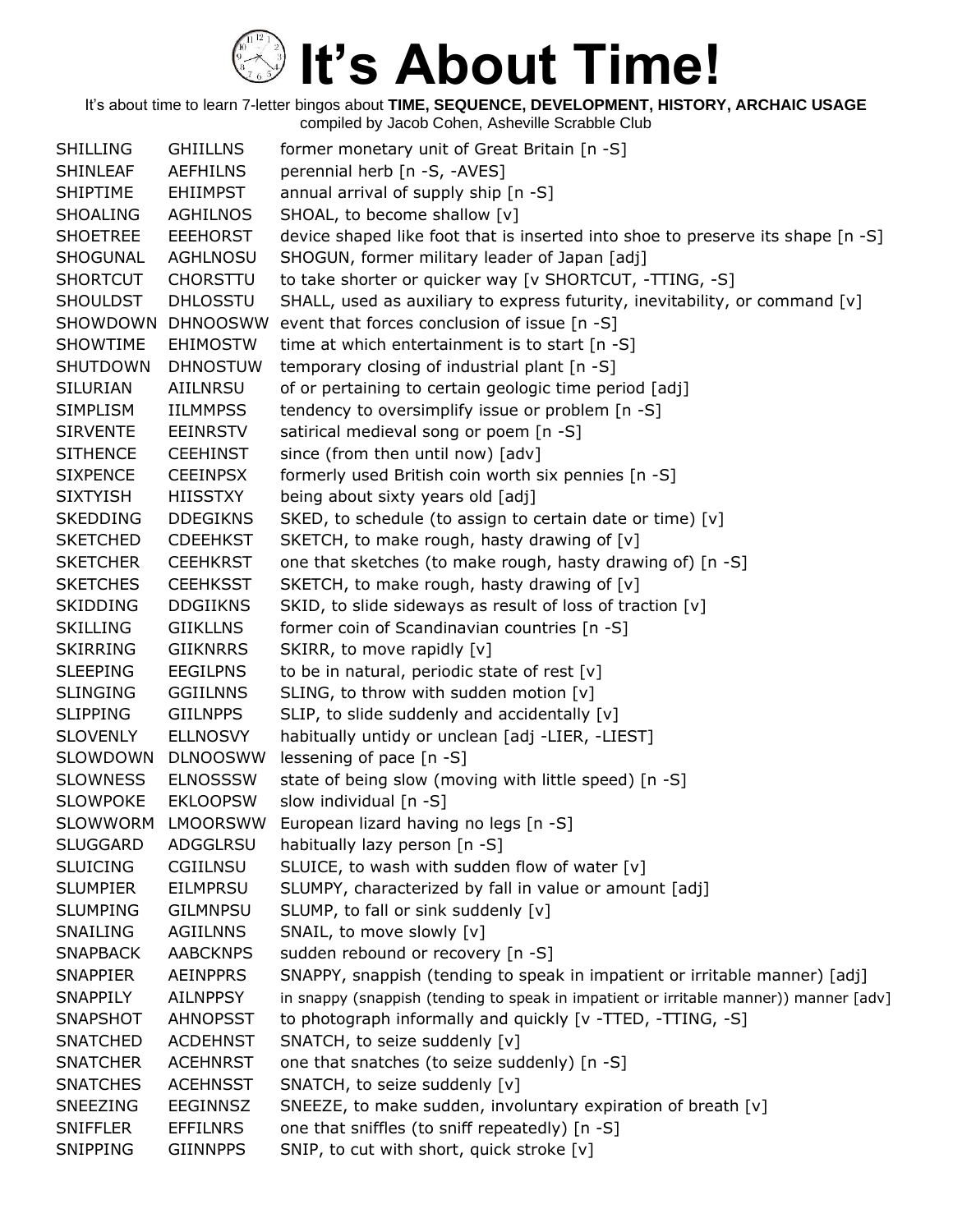It's about time to learn 7-letter bingos about **TIME, SEQUENCE, DEVELOPMENT, HISTORY, ARCHAIC USAGE** compiled by Jacob Cohen, Asheville Scrabble Club

SNOWBALL ABLLNOSW to increase at rapidly accelerating rate [v -ED, -ING, -S] SNOWBELT BELNOSTW region that receives appreciable amount of snow each year [n -S] SNUFFLER EFFLNRSU one that snuffles (to sniffle (to sniff repeatedly)) [n -S] SOAPWORT AOOPRSTW perennial herb [n -S] SOLACING ACGILNOS SOLACE, to console (to comfort (to soothe in time of grief)) [v] SOLSTICE CEILOSST time of year when sun is at its greatest distance from celestial equator [n -S] SOMEDEAL ADEELMOS to some degree [adv] SOMETIME EEIMMOST at some future time [adv] SOMEWAYS AEMOSSWY someway [adv] SOMEWHEN EEHMNOSW sometime (at some future time) [adv] SOMEWISE EEIMOSSW somehow [adv] SONATINA AAINNOST short sonata [n -S, -INE] SOOTHSAY AHOOSSTY to predict (to tell of or about in advance) [v -SAID, -ING, -S] SOURCING CGINORSU act of obtaining something from point of origin [n -S] / SOURCE, to obtain from point of origin [v] SOUVENIR EINORSUV memento (something that serves as reminder of past) [n -S] SPAEINGS AEGINPSS SPAEING, act of foretelling (to tell of or about in advance) [n] SPARLING AGILNPRS young herring [n -S] SPECIATE ACEEIPST to undergo type of evolutionary process [v -D, -TING, -S] SPECTING CEGINPST SPECT, to expect (to anticipate) [v] SPEEDIER DEEEIPRS SPEEDY, swift (moving with great rate of motion) [adj] SPEEDILY DEEILPSY in speedy (swift (moving with great rate of motion)) manner [adv] SPEEDING DEEGINPS SPEED, to move swiftly [v] SPEEDWAY ADEEPSWY road designed for rapid travel [n -S] SPINSTER EINPRSST unmarried woman who is past usual age for marrying [n -S] SPIRACLE ACEILPRS orifice through which breathing occurs [n -S] SPITFIRE EFIIPRST quick-tempered person [n -S] SPLUTTER ELPRSTTU to speak rapidly and confusedly [v -ED, -ING, -S SPONDAIC ACDINOPS spondee (type of metrical foot) [n -S] SPOOLING GILNOOPS temporary storage of data for later output [n -S] SPORADIC ACDIOPRS occurring at irregular intervals [adj] SPOUTING GINOPSTU SPOUT, to eject in rapid stream [v] SPRAINED ADEINPRS SPRAIN, to weaken by sudden and violent twisting or wrenching [v] SPRINGAL AGILNPRS young man [n -S] SPRINGER EGINPRRS one that springs (to move upward suddenly and swiftly) [n -S] SPRINTED DEINPRST SPRINT, to run at top speed [v] SPRINTER EINPRRST one that sprints (to run at top speed) [n -S] SPROUTED DEOPRSTU SPROUT, to begin to grow [v] SPUNKING GIKNNPSU SPUNK, to begin to burn [v] SPUTTERY EPRSTTUY ejecting in short bursts [adj] SQUEGGED DEEGGQSU SQUEG, to oscillate in irregular manner [v] SQUIBBER BBEIQRSU infield grounder that becomes base hit [n -S] SQUIRREL EILQRRSU to store up for future use [v -ED, -ING, -S or -LLED, -LLING, -S] SQUIRTED DEIQRSTU SQUIRT, to eject in thin, swift stream [v] SQUIRTER EIQRRSTU one that squirts (to eject in thin, swift stream) [n -S] STABLEST ABELSSTT STABLE, resistant to sudden change or position or condition [adj] STACCATO AACCOSTT musical passage marked by short, clear-cut playing of tones [n -TI, -S] STAGNATE AAEGNSTT to become stagnant [v -D, -TING, -S]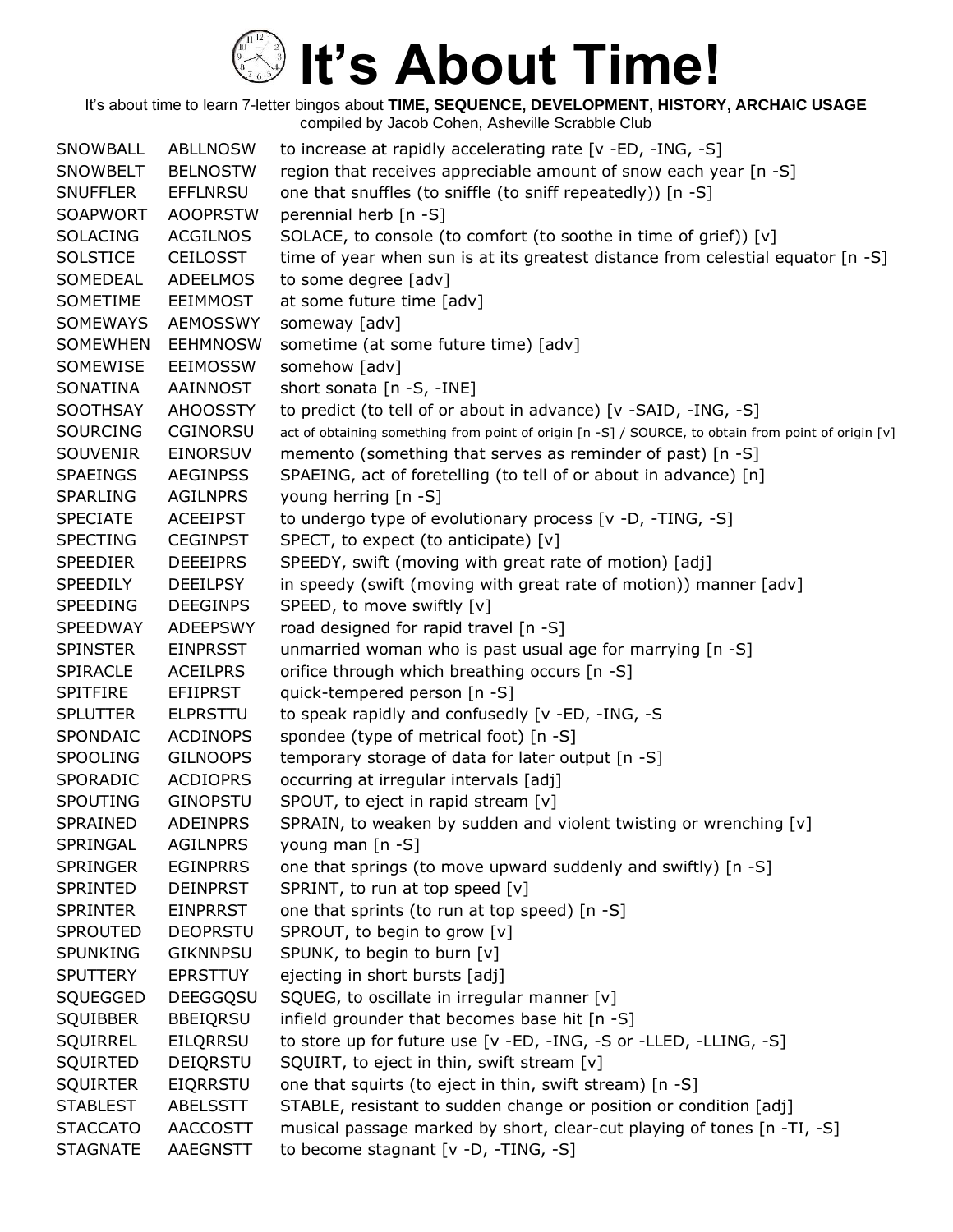It's about time to learn 7-letter bingos about **TIME, SEQUENCE, DEVELOPMENT, HISTORY, ARCHAIC USAGE** compiled by Jacob Cohen, Asheville Scrabble Club

STALLING AGILLSNT STALL, to stop progress of [v] STALWART AALRSTTW unwavering partisan [n -S] STAMINAL AAILMNST STAMINA, endurance [adj] STANDPAT AADNPSTT resisting or opposing change [adj] STARTING AGINRSTT START, to set out [v] STARTLER AELRRSTT one that startles (to frighten or surprise suddenly) [n -S] STASIMON AIMNOSST choral ode in ancient Greek drama [n -MA] STATEDLY ADELSTTY regularly (in regular manner) [adv] STEDFAST ADEFSSTT staunch (firm and dependable) [adj] STEGODON DEGNOOST extinct elephant-like mammal [n -S] STEMMATA AAEMMSTT STEMMA, scroll recording genealogy of family in ancient Rome [n] STEPWISE EEIPSSTW marked by gradual progression [adj] STETTING EGINSTTT STET, to cancel previously made printing correction [v] STEWABLE ABEELSTW STEW, to cook by boiling slowly [adj] STICTION CIINOSTT force required to begin to move body that is in contact with another body [n -S] STINKPOT IKNOPSTT jar containing foul-smelling combustibles formerly used in warfare [n -S] STIRRING GIINRRST beginning of motion [n -S] STOCKING CGIKNOST STOCK, to keep for future sale or use [v] STOKESIA AEIKOSST perennial herb [n -S] STOPOVER EOOPRSTV brief stop in course of journey [n -S] STOPPAGE AEGOPPST act of stopping (to discontinue progress or motion of) [n -S] STOPPING GINOPPST STOP, to discontinue progress or motion of [v] STOPWORD DOOPRSTW frequently used word that is not searchable by search engines [n -S] STOTINOV INOOSTTV STOTIN, former monetary unit of Slovenia [n] STOUNDED DDENOSTU STOUND, to ache (to suffer dull, continuous pain) [v] STRENGTH EGHNRSTT capacity for exertion or endurance [n -S] STRETCHY· CEHRSTTY having tendency to stretch [adj -HIER, -HIEST] STROBING BGINORST process of producing high-intensity flashes of light [n -S] / STROBE [v] STROPHIC CHIOPRST STROPHE, part of ancient Greek choral ode [adj] STROYING GINORSTY STROY, to destroy (to damage beyond repair or renewal) [v] STURDIER DEIRRSTU STURDY, strong and durable [adj] STURDILY DILRSTUY STURDY, strong and durable [adv] STYLITIC CIILSTTY STYLITE, early Christian ascetic [adj] SUBADULT ABDLSTUU individual approaching adulthood [n -S] SUBEPOCH BCEHOPSU subdivision of epoch [n -S] SUBFRAME ABEFMRSU frame for attachment of finish frame [n -S] SUBLEASE ABEELSSU to sublet (to rent leased property to another) [v -D, -SING, -S] SUBPHASE ABEHPSSU subdivision of phase [n -S] SUBSONIC BCINOSSU moving at speed less than that of sound [adj] SUBTITLE BEILSTTU to give secondary title to [v -D, -LING, -S] SUBTOPIC BCIOPSTU secondary topic [n -S] SUBTREND BDENRSTU subordinate trend [n -S] SUCCINIC CCCIINSU pertaining to amber (fossil resin) [adj] SUDDENLY DDELNSUY SUDDEN, happening quickly and without warning [adv] SUDDENLY DDELNSUY SUDDEN, happening quickly and without warning [adv] SUMMERED DEEMMRSU SUMMER, to pass summer (warmest season of year) [v] SUMMERLY ELMMRSUY summery (characteristic of summer) [adj]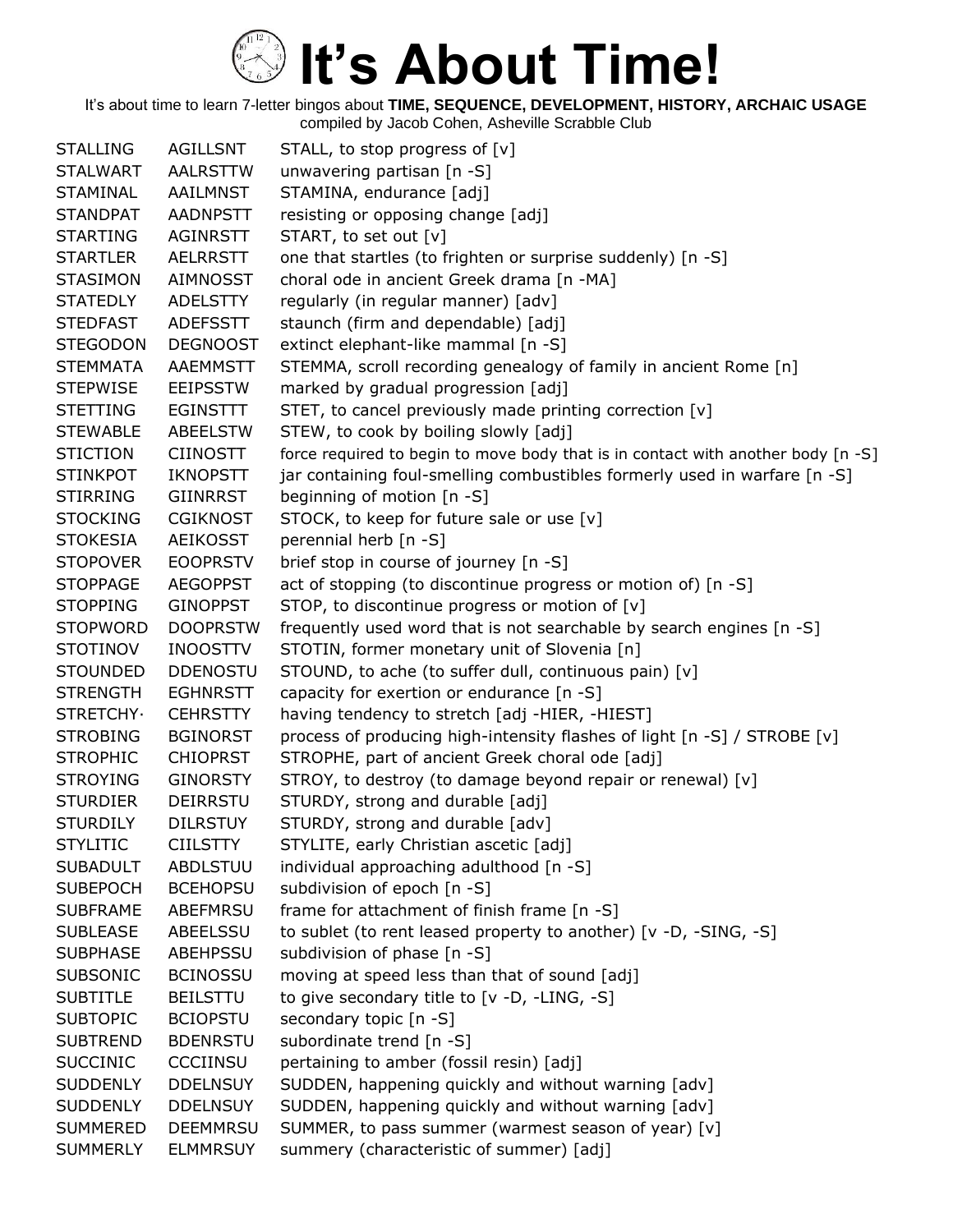| <b>SUPERFIX</b> | <b>EFIPRSUX</b> | recurrent pattern of stress in speech [n -ES]                                                          |
|-----------------|-----------------|--------------------------------------------------------------------------------------------------------|
| <b>SURCEASE</b> | <b>ACEERSSU</b> | to cease (to stop (to discontinue progress or motion of)) [ $v$ -D, -SING, -S]                         |
| <b>SUREFIRE</b> | <b>EEFIRRSU</b> | sure to meet expectations [adj]                                                                        |
| <b>SURPRISE</b> | <b>EIPRRSSU</b> | to come upon unexpectedly [v D, -SING, -S]                                                             |
| <b>SURPRIZE</b> | <b>EIPRRSUZ</b> | to surprise (to come upon unexpectedly) [v -D, -ZING, -S]                                              |
| <b>SURVIVAL</b> | <b>AILRSUVV</b> | living or continuing longer than another person or thing [n -S]                                        |
| <b>SURVIVER</b> | <b>EIRRSUVV</b> | survivor (one that survives (to remain in existence)) [n -S]                                           |
| <b>SURVIVOR</b> | <b>IORRSUVV</b> | one that survives (to remain in existence) [n -S]                                                      |
| <b>SUSPENSE</b> | <b>EENPSSSU</b> | state of mental uncertainty or excitement [n -S]                                                       |
| <b>SVEDBERG</b> | <b>BDEEGRSV</b> | unit of time $[n - S]$                                                                                 |
| <b>SWAGGING</b> | <b>AGGGINSW</b> | SWAG, to sway (to move slowly back and forth) [v]                                                      |
| <b>SWAYABLE</b> | AABELSWY        | SWAY, to move slowly back and forth [adj]                                                              |
| <b>SWERVING</b> | EGINRSVW        | SWERVE, to turn aside suddenly from straight course [v]                                                |
| <b>SWIFTEST</b> | <b>EFISSTTW</b> | SWIFT, moving with great rate of motion [adj]                                                          |
| <b>SWIGGING</b> | <b>GGGIINSW</b> | SWIG, to drink deeply or rapidly [v]                                                                   |
| SWILLING        | GIILLNSW        | SWILL, to swig (to drink deeply or rapidly) [v]                                                        |
| <b>SWISHING</b> | <b>GHIINSSW</b> | SWISH, to move with prolonged hissing sound [v]                                                        |
| <b>SWOOPING</b> | <b>GINOOPSW</b> | SWOOP, to make sudden descent [v]                                                                      |
| <b>SYLPHISH</b> | <b>HHILPSSY</b> | SYLPH, slender, graceful girl or woman [adj]                                                           |
| <b>SYNAPSID</b> | <b>ADINPSSY</b> | one of group of extinct reptiles [n -S]                                                                |
| <b>SYNCYTIA</b> | <b>ACINSTYY</b> | masses of protoplasm resulting from cell fusion [n SYNCYTIA]                                           |
| <b>SYNOPSIS</b> | <b>INOPSSSY</b> | summary (short restatement) [n -SES]                                                                   |
| <b>SYNOPTIC</b> | <b>CINOPSTY</b> | SYNOPSIS, summary (short restatement) [adj]                                                            |
| <b>SYSTOLIC</b> | <b>CILOSSTY</b> | SYSTOLE, normal rhythmic contraction of heart [adj]                                                    |
|                 |                 | <b>T</b> 8s                                                                                            |
| <b>TACHISME</b> | <b>ACEHIMST</b> | tachism (action painting) [n -S]                                                                       |
| <b>TACHISTE</b> | <b>ACEHISTT</b> | tachist (action painter) [n -S]                                                                        |
| <b>TACITURN</b> | ACINRTTU        | habitually silent [adj]                                                                                |
| <b>TAPERING</b> | <b>AEGINPRT</b> | TAPER, to become gradually narrower toward one end [v]                                                 |
| <b>TARDIEST</b> | ADEIRSTT        | TARDY, late (coming or occurring after expected time) [adj]                                            |
| <b>TARRAGON</b> | <b>AAGNORRT</b> | perennial herb [n -S]                                                                                  |
| <b>TARRYING</b> | <b>AGINRRTY</b> | TARRY, to delay or be slow in acting or doing [v]                                                      |
| <b>TATTERED</b> | <b>ADEERTTT</b> | TATTER, to become torn and worn [v]                                                                    |
| <b>TEENAGED</b> | <b>ADEEEGNT</b> | teenage (pertaining to teenagers (person between ages of thirteen and nineteen)) [adj]                 |
| <b>TEENAGER</b> | <b>AEEEGNRT</b> | person between ages of thirteen and nineteen [n -S]                                                    |
| <b>TEENYBOP</b> | <b>BEENOPTY</b> | pertaining to young teenager [adj]                                                                     |
| <b>TEKTITIC</b> | <b>CEIIKTTT</b> | TEKTITE, glassy body believed to be of meteoritic origin [adj]                                         |
| <b>TELEGONY</b> | <b>EEGLNOTY</b> | supposed influence of previous sire on offspring of later matings of mother with other males [n -NIES] |
| <b>TELETHON</b> | <b>EEHLNOTT</b> | fund-raising television program [n -S]                                                                 |
| <b>TENACITY</b> | <b>ACEINTTY</b> | perseverance or persistence [n -TIES]                                                                  |
| <b>TENANTRY</b> | <b>AENNRTTY</b> | tenancy (temporary occupancy of something that belongs to another) [n -RIES]                           |
| <b>TENDENCY</b> | <b>CDEENNTY</b> | inclination to act or think in particular way [n -CIES]                                                |
| <b>TENESMIC</b> | <b>CEEIMNST</b> | TENESMUS, urgent but ineffectual effort to defecate or urinate [adj]                                   |
| <b>TENESMUS</b> | <b>EEMNSSTU</b> | urgent but ineffectual effort to defecate or urinate [n -ES]                                           |
| <b>TENURIAL</b> | AEILNRTU        | of or pertaining to tenure [adj]                                                                       |
| <b>TENURING</b> | EGINNRTU        | TENURE, to grant tenure (status of holding one's position on permanent basis) to [v]                   |
| <b>TEOSINTE</b> | <b>EEINOSTT</b> | annual grass [n -S]                                                                                    |
|                 |                 |                                                                                                        |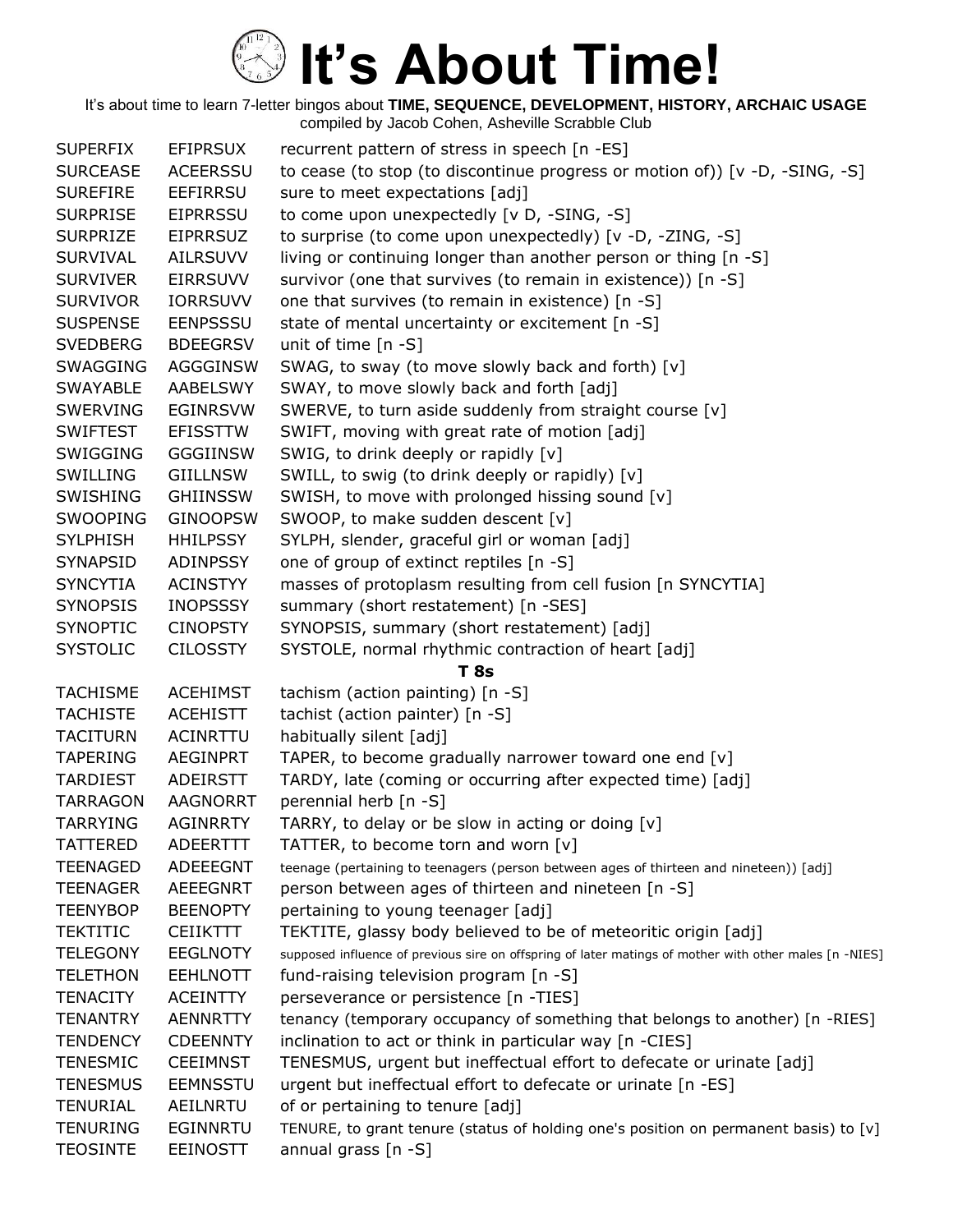It's about time to learn 7-letter bingos about **TIME, SEQUENCE, DEVELOPMENT, HISTORY, ARCHAIC USAGE** compiled by Jacob Cohen, Asheville Scrabble Club

TERMINAL AEILMNRT end or extremity [n -S] TERMINUS EIMNRSTU terminal (end or extremity) [n -NI, -ES] TERMLESS EELMRSST having no limits [adj] TERMTIME EEIMMRTT time when school or court is in session [n -S] THEOGONY EGHNOOTY account of origin of gods [n -NIES] THEWLESS EEHLSSTW weak (lacking strength (capacity for exertion or endurance)) [adj] THRASHED ADEHHRST THRASH, to beat (to strike repeatedly) [v] THRASHER AEHHRRST one that thrashes (to beat (to strike repeatedly)) [n -S] THRASHES AEHHRSST THRASH, to beat (to strike repeatedly) [v] THROBBED BBDEHORT THROB, to pulsate (to expand and contract rhythmically) [v] THROBBER BBEHORRT one that throbs (to pulsate (to expand and contract rhythmically)) [n -S] THUNKING GHIKNNTU THUNK, to make sudden, muffled sound [v] TICKTACK ACCIKKTT to ticktock (to make ticking sound of clock) [v -ED, -ING, -S] TICKTOCK CCIKKOTT to make ticking sound of clock [v -ED, -ING, -S] TIDELAND ADDEILNT land alternately covered and uncovered by tide [n -S] TIDELESS DEEILSST lacking tide [adj] TIDELIKE DEEIIKLT resembling tide [adj] TIDELINE DEEIILNT line on shore marking highest point of tide  $[n -S]$ TIDEMARK ADEIKMRT mark showing highest or lowest point of tide [n -S] TIDYTIPS DIIPSTTY annual herb [n TIDYTIPS] TIFFINED DEFFIINT TIFFIN, to lunch (to eat noonday meal) [v] TIMECARD ACDEIMRT card for recording employee's times of arrival and departure [n -S] TIMELESS EEILMSST having no beginning or end [adj] TIMELIER EEIILMRT TIMELY, occurring at right moment [adj] TIMELINE EEIILMNT schedule of events [n -S] TIMEWORK EIKMORTW work paid for by hour or by day [n -S] TIMEWORN EIMNORTW showing effects of long use or wear [adj] TIPSHEET EEHIPSTT publication with tips for betting on races or investing in stocks [n -S] TITRATOR AIORRTTT one that titrates (to determine strength of solution by adding reagent until desired reaction occurs) [n -S] TOADFLAX AADFLOTX perennial herb [n -ES] TOASTING AGINOSTT adding of rhythmic speech to reggae music [n -S] TOCOLOGY CGLOOOTY branch of medicine dealing with childbirth [n -GIES] TOLARJEV AEJLORTV TOLAR, former monetary unit of Slovenia [n] TOMATOES AEMOOSTT TOMATO, fleshy, edible fruit of perennial plant [n] TOMATOEY AEMOOTTY TOMATO, fleshy, edible fruit of perennial plant [adj] TOMORROW MOOORRTW day following today [n -S] TOODLING DGILNOOT TOODLE, to tootle (to toot softly or repeatedly) [v] TOOTLING GILNOOTT TOOTLE, to toot softly or repeatedly [v] TORTUOUS OORSTTUU marked by repeated turns or bends [adj] TOUGHING GGHINOTU TOUGH, to endure hardship [v] TRADITOR ADIORRTT traitor among early Christians [n -RIES] TRECENTO CEENORTT fourteenth century [n -S] TREKKING EGIKKNRT TREK, to make slow or arduous journey [v] TRENDING DEGINNRT TREND, to take particular course [v] TRESSOUR EORRSSTU tressure (type of heraldic design) [n -S] TRESSURE EERRSSTU type of heraldic design [n -S] TRIASSIC ACIIRSST of or pertaining to certain geologic time period [adj]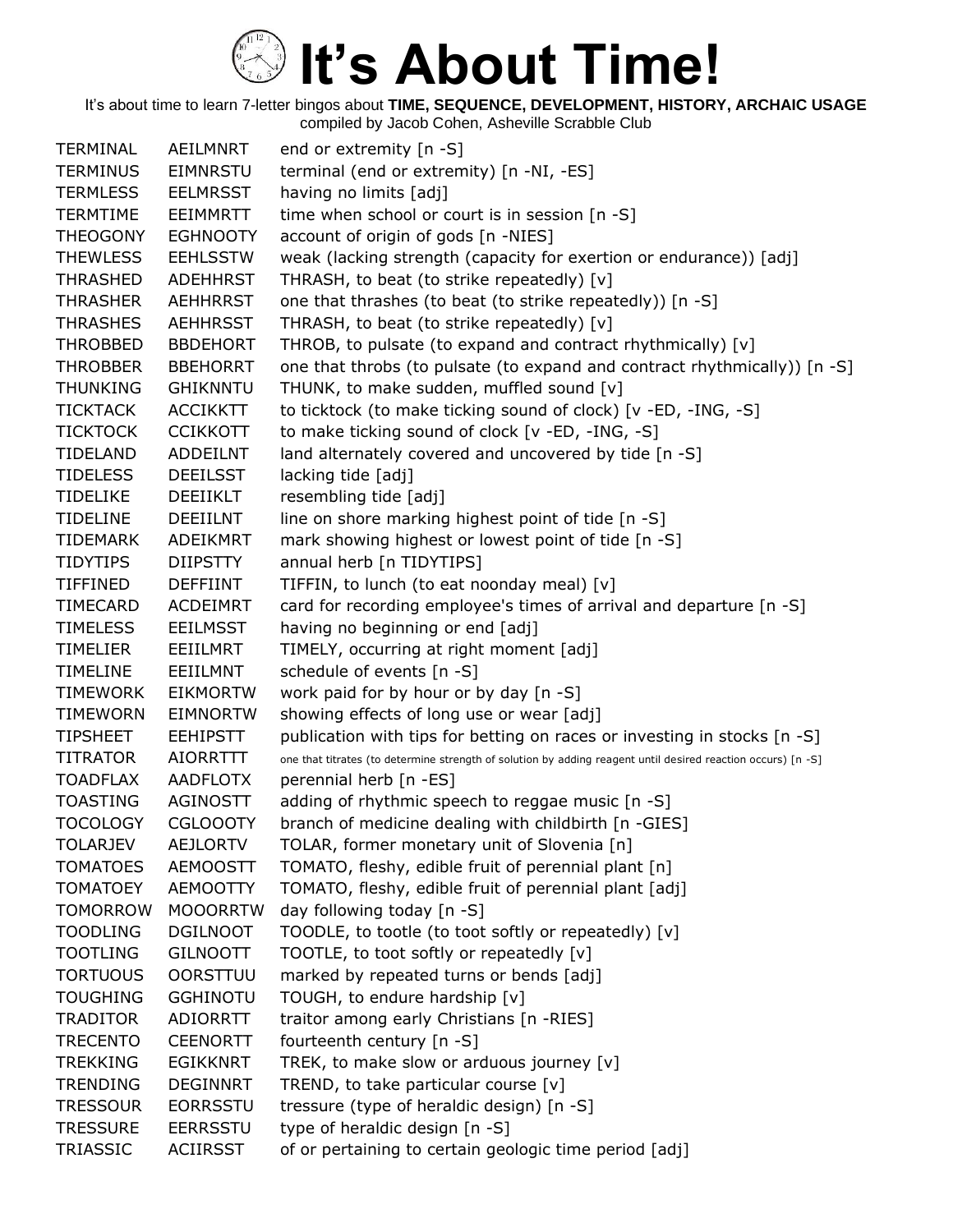| <b>TRIBRACH</b> | <b>ABCHIRRT</b>  | type of metrical foot [n -S]                                                             |
|-----------------|------------------|------------------------------------------------------------------------------------------|
| <b>TRIENNIA</b> | AEIINNRT         | periods of three years [n]                                                               |
| <b>TRIENTES</b> | <b>EEINRSTT</b>  | TRIENS, coin of ancient Rome [n]                                                         |
| <b>TRIFLING</b> | <b>FGIILNRT</b>  | waste of time $[n - S] / TRIFLE$ , to waste time $[v]$                                   |
| <b>TRIMETER</b> | EEIMRRTT         | verse of three metrical feet [n -S]                                                      |
| TRIPPANT        | AINPPRTT         | walking -- used of heraldic animal [adj]                                                 |
| <b>TRIPTYCA</b> | <b>ACIPRTTY</b>  | triptych (ancient writing tablet) [n -S]                                                 |
| <b>TRIPTYCH</b> | <b>CHIPRTTY</b>  | ancient writing tablet [n -S]                                                            |
| TRISEMIC        | <b>CEIIMRST</b>  | TRISEME, type of metrical foot [adj]                                                     |
| <b>TRIUMVIR</b> | <b>IIMRRTUV</b>  | one of ruling body of three in ancient Rome [n -I, -S]                                   |
| <b>TROCHAIC</b> | <b>ACCHIORT</b>  | trochee (type of metrical foot) [n -S]                                                   |
| <b>TROLLING</b> | <b>GILLNORT</b>  | act of one that trolls [n -S] / TROLL, to fish with slowly trailing line [v]             |
| <b>TROUVERE</b> | <b>EEORRTUV</b>  | medieval poet [n -S]                                                                     |
| <b>TROUVEUR</b> | <b>EORRTUUV</b>  | trouvere (medieval poet) [n -S]                                                          |
| <b>TUCKERED</b> | <b>CDEEKRTU</b>  | TUCKER, to weary (to make or become weary) [v]                                           |
| <b>TWEETING</b> | <b>EEGINTTW</b>  | TWEET, to chirp (to utter short, shrill sound) [v]                                       |
| <b>TWILIGHT</b> | <b>GHILTTW</b>   | early evening light [n -S]                                                               |
| <b>TWINIGHT</b> | <b>GHIINTTW</b>  | pertaining to baseball doubleheader that begins in late afternoon [adj]                  |
| <b>TWIRLING</b> | <b>GIILNRTW</b>  | TWIRL, to rotate rapidly [v]                                                             |
| <b>TWITCHED</b> | <b>CDEHITTW</b>  | TWITCH, to move or pull with sudden motion [v]                                           |
| <b>TWITCHER</b> | <b>CEHIRTTW</b>  | one that twitches (to move or pull with sudden motion) [n -S]                            |
| <b>TWITCHES</b> | <b>CEHISTTW</b>  | TWITCH, to move or pull with sudden motion [v]                                           |
|                 |                  | <b>U</b> 8s                                                                              |
| <b>UBIQUITY</b> | <b>BIIIQTUUY</b> | state of being everywhere at same time [n -TIES]                                         |
| <b>ULTIMACY</b> | <b>ACILMTUY</b>  | ultimate [n -CIES]                                                                       |
| <b>ULTIMATA</b> | AAILMTTU         | final proposals [n ULTIMATA]                                                             |
| <b>ULTIMATE</b> | AEILMTTU         | to come to end [v -D, -TING, -S]                                                         |
| <b>UMBELULE</b> | <b>BEELLMUU</b>  | secondary umbel [n -S]                                                                   |
| <b>UMTEENTH</b> | <b>EEHMNTTU</b>  | in indefinite but not early position in sequence [adj]                                   |
| <b>UNAGEING</b> | AEGGINNU         | not ageing (to grow old) [adj]                                                           |
| <b>UNAWAKED</b> | <b>AADEKNUW</b>  | not awaked (to wake up) [adj]                                                            |
| <b>UNBEATEN</b> | <b>ABEENNTU</b>  | not beaten (to strike repeatedly) [adj]                                                  |
| <b>UNBENDED</b> | <b>BDDEENNU</b>  | UNBEND, to make or allow to become straight [v]                                          |
| <b>UNBITTED</b> | <b>BDEINTTU</b>  | not bitted (to seize with teeth) [adj]                                                   |
| <b>UNBONNET</b> | <b>BENNOSTU</b>  | to uncover head [v -ED, -ING, -S]                                                        |
| <b>UNBREECH</b> | <b>BCEEHNRU</b>  | to remove breeches of [v -ED, -ING, -ES]                                                 |
| <b>UNBURIED</b> | <b>BDEINRUU</b>  | UNBURY, to remove from ground after burial [v]                                           |
| <b>UNBURIES</b> | <b>BEINRSUU</b>  | UNBURY, to remove from ground after burial [v]                                           |
| <b>UNBUSTED</b> | <b>BDENSTUU</b>  | not busted (to burst (to break open suddenly or violently)) [adj]                        |
| <b>UNCAUSED</b> | <b>ACDENSUU</b>  | not caused (to bring about) [adj]                                                        |
| <b>UNCHURCH</b> | <b>CCHHNRUU</b>  | to expel from church [v -ED, -ING, -S]                                                   |
| <b>UNCOFFIN</b> | CFFINNOU         | to remove from coffin [v -ED, -ING, -S]                                                  |
| <b>UNCOMELY</b> | <b>CELMNOUY</b>  | not comely (pleasing to look at) [adj]                                                   |
| <b>UNCOMMON</b> | CMMNNOOU         | not common (ordinary (of kind to be expected in normal order of events)) [adj -ER, -EST] |
| <b>UNDERAGE</b> | ADEEGNRU         | shortage (insufficient supply or amount) [n -S]                                          |
| <b>UNDERDOG</b> | <b>DDEGNORU</b>  | one who is expected to lose [n -S]                                                       |
| <b>UNDERSOW</b> | <b>DENORSUW</b>  | to sow land already seeded with later-growing crop [v -ED, -N, -ING, -S]                 |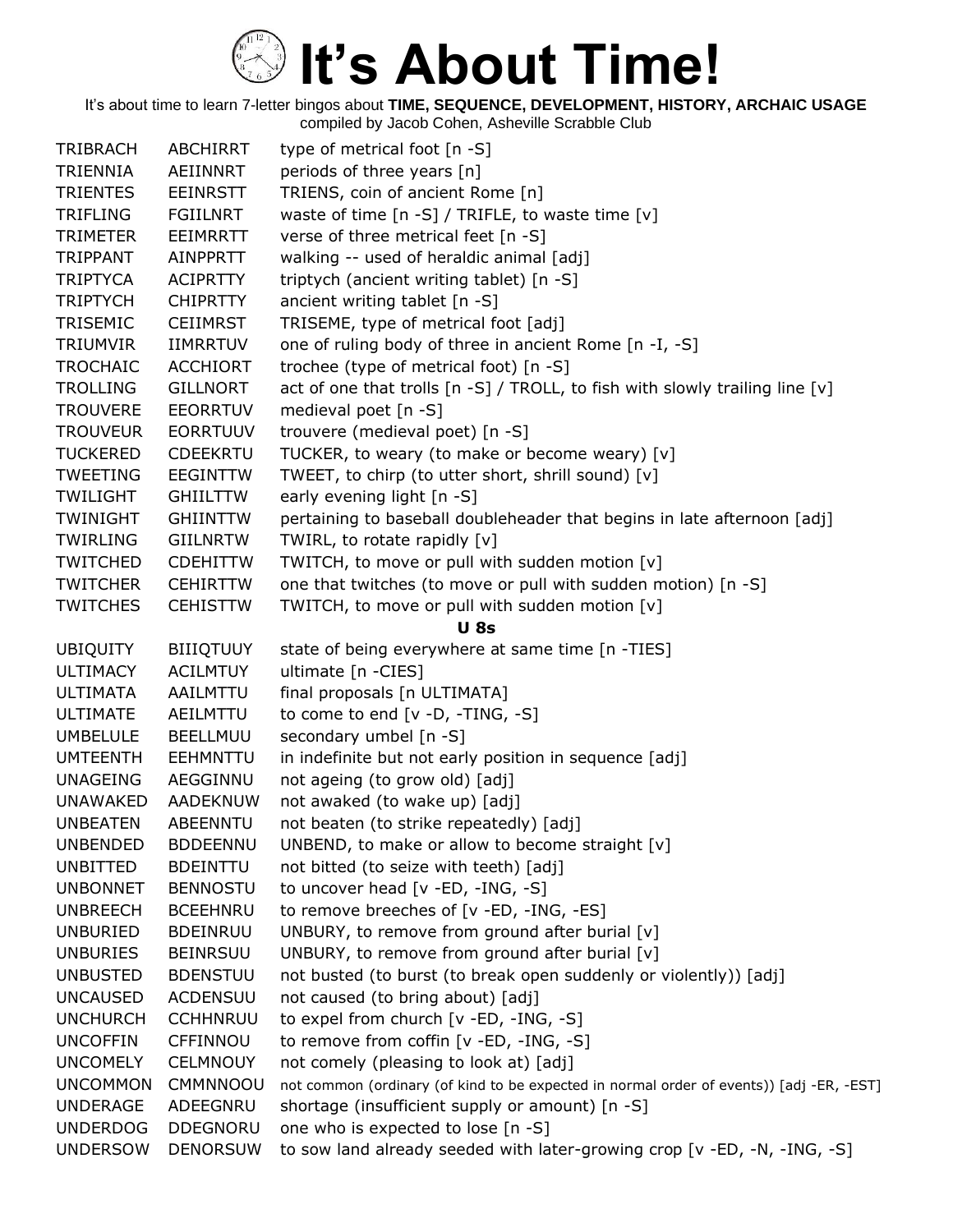It's about time to learn 7-letter bingos about **TIME, SEQUENCE, DEVELOPMENT, HISTORY, ARCHAIC USAGE** compiled by Jacob Cohen, Asheville Scrabble Club

UNDERWAY ADENRUWY in progress [adv] UNDREAMT ADEMNRTU not dreamt (to have dream (series of images occurring during sleep)) [adj] UNENDING DEGINNNU not ending (to terminate) [adj] UNFORGOT FGNOORTU not forgotten [adj] UNGRACED ACDEGNRU not graced (to give beauty to) [adj] UNHAIRED ADEHINRU UNHAIR, to remove hair from [v] UNHAIRER AEHINRRU one that unhairs (to remove hair from) [n -S] UNHALLOW AHLLNOUW to profane (to treat with irreverence or abuse [v -ED, -ING, -S] UNHANDED ADDEHNNU UNHAND, to remove hand from [v] UNHAPPEN AEHNNPPU to become as though never having happened [v -ED, -ING, -S] UNHATTED ADEHNTTU UNHAT, to remove one's hat [v] UNHELMED DEEHLMNU UNHELM, to remove helmet of [v] UNHOLIER EHILNORU UNHOLY, not holy (having divine nature or origin) [adj] UNHOLILY HILLNOUY not holily (in holy (having divine nature or origin) manner) [adv] UNHOODED DDEHNOOU UNHOOD, to remove hood from [v] UNITRUST INRSTTUU type of annuity trust [n -S] UNKENNED DEEKNNNU not known or recognized [adj] UNLEARNT EALNNRTU UNLEARN, to put out of one's knowledge or memory [v] UNLEASED ADEELNSU LEASE, to grant temporary use of in exchange for rent [adj] UNLETTED DEELNTTU not letted (to hinder (to impede)) [adj] UNLIKELY EIKLLNUY not likely (probable) [adj -LIER, -LIEST] UNMEETLY EELMNTUY UNMEET, improper (not proper (suitable (appropriate))) [adv] UNMEWING EGIMNNUW UNMEW, to set free [v] UNNEEDED DDEEENNU not needed (to have urgent or essential use for) [adj] UNOPENED DEENNOPU not opened (to cause to become open) [adj] UNPRIMED DEIMNPRU not primed (to make ready) [adj] UNREASON AENNORSU to disrupt sanity of [v -ED, -ING, -S] UNRENTED DEENNRTU RENT, to obtain temporary use of in return for compensation [adj] UNRETIRE EEINRRTU to return to work after having taken retirement [v -D, -RING, -S] UNRHYMED DEHMNRUY not rhymed (to compose verse with corresponding terminal sounds) [adj] UNRIDDLE DDEILNRU to solve [v -D, -LING, -S] UNRIPEST EINPRSTU UNRIPE, not ripe [adj] UNRUSHED DEHNRSUU not rushed (to move swiftly) [adj] UNSALTED ADELNSTU SALT, to treat with salt (crystalline compound used as seasoning and preservative) [adj] UNSEIZED DEEINSUZ not seized (to take hold of suddenly and forcibly) [adj] UNSHAKEN AEHKNNSU not shaken (to move to and fro with short, rapid movements) [adj] UNSICKER CEIKNRSU unreliable (not reliable) [adj] UNSOURED DENORSUU not soured (to make or become sour) [adj] UNSPRUNG GNNPRSUU not sprung (to move upward suddenly and swiftly) [adj] UNSTABLE ABELNSTU not stable (resistant to sudden change or position or condition) [adj -R, -ST] UNSTABLY ABLNSTUY not stably (in stable (resistant to sudden change or position or condition) manner) [adv] UNSWATHE AEHNSTUW to unbind (to free from bindings) [v -D, -HING, -S] UNSWAYED ADENSUWY not swayed (to move slowly back and forth) [adj] UNTENTED DEENNTTU not probed or attended to [adj] UNTHRONE EHNNORTU to remove from throne (v -D, -NING, -S] UNTIMELY EILMNTUY TIMELY, occurring at right moment [adj -LIER, -LIEST] UNVARIED ADEINRUV not varied (to become or make different) [adj]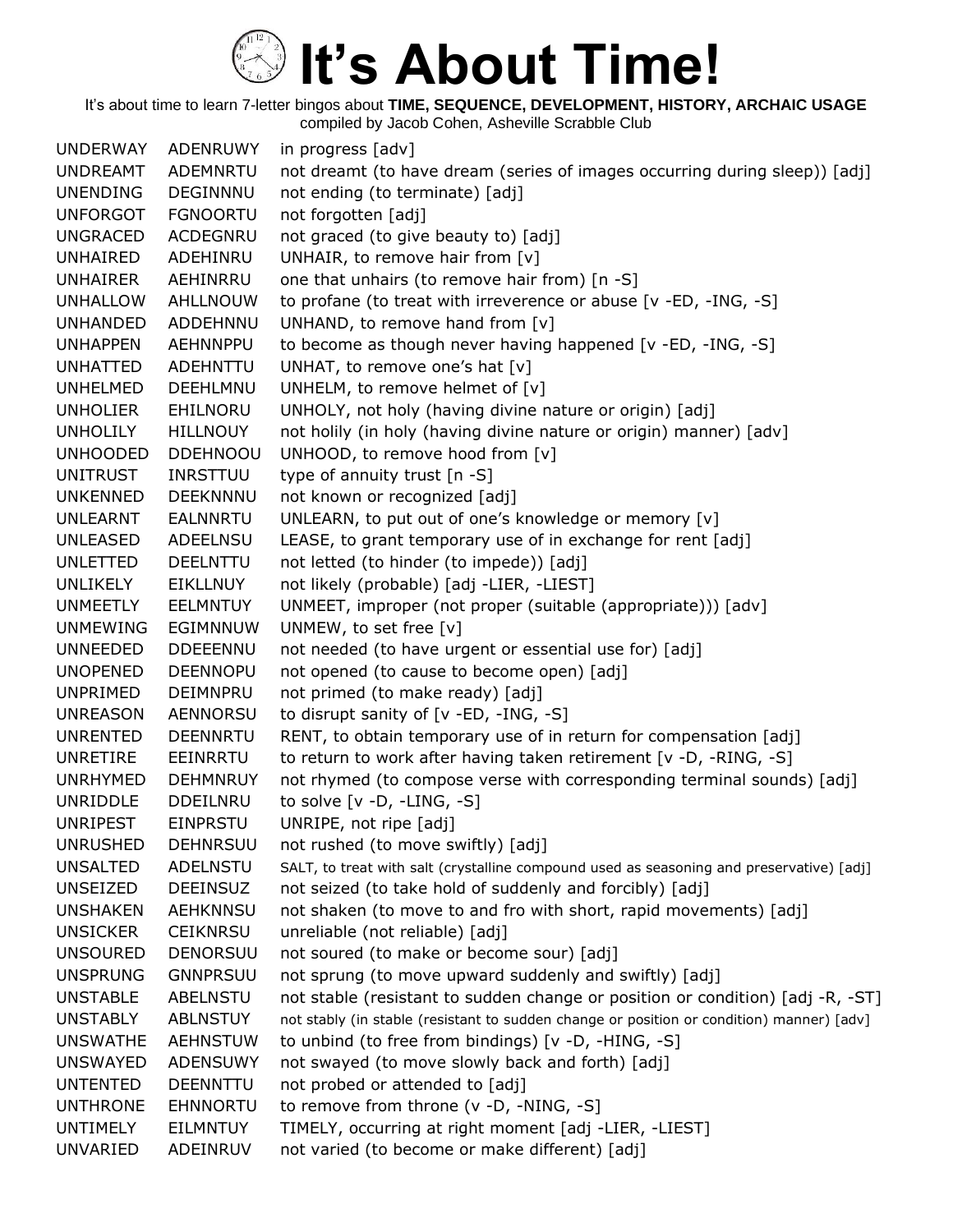| <b>UNWEANED</b> | ADEENNUW        | not weaned (to withhold mother's milk from and substitute other nourishment) [adj]       |
|-----------------|-----------------|------------------------------------------------------------------------------------------|
| <b>UNWEIGHT</b> | <b>EGHINTUW</b> | to reduce weight of [v -S, -ING, -ED]                                                    |
| UNWIFELY        | EFILNUWY        | not wifely (of or befitting wife [adj]                                                   |
| <b>UNWISDOM</b> | <b>DIMNOSUW</b> | lack of wisdom [n -S]                                                                    |
| <b>UNWITTED</b> | <b>DEINTTUW</b> | UNWIT, to make insane [v]                                                                |
| <b>UNWONTED</b> | <b>DENNOTUW</b> | unusual (not usual) [adj]                                                                |
| <b>UNYEANED</b> | <b>ADEENNUY</b> | unborn (not born (having particular qualities from birth)) [adj]                         |
| <b>UNYOKING</b> | <b>GIKNNOUY</b> | UNYOKE, to free from yoke (wooden frame for joining together draft animals) [v]          |
| <b>UPDATING</b> | ADGINPTU        | UPDATE, to bring up to date $[v]$                                                        |
| <b>URAEUSES</b> | AEERSSUU        | URAEUS, figure of sacred serpent on headdress of ancient Egyptian rulers [n]             |
| <b>URGENTLY</b> | <b>EGLNRTUY</b> | URGENT, requiring immediate attention [adv]                                              |
| <b>URGINGLY</b> | <b>GGILNRUY</b> | in urging manner [adv]                                                                   |
|                 |                 | <b>V</b> 8s                                                                              |
| <b>VACATION</b> | <b>AACINOTV</b> | to take vacation (period of time devoted to rest and relaxation) [v -ED, -ING, -S]       |
| VAGARIES        | AAEGIRSV        | VAGARY, whim (impulsive idea) [n]                                                        |
| VALERIAN        | AAEILNRV        | perennial herb [n -S]                                                                    |
| VAMOSING        | AGIMNOSV        | VAMOSE, to vamoose (to leave quickly) [v]                                                |
| VARIABLE        | AABEILRV        | something that varies (to become or make different) [n -S]                               |
| VELARIUM        | AEILMRUV        | awning over ancient Roman theater [n -IA]                                                |
| <b>VELOCITY</b> | <b>CEILOTVY</b> | rapidity of motion [n -TIES]                                                             |
| <b>VERBLESS</b> | <b>BEELRSSV</b> | lacking verb (word used to express act, occurrence, or mode of being) [adj]              |
| <b>VERNALLY</b> | <b>AELLNRVY</b> | VERNAL, pertaining to spring [adv]                                                       |
| <b>VERSELET</b> | <b>EEELRSTV</b> | short group of lines that form unit in poem or song [n -S]                               |
| <b>VERSEMAN</b> | <b>AEEMNRSV</b> | one who versifies [n -MEN]                                                               |
| <b>VESTALLY</b> | <b>AELLSTVY</b> | chastely (morally pure) [adv]                                                            |
| <b>VIATICAL</b> | <b>AACIILTV</b> | type of life insurance arrangement [n -S]                                                |
| <b>VIBRATOR</b> | <b>ABIORRTV</b> | something that vibrates (to move back and forth rapidly) [n -S]                          |
| <b>VIBRONIC</b> | <b>BCIINORV</b> | pertaining to changes in molecular energy states resulting from vibrational energy [adj] |
| <b>VICELESS</b> | <b>CEEILSSV</b> | having no immoral habits [adj]                                                           |
| <b>VIGNETTE</b> | <b>EEGINTTV</b> | to describe briefly [v -D. -TTING, -S]                                                   |
| <b>VINEGARY</b> | <b>AEGINRVY</b> | VINEGAR, sour liquid used as condiment or preservative [adj -RIER, -RIEST]               |
| <b>VIRILISM</b> | <b>IIILMRSV</b> | development of male secondary sex characteristics in female [n -S]                       |
| <b>VITULINE</b> | <b>EIILNTUV</b> | pertaining to calf (young cow or bull) [adj]                                             |
| <b>VIVACITY</b> | <b>ACIITVVY</b> | quality or state of being lively [n -TIES]                                               |
| <b>VIVIPARA</b> | AAIIPRVV        | animals that bring forth living young [n VIVIPARA]                                       |
| <b>VULGUSES</b> | <b>EGLSSUUV</b> | VULGUS, exercise in Latin formerly required of pupils in some English public schools [n] |
|                 |                 | <b>W</b> 8s                                                                              |
| <b>WAESUCKS</b> | <b>ACEKSSUW</b> | used to express pity [interj]                                                            |
| WAITERED        | ADEEIRTW        | WAITER, to work as male server in restaurant [v]                                         |
| WAITLIST        | <b>AIILSTTW</b> | to put on list of persons waiting [v -ED, -ING, -S]                                      |
| <b>WAITRESS</b> | AEIRSSTW        | to work as female server in restaurant [v -ED, -ING, -ES]                                |
| <b>WAKELESS</b> | <b>AEEKLSSW</b> | unbroken -- used of sleep [adj]                                                          |
| WAKENING        | AEGIKNNW        | act of one that wakens $[n -S]$ / WAKEN, to wake (to rouse from sleep) $[v]$             |
| WAKERIFE        | AEEFIKRW        | wakeful (not sleeping or able to sleep) [adj]                                            |
| <b>WARRANTY</b> | <b>AANRRTWY</b> | to provide written guarantee for [v -TIED, -ING, -TIES]                                  |
| <b>WATTHOUR</b> | <b>AHORTTUW</b> | unit of energy $[n - S]$                                                                 |
| <b>WEAKNESS</b> | <b>AEEKNSSW</b> | state of being weak (lacking strength (capacity for exertion or endurance)) [n -ES]      |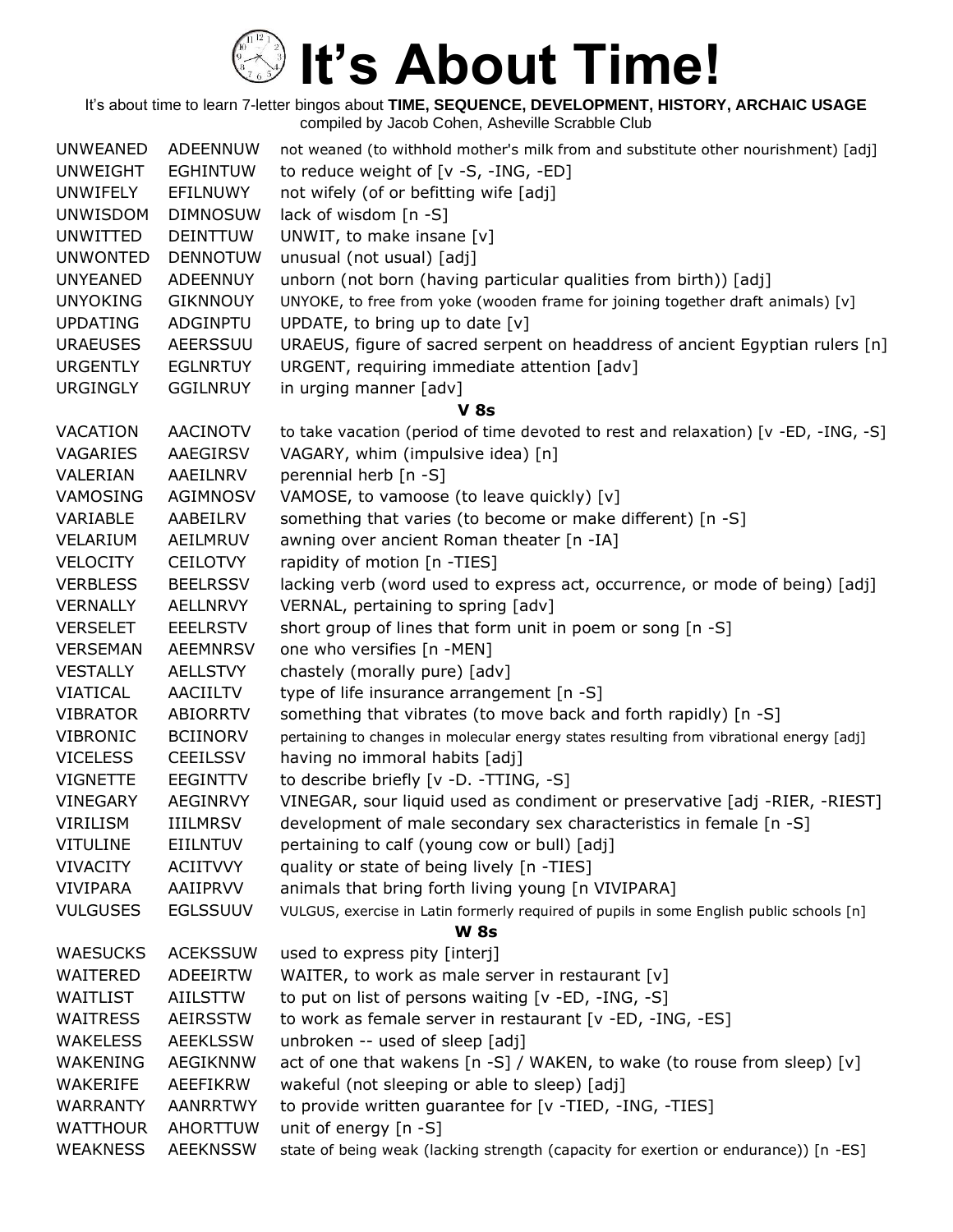| <b>WEARYING</b> | <b>AEGINRWY</b> | WEARY, to make or become weary [v]                                 |
|-----------------|-----------------|--------------------------------------------------------------------|
| <b>WEEKLIES</b> | <b>EEEIKLSW</b> | WEEKLY, publication issued once week [n]                           |
| <b>WEEKLONG</b> | <b>EEGKLNOW</b> | continuing for week [adj]                                          |
| WELLADAY        | AADELLWY        | expression of sorrow [n -S]                                        |
| WELLAWAY        | AAELLWWY        | expression of sorrow [n -S]                                        |
| <b>WELLBORN</b> | <b>BELLNORW</b> | of good birth or ancestry [adj]                                    |
| <b>WHENEVER</b> | <b>EEEHNRVW</b> | at whatever time [conj]                                            |
| WHIDDING        | <b>DDGHIINW</b> | WHID, to move rapidly and quietly $[v]$                            |
| WHIMSIED        | <b>DEHIIMSW</b> | WHIMSY, whim (impulsive idea) [adj]                                |
| WHIMSIES        | <b>EHIIMSSW</b> | WHIMSY, whim (impulsive idea) [n]                                  |
| WHIRLING        | <b>GHIILNRW</b> | WHIRL, to revolve rapidly [v]                                      |
| WHIRRIED        | <b>DEHIIRRW</b> | WHIRRY, to hurry (to move swiftly) [v]                             |
| WHIRRIES        | <b>EHIIRRSW</b> | WHIRRY, to hurry (to move swiftly) [v]                             |
| WIGGLING        | <b>GGGIILNW</b> | WIGGLE, to move with short, quick movements from side to side [v]  |
| WINDFALL        | <b>ADFILLNW</b> | sudden and unexpected gain [n -S]                                  |
| WINGEDLY        | <b>DEGILNWY</b> | swiftly (in swift (moving with great rate of motion) manner) [adv] |
| WINGIEST        | <b>EGIINSTW</b> | WINGY, swift (moving with great rate of motion) [adj]              |
| WINTERED        | <b>DEEINRTW</b> | WINTER, to pass winter (coldest season of year) [v]                |
| <b>WINTERER</b> | <b>EEINRRTW</b> | one that winters (to pass winter (coldest season of year)) [n -S]  |
| WINTERLY        | <b>EILNRTWY</b> | wintry (characteristic of winter) [adj]                            |
| WINTRIER        | <b>EIINRRTW</b> | WINTRY, characteristic of winter [adj]                             |
| WINTRILY        | IILNRTWY        | WINTRY, characteristic of winter [adv]                             |
| <b>WONTEDLY</b> | <b>DELNOTWY</b> | in usual manner [adv]                                              |
| <b>WORKADAY</b> | <b>AADKORWY</b> | everyday [adj]                                                     |
| <b>WORKHOUR</b> | <b>HKOORRWU</b> | any of hours of day during which work is done [n -S]               |
| <b>WORKSONG</b> | <b>GKNOORSW</b> | song sung while doing physical work [n -S]                         |
| <b>WORKWEEK</b> | <b>EEKKORWW</b> | number of hours worked in week [n -S]                              |
| <b>WORSENED</b> | <b>DEENORSW</b> | WORSEN, to make or become worse [v]                                |
| <b>WORTHING</b> | <b>GHINORTW</b> | WORTH, to befall (to happen to) [v]                                |
| WREAKING        | <b>AEGIKNRW</b> | WREAK, to inflict (to cause to be endured; impose) [v]             |
| <b>WRENCHED</b> | <b>CDEEHNRW</b> | WRENCH, to twist suddenly and forcibly [v]                         |
| <b>WRENCHER</b> | <b>CEEHNRRW</b> | one that wrenches (to twist suddenly and forcibly) [n -S]          |
| <b>WRENCHES</b> | <b>CEEHNRSW</b> | WRENCH, to twist suddenly and forcibly [v]                         |
| <b>WRICKING</b> | <b>CGIIKNRW</b> | WRICK, to wrench (to twist suddenly and forcibly) [v]              |
|                 |                 | $X$ 8s                                                             |
|                 |                 | <b>Y 8s</b>                                                        |
| YABBERED        | ABBDEERY        | YABBER, to jabber (to talk rapidly) [v]                            |
| YAHRZEIT        | AEHIRTYZ        | anniversary of death of family member observed by Jews [n -S]      |
| YARDLAND        | <b>AADDLNRY</b> | old English unit of land measure [n -S]                            |
| YEANLING        | <b>AEGILNNY</b> | young of sheep or goat [n -S]                                      |
| <b>YEARBOOK</b> | <b>ABEKOORY</b> | book published each year by graduating class [n -S]                |
| <b>YEARLIES</b> | AEEILRSY        | YEARLY, publication appearing once year [n]                        |
| <b>YEARLING</b> | AEGILNRY        | animal past its first year and not yet two years old [n -S]        |
| <b>YEARLONG</b> | <b>AEGLNORY</b> | lasting through year [adj]                                         |
| YELLOWED        | <b>DEELLOWY</b> | YELLOW, to make or become yellow [v]                               |
| <b>YESTREEN</b> | <b>EEENRSTY</b> | previous evening [n -S]                                            |
| YOUNGEST        | <b>EGNOSTUY</b> | YOUNG, being in early period of life or growth [adj]               |